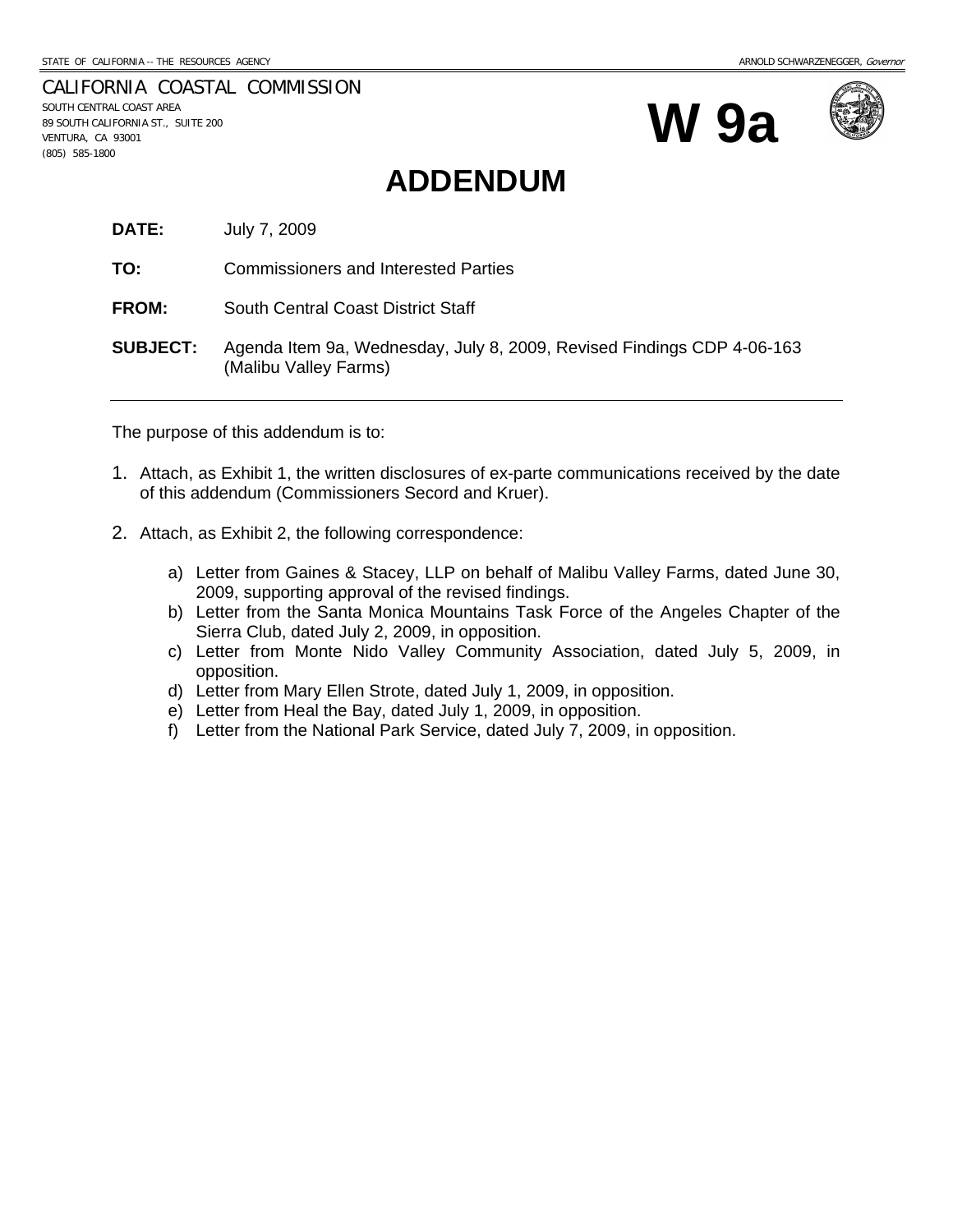### Jul. 2. 2009 11:24AM

#### No. 6326 P. 2

ΨĴ. ĐΔ,

 $\mathcal{L}_{\rm I}$ 

رې

# **FORM FOR DISCLOSURE OF EX PARTE COMMUNICATIONS**

Name or description of project, LPC, etc.:

Date and time of receipt of communication:

Location of communication:

Type of communication (letter, facsimile, etc.);

Person(s) initiating communication:

**Malibu Valley Farms** Application No. 4-06-163 7/2/09 10:30am

7727 Herschel Ave, La Jolia, CA

Meeting

Sherman L. Stacey

Detailed substantive description of content of communication: (Attach a copy of the complete text of any written material received.)

have reverwed the Kurse Date Signature*′*of Commissioner

If the communication was provided at the same time to staff as it was provided to a Commissioner, the communication is not ex parte and this form does not need to be filled out.

If communication occurred seven or more days in advance of the Commission hearing on the item that was the subject of the communication, complete this form and transmit tit to the Executive Director within seven days of the communication. IF it is reasonable to believe that the completed form will not arrive by U.S. mail at the Commission's main office prior to the commencement of the meeting, other means of delivery should be used, such as facsimile, overnight mail, or personal delivery by the Commissioner to the Executive Director at the meeting prior to the time that the hearing on the matter commences.

If communication occurred within seven days of the hearing, complete this form, provide the information orally on the record of the proceeding and provide the Executive Director with a copy of any written material that was part of the communication.

 $4 - 06 - 163$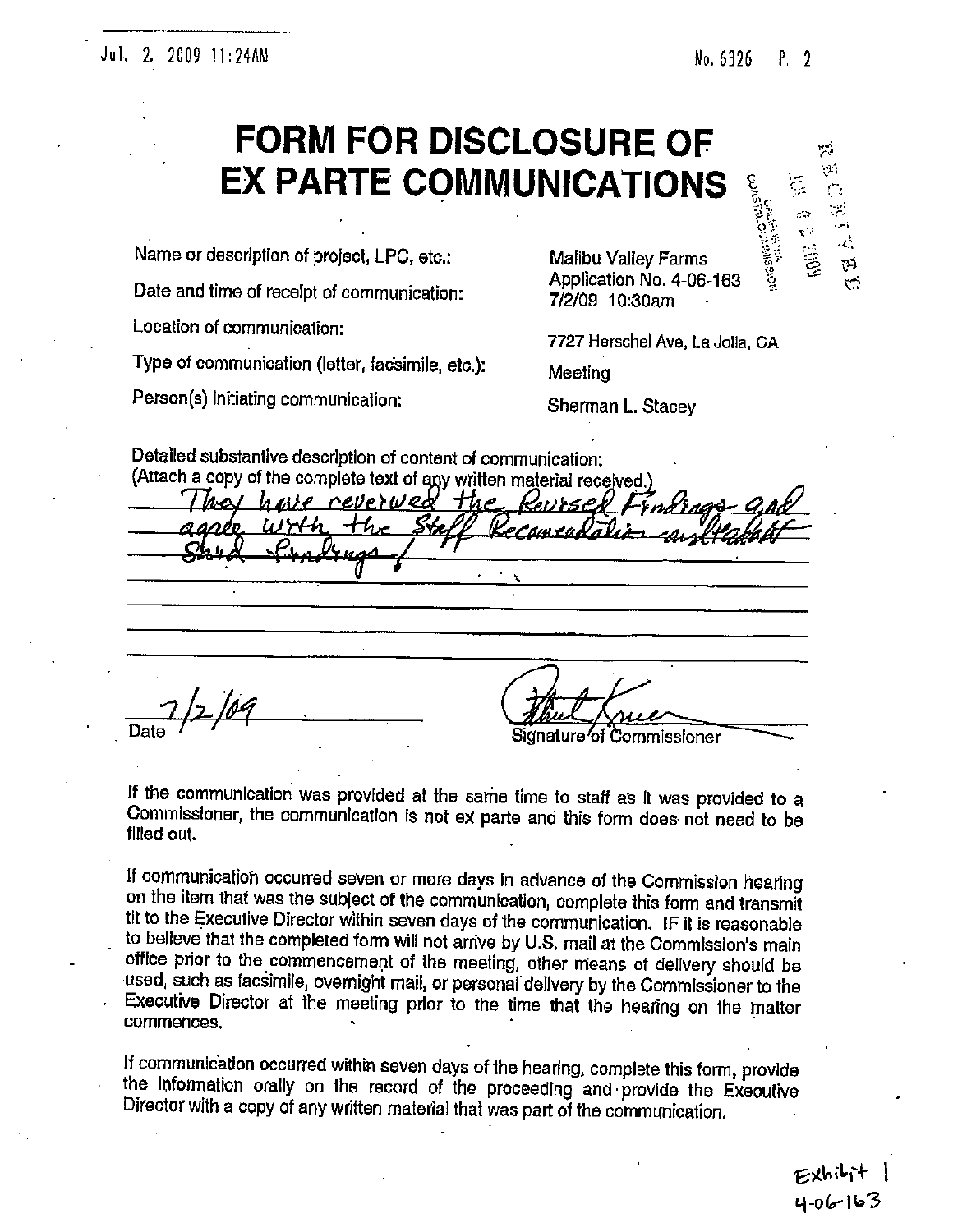IFORNIA COASTAL COMMISSI

805-687-0162

# **FORM FOR DISCLOSURE OF EX PARTE COMMUNICATIONS**

Name or description of project, LPC, etc.:

Date and time of receipt of communication:

Location of communication:

Type of communication (letter, facsimile, etc.):

Person(s) initiating communication:

Malibu Valley Farms Application No. 4-06-163 6/24/09 2:00pm

3335 Cliff Drive, Santa Barbara, CA

Meeting

Sherman L. Stacey

Detailed substantive description of content of communication: (Attach a copy of the complete text of any written material received.) Stacey stated that revised finding were on the agenda for adoption and that I was one of the Commissioners entitled to vote. Stacey stated that the reason for revised findings was a remand from the court. Stacey stated that although the revised finding had not been posted, the applicant anticipated being in support of the adoption.

 $7 - 5 - 09$ 

Date

ignature of Commissioner

If the communication was provided at the same time to staff as it was provided to a Commissioner, the communication is not ex parte and this form does not need to be filled out.

If communication occurred seven or more days in advance of the Commission hearing on the item that was the subject of the communication, complete this form and transmit tit to the Executive Director within seven days of the communication. IF it is reasonable to believe that the completed form will not arrive by U.S. mail at the Commission's main office prior to the commencement of the meeting, other means of delivery should be used, such as facsimile, overnight mail, or personal delivery by the Commissioner to the Executive Director at eh meeting prior to the time that the hearing on the matter commences.

If communication occurred within seven days of the hearing, complete this form, provide the information orally on the record of the proceeding and provide the Executive Director with a copy of any written material that was part of the communication.

> EX. I ง-ก๒-เ๒3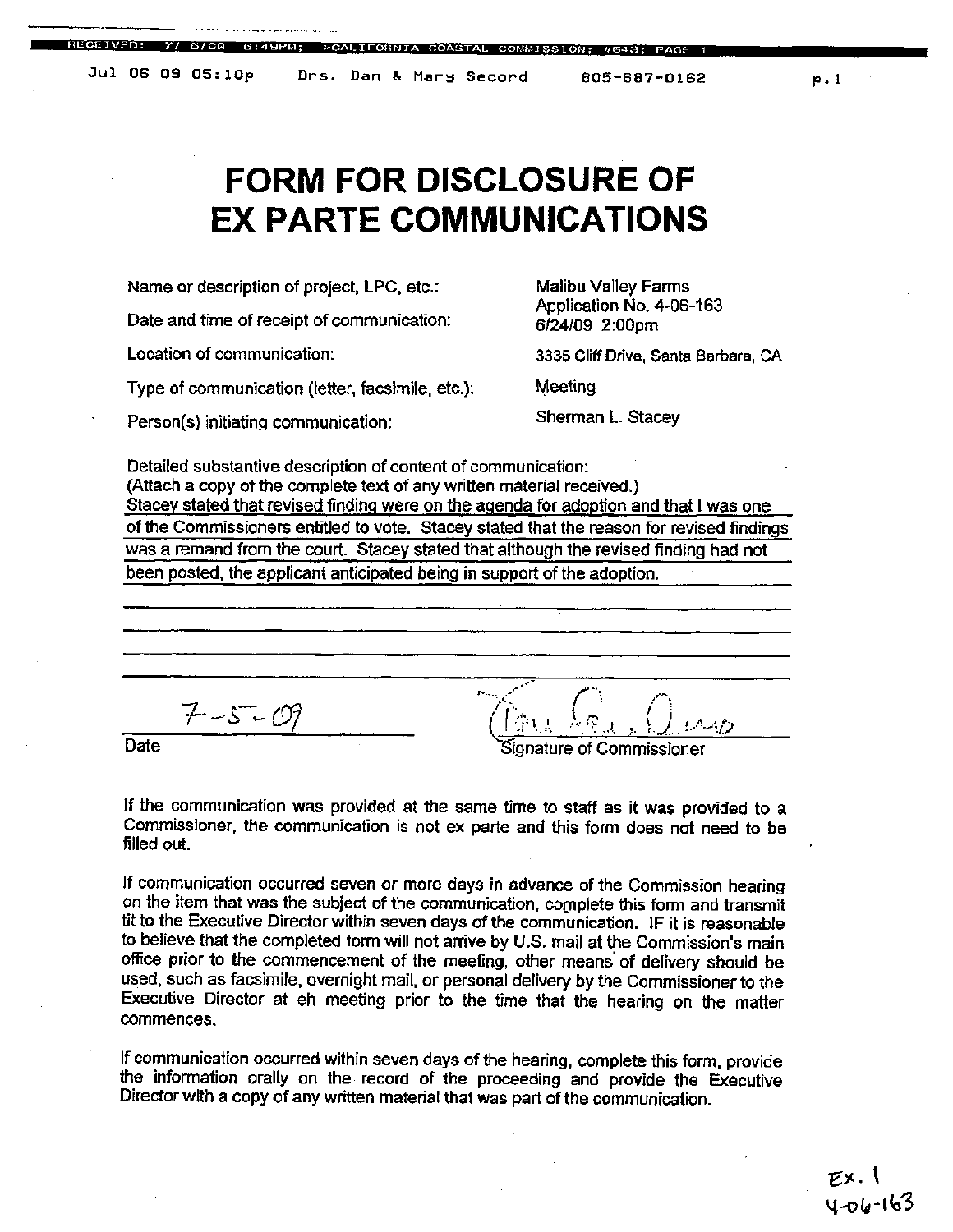**FRED GAINES** SHERMAN L STACEY **LISA A. WEINBERG"** REBECCA A. THOMPSON **NANCI SESSIONS-STACEY** KIMBERLY A. RIBLE ALICIA B. BARTLEY

a projektijojel ozgavatel

**LAW OFFICES OF GAINES & STACEY LLP** 16633 VENTURA BOULEVARD, SUITE 1220 ENCINO, CA 91436-1872

YELEPHONE (818) 933-0200 FACSIMILE (818) 933-0222 internet: www.cainesi.aw,c

June 30, 2009

CALIFORNIA COASTAL COMMISSION SOUTH CENTRAL COAST DISTRICT

#### ORIGINAL VIA HAND DELIVERY

#### **VIA FACSIMILE (415) 904-5400**

Bonnie Neely, Chair California Coastal Commission 45 Fremont Street, Suite 200 San Francisco, CA 94105

W 9a

 $Re:$ Malibu Valley Farms Revised Findings for Coastal Development Permit No. 4-06-163 Commission Hearing Date: Wednesday, July 9, 2009 - W9a Request for Approval Per Staff Recommendation

Dear Chair Neely and Honorable Commissioners:

This law firm represents the applicant, Malibu Valley Farms, Inc., in the above-referenced matter. We urge you to adopt Staff's Recommendation to approve the proposed Revised Findings in this matter. The Revised Findings are fully supported by the facts in the record of this case, and comply with the Writ of Mandate issued by the Los Angeles Superior Court in Coastal Law Enforcement Network v. California Coastal Commission, Case No. BS112422. The Court's Judgment upheld the Commission's previous approval on all grounds except one, and requires the Commission only to:

> "to set aside its Revised Findings of June 11, 2008, of Coastal Development Permit Number 4-06-193 approved on July 9, 2007, in the administrative proceedings entitled "Application No. 4-06-163 (Malibu Valley Farms, Inc., Santa Monica Mountains, Los Angeles Co.); [and] [1] ... to reconsider its Revised Findings and/or its approval of the project. In reconsidering the Revised Findings, the Commission may: (1) rely on evidence in the record other than the one-page Los Angeles County Environmental Review Board ("ERB") document to conclude that the scope of the ERB hearing included existing structures; (2) conduct a new hearing on the issue of what was the scope of the ERB decision; or (3) separately decide to impose less than a 100-foot setback under its own authority without relying on the ERB decision."

G&S/1610-001

Exhibit 2a 4-06-163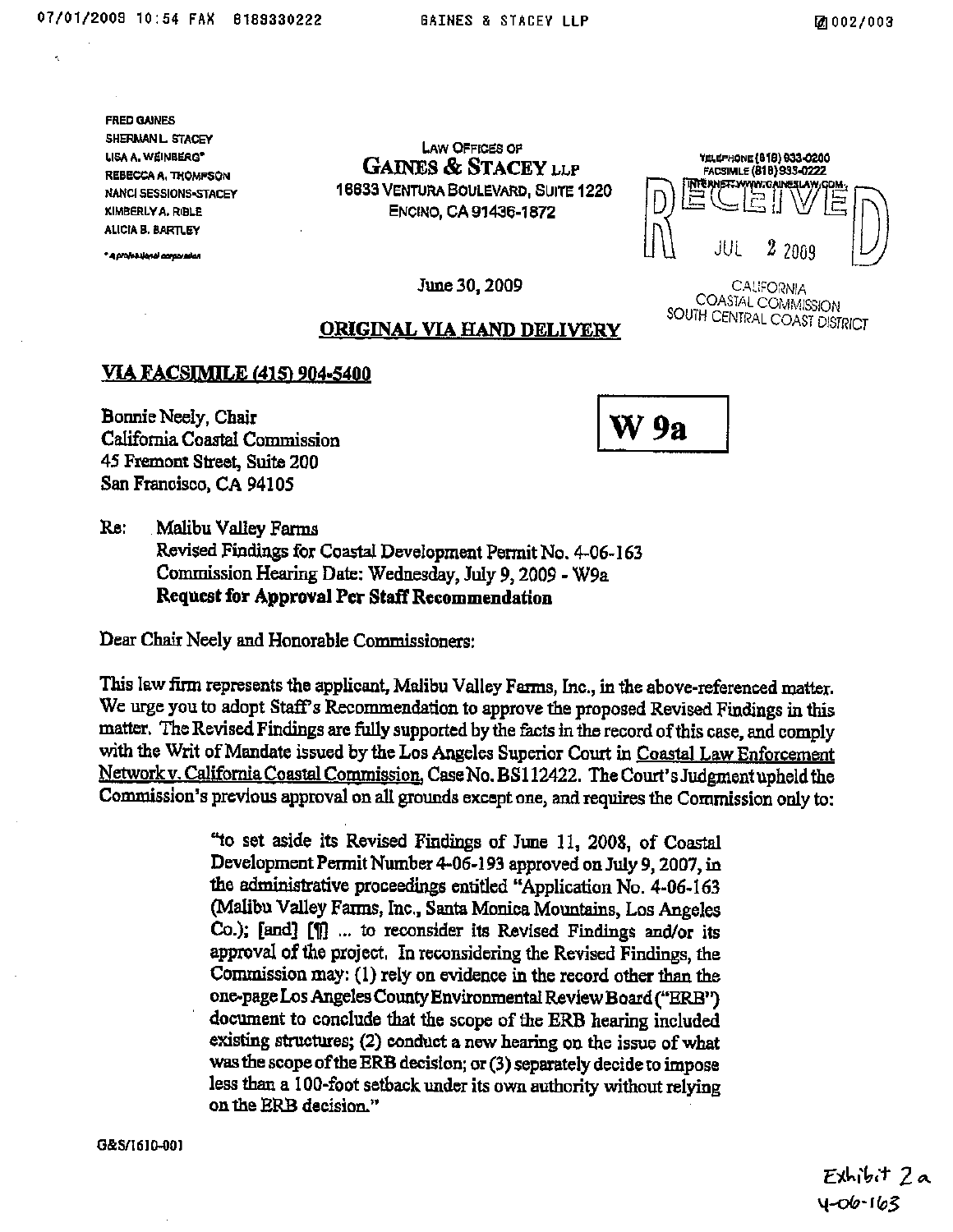Bonnie Neely, Chair June 30, 2009 Page 2

As such, pursuant to the Court's Order, the Commission may adopt new Revised Findings approving the project so long as it relies on evidence other than the ERB's approval as authority for imposing the approved required setback from Stokes Canyon Creek.

The Chapter 3 policies of the Coastal Act govern the Commission's approval of a project and provide ample authority and discretion to the Commission to approve a Coastal Development Permit in this case. Relevant to Malibu Valley Farms, the Coastal Act does not itself establish specific quantitative standards for buffer areas and, in the absence of binding LCP standards, allows determinations regarding buffer areas to be made on a case-by-case basis. Consistent with the Commission's authority under the Coastal Act, the new Revised Findings detail the substantial evidence in the record supporting the Commission's finding that with the approved setbacks and conditions of approval the project will not result in the significant disruption of habitat or water resources. See Pub. Res. Code §§ 30240 and 30231.

We respectfully request that you approve the Revised Findings as recommended by Commission Staff.

Thank you for your consideration. As always, please do not hesitate to contact me at any time with any questions or comments you may have.

Sincerely,

**GAINES & STACEY LLP** 

**FRED GA** 

cc: All Coastal Commission Members Peter Douglas, Executive Director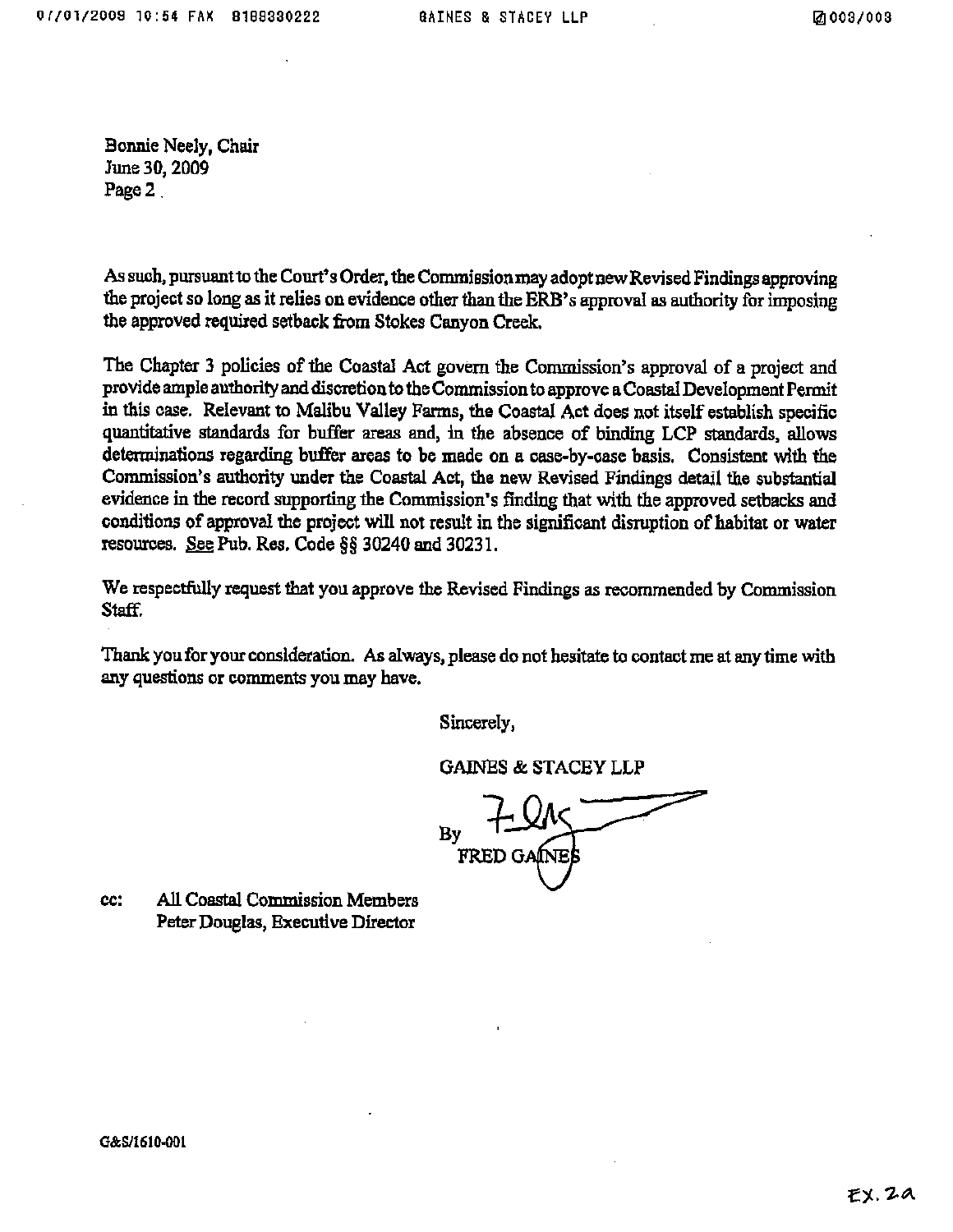

**Bonnie Neely, Chair California Coastal Commission 45 Fremont Street Suite 2000** San Francisco, CA 94105

**JUL 0 2 2009** 

CALIFORNIA COASTALCOMMISSION

Re: Revised Findings for Malibu Valley Farms (Application 4-06-163)

Dear Chair Neely,

9950 Farragut Drive Cuiver City, CA 90232-3267 کتا سا  $\Omega$  is the  $\Omega$ **JUL 06 2009** ١ſ **CALIFORNIA** COASTAL COMMISSION SOUTH CENTRAL COAST DISTRICT

The Santa Monica Mountains Task Force is a subcommittee of the Angeles Chapter of the Sierra Club responsible for commenting on land use issues in the Santa Monica Mountains and on the Malibu Coast. Our comments on the Revised Findings on the Malibu Valley Farms approval are enclosed.

Our comments take issue with the findings justifying ignoring the required 100' riparian setback required by the LUP, There is no substantial evidence in the record that shows that this decision was taken after consultation with the Environmental Review Board, an advisory body "comprised of qualified professionals with technical expertise in resource management" that is required by the 1986 LUP to review projects in ESHA and other environmentally sensitive areas. There are a lot of assertions in the Revised Findings regarding the ERB, but they are not supported by "substantial evidence", as the Court has already found, and the Revised Findings do not bring in any new evidence to change that conclusion.

Because of the major investment of public funds in protecting tens of thousands of acres of public parkland in the Santa Monica Mountains Coastal Zone that are intermingled with privately held lands, the ERB was established to provide Los Angeles County and the Commission with the best possible impartial, scientific advice on how to balance the rights of private landowners with this extensive public investment in parkland. This difficult balancing task cannot be accomplished by relying solely on reports by paid consultants of the applicant, as the Commission does in these Revised Findings.

The Revised Findings delete previous references to a scientific report published by the Commission before the 2007 approval upholding the 100' setback from riparian habitats required in the LUP. There is no explanation in the Revised findings for the deletion of references to this report.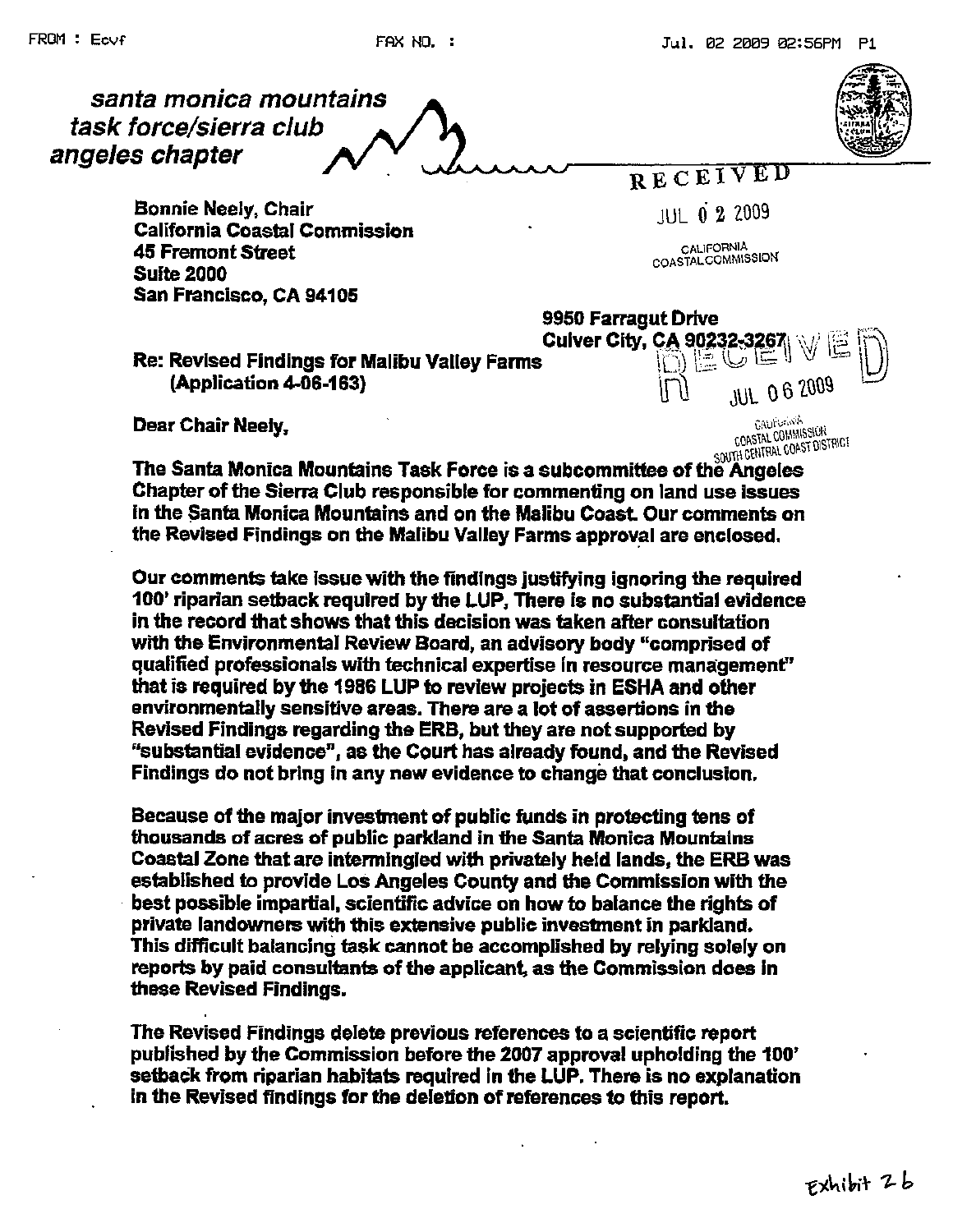#### Page 2

The revised findings do not explain why the Commission failed set a limit on the number of horses that could be kept on the 31 acres adjacent to Stokes Creek that are the subject of this application, a serious omission because Stokes Creek drains directly into the heart of King Gillette Ranch Park immediately after leaving Malibu Valley Farms, raising serious water quality and public health concerns that are not adequately addressed in th **Revised Findings.** 

The apparent bypassing of the Environmental Review Board and the violation of the 100' riparian setback required in the LUP are justified by stating that the Malibu Valley Farms approval will "allow continued operation an equestrian facility that provides important recreational, access, and fire safety benefits".

In fact, there is no substantial evidence in the record that Malibu Valley Farms had obtained the County permits that would permit it to provide these "recreational, access, and public safety" benefits or was even likely to obtain them under existing County regulations. In addition, there is no substantial evidence in the record that the Commission conditioned 4-06-163 to provide those public benefits at the time of the July 9, 2007 approval. Rather, the evidence seems to indicate that what the Commission approved On July 9, 2007, was an existing horse ranch that could legally serve only the applicant and his personal guests and could not function as a commercial horse facility to serve the public.

We ask the Commission to settle this long dispute by requiring Malibu Valley Farms to do what all other applicants in ESHA are required to do and what this applicant has so far escaped doing - conform to the requirements of the LUP and have 4-06-163 reviewed by the Environmental Review Board. That will hopefully bring science into this long dispute and enable the applicant to proceed with a project acceptable to the environment and the community.

Sincerely, May, Grr Websthan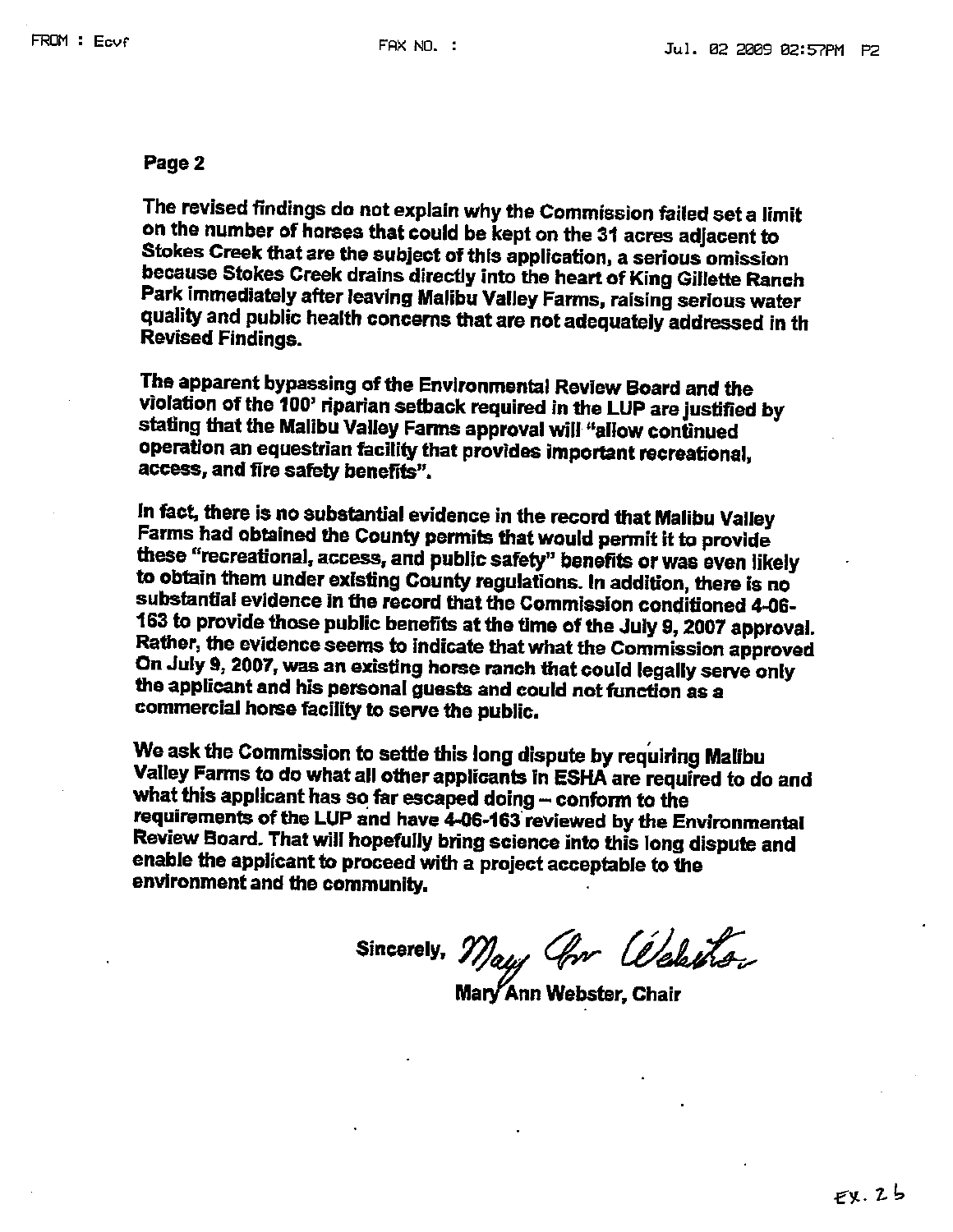# **MALIBU VALLEY FARMS, REVISED FINDINGS**

Did the Malibu Valley Farms approval in fact "allow continued operation of an equestrian facility that provides important recreational, access, and fire safety benefits."? (page 2, last line) There is no evidence in the record that Malibu Valley Farms (MVF) had at the time of approval or planned to seek the necessary county permits to operate an equestrian facility that that would provide "access", "recreational benefits", and "fire safety benefits".

The County requires only a Plot Plan for an equestrian facility that is for private use. Typed on MVF's Plot Plan 48295 are the words "For private equestrian use, not commercial use" and " not approved for the boarding of horses." If an equestrian facility is to be operated as a commercial facility for "public recreation" and "access", it requires a Conditional Use Permit. There is no evidence in the record that MVF has ever obtained a Conditional Use Permit (CUP) from Los Angeles County that would permit it to operate an equestrian facility to provide "important recreational (and) access benefits" for more than the owner and his personal guests. Nor were any conditions attached to the July 9, 2007, Commission approval of Application 4-06-163 that would require MVF to provide "important recreational (and) access benefits" for the public on its property.)

As for "fire safety", there is no evidence in the record that MVF has any permits from the Los Angeles County Fire Department or from Los Angeles County Animal Control to provide a refuge for horses in a brush fire, nor were any conditions attached to the approval of 4-06-163 that would require MVF to provide such service. We are informed that the only officially recognized animal evacuation site in a brush fire emergency is Pierce College, located in urban Woodland Hills in the San Fernando Valley.

In fact, there is considerable evidence in the 2006 Staff Report for MVF's Application 4-02-131 that MVF is located in a high fire hazard area and is not a safe place to shelter animals in a brush fire. For example, the staff report for4-02-131 contains a "Declaration of Luigi Viso" to the effect that, while grazing sheep on the MVF property in 1969, "I lost two hundred sheep" in a "large fire". A letter to Jack Ainsworth (Exhibit 2, 4-02-131 staff report) from MVF applicant Brian Boudreau refers to "pipe corrals and related improvements of MVF property that were destroyed by the intense fires that swept through the Santa Monica Mountains ... in 1996" and ... "covered pipe corrals, storage barn, tack room, and other improvements that were destroyed by fires and floods." In the face of this history of repeated fire losses, how can the Commission find as it does on page 2 of the Revised Findings that Malibu Valley Farms will provide "fire safety benefits", when the Commission's own 2006 staff report for 4-02-131 contains so much evidence to the contrary.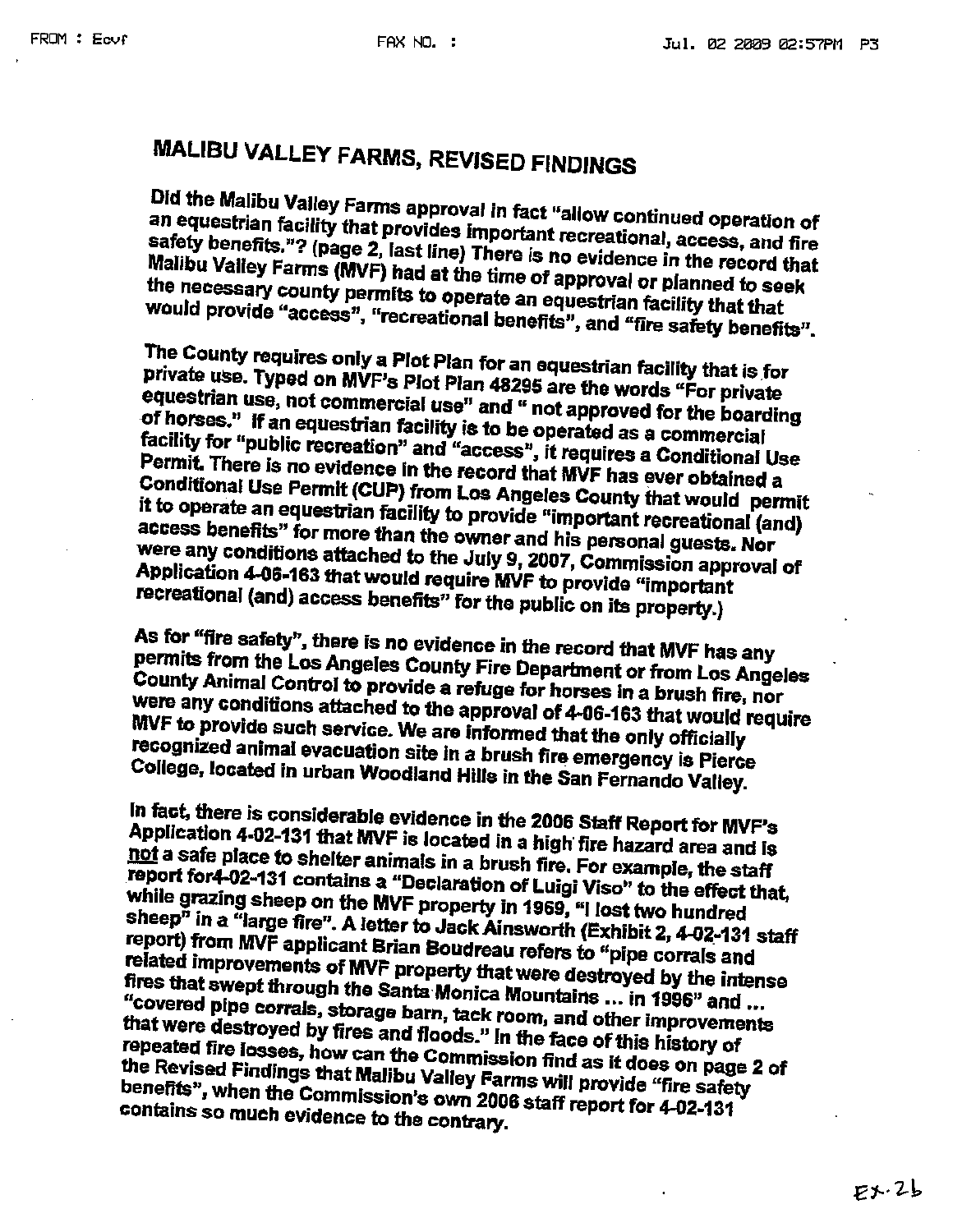#### page two THE ENVIRONMENTAL REVIEW BOARD

Policy 64 of the LAND USE PLAN (LUP) certified by the Coastal Commission in 1986 provided for establishment of an ENVIRONMENTAL REVIEW BOARD (ERB) "comprised of qualified professionals with technical expertise in resource management ... to be established by the Board of Supervisors as an advisory body ... to review development proposals in the ESHAs, Significant Watersheds, Wildlife Corridors, Significant Oak Woodlands, and DSR. The ERB shall provide recommendations ... on the conformance or lack of conformance of the project to the policies of the Local Coastal Program ... Projects shall be approved by the decision making body for coastal permits only upon a finding that the project is consistent with all policies of the LCP.")

When Los Angeles County continued to approve projects involving substantial development in Environmentally Sensitive Habitat Areas (ESHA)after 1986, the Superior Court, in Sierra Club vs. County of Los Angeles (C752027, c/w C752050, c752320) granted a petition for mandate requiring the County "to implement Policy 64 of the ... Land Use Plan and to establish an Environmental Review Board in compliance with that plan and b) not to approve development proposals in the resource protection and management overlays of the unincorporated Malibu coastal zone enumerated in Policy 64 without first getting advice and recommendations from the Environmental Review Board ..." (my underlining).

Where is there "substantial evidence in the record" that the Los Angeles County Environmental Review Board "considered the environmental impacts of the existing equestrian facility as well as the modifications there to" (page 4) at any time prior to the July 9, 2007 approval? The evidence purporting to support that claim is several apparently unrelated statements about separate pages of Plot Plan 48295 discussed on pages 4 and 5 of the Revised Findings, and the very brief minutes of the critical January 27, 2003, ERB discussion of Plot Plan 48295, which deal primarily with a discussion of structures that had been placed in the 100' riparian setback, allegedly without benefit of permits, some years earlier, not with the new proposals embodied in Application 4-06-163.

There is no evidence in the brief January 27, 2003, ERB meeting minutes that substantiates the claim that the ERB gave any sort of favorable recommendation to the new project envisioned in Application 4-06-163 four and a half years later. Rather, the Revised Findings on pages 4 and 5 seem to discuss the applicant's claim of vested rights, which was denied previously by the Commission (page 4), and some disconnected pages of Plot Plan 48295, as interpreted subjectively by the applicant. There is no evidence in the record that the ERB made any favorable recommendation to Los Angeles County on 4-06-163 before the July 9, 2007 approval.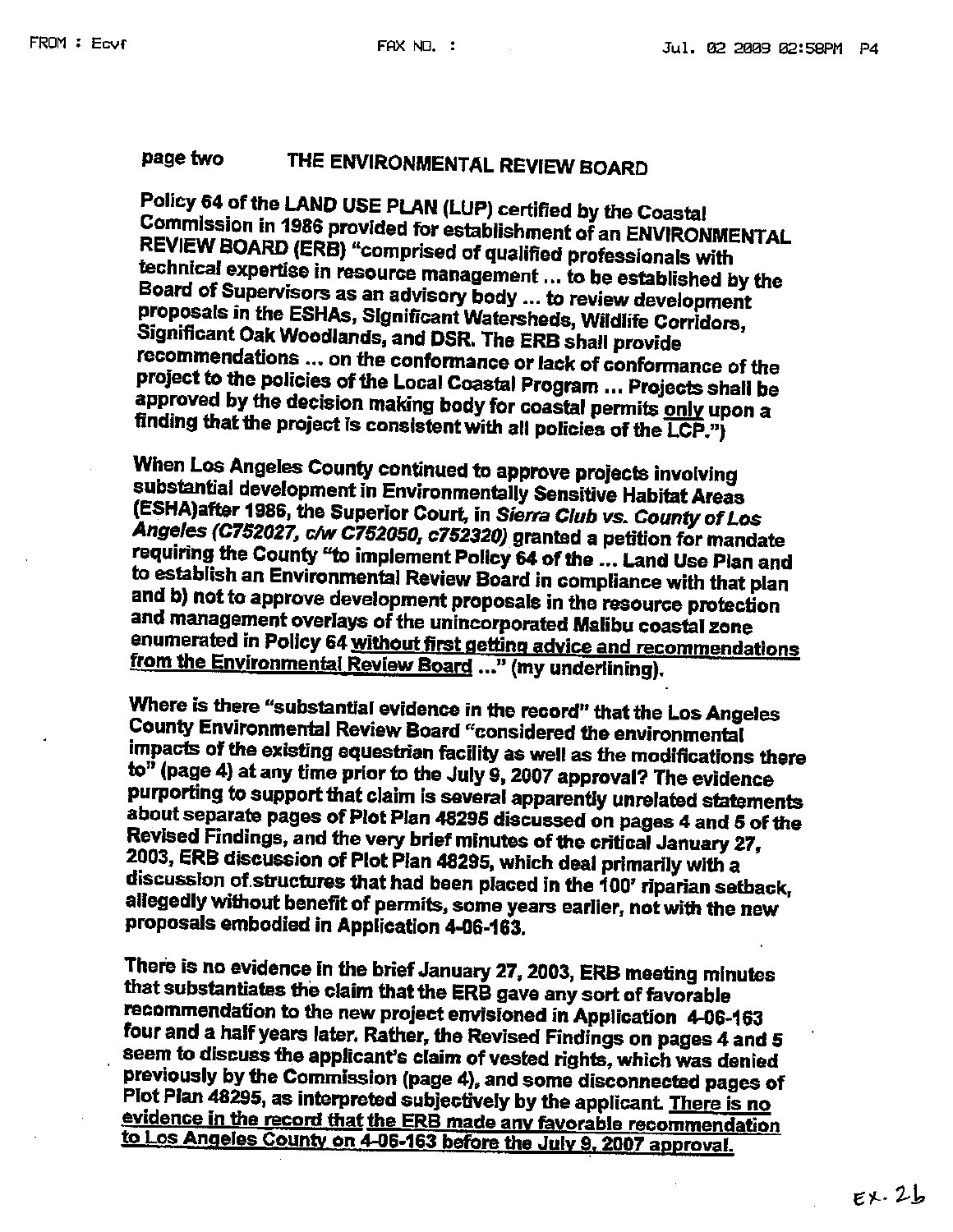### page three

This part of the findings includes quite a bit of tentative and subjective language instead of hard evidence ("... the applicant contends ...", page 4, ",,, the applicant further notes ...", page 5, "... the applicant believes ..."). Can such tentative, subjective statements serve as a substitute for "substantial evidence in the record"?

On page 24 (second full paragraph) the Revised Findings claim that, "On January 27, 2003, the ERB found the project consistent with the LUP and recommended approval of the project with suggested modifications ... " Where is the evidence in the record to support this statement? It's certainly not in the minutes of the January 27, 2003, ERB meeting.

The Revised Findings ultimately evade the issue of whether the ERB "considered the project as a whole" by stating that " ... regardless of the ERB's action on the project and whether the ERB considered the project as a whole, the Commission found ample support for its approval in the evidence in the record without the need to rely on the ERB approval." (page 5, second paragraph).

What is the "evidence in the record" being referred to here (the first full paragraph on page 5)? The Revised Findings discuss only the conclusions, reports, and statements of consultants hired by the applicant, Malibu Valley Farms, such as Frank Hovore & Associates, Jones & Stokes, Sapphos Environmental, Inc., (first paragraph, page 24) and former County biologist (and private consultant for MVF) Joe DeCrunyiere.

The ENVIRONMENTAL REVIEW BOARD was established to provide Los Angeles County and the Commission with impartial scientific evaluations of pending applications in ESHA and other sensitive coastal resource areas to enable the Commission to perform the challenging task of harmonizing new development with the sensitive coastal resources found in parts of the SANTA MONICA MOUNTAINS COASTALZONE.

State and federal park agencies have spent literally hundreds of millions of dollars to preserve a large portion of these sensitive coastal resources located within 30 minutes of the world's tenth largest megalopolis - for public use and enjoyment. Here, the coastal process is the first line of defense to ensure that protected coastal resources, including resources on public parklands that are intermingled with private lands are not unduly impacted by development of those adjoining private lands. This difficult task cannot be accomplished by relying on the applicant's private consultants alone. That is why the impartial "qualified professionals with technical expertise in resource management" of the Environmental Review Board are to be consulted in the processing of coastal permit applications.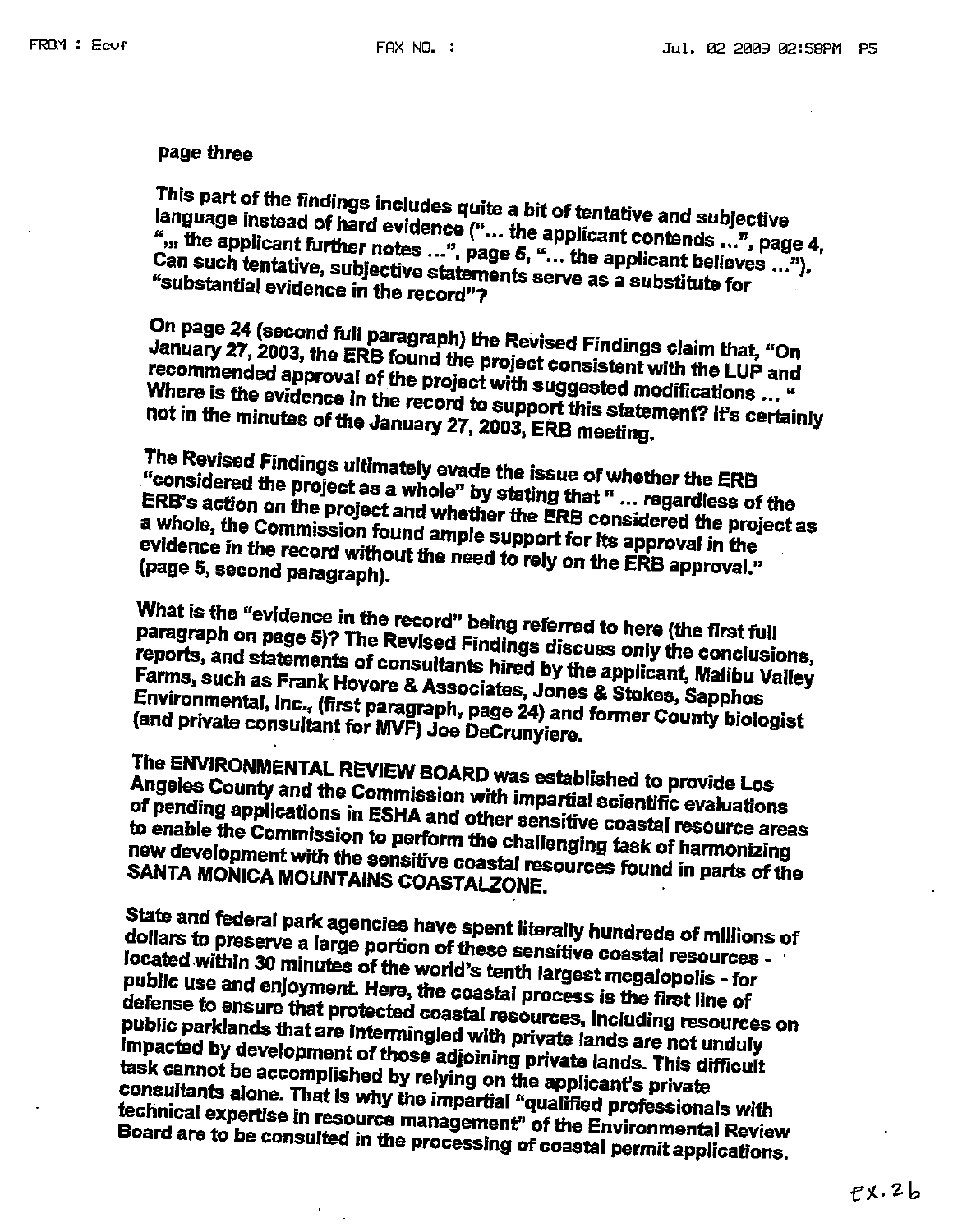### page four

If the judgement of the impartial experts of the ENVIRONMENTAL REVIEW BOARD "serves as guidance only", why has MVF failed to submit the version of 4-06-163 that came before the Commission on July 9, 2007 to the "guidance" of the impartial experts of the Environmental Review Board established for that purpose? Why, instead, do the Revised Findings appear to be relying so heavily on the opinions of consultants who have been retained by the applicant?

What do the Revised Findings mean when they say (page 24, second full paragraph), "... Regardless of the ERB's action with regard to the proposed project, the Commission must find that the proposed project is consistent with Section 30240 of the Coastal Act? (my underlining) First the ERB "serves as guidance only", but is the Commission then required to ignore its advice? This defies logic. It also seems to be confirmation that the ERB did not act favorably on Application 4-06-163 in the first place.

What is the basis for the finding that "... vegetative swales are designed to ... capture all runoff from the farm." (page 23, last full paragraph). What substantial evidence is there in the record that indicates all agricultural runoff can be contained on site when maps accompanying Vested Rights Claim No. 4-00-279-VRC show that a substantial portion of the area of the proposed swales appear to be situated within the mapped flood plain of **Stokes Creak?** 

The repeated crossing off of sections of the original Findings (page 25, 26, 27, 28, 30, 31, 36, 41, 47, and 46) is not explained. What scientific evidence is the basis for the Commission's decision to eliminate these sections of the original staff report?

Especially difficult to justify is the complete deletion of data on scientific research on the desirable width of riparian buffers from a Coastal **Commission Report entitled "Policies in Local Coastal Programs** Regarding Development Setbacks and Mitigation Ratios for Wetlands and other Environmentally Sensitive Habitat Areas" published in January, 2007. The deleted report states that " ... For the purpose of filtering nitrogen compounds, a study determined that 'the most effective buffers are at least 30m (97.5 feet) or 100 feet wide composed of native forest and are applied to all streams"" (page 27, last paragraph).

The Commission's own January, 2007, report - deleted from the Revised Findings - also points out that," ... recommended widths for ecological concerns in riparian buffer strips typically are much wider than those recommended for water quality concerns, often exceeding 100m (325 feet) in width." (page 28, first paragraph),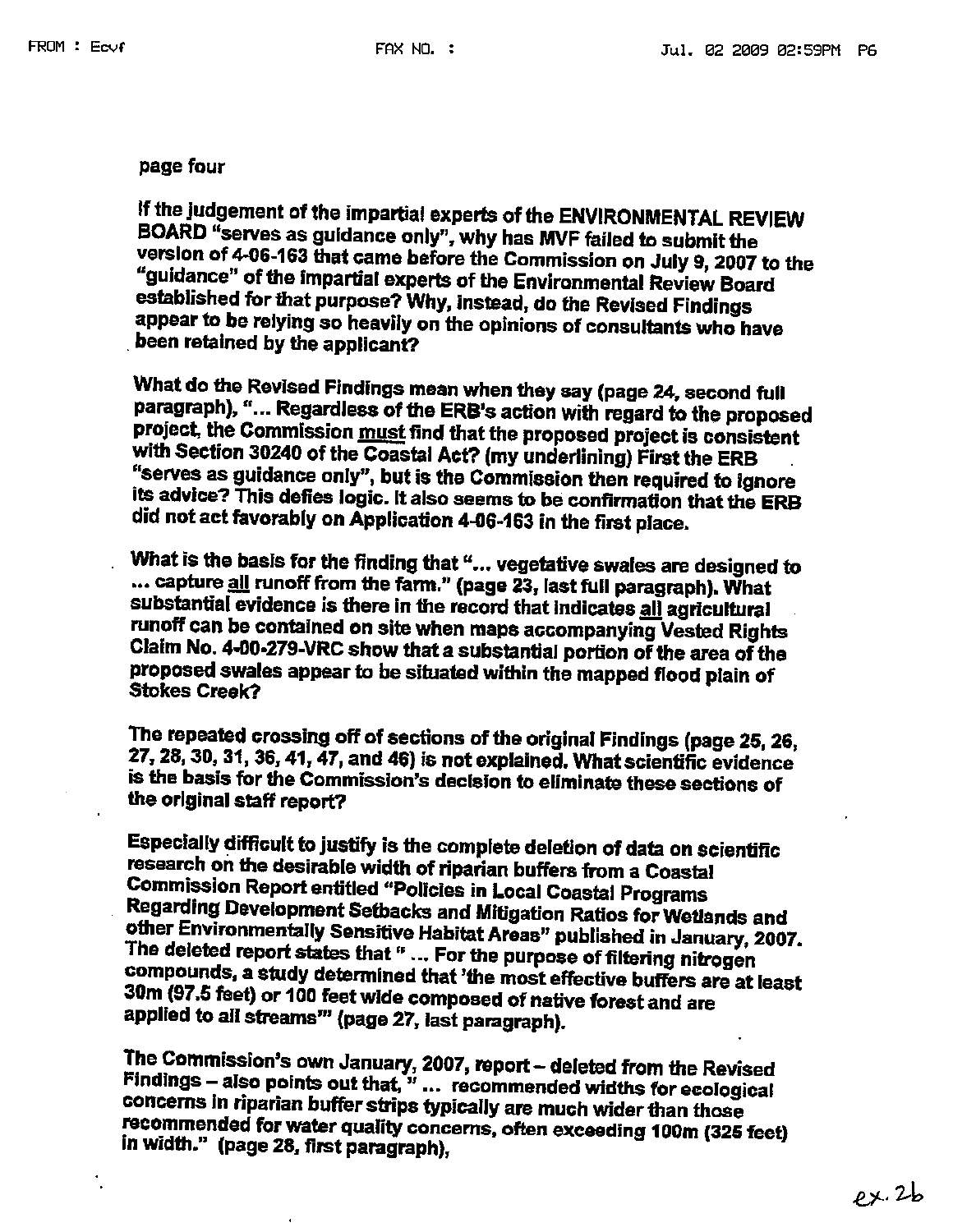### page five

In the absence of substantial evidence in the record regarding new scientific research conclusions on riparian buffer widths, it is difficult to understand why the Commission is now being asked to eliminate from the Revised Findings scientific conclusions from its own January, 2007, report, published only six months before its decision on Application 4-06-163.

If we can assume that the "nitrogen compounds" referred to in the Commission's own January, 2007, report would include horse wastes, Then, as we pointed out in our original testimony on Application 4-06-163, runoff from Stokes Creek, which drains the 4-06-163 site is carried immediately and directly downstream into the KING GILLETTE RANCH PARK (acquired in 2005 by a consortium of the National Park Service, State Parks, and the Santa Monica Mountains Conservancy to serve as the main visitor contact facility for the entire Santa Monica Mountains park system.) Stokes Creek flows into the very heart of the main public use area of King Gillette Ranch, Where it will not be possible to prevent children, normally drawn to streams like iron filings to a magnet, from gaining access to it.

To compound the problem, we understand the Application 4-06-163 approval does not include any conditions that would limit the number of horses that can be kept on the MVF property, magnifying the potential amount of "nitrogen compounds" and other non-point source pollutants that could be carried from this facility into the public use areas of King Gillette Ranch Park immediately downstream.

In the face of this potential public health risk, we have difficulty understanding why the scientific data on riparian buffer widths from the Commission's own January, 2007, report and original staff report is proposed to be deliberately deleted from this version of the Revised Findings at the bottom of page 27.

The original staff report states, " ... there are alternatives to the project that would conform with the ESHA, water quality, and visual resources of the Coastal Act" and that "There are feasible alternatives to and mitigation measures for the proposed project that would lessen the impact on the environment ... ", and specifies several, including siting the project elsewhere on the applicant's very large property outside the 100' setback area. The Revised Findings do not explain why the Commission considers these alternatives to be infeasible, and the Revised Findings delete this section from the original staff report without explanatory findings (third paragraph, page 47) and conclude, ... there are no feasible alternatives or feasible mitigation measures available, beyond those required, which would substantially lessen any significant adverse impact that the activity may have on the environment ... "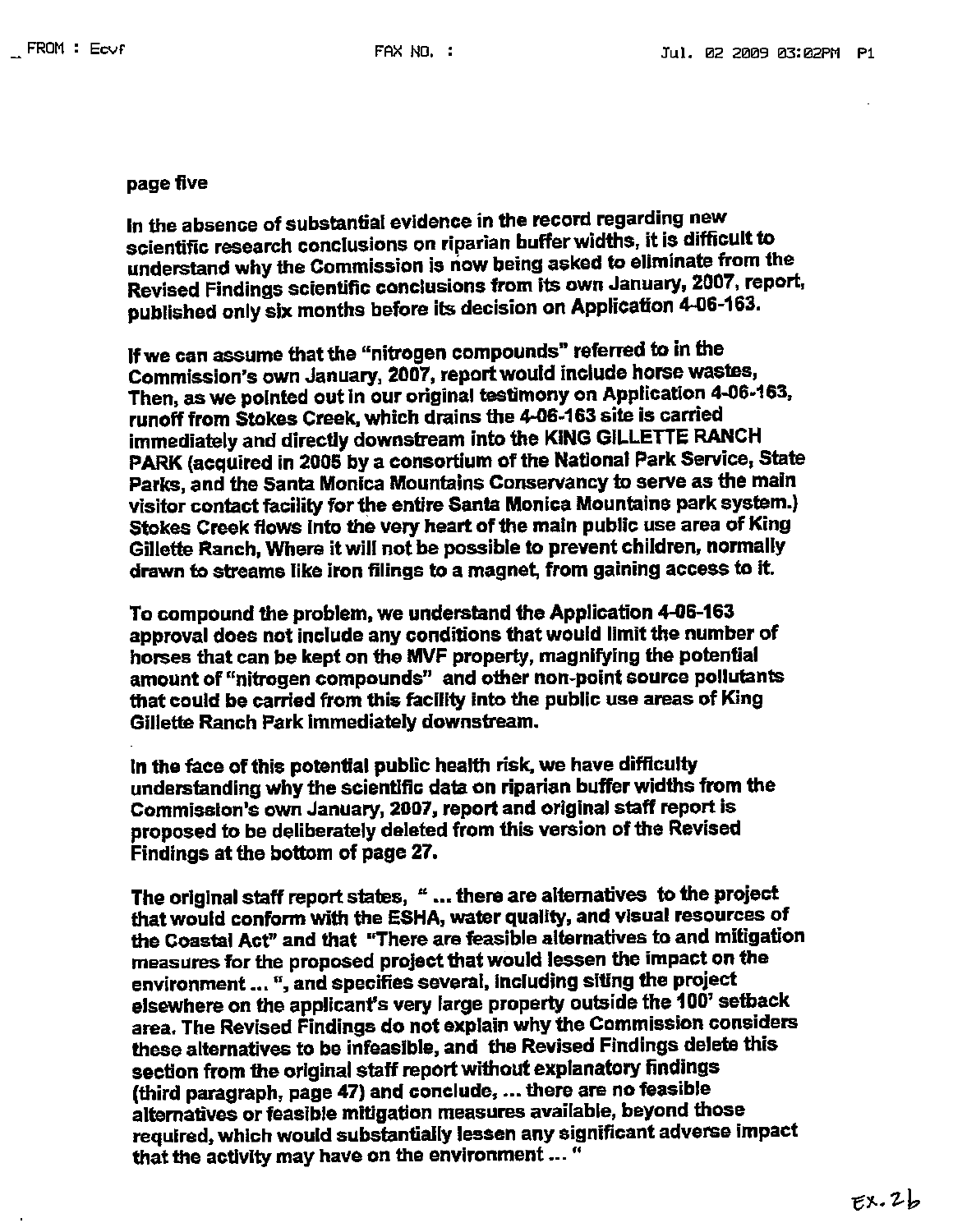#### page six

In the last paragraph on page 36 the Revised Findings bring up the Commission's approval of reduced setbacks for the 22<sup>nd</sup> Agricultural District. Our understanding is that this case was not comparable to Malibu **Valley Farms,** 

The problem with the 22<sup>nd</sup> Agricultural District, as we understand it, is that it, like the Coastal Commission is a state agency, so that both would have to be represented by the Attorney General, creating a conflict of interest.

The original staff report also states, on page 47 of the Revised Findings that, " Therefore, the Commission finds that approval of the proposed development, as conditioned, would prejudice the County of Los Angeles' ability to prepare a Local Coastal Program for the area that is also consistent with the policies of Chapter 3 of the Coastal Act." This statement is crossed off in the Revised Findings (page 47, top paragraph), and a general statement is added to the effect that, "The preceding sections provide findings that the proposed project will be in conformity with the provisions of Chapter 3 if certain conditions are incorporated into the project and are accepted by the applicant." The question of prejudicing the County's ability to prepare an LCP is not specifically addressed beyond this brief statement.

n Ochsters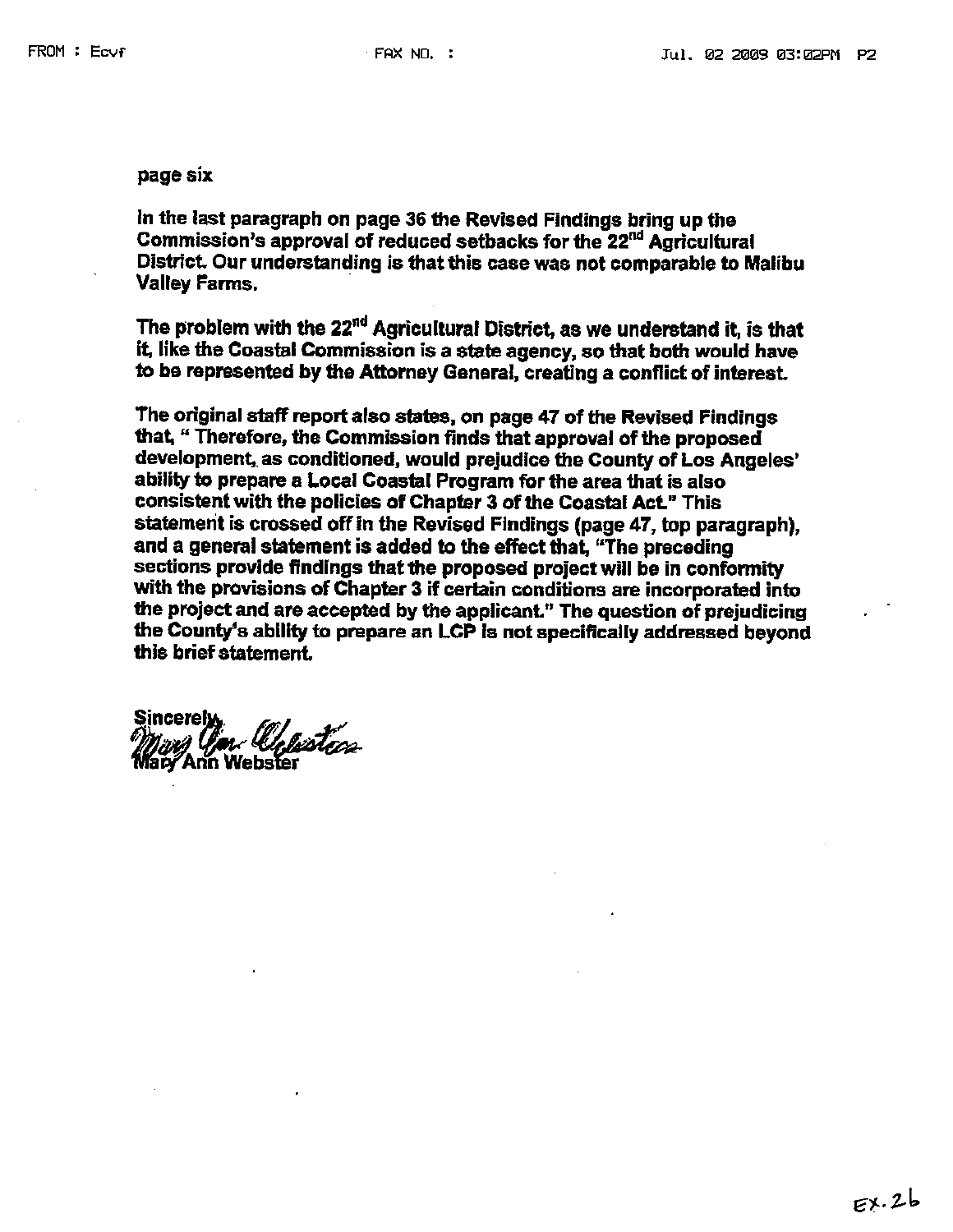### Agenda Item: W 9a Application number 4-06-163

Monte Nido Valley Community Association

July 5, 2009 **BONNIE NEELY, CHAIR** CALIFORNIA COASTAL COMMISSION 45 FREMONT STREET, SUITE 2000 SAN FRANCISCO, CA 94105

### Re: REVISED FINDINGS FOR APPLICATION 4-06-163

Commissioners:

The Monte Nido Valley Community Association wishes to go on record in support of the Superior Court decision overturning the 2007 approval of Malibu Valley Farms by the Commission and urges the Commission to deny the revised findings...

Approval of this project was and is inconsistent with the Coastal Act and the Malibu-Santa Monica Mountains LUP. And, the court finding was correct: there is no "substantial evidence in the record" that the County's Environmental Review Board reviewed and made a favorable recommendation as required in the 1986 LUP before the July 9, 2007 approval.

The Commission must rule consistently to not only protect resources but also the public trust in the environmental process.

Sincerely,

Joan Slimocosky, President Monte Nido Valley Community Association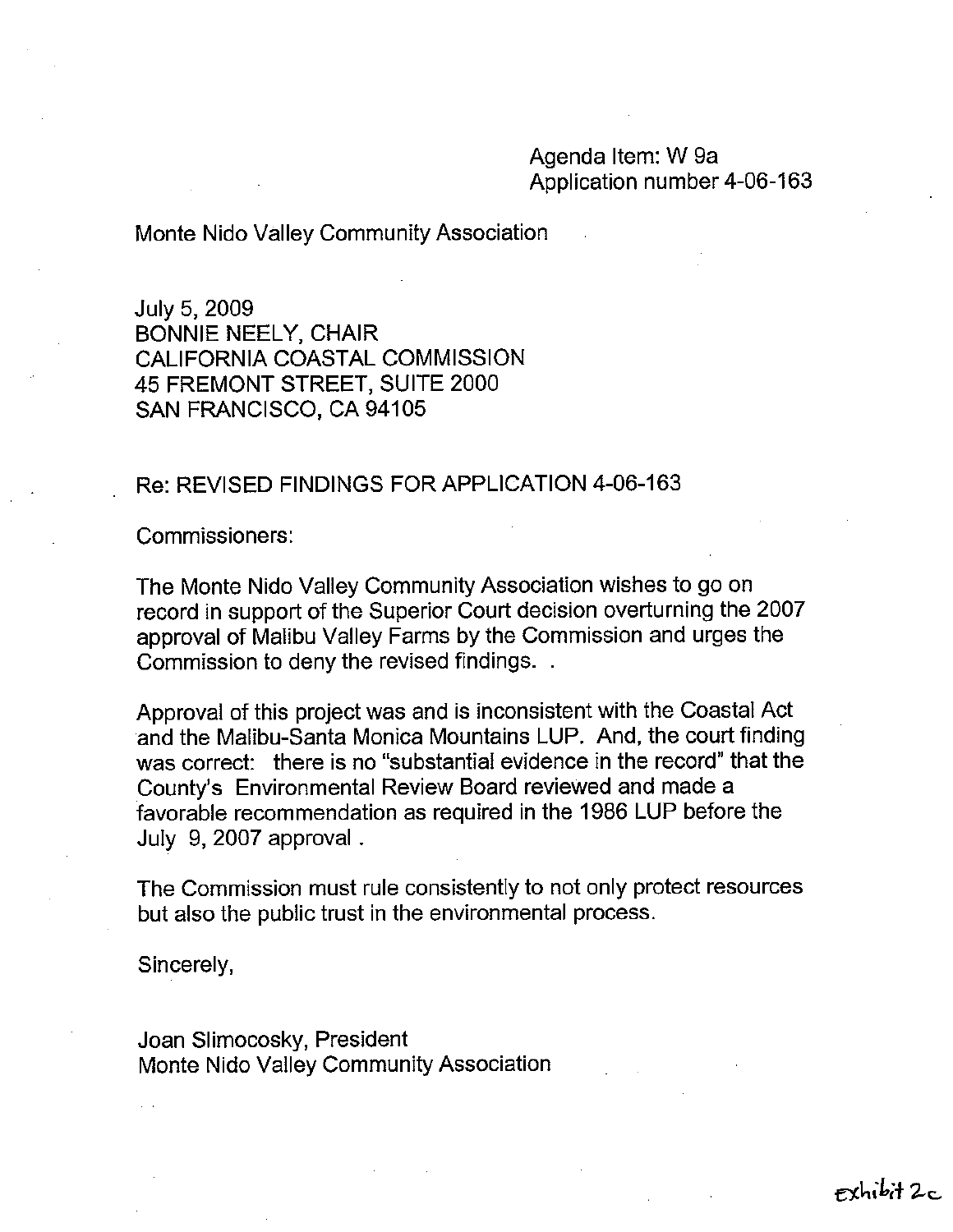**VSNIVA** 

# RECEIVED

JUL 0 2 2009

CALIFORNIA **COASTAL COMMISSION** 

**Bonnie Neely** California Coastal Commission 45 Fremont Street. Suite 2000 San Francisco, CA 94105 FAX: 415-904-5400

RE: Revised findings for Application 4-06-163

COASTAL COMMISSION<br>SOUTH CENTRAL COAST DISTRICT

ECEIVE

Dear Ms, Neely:

July 1, 2009

As one who long ago collected signatures for the state proposition that established the Coastal Act, I remain interested in the Commissioners' work to protect our state's coastal resources.

I was aghast that in 2007 the Commission granted approval to Malibu Valley Farms' application despite the fact that Los Angeles County's Environmental Review Board had not considered the environmental impacts of the project as required. Apparently there is no evidence in the record that the ERB had ever done so, much less that the ERB had recommended in favor of the project. Nor is there any reason to believe the ERB would ever do so, given the actual scientific evidence that a less-than-100 feet buffer is insufficient to protect water quality in our mountain streams.

My hope is that the Commissioners will consider the sensitive coastal resources—including King Gillette Ranch, Malibu Creek and Malibu Lagoon-that will be negatively affected by the inadequate riparian buffers proposed by Malibu Valley Farms and revise their findings in favor of the original staff report.

Sincerely,

**Mary Ellen Strote** Member, Cold Creek Community Council 475 Stunt Road Calabasas, CA 91302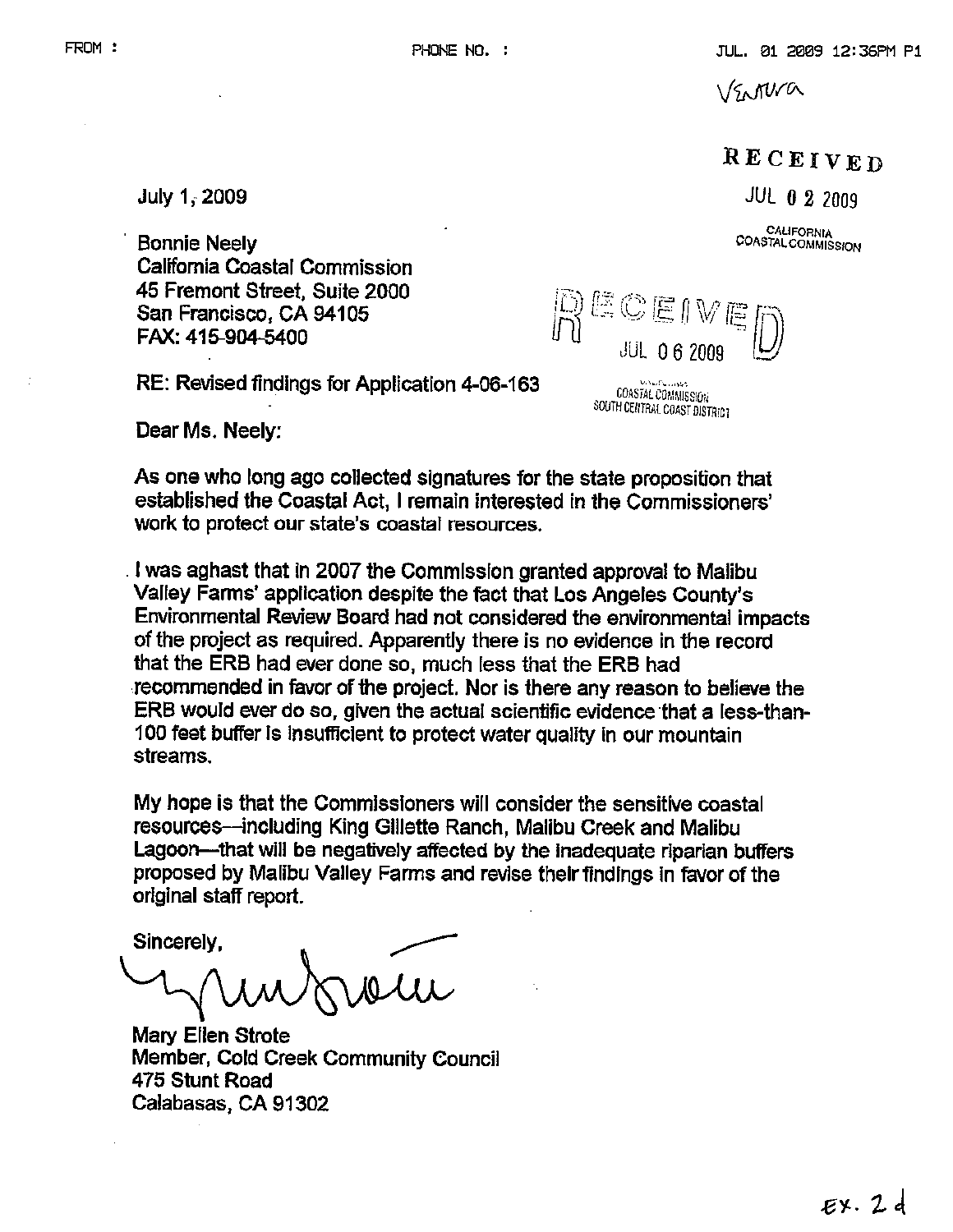310 496 1902

so where a consistence ਹੋਰ ਦੇ ਪਾਰਟੀ ਨੇ ਇਸ ਸ਼੍ਰੋਮੀ ਦੇ ਸ਼ਾਮਲ ਸ਼੍ਰੋਮ ਦੇ ਸ਼੍ਰੋਮ ਦੇ ਸ਼੍ਰੋਮ ਦੇ ਸ਼੍ਰੋਮ ਦੇ ਸ਼੍ਰੋਮ ਦੇ ਸ਼੍ਰੋਮ ਦੇ ਸ਼੍ਰੋਮ ਦੇ ਸ਼੍ਰ ે માં **તમારા પરિસ્થિતિ** અને દૂરી કરવા માં માં સાર કર્યું. The South Association of the South Association

Heal the Bay

1444 9th Street ph 310 451 1550 info@healthobay.o Senia Monice CA 90401 fax 310 496 1902 www.healthubay.or 2 2009 JUL **CALIFORNIA** 

COASTAL COMMISSION SOUTH CENTRAL COAST DISTRICT

July 1, 2009

○ 全国の (の)

California Coastal Commission South Central Coast Area Office 89 South California St., Suite 200 Ventura, CA 93001 Via FAX: (805) 641-1732

RE: Agenda item W9a; Application Number: 4-06-163 - Revised findings for the California Coastal Commission after-the-fact approval of Malibu Valley Farm's equestrian facility

Dear Coastal Commissioners:

On behalf of Heal the Bay, a non-profit environmental group with over 13,000 members dedicated to making Santa Monica Bay and Southern California coastal waters safe and healthy for people and marine life, we have reviewed the staff report regarding the revised findings for the California Coastal Commission after-the-fact approval of Malibu Valley Farm's equestrian facility ("revised findings"). We strongly arge the Commission to deny the revised findings, as the development at this site permitted in July 2007 is inconsistent with the Coastal Act and Malibu-Santa Monica Mountains Land Use Plan ("LUP") due to its widespread nature and detrimental impacts to water quality and natural resources. These inconsistencies are further detailed in our previous letters regarding this project submitted in July 2007 and August 2006 (attachment A). This matter should be denied by the Commission and remanded back to the Los Angeles County Environmental Review Board ("HRB") for further consideration. Our concern: are further detailed below.

# 1. Inconsistencies in Justification for approving revised fludings

There are numerous inconsistencies in the justification for approval of the revised findings. The staff report relics on the LUP for the identification of Stokes Canyon Creek as Environmentally Sensitive Habitat Area ("ESHA")<sup>1</sup>, yet it disregards provisions in the LUP that require protections for this ESHA.<sup>2</sup> The Commission has previously found development at this site inconsistent with the Coastal Act and LUP.<sup>3</sup> The staff report states that at the November 2006 hearing, "the Commission found that the unpermitted development on the site is located within and adjacent to the riparian ESHA, does not protect the ESHA from significant disruption of habitat values, and has not been sited or designed to prevent impacts that would significantly degrade the ESHA, inconsistent with Section 30240 of the Coastal Act. The Commission further found that the existing confined animal facility does not provide an adequate setback from Stokes Creek, resulting in degradation of water quality, inconsistent with the requirements of the LUP and Section 30231 of the Coastal Act."<sup>4</sup> No significant changes have been made to the

Id., pages 22-24.

Agenda item W9a; Application Number, 4-06-163, page 9.

Cease and Desist Order (CCC-06-CD-14) and Restoration Order (CCC-06-RO-07)

Agenda itom W9a; Application Number: 4-06-163, page 12.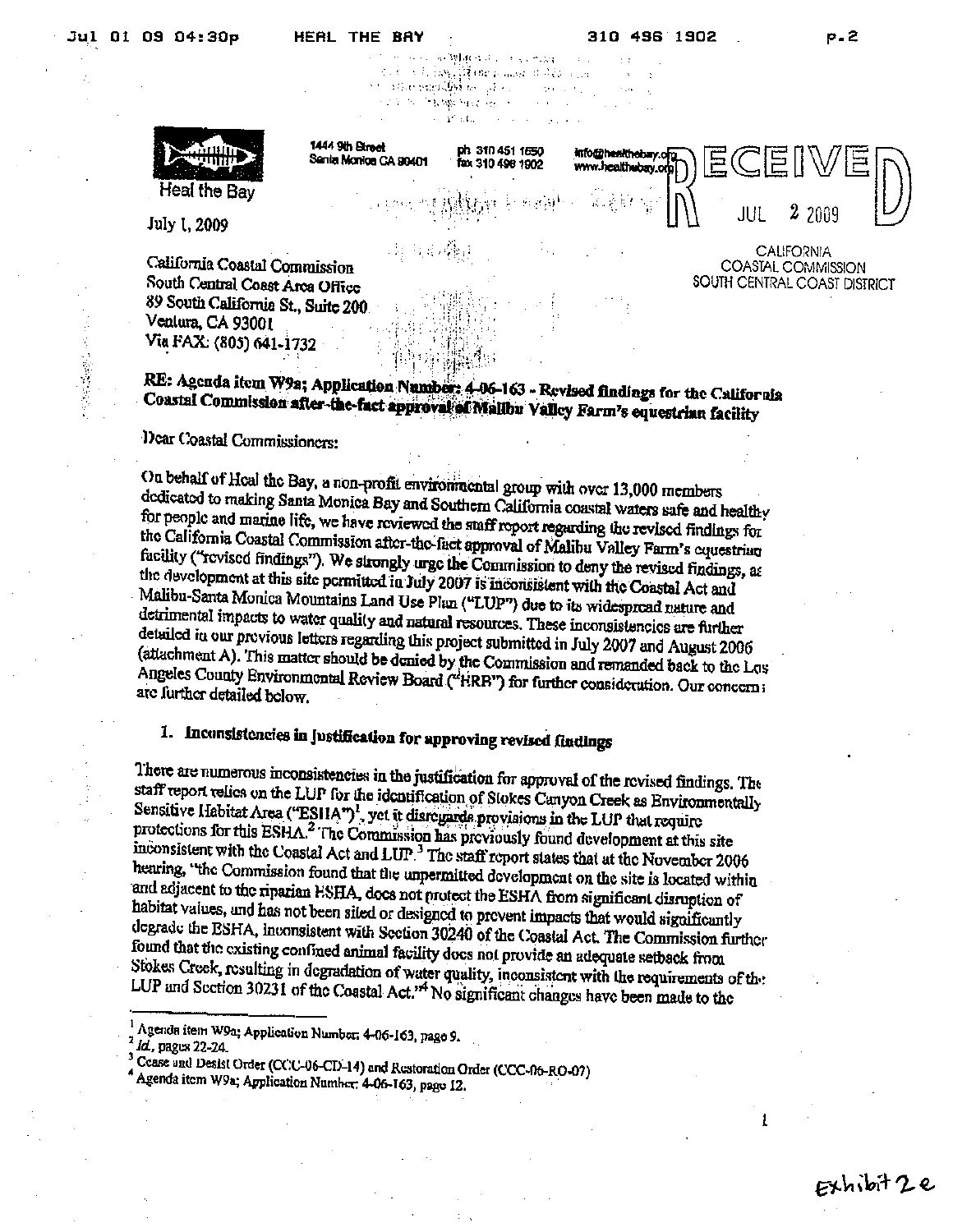

1444 9th Street Sania Monica CA 90401

ph 310 451 1550 fax 310 496 1902

Info@healthobay.org www.hoalthebay.org

project since the November 2006 decision; therefore the July 2007 approval of this is inconsistent with both the I.UP and Coastal Act and the revised findings should be denied.

**SERVICE** 

Furthermore, staff reflects on the similarities between Malibu Valley Farms and Cease and Desist and Restoration Orders (03-CD-02 and 03-RO 03, Teherani), where the Commission ordered the owner to remove all unpermitted development, restore the topography, and implement a habitat restoration plan for illegal development within 100 feet of Cold Creek.<sup>5</sup> Equestrian facilities in both of these cases are located within ESHA (at some locations within) 0 fect of a blue-line stream), causing crosion and adverse impacts to stream water quality. Due to the similarities between these two cases, approval of the revised findings without any major setback requirements for the development in question or restoration at the Malihu Valley Farn s site would be severely inconsistent with previous Commission decisions. Setback requirement; should not be disregarded where adequate setbacks or alternative siting is feasible, which is possible at this site as indicated in the staff report.<sup>6</sup> It is critical that the Commission rule in a consistent and reliable manner to adequately protect coastal resources and water quality. We strongly urge the Commission to remand this back to the ERB for deliberation, recommending development setback requirements of 100ft from ESHA.

# 2. Requirement of a Comprehensive Management Plan is not likely to be effective in remediating the natural resources and water quality degradation at this site

The requirement of a Comprehensive Management Plan, bioswales and riprap are late addition a to the proposal that may not be fully effective in remediating the natural resources and water quality degradation at this site. As currently proposed, the design and evaluation of these measures will not be available for public review. As an organization with significant local knowledge in the Santa Monica Mountains area, specifically related to stream water quality and riparian habitat monitoring, it is critical that we be provided the opportunity to review and provide recommendations regarding these elements. Simply requiring an independent monitoring report within one year and again at five years will not ensure that the water quality managemen: activities will provide adcquate protections. Although we generally support monitoring and the proposal to require a revision of the management plan if it is found to be ineffective, we are concerned that there is no process to publically discuss, evaluate and provide recommendations regarding these elements. Given the tenuous history of development permits at this site and related natural resources and water quality degradation, any non-conformance with the plan should automatically trigger a permit amendment.

# 3. Biocagincering rather than riprap should be used for streambank stabilization

We are further concerned about the proposal embedded in the revised findings that would harde a a portion of the Stokes Canyon Creek streambank with riprap. The presence of concrete riprap in stream and riparian ecosystems negatively impacts and changes the stream's natural morphology,

 $^{\circ}$  Id., page 13.

 $<sup>6</sup>$  Id., pages 40-41.</sup>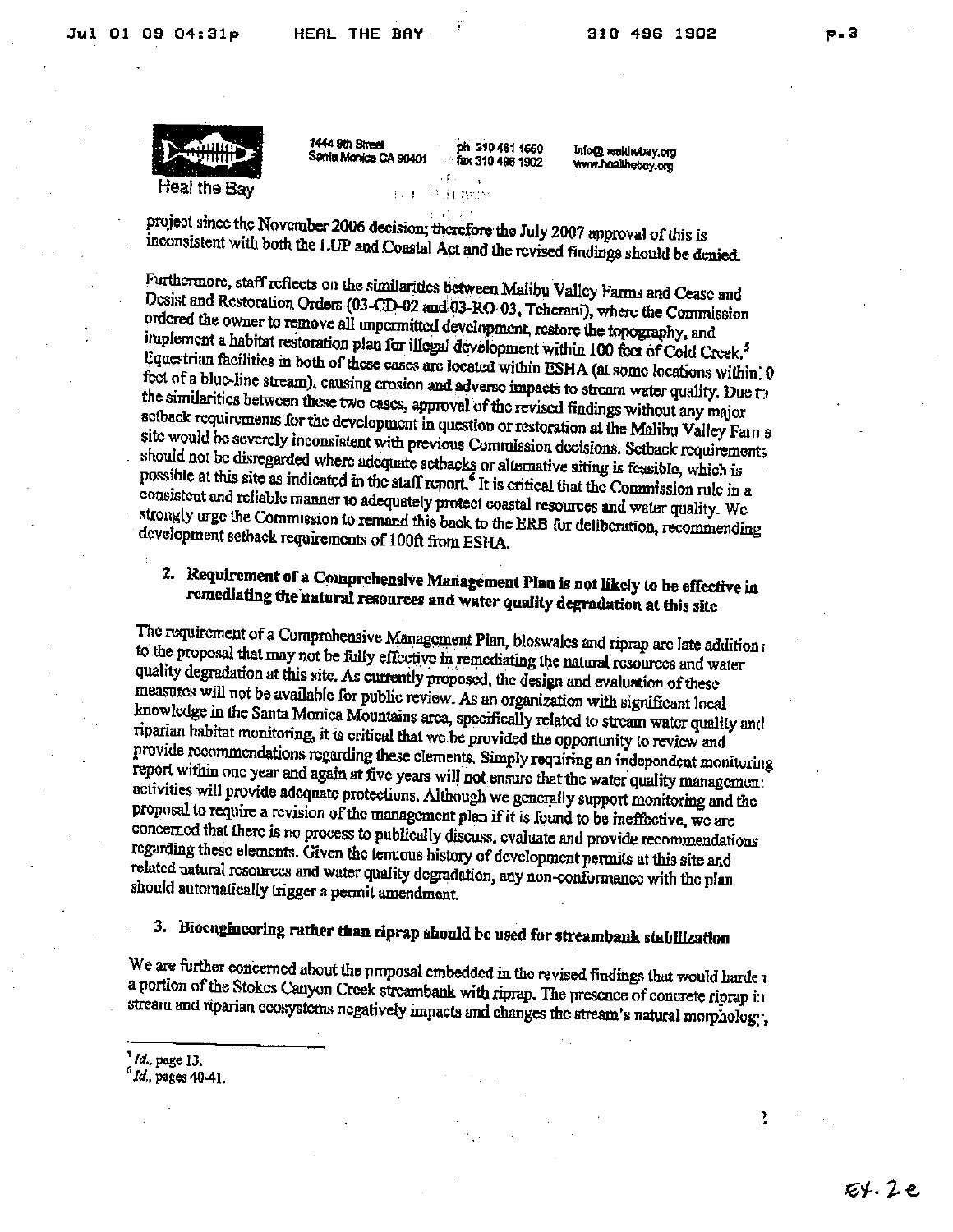

1444 9th Street Sania Monica CA 90401

ph 310 451 1550 Tax 310 496 1902 info@healthobay.org www.hoalthebay.org

hydrologic balance, sediment regime, habitat provision, species composition, and natural chemical and biological processes.<sup>7</sup> Armored streambanks are one of three major causes of downstream bank erosion and sedimentation, based on Heal the Bay's Stream Team mapping efforts in the Malibu Creek Watershod. Morcover, streambank hardening in ESHA is inconsistent with the LUP and Coastal Act. Section 30240 of the Coastal Act requires that boils ESHA and ESHA buffers be protected from development and activities that cause degradation.<sup>8</sup> While, the LUP specifically requires a minimum setback of 100 feet from all designated ESH \ and prohibits alteration of streambeds in ESITA. At a minimum, a "soft" biocngineered solution, instead of one reliant on stream bank hardening for stabilization, should be required within this provision to minimize further damages and sediment loading to the creek.

#### Conclusion

We urge the Commission to remain consistent with its determinations regarding this site prior to July 2007 and setback requirements related to other equestrian facilities in this region and den . these revised findings. Thank you for the opportunity to comment. Please contact us if you have any questions regarding these comments at 310.451.1500.

0.00000

Sincerely,

Sarah Abramson Sikich, MESM Coastal Resources Director

<sup>7</sup> J. Craig Fischenich, 2003, "The Effects of Riprap on Riverine and Riparian Ecosystems" a report published by the US Army Corps of Engineers, Engineer Research and Development Center.

" California Coastal Act section 30240 (a) Environmentally sensitive habitat areas shall be protected against any significant disruption of habital values, and only uses dependent on those resources shall be allowed within those areas. (b) Development in areas adjacent to cuvironmentally sensitive habitat areas and parks and recreation areas shall be sited and designed to prevent impacts which would significantly degrade those areas, and shall be compatible with the continuance of those habitat and recreation areas.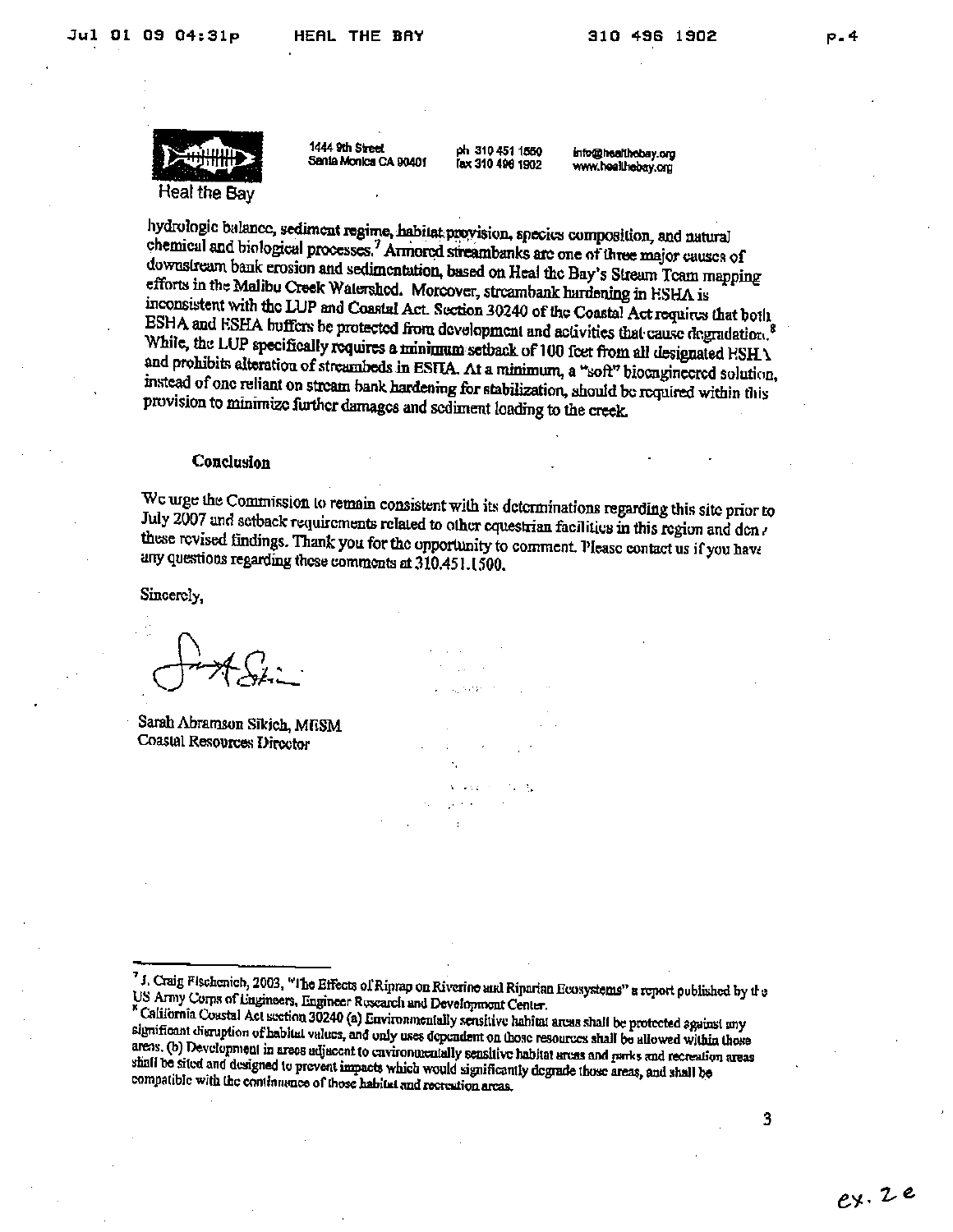

1444 9th Street Santa Monica CA 90401

ph 310 461 1550 fax 310 496 1902 info@hoalthebay.org www.healthebay.org

#### Appendix A

July 5, 2007

California Coastal Commission South Central Coast Area Office 89 South California St., Suite 200 Ventura, CA 93001 Via FAX: (805) 641-1732

## RE: Agenda item MI3e; Application Number: 4-06-163

Dear Coastal Commissioners:

On behalf of Heal the Bay, a non-profit cavironmental group with over 12,000 members dedicated to making Santa Monica Bay and Southern California coastal waters safe and healthy for people and marine life, we have reviewed the staff report regarding Mallbu Valley Farm's request for after-the-fact approval of its unpermitted developmer t. We strongly support the staff recommendation to deny this application as the extent of the unpermitted development at this site is widespread and detrimental to water quality and natural resources.

Denial of the project is the simplest route to ensuring that the unpermitted development at this site is appropriately removed, and the site restored. The proposed and existing development at this site threatens Stokes Canyon Creek, an intermittent blue-line stream, as structures are located in and adjacent to the creek. Extensive development is also built directly within riparian environmentally sensitive habitat area (ESHA). This unpermitted development likely contributes to degraded water quality at Heal the Bay's downstream monitoring sites. Monitoring conducted ty our Stream I cam has indicated periodic exceedances of E. Coli and high levels of algae.

Futhermore, under the Malibu-Santa Monica Mountains Land Use Plan, Stokes Canyon Creek and its associated riparian canopy are designated as inland FSHA. The Land Use Plan specifically requires a minimum setback of 100 feet from all designated ESI1A and prohibits alteration of streambeds in ESIIA. If the Coastal Commission were to approve this application, with development located within the 100 foot ESHA designation, it would be in violation of each of these provisions of the Land Use Plan. No exception to these policies should be allowed for the Malibu Valley Farms facility.

Request for approval of these unpermitted developments has come before the Coastal Commission numerous times before, and the Commission continues to find it inconsistent with Coastal Act requirements to protect ESHA, recam, and water quality. We urge the Commission to remain consistent with its previous determinations and deny this application. I have attached a copy of a more detailed comment letter we submitted in August 2006 regarding the environmental impacts of the unpermitted development at this site. Please contact us if you have any questions regarding these comments at 310.451.1500.

Sincerely,

Sarah Abramson, MESM Staff Scientist

Mark Gold, 1), Env. President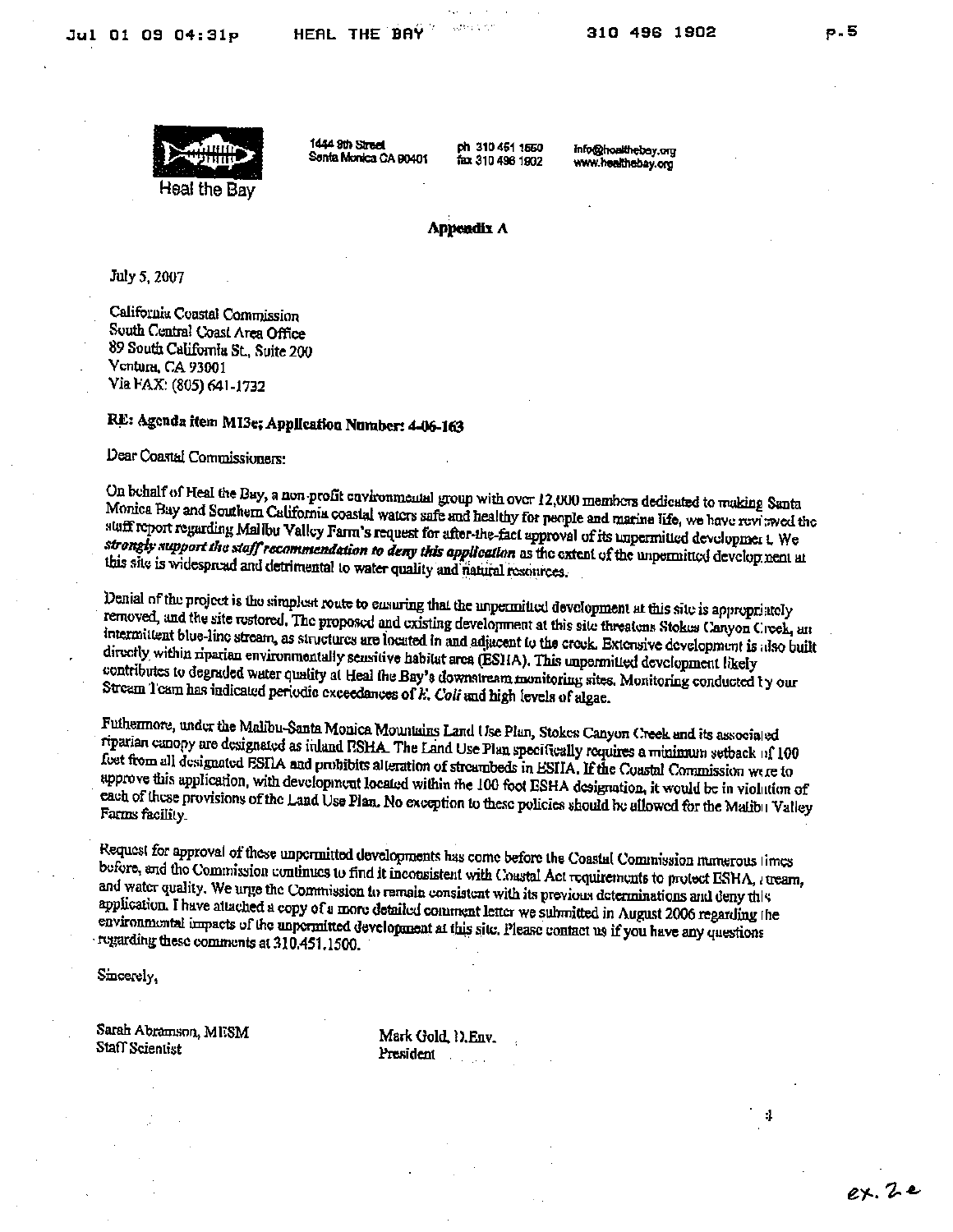p.6



1444 9th Street Sanla Monica CA 90401

ph 310 451 1550 fax 310 496 1902

info@healthobey.org www.healthebay.org

August 4, 2006

California Coastal Commission South Central Coast Area Office 89 South California St., Suite 200 Ventura, CA 93001 Via FAX: 805.

### RE: Agenda item W8a; Application Number: 4-02-131

Dear Coastal Commissioners:

On behalf of Heal the Bay, a non-profit environmental group with over 10,000 members dedicated to m iking Santa Monica Bay and Southern California coastal waters safe and healthy for people and marine life w: have reviewed the staff report regarding Malibu Valley Farm's request for after-the-fact approval of its unper uitted development. We support the staff recommendation to deny this application as the extent of the unpermitted development at this site is widespread and detrimental to water quality and natural resources. We further urge the Commission to invoke appropriate penalties and require restoration for the natural resource damages caused by these unpermitted structures. Our comments are further detailed below.

1. The unpermitted development at this site has contributed significantly to the degradation of Stokes Canyon Creek

Heal the Bay's Stream Team has conducted extensive water quality monitoring and habitat mapping threughout the Santa Monica Mountains and has documented many of the violations at the Malibu Valley l'arm site (see attached map). The riding arena, corrals, and other unpermitted equestrian facilities are built within sens tive riparian environmentally sensitive habitat area ("ESHA") and severely entroach on Stokes Canyon Crees, an intermittent blue line stream in places these structures are less than 10 feet away from the waterbody. Furthermore, unpermitted structures exist within the stream itself. These violations have damaged sensitive riparian ESHA and are likely to have caused the stream bank collapses at this site, which impair water quality by increasing sediment loading to the Creek.

The unpermitted equestrian facilities at this site are also likely to contribute nutrients and bacteria to the Creek. The Stream Team has documented both hay and horse manure floating in Stokes Canyon Creck at the discharge points in the southwest corner of the property. Furthermore, Stokes Canyon Creek has periodically excecded state freshwater bacterial standards for E. coli and has commonly had high amounts of algue at the Stream Team sampling site downstream from this property. This raises reasonable concern that waste and other impacts from the equestrian facilities at this site are having downstream effects. Thus, Malibu Valley Farms should not be issued an after-the-fact permit for these unpermitted developments, and instead should be assigned the appropriate penalties for the violations and restoration requirements for the natural resource dumages.

### 2. The Coastal Commission should invoke appropriate penalties for deterrence and restoration requirements for natural resources damages caused by the unpermitted development

Destroying and/or impacting riparian and in-stream habitat, especially in Southern California, is a signific ant matter given the importance of riparian habitat to water quality and wildlife. Yet, the stall report does not discuss fines for the unpermitted development or restoration requirements. It does,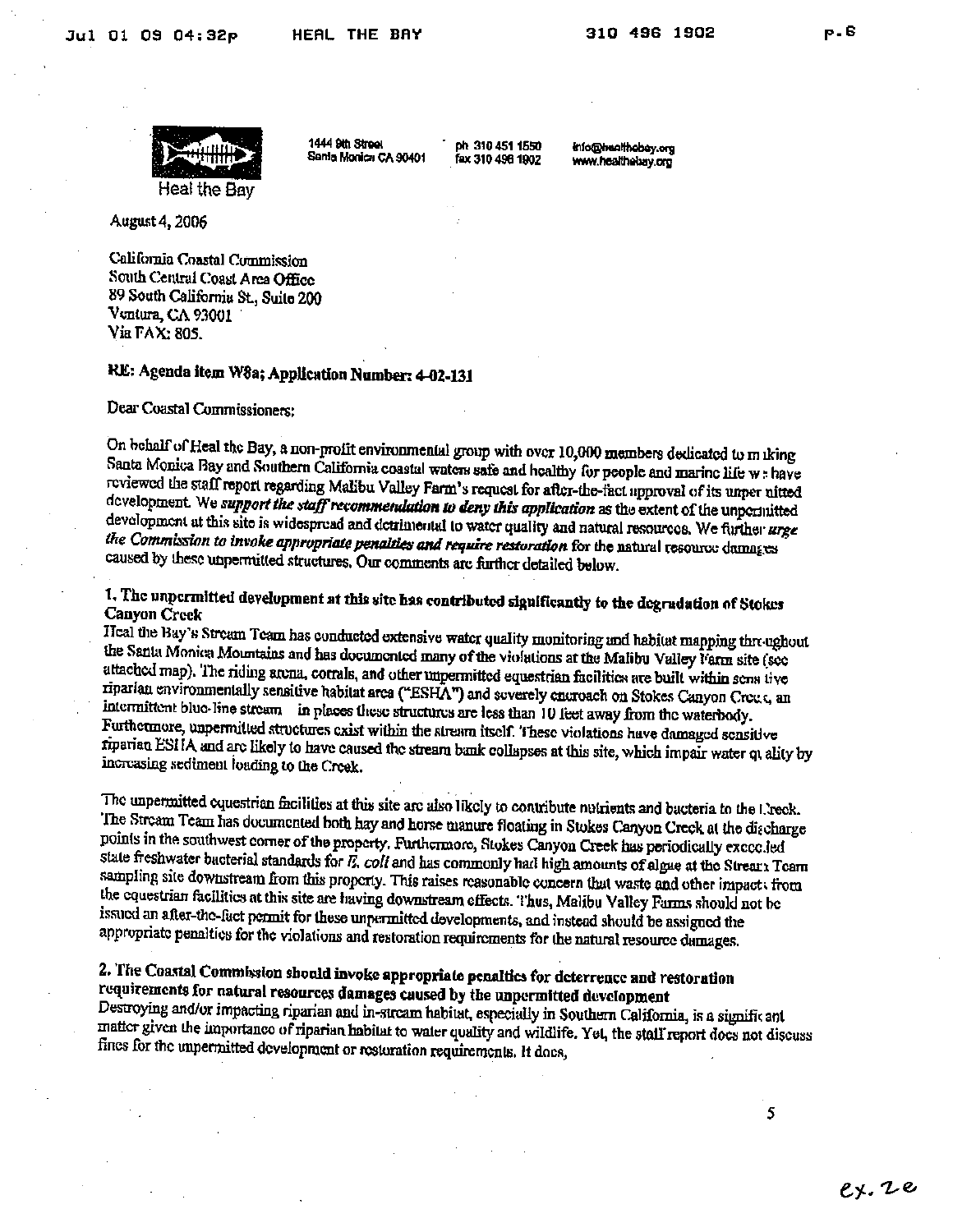

United States Department of the Interior

NATIONAL PARK SERVICE Santa Monica Mountains National Recreation Area 401 West Hillcrest Drive Thousand Oaks, California 91360-4207

In reply refor to: L76/130-44

July 7, 2009

California Coastal Commission South Central Coast District Office 89 South California Street, Suite 200 Ventura, CA 93001

RE: Agenda Item W 9a, Application No. 04-06-163 Malibu Valley Fanns, Inc., Equestrian Facility

Dear Chairman and Commissioners:

The National Park Service has reviewed the Staff Report's Revised Findings for the proposed after-the-fact approval of the subject equestrian facility located at the northeast corner of Mulholland Highway and Stokes Canyon Road in the Santa Monica Mountains. The project site falls within the boundary of the Santa Monica Mountains National Recreation Area. When establishing the Santa Monica Mountains National Recreation Area, Congress recognized a national interest in protecting and preserving significant natural, cultural, and recreational resources provided by the Santa Monica Mountains and adjacent coastline. Congress further stated that "the State of California and its local units of government have authority to prevent or minimize adverse uses of the Santa Monica Mountains and adjacent coastline area and can, to a great extent, protect the health, safety, and general welfare by the use of such authority" (Public Law 95-625). Consistent with this authority, the National Park Service provides comments to State and local land use regulatory agencies on the potential impacts to park resources resulting from development and recommends measures to help reduce potential impacts. To this end, we offer the following comments.

We continue to request that approval of the project be consistent with federal, state, and local rules and regulations, as well as with publicly reviewed and adopted planning documents. We found the current staff report to provide a very accurate, thorough description of the sensitive resource setting within the Mediterranean-type ecosystem of the Santa Monica Mountains. The protection of the carefully described resources was then compromised by discretionary caveats and Special Conditions that have significant potential to impact park resources. We find the project as proposed and conditioned is not consistent with National Park Service management prescriptions for the national recreation area or with Coastal Act policies. We, therefore, encourage the Commission to reject the revised findings and revisit the project design and conditioning before approval.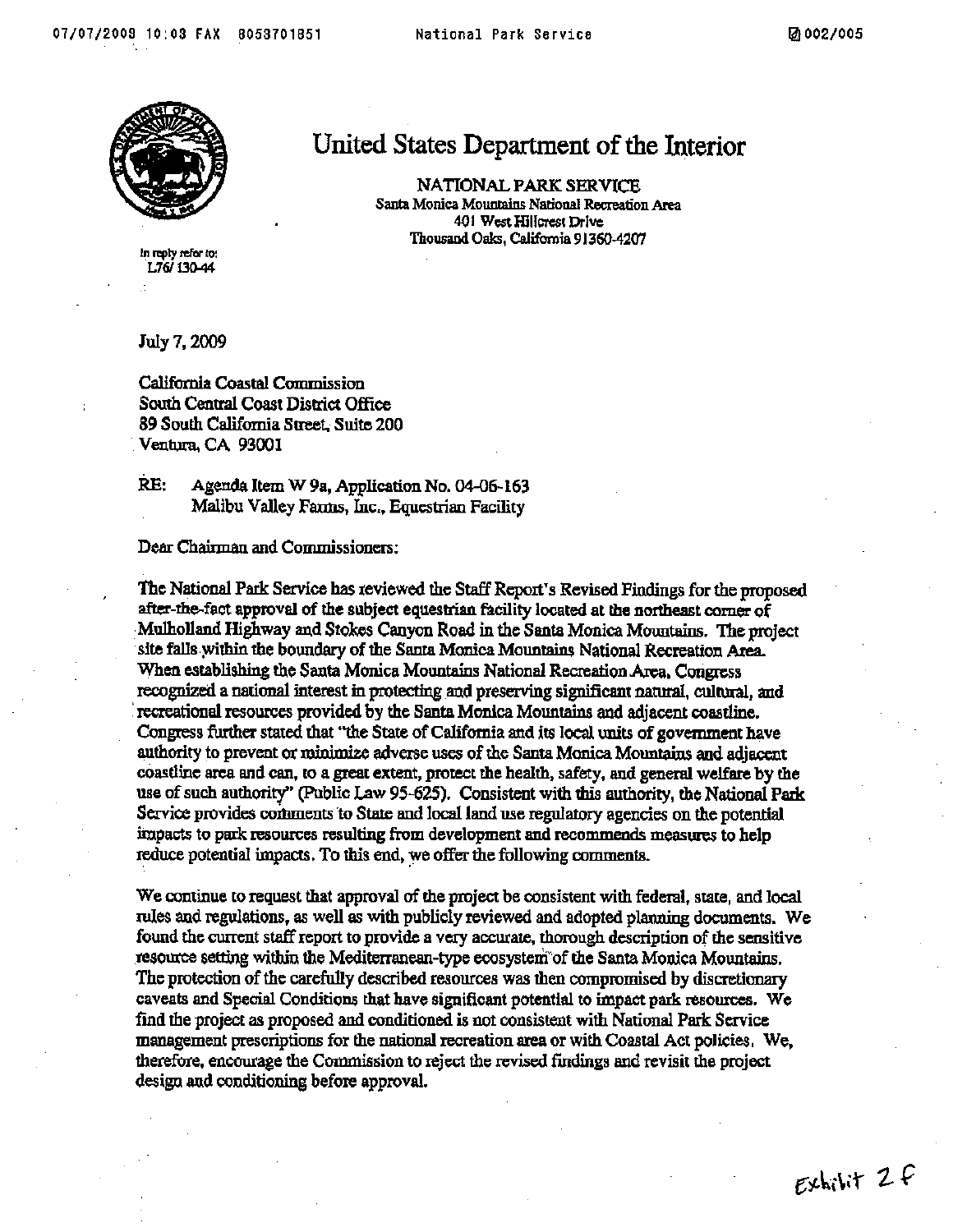National Park Service California Coastal Commission, Malibu Valley Farms - App. No. 4-06-163

Page 2 July 7, 2009

#### **Adiacency to King Gillette Ranch**

The project's setting adjacent to a high-profile public parkland site warrants especially careful application of Coastal policies and standards for protection against negative water quality and riparian habitat impacts. As described in the staff report, the project is associated with Stokes Creek, a USGS-identified blue-line stream. Stokes Creek flows across the applicant's property and then enters King Gillette Ranch, a public parkland site long envisioned to be a gateway visitor center for the national recreation area. The National Park Service, California State Parks, and the Mountains Recreation & Conservation Authority jointly own the 588-acre site. The three agencies are currently preparing the King Gillette Ranch Design Concept Plan and the accompanying NEPA/CEQA impact analysis document. The plan will be released for public review later this year. Importantly, the draft plan will include management prescriptions for natural and cultural resource management over the majority of the park. Stokes Creek is within the low-use management zone and as such, is prioritized for resource protection and restoration actions. Successful protection of Stokes Creek on parkland is critically dependent on management of upstream uses. Section 30240 of the Coastal Act states:

(b) Development in areas adjacent to environmentally sensitive habitat areas and parks and recreation areas shall be sited and designed to prevent impacts which would significantly degrade such areas, and shall be compatible with the continuance of such habitat areas.

We find the project as proposed and conditioned has significant potential to degrade downstream park resources.

The forthcoming King Gillette Ranch Design Concept Plan also includes the long-term vision for a destination-level visitor center for the national recreation area. The King Gillette Ranch visitor center has been funded through the 2009 American Reinvestment and Recovery Act. and as such, is a high priority implementation project of national interest.

#### **Project Site Suitability**

We remain concerned that the operation of an equestrian facility in an environmentally sensitive riparian area conflicts with the resource protection goals of the national recreation area that are echoed by the Coastal Act. Section 30240 of the Coastal Act states:

(a) Environmentally sensitive habitat areas shall be protected against any significant disruption of habitat values, and only uses dependent on such resources shall be allowed within such areas.

As the staff report describes, riparian habitat is both significant and rare in the Santa Monica Mountains. Pipe corrals, riding rings, and other equestrian facilities are not appropriate uses for an environmentally sensitive area. Their use, as opposed to a riding

 $ex.2f$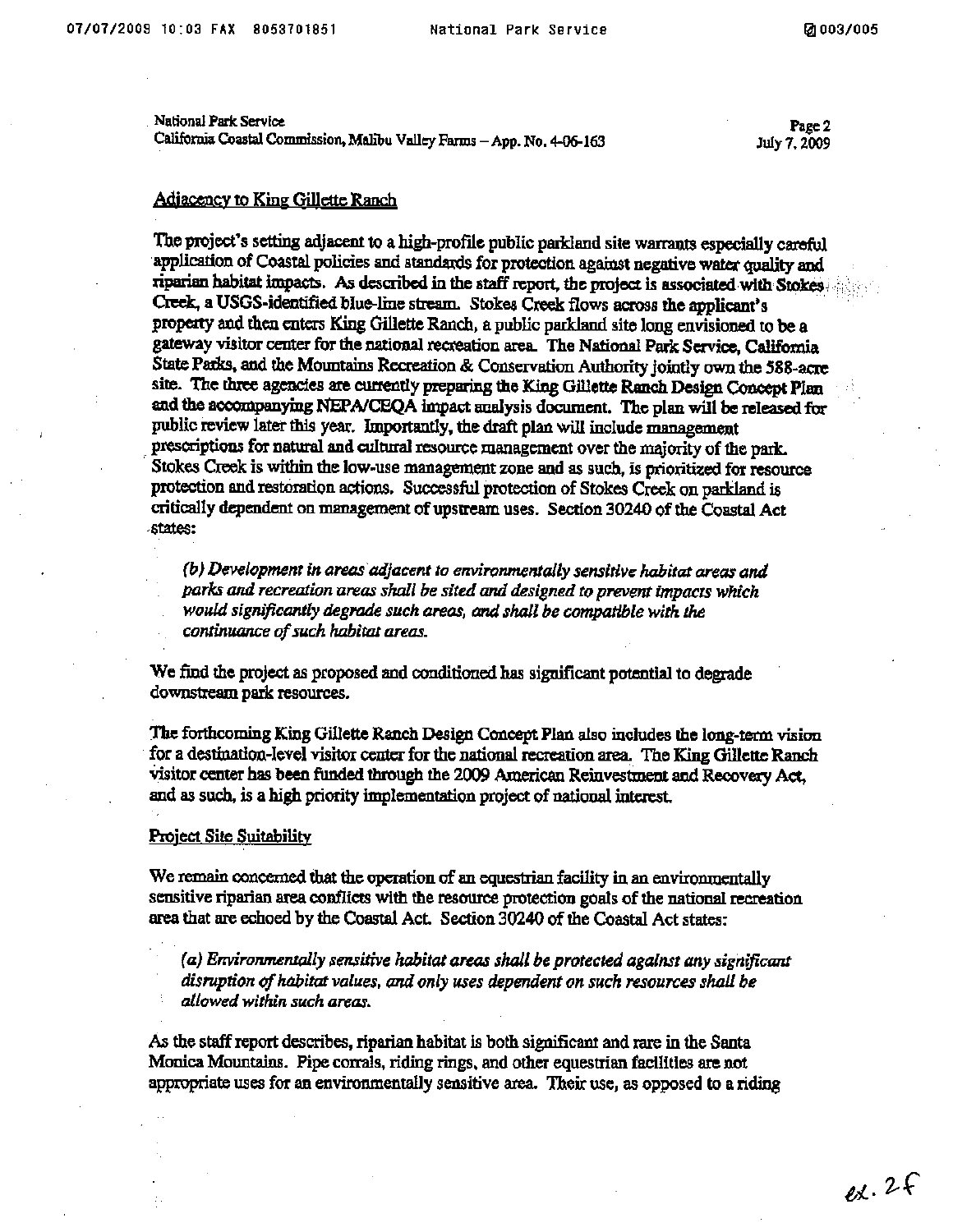National Park Service California Coastal Commission. Malibu Valley Farms - App. No. 4-06-163

Page 3 July 7, 2009

trail, is not dependent on the natural resources. Similarly, we find the two at-grade crossings used by vehicles to reach the north and south ends of the facility, are not associated with resource-dependent uses.

We are concerned that project approval would compromise the typical 100-foot setback from the outer edge of the riparian canopy of Stokes Creek. Such a compromise would also set a substantially less protective precedent for allowing less-than-100-foot setbacks from drainages in the Santa Monica Mountains. It is our understanding that because there is no applicable certified Local Coastal Program in place, the 100-foot setback - an environmental protection standard taken from the Malibu-Santa Monica Mountains LUP - serves as guidance only, even if it heretofore has been consistently upheld for projects in the subject area. Buffers around waterways are useful not only because they protect sensitive habitat from harmful, project-generated inputs, but they protect the larger habitat system, which is valuable in and of itself. In the absence of quantitative standards, the staff report states that a case-by-case analysis may be done for this project to determine what measures are necessary to protect resources.

The project proposes to reduce environmental impacts by relocating select structures farther from Stokes Creek. However, even after such measures, the project will still be in close proximity: "In the southern portion of the site, the proposed development is located as close as 10 feet from the edge of the riparian vegetation canopy" (Staff Report, p. 23). Such close proximity to Stokes Creek negatively impacts the riparian habitat by severely constricting the width of the riparian corridor.

Also, vegetated swales are proposed to prevent project runoff from entering the riparian habitat. However, the design of the swales is yet to be determined, with no analysis of how the swales would have the capacity to handle runoff from large storm events. The preeminent concern is that the overall integrity of the riparian system would still be compromised in spite of the proposed vegetative swales.

#### **Mitigation Measures**

Special Condition No. 1 proposes a comprehensive management plan for implementation and monitoring. We find the plan is presented too conceptually in the staff report, thus limiting the opportunity for agencies such as the National Park Service, and the public, to fully assess the functionality of such an important water quality and riparian habitat management plan. We recommend the plan be developed prior to Coastal approval of the permit to allow such public review. A timeframe for development of the plan should also be assigned.

Special Condition No. 4: Agricultural Easement. We understand that the agricultural easement proposed for the project is designed to prevent development. However, agricultural uses that include confined livestock and grazing tend to compact and pulverize soils and denude vegetation to the point of complete removal of the native species understory and eventual loss of the riparian canopy owing to the inability for oak and other native tree seedlings to regenerate. We find the proposed easement is a significant departure from

 $ex.2f$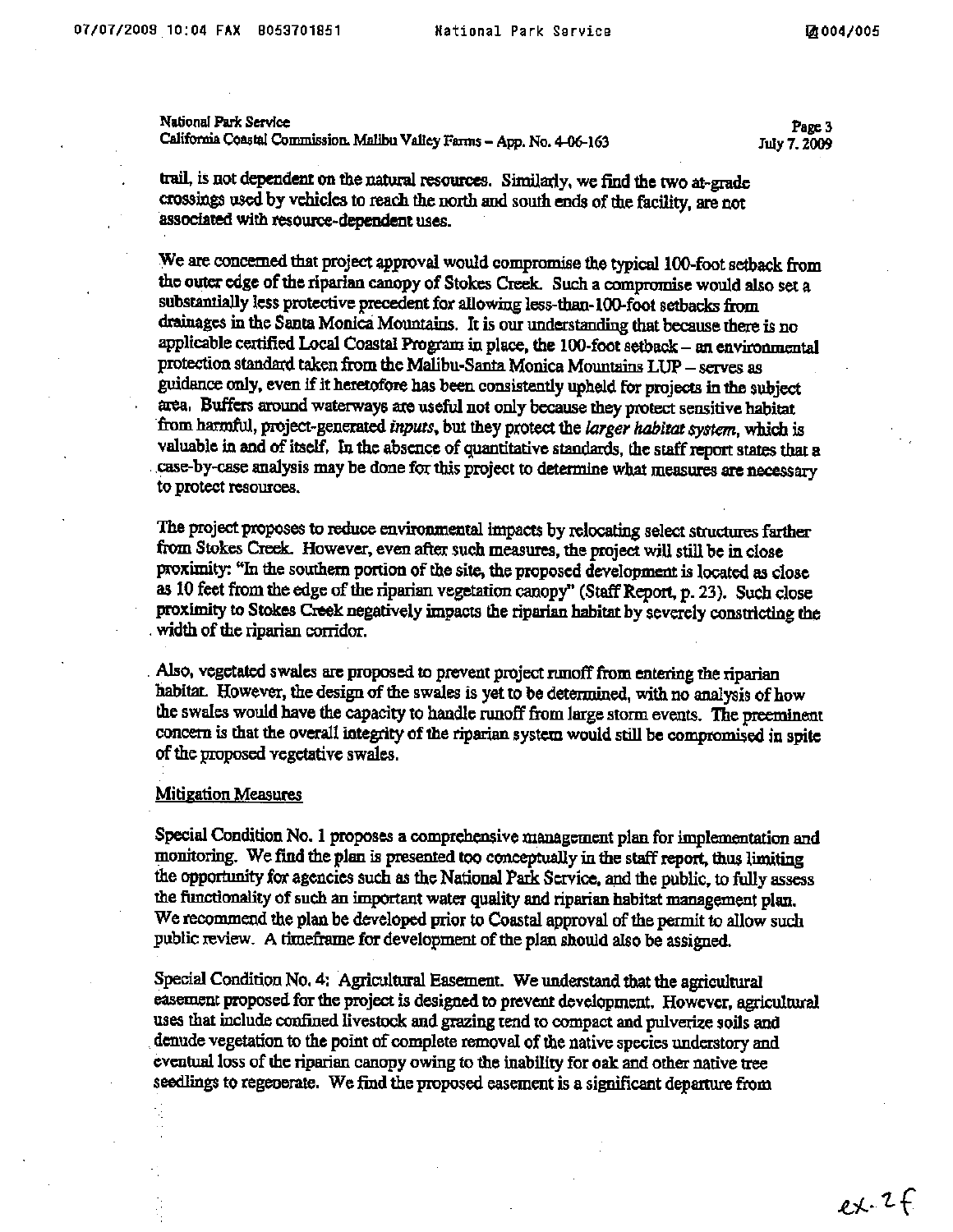National Park Service California Coastal Commission, Malibu Valley Farms - App. No. 4-06-163

Page 4 July 7, 2009

accepted interpretation of Coastal Act policies to protect the sensitive natural resources in this area which the staff report indicates is ESHA. We request clarification on how the agricultural easement is consistent with ESHA and other natural resource protection policies of the Coastal Act.

#### **Public Recreation Opportunities**

We would like clarification with regard to what public-serving equestrian programs Malibu Valley Farms provides. In order for these programs to be carried out on parkland, a concessionaire's permit is required. As we have stated in previous comment letters on the subject application, we welcome horseback riding programs on public lands that are offered by private, park-permitted concessionaires. While the National Park Service currently has three permitted horseback riding concessionaires - including one for a program serving at-risk youth - we have not permitted programs from this facility and are not aware of permits from the other park agencies. Given the assertion in the staff report that public-serving recreational programs are being provided by the applicant and they are accessing "important trail networks in the area" (pg. 44), we find it important for Coastal to clarify that such programs are fully public, and if using public trails, a park special use permit is required.

Thank you for the opportunity to comment. If you have questions, please call Melanie Beck, Outdoor Recreation Planner, at (805) 370-2346.

Sincerely,

Woody Smell

Woody Smeck Superintendent

cc: Joe Edmiston, Executive Director, Santa Monica Mountains Conservancy Ron Schafer, Superintendent, Angeles District, State Department of Parks and Recreation

Clark Stevens, District Manager, Resource Conservation District of the Santa Monica **Mountains** 

 $ex.2f$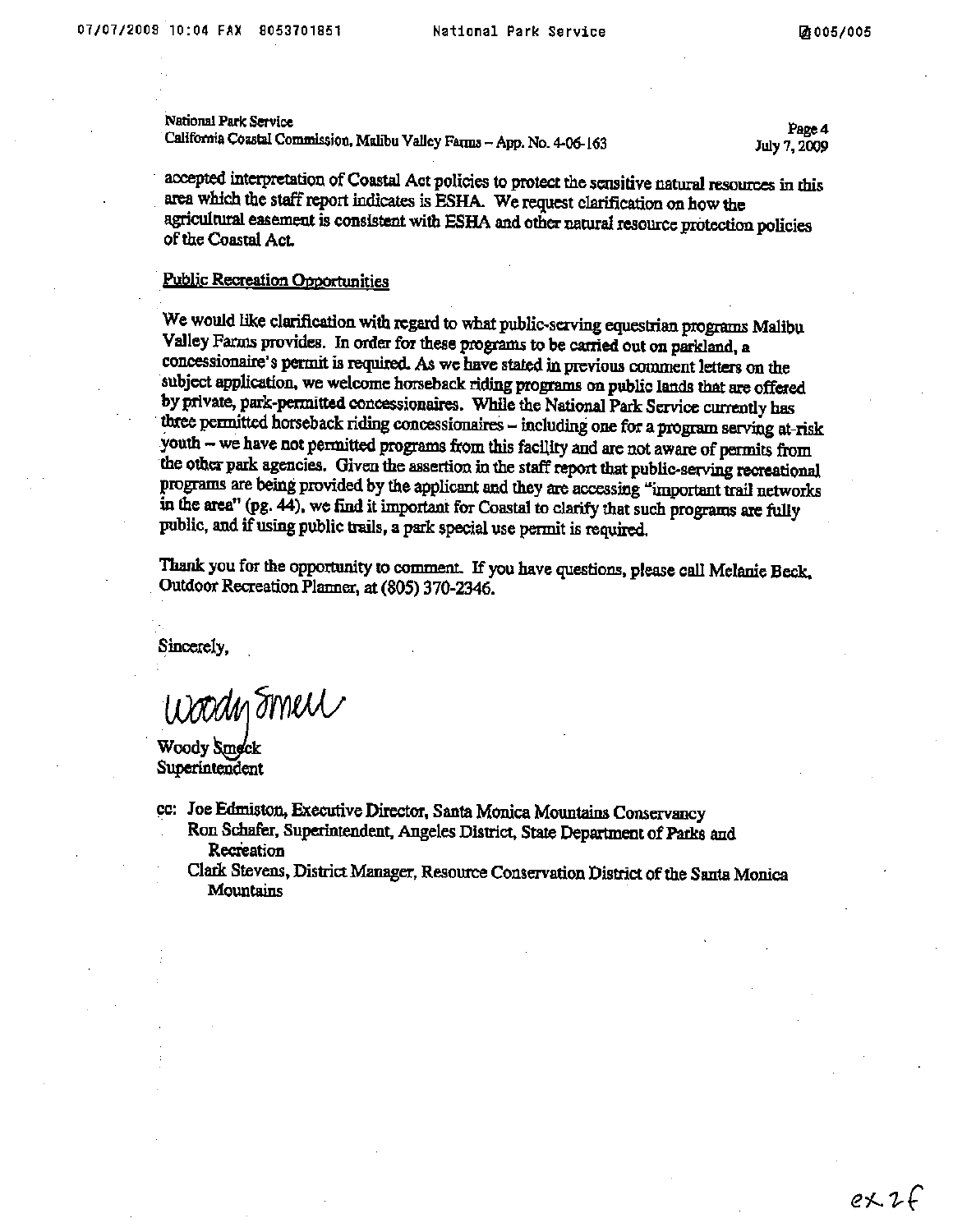CALIFORNIA COASTAL COMMISSION SOUTH CENTRAL COAST AREA 89 SOUTH CALIFORNIA ST., SUITE 200 VENTURA, CA 93001 **EDENTURA, CA 93001**<br>VENTURA, CA 93001<br>(805) 585-1800

Filed: 3/21/07 Action Date: 7/9/07 Action: **Approved with Conditions** Revised Findings Adopted: 6/11/08 Revised Findings Remand Staff Report: 6/25/09 Hearing Date: 7/8/09



# **STAFF REPORT: REVISED FINDINGS**

**APPLICATION NO:** 4-06-163

**APPLICANT:** Malibu Valley Farms, Inc.

**AGENT:** Fred Gaines and Don Schmitz

**PROJECT LOCATION:** Northeast corner of Mulholland Highway and Stokes Canyon Road, Santa Monica Mountains (Los Angeles County)

**APN NO:** 4455-028-044

**COMMISSION ACTION:** Approval with Conditions

**DATE OF COMMISSION ACTION:** July 9, 2007

**COMMISSIONERS ON THE PREVAILING SIDE:** Achadjian, Blank, Burke, Secord, Neely, Potter, and Kruer.

**PROJECT DESCRIPTION**: Request for after-the-fact approval for an equestrian facility, including a 45,000 sq. ft. arena with five-foot high surrounding wooden wall with posts, 576 sq. ft. covered shelter, 25,200 sq. ft. riding arena, approximately 2,000 sq. ft. parking area, 2,660 sq. ft. back to back mare motel, 1,440 sq. ft. one-story barn, approximately 15,000 sq. ft. fenced paddock, fencing, dirt access road with at-grade crossing through Stokes Creek, and a second at-grade dirt crossing of Stokes Creek. The proposed project also includes removal of twentyeight 576 sq. ft. portable pipe corrals, four 400 sq. ft. portable pipe corrals, a 288 sq. ft. storage shelter, 200 sq. ft. portable storage trailer, 200 sq. ft. portable rollaway bin/container, 160 sq. ft. storage container, three-foot railroad tie walls, 101 sq. ft. tack room with no porch, four 101 sq. ft. portable tack rooms with 4-ft. porches, 200 sq. ft. portable tack room with four-foot porch, 150 sq. ft. cross tie area, 250 sq. ft. cross tie area, 360 sq. ft. cross tie shelter, two 2,025 sq. ft. covered corrals, and one 1,080 sq. ft. covered corral, and reduction in the size of the fenced paddock area by approximately 5,000 sq. ft. The proposed project also includes new construction of four 2,660 sq. ft. covered pipe barns, two 576 sq. ft. shelters, three 96 sq. ft. tack rooms, two 225 sq. ft. manure storage areas, vegetative swales totaling 1,400 feet in length, an approximately 850 sq. ft. retention basin, 250 sq. ft. riprap pad, 65.8 cu. yds. of grading (32.9 cu. yds. cut, 32.9 cu. yds. fill), and 0.5-acre riparian restoration.

| <b>Lot Area:</b>                                     | <b>31.02 acres</b>            |
|------------------------------------------------------|-------------------------------|
| Lot Area within Coastal Zone (CZ):                   | ~28 acres                     |
| Proposed development area (in $CZ$ ): $\sim$ 6 acres |                               |
| Zoning:                                              | Rural Land III (1 du/2 acres) |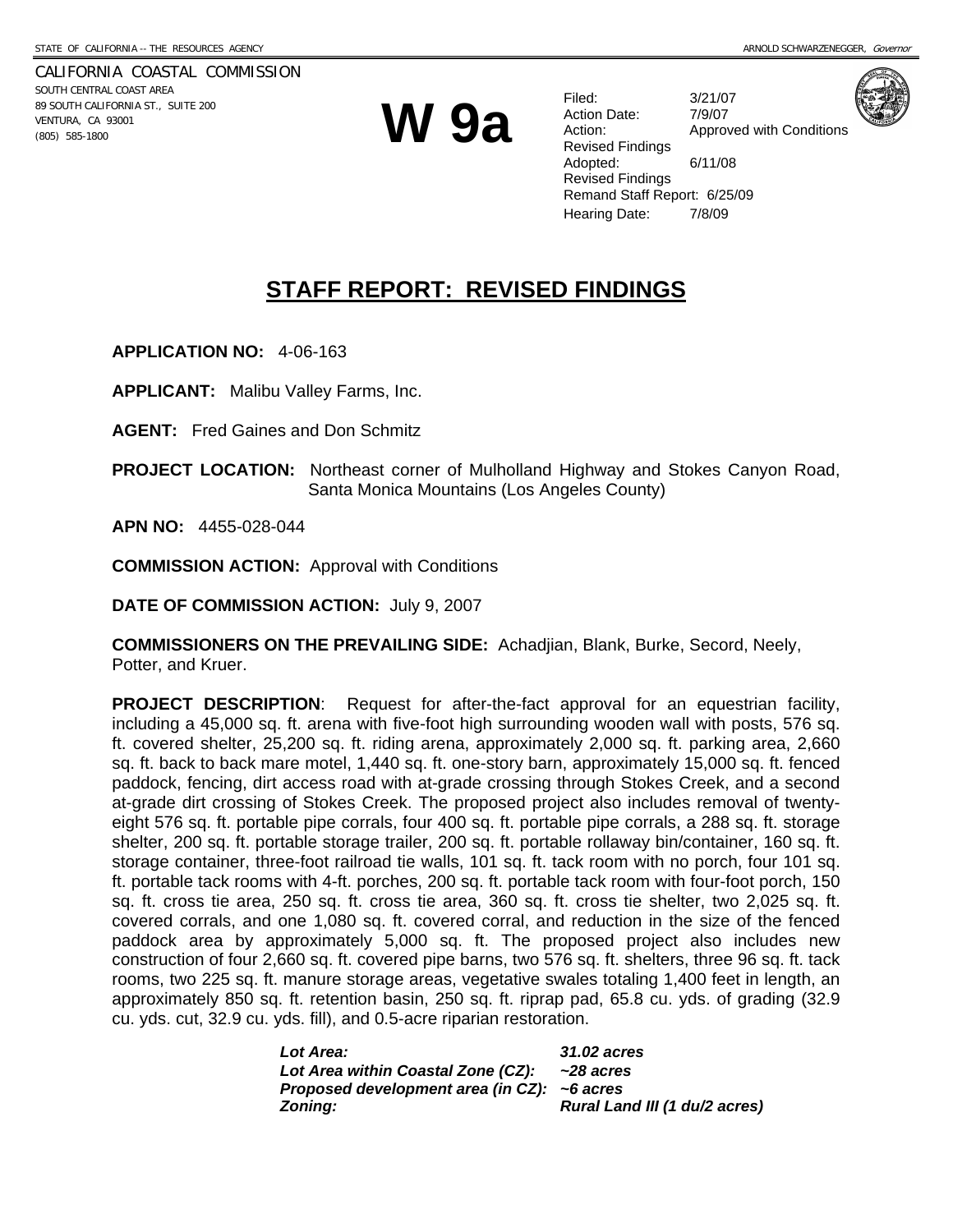In Coastal Law Enforcement Action Network v. California Coastal Commission, Los Angeles Superior Court Case No. BS112422, Judgment Granting the Petition for Writ of Mandate was entered on March 10, 2009. The Judgment requires the Commission to:

"to set aside its Revised Findings of June 11, 2008, of Coastal Development Permit Number 4-06-193 [sic] approved on July 9, 2007, in the administrative proceedings entitled "Application No. 4-06-163 (Malibu Valley Farms, Inc., Santa Monica Mountains, Los Angeles Co.);" [and] [¶] ... to reconsider its Revised Findings and/or its approval of the project. In reconsidering the Revised Findings, the Commission may: (1) rely on evidence in the record other than the one-page Los Angeles County Environmental Review Board ("ERB") document to conclude that the scope of the ERB hearing included existing structures; (2) conduct a new hearing on the issue of what was the scope of the ERB decision; or (3) separately decide to impose less than a 100-foot setback under its own authority without relying on the ERB decision."

This Revised Findings Report revises the Staff Report approved and adopted by the Commission on June 11, 2008, to comply with the Judgment and Writ by **adding new language** and **deleting existing language** as follows below:

### **SUMMARY OF STAFF RECOMMENDATION**

Staff recommends the Commission adopt the following revised findings in support of the Commission's action on July 9, 2007, approving the proposed project with conditions. Adoption of the revised findings as set forth in this staff report requires a majority vote of the members from the prevailing side who are also present at the revised findings hearing, with at least three of the prevailing members voting. Only those Commissioners on the prevailing side of the Commission's action are eligible to vote on the revised findings.

The subject property is an approximately 31.02-acre parcel at the northeast corner of Mulholland Highway and Stokes Canyon Road in the Santa Monica Mountains area of unincorporated Los Angeles County. The southern approximately 28 acres of the parcel is located within the Coastal Zone. Stokes Canyon Creek, a stream that is recognized by the United States Geological Survey (USGS) as an intermittent blue-line stream, runs in a southwesterly direction through the western half of the parcel. The parcel area east of the creek consists of mountainous terrain containing chaparral, oak woodland, and annual grassland habitats; the parcel area west and south of the creek is level and contains the approximately sixacre unpermitted equestrian facility that the Commission approved after-the-fact last July, and that is the subject of this report.

The proposed equestrian facility, including the as-built components, is located in and adjacent to Stokes Creek. The proposal includes removing several existing structures nearest the creek's riparian canopy and replacing them with structures that are set farther back from the creek. The proposal also includes swales, riparian restoration, and other water quality protection features to minimize adverse effects to the creek. The proposal will allow continued operation of an equestrian facility that provides important recreational, access, and fire safety benefits.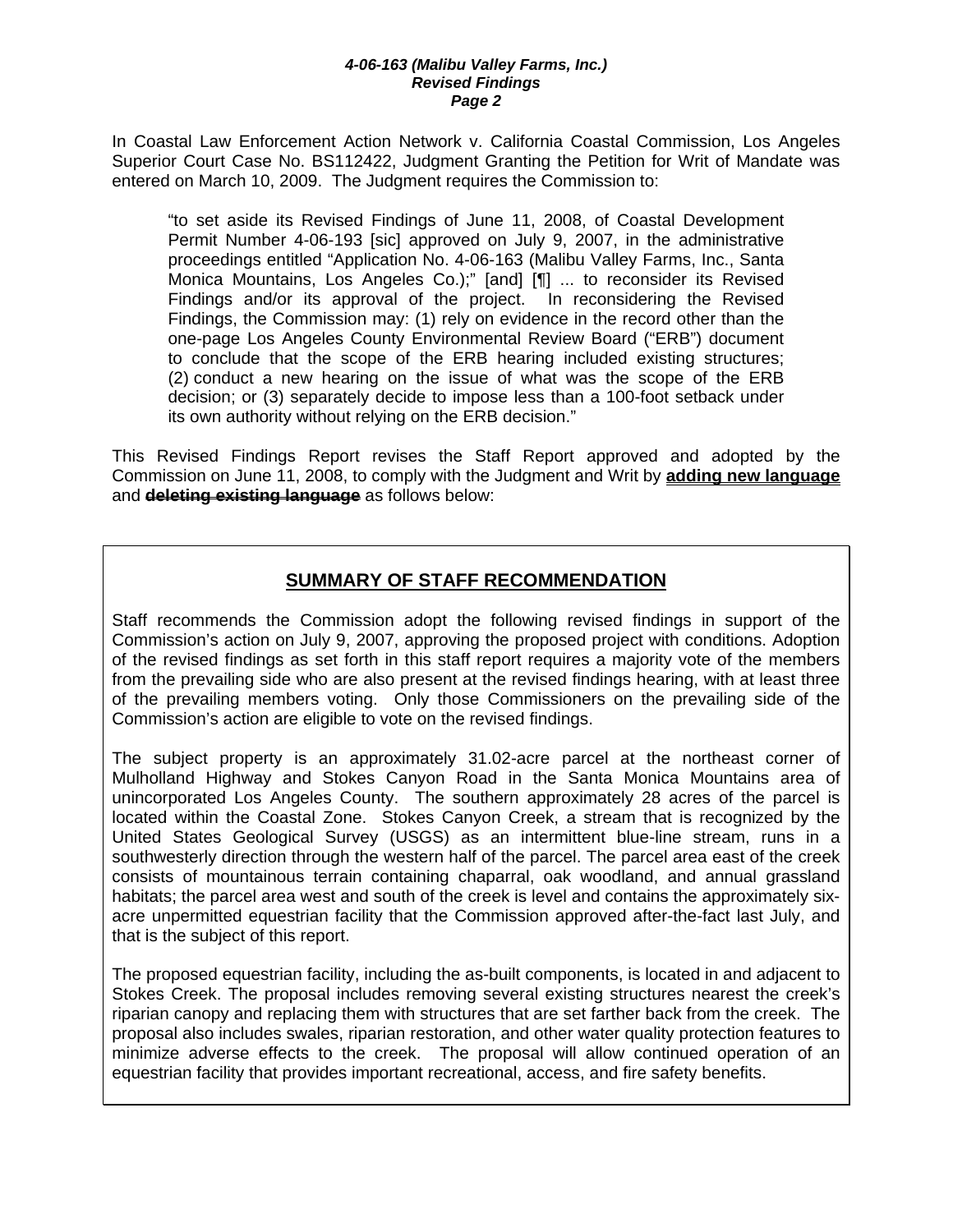The Commission's action for **approval** of the proposed application includes five (5) special conditions of approval, including management plan implementation and monitoring, assumption of risk, deed restriction, agricultural easement, and indemnification condition. As conditioned, the proposed project is consistent with all applicable Chapter Three policies of the Coastal Act.

**LOCAL APPROVALS RECEIVED:** County of Los Angeles Department of Regional Planning, Approval in Concept, February 2, 2004; County of Los Angeles Environmental Review Board Evaluation, Consistent after Modifications, January 27, 2003; County of Los Angeles Fire Prevention Engineering Approval in Concept, June 5, 2002; County of Los Angeles Preliminary Fuel Modification Plan, December 18, 2002; State Water Resources Control Board Receipt of Notice of Intent to Comply with the Terms of the General Permit to Discharge Storm Water Associated with Construction Activity, WDID No. 419C330921, June 27, 2005; Letter re: Lake or Streambed Alteration Notification No. 1600-2004-0539-R5, California Department of Fish and Game, March 15, 2005.

**SUBSTANTIVE FILE DOCUMENTS:** Malibu/Santa Monica Mountains certified Land Use Plan; "Biological Resource Analysis of Proposed ESHA Setback for Malibu Valley Farms Equestrian Center Improvements," Frank Hovore & Associates, January 2002, updated October 2004; "Biological Assessment in Support of Malibu Valley Farms, Inc., Coastal Development Permit Application No. 4-02-131," Sapphos Environmental Inc., October 25, 2005; "Evaluation of Surface Water and Groundwater Quality Impacts Resulting from the Proposed Equestrian Facility at 2200 Stokes Canyon Road, Calabasas, California," by Jones & Stokes, July 3, 2002; "Policies in Local Coastal Programs Regarding Development Setbacks and Mitigation Ratios for Wetlands and Other Environmentally Sensitive Habitat Areas," California Coastal Commission, January 2007; Claim of Vested Rights File No. 4-00-279-VRC (Malibu Valley); "Malibu Valley Farms Comprehensive Management Plan", by Malibu Valley Farms, Inc., dated December 2006; Coastal Development Permit Application No. 4-02-131 (Malibu Valley Farms, Inc.); Claim of Vested Rights No. 4-00-279-VRC (Malibu Valley Farms, Inc.); Cease and Desist Order No. CCC-06-CD-14 and Restoration Order No. CCC-06-RO-07; Malibu Valley Farms' Proposed Conditions of Approval, presented to Commissioners and staff at July 9, 2007 Commission Hearing; "Reporter's Transcript of Proceedings" for Agenda Item No. 13e (Malibu Valley Farms) on Monday, July 9, 2007.

**STAFF NOTE:** Subsequent to the Commission's July 9, 2007 public hearing on the subject permit application, Commission staff ("Staff") received a letter from Mary Hubbard of the organization Save Open Space (SOS) suggesting that, because a 2002 deed transferring the subject property from Robert Levin to Malibu Valley Farms, Inc. ("MVF"), had not been recorded prior to the Commission's action, the Commission had lacked authority to conduct its hearing and the subject permit was null and void (Exhibit 34). A much more recent letter from Marcia Hanscom of the Coastal Law Enforcement Action Network (CLEAN) expressed continuing concern over the same issue and stated that the Commission's approval had been "based on representations that the subject property would be transferred to ownership of the applicant" (Exhibit 33). Both organizations objected to the release of these Revised Findings because of their concerns. However, these claims raise no question as to the validity of the Commission's action and do not necessitate any delay in the adoption of these findings, for the reasons explained below.

The specific information requirement that SOS claims was not satisfied is a requirement for a "description and documentation of the applicant's legal interest in . . . the property." Cal. Code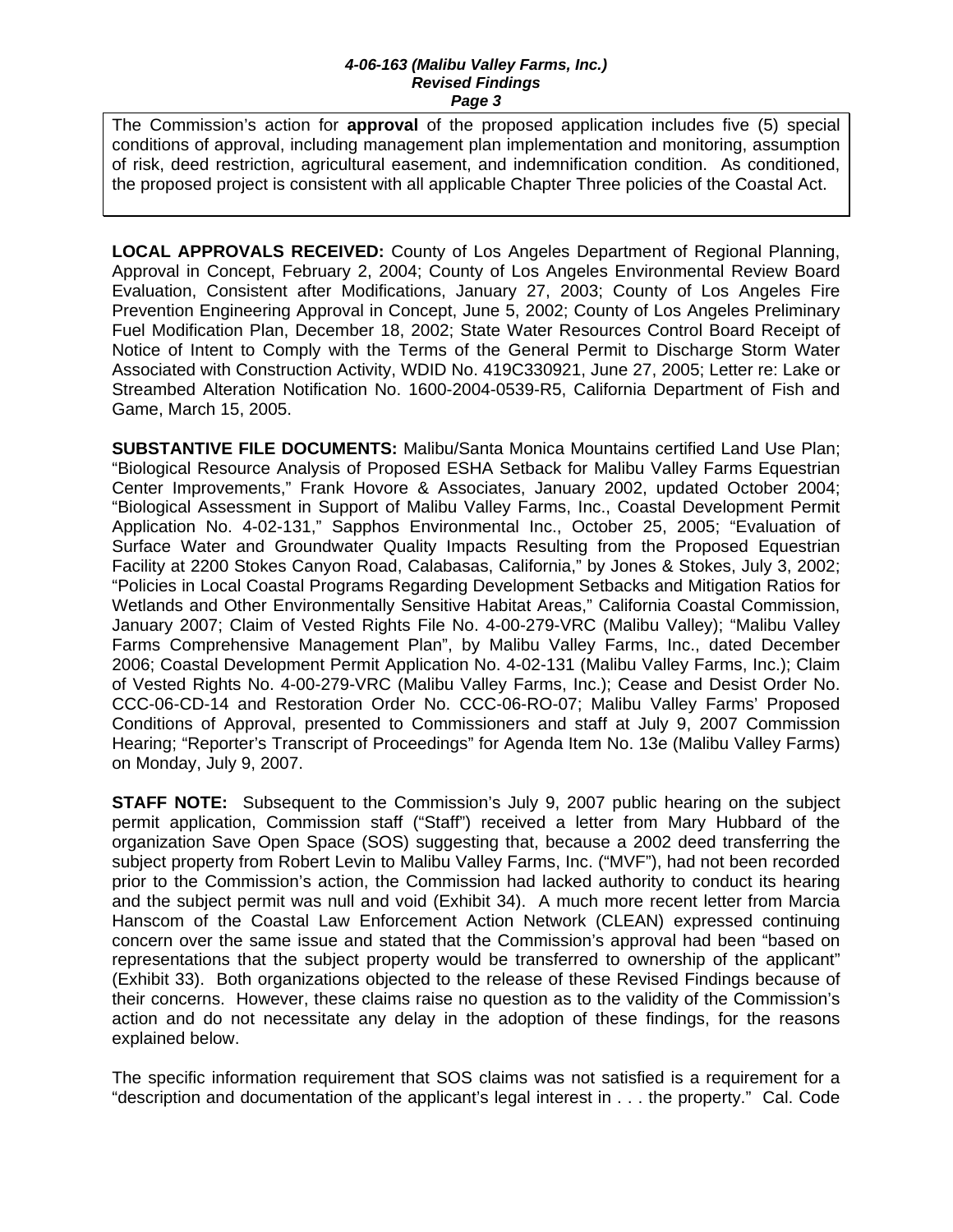of Regulations, Title 14 ("14 CCR") § 13053.5(b). However, the Commission did have documentation of the applicant's legal interest in the property at the time it acted, and that documentation indicated that MVF had a sufficient legal interest in the property. Most significantly, the Commission had the unrecorded deed. Although an unrecorded deed does not render the grantee the "record" owner of the property, it does effectively transfer title. See Cal. Civil Code § 1217 ("An unrecorded instrument is valid as between the parties thereto and those who have notice thereof"). Thus, MVF was the legal owner of the subject property at the time the Commission acted, and nothing in Section 13053.5(b) says anything about "record title." In addition, in response to Staff's question to MVF about this ownership issue, the party who transferred the property to MVF, Robert Levin, submitted a letter in January of 2007, six months before the Commission acted, consenting to the processing of the permit application. Thus, even if there had been a question as to the validity of the deed, there was no question as to MVF's ability to seek the subject permit.<sup>[1](#page-27-0)</sup>

Finally, although SOS quotes a February 16, 2007 letter from Staff to the applicant, that letter does not support SOS's position. The letter simply noted that Staff had asked for a "clarification" of the ownership issue, due to the unrecorded deed, but then stated that Staff intended to "proceed with the assumption that [MVF] is the owner of the project site," which is exactly what staff, and the Commission, did. Similarly, CLEAN's contention that the Commission's approval was "based on representations that the subject property would be transferred to ownership of the applicant" is simply inaccurate.

**Also subsequent to the Commission's July 9, 2007 hearing on the subject permit application, staff received a letter from David M. Brown, stating that an unidentified Los Angeles County Environmental Review Board ("ERB") member that was present at the 2003 hearing wherein the ERB approved the project that is the subject of the subject permit indicated that the ERB discussed only the impacts of relocating certain buildings. According to Mr. Brown's letter, the ERB was led to believe that the entire project was not within the ERB's purview because the existing structures had been "grandfathered."** 

**As an initial matter, no party raised this issue prior to the Commission's final action on the project, so Mr. Brown's objection is untimely. However, even if the issue was properly raised before the Commission's action on the project, the applicant contends that there is substantial evidence in the record that the ERB considered the environmental impacts of the existing equestrian facility as well as the modifications thereto. The evidence includes the fact that the applicant's Claim of Vested Rights Application had been stayed, at the applicant's request, to pursue a CDP for the entire facility in February 2001, so was not pending at the time of the 2003 ERB hearing. Additionally, the applicant submitted copies of the County-approved plans, Plot Plan 48295. The ERB considered Plot Plan 48295 on January 27, 2003. Sheet 1 of Plot Plan 48295 depicts details of some additional structures as well as existing structures. Sheet 2 of Plot Plan 48295 was stamped "approval in concept" by the County on February 3, 2004 after the ERB approval. Sheet 2 specifically identifies existing structures to be removed and existing structures to remain. While Sheet 2 also states "Plot plan 48295 is approved for modifications to an existing equestrian facility as shown" the applicant interprets this as supporting a finding that the ERB reviewed the entire project, not just the relocation of certain structures. The applicant contends that this conclusion is further supported by a letter from the Department of Fish and Game dated March 15,** 

 $\overline{a}$ 

<span id="page-27-0"></span><sup>&</sup>lt;sup>1</sup> Incidentally, even if the information listed in section 13035.5 had not been provided, that section just imposes standards for the Commission's permit application form; it does not prohibit the Commission from proceeding simply because the information that Section 13035.5 requires to be on the application form was not provided.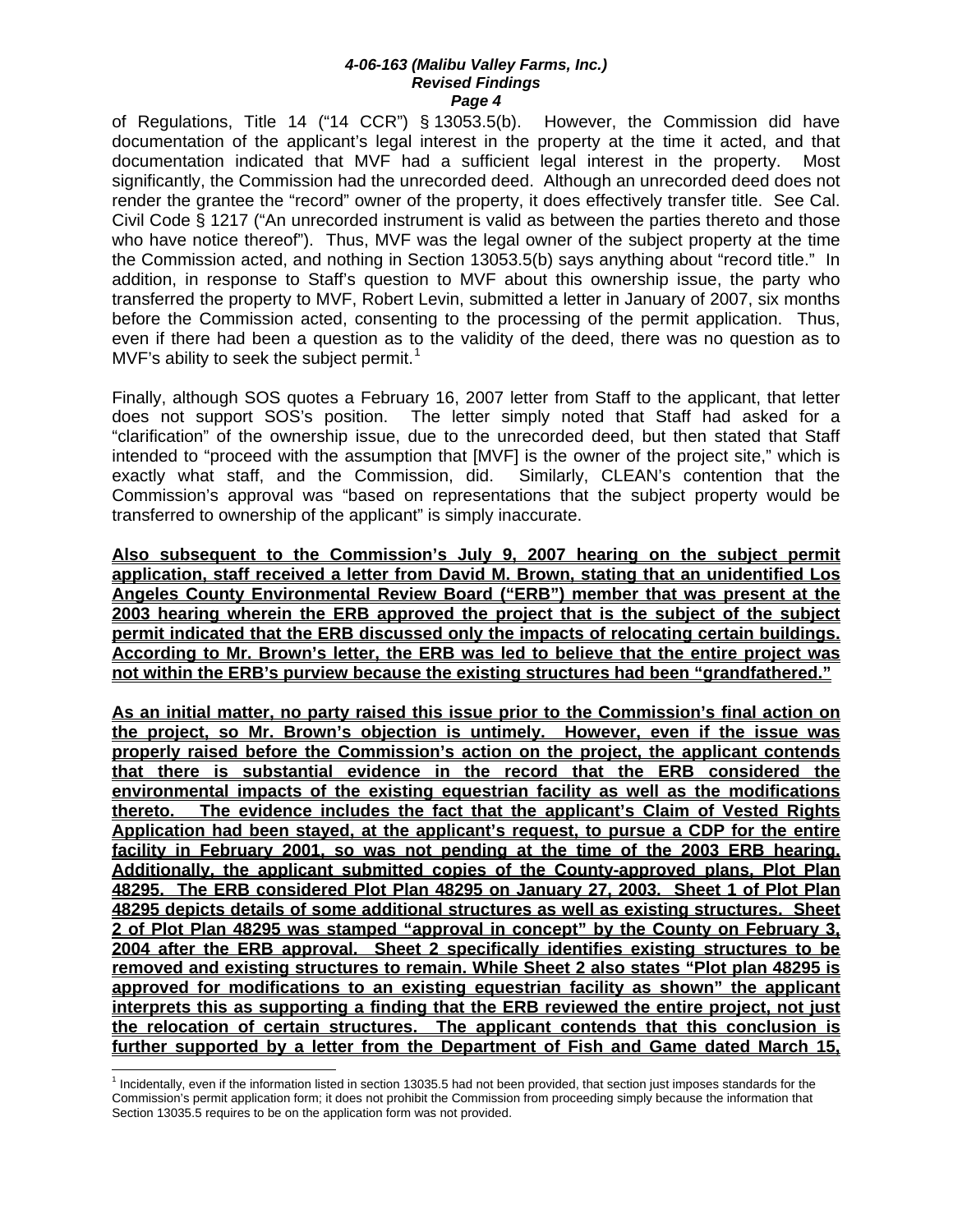**2005. Fish and Game advised that because it had not met certain deadlines, the applicant was not required to obtain a Lake or Streambed Alteration Agreement but the applicant should keep a copy of the March 15 letter and its Notification on site. The Notification described the project as "retention" of specified structures and "removal" of specified structures; it also referenced approval by the County of Plot plan number 48295. The applicant further notes that former County Biologist Joe Decruyenaere testified before the Commission at the Commission's July 9, 2007 hearing that he was the County biologist at the time this project went to the ERB in 2003 and "the minutes of that meeting, summarized basically, ERB's only concerns" were with an erosion problem along the stream, the exterior night lighting, and with a manure management plan. Mr. Decruyenaere testified that "in terms of being within the 100-foot setback area, ERB and county staff both found the project to be consistent with the coastal plan, they had no issue with that." Taken together, the applicant believes that there is substantial evidence to support a finding that the ERB considered the project as a whole.** 

**However, regardless of the ERB's action on the project and whether the ERB considered the project as a whole, the Commission found ample support for its approval in the evidence in the record without the need to rely on the ERB approval.**

### **I. Staff Recommendation**

#### **MOTION:** *I move that the Commission adopt the revised findings in support of the Commission's action on July 9, 2007 concerning Coastal Development Permit No. 4-06-163.*

### **STAFF RECOMMENDATION OF APPROVAL:**

Staff recommends a **YES** vote on the motion. Passage of this motion will result in the adoption of revised findings as set forth in this staff report. The motion requires a majority vote of the members from the prevailing side present at the revised findings hearing, with at least three of the prevailing members voting. Only those Commissioners on the prevailing side of the Commission's action are eligible to vote on the revised findings.

### *Commissioners Eligible to Vote***:** *Achadjian, Blank, Burke, Secord, Neely, Potter, Chairman Kruer.*

### **RESOLUTION TO ADOPT REVISED FINDINGS:**

The Commission hereby adopts the findings set forth below for **Approval with Conditions** of Coastal Development Permit No. 4-06-163 on the ground that the findings support the Commission's decision made on July 9, 2007 and accurately reflect the reasons for it.

Beginning with the Staff Note, above, this report shows the language of the original Staff Report (dated June 21, 2007) in straight type. The language added or deleted in the Adopted Revised Findings (adopted June 11, 2008) are shown by underline or strikethrough. Finally, language added or deleted in the Revised Findings (dated June 25, 2009) considered herein is shown in **bold doubleunderline** and **bold double-strikethrough**, respectively.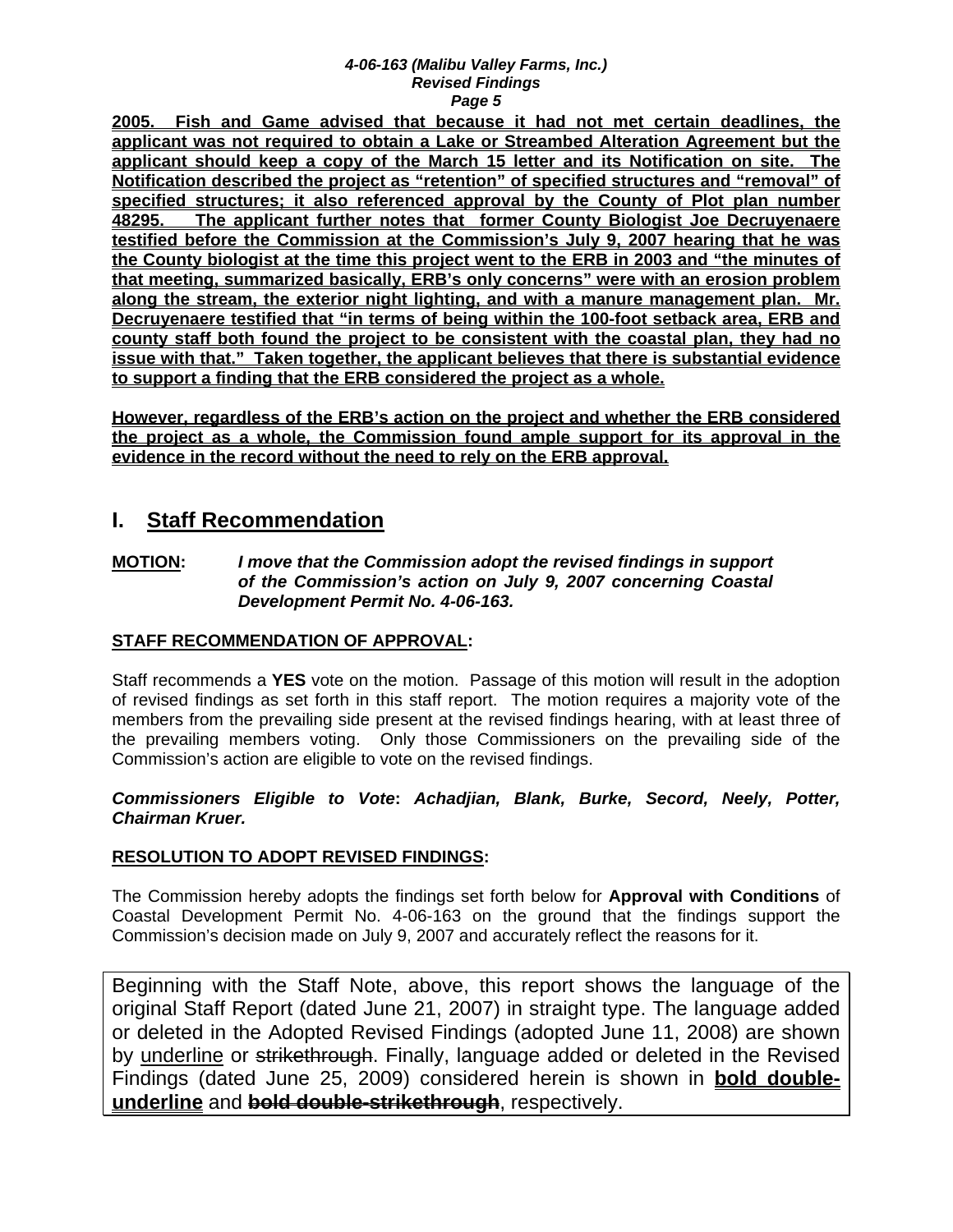# **II. Standard Conditions**

**Notice of Receipt and Acknowledgment.** The permit is not valid and development shall not commence until a copy of the permit, signed by the permittee or authorized agent, acknowledging receipt of the permit and acceptance of the terms and conditions, is returned to the Commission office.

**Expiration.** If development has not commenced, the permit will expire two years from the date on which the Commission voted on the application. Development shall be pursued in a diligent manner and completed in a reasonable period of time. Application for extension of the permit must be made prior to the expiration date.

**Interpretation.** Any questions of intent or interpretation of any term or condition will be resolved by the Executive Director or the Commission.

**4. Assignment.** The permit may be assigned to any qualified person, provided assignee files with the Commission an affidavit accepting all terms and conditions of the permit.

**5. Terms and Conditions Run with the Land.** These terms and conditions shall be perpetual, and it is the intention of the Commission and the permittee to bind all future owners and possessors of the subject property to the terms and conditions.

# **III. Special Conditions**

### **1. Comprehensive Management Plan Implementation and Monitoring**

By acceptance of this permit, the applicant agrees to implement its proposed "Malibu Valley Farms Comprehensive Management Plan" (December 2006). The applicant shall provide an independent monitoring report to the Executive Director, prepared by a qualified environmental specialist, one year after initiation of implementation of the Malibu Valley Farms Comprehensive Management Plan, and again five years after initiation of implementation of the Plan. The monitoring report shall certify whether the plan has been implemented and plan elements are operational in conformance with the terms of the plan.

If a monitoring report indicates that any plan elements are not operational or in conformance with the terms of the plan, the applicant, or successors in interest, shall submit a revised or supplemental management plan for the review and approval of the Executive Director. The revised plan must specify measures to remediate those portions of the original plan that have failed or are not in conformance with the original approved plan. The Executive Director will determine whether an amendment to the permit is necessary prior to implementing the revised plan. If the Executive Director determines that no amendment is needed, the applicant, or successors in interest, shall implement the revised plan upon Executive Director approval. If the Executive Director determines that an amendment is needed, the applicant, or successors in interest, shall submit the necessary amendment application and implement the approved plan upon approval of the amendment.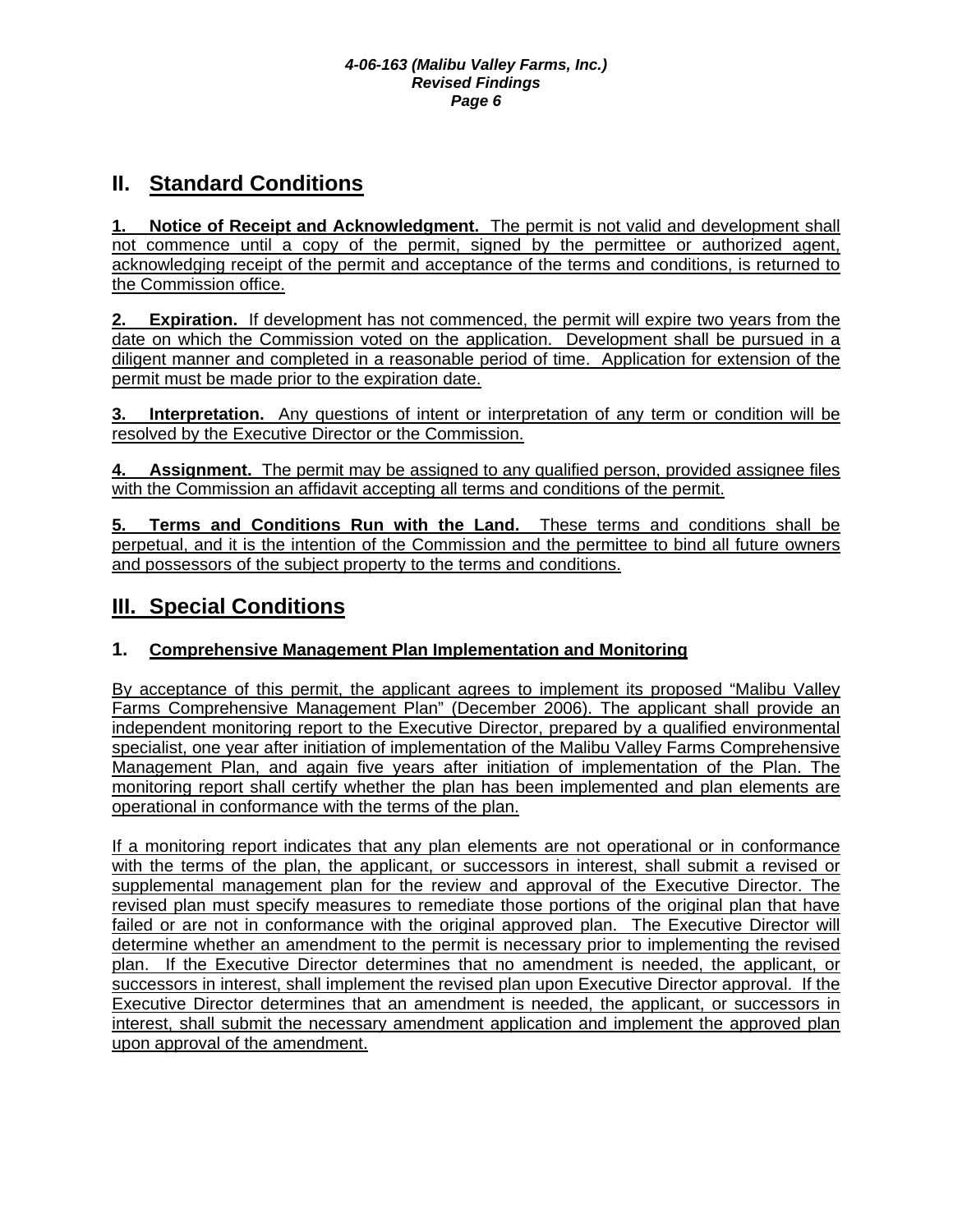### **2. Assumption of Risk**

By acceptance of this permit, the applicant acknowledges and agrees (i) that the site may be subject to hazards from wildfire, erosion, and flooding; (ii) to assume the risks to the applicant and the property that is the subject of this permit of injury and damage from such hazards in connection with this permitted development; (iii) to unconditionally waive any claim of damage or liability against the Commission, its officers, agents, and employees for injury or damage from such hazards; and (iv) to indemnify and hold harmless the Commission, its officers, agents, and employees with respect to the Commission's approval of the project against any and all liability, claims, demands, damages, costs (including costs and fees incurred in defense of such claims), expenses, and amounts paid in settlement arising from any injury or damage due to such hazards.

### **3. Indemnification by Applicant**

Liability for Costs and Attorneys Fees: By acceptance of this permit, the Applicant/Permittee agrees to reimburse the Coastal Commission in full for all Coastal Commission costs and attorneys fees -- including (1) those charged by the Office of the Attorney General, and (2) any court costs and attorneys fees that the Coastal Commission may be required by a court to pay - that the Coastal Commission incurs in connection with the defense of any action brought by a party other than the Applicant/Permittee against the Coastal Commission, its officers, employees, agents, successors and assigns challenging the approval or issuance of this permit. The Coastal Commission retains complete authority to conduct and direct the defense of any such action against the Coastal Commission.

### **4. Agricultural Easement**

- A. No development, as defined in Section 30106 of the Coastal Act, shall occur in the Agricultural Easement Area as shown on **Exhibit 29** except for:
	- 1. Restoration, protection, and enhancement of native habitat and/or sensitive resources;
	- 2. Maintaining livestock and existing livestock fencing as shown on Exhibit 29.

### AND

- 3. The following development, if approved by the Coastal Commission as an amendment to this coastal development permit:
	- Agricultural production activities defined as "activities that are directly related to the cultivation of agricultural products for sale. Agricultural products are limited to food and fiber in their raw unprocessed state, and ornamental plant material,"
	- Agricultural support facilities directly related to the cultivation of food, fiber, and ornamental plants being undertaken on the site.
- B. *Prior to issuance of the Coastal Development Permit*, the applicant shall execute and record a document in a form and content acceptable to the Executive Director,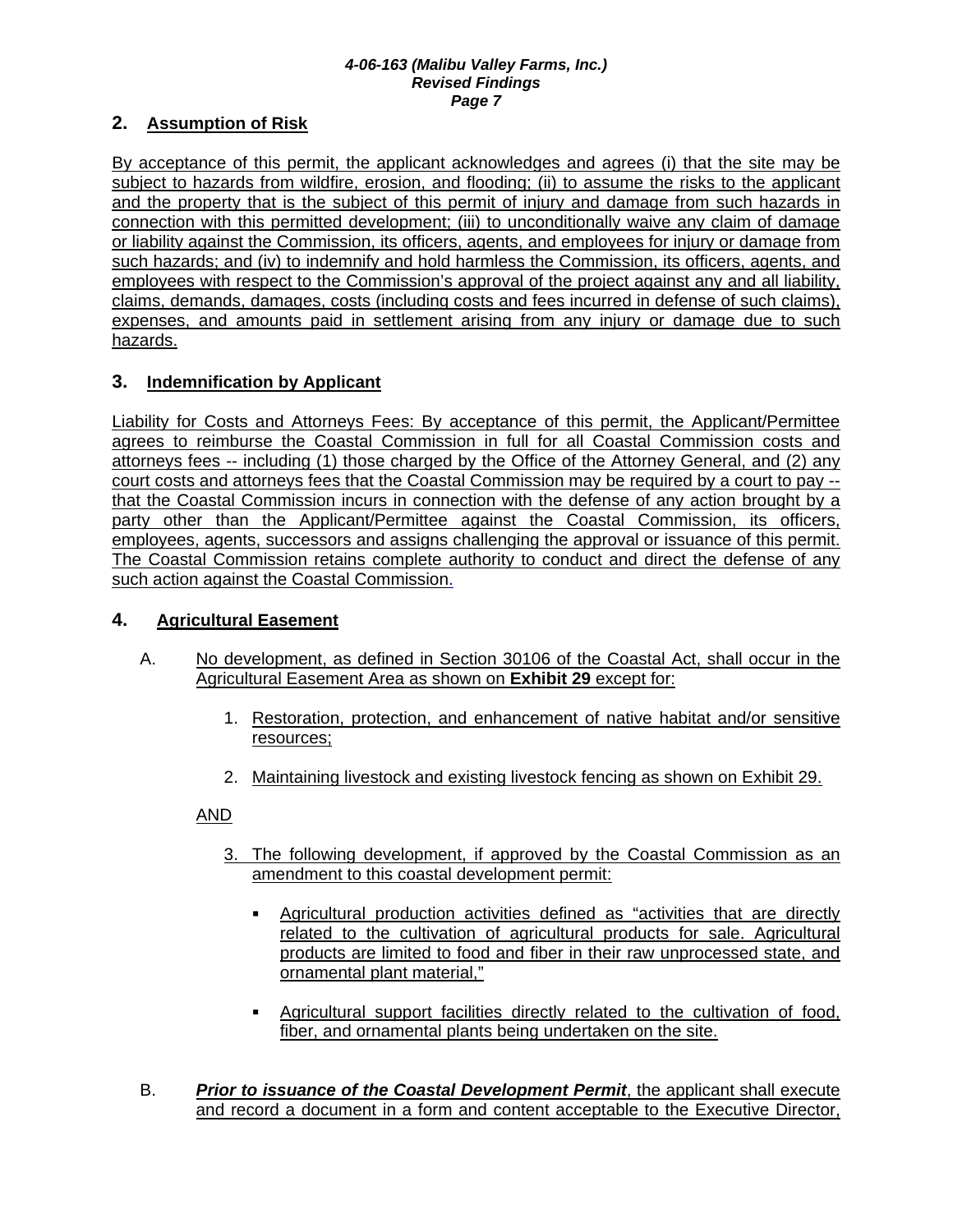granting to a public agency or private agricultural association approved by the Executive Director an agricultural conservation easement over the "agricultural easement area" described above, for the purpose of preventing the development or improvement of the land for purposes other than agricultural production. The recorded easement document shall include a formal legal description of the entire property; and a metes and bounds legal description and graphic depiction, prepared by a licensed surveyor, of the agricultural easement area, as generally shown on **Exhibit 29**. The recorded document shall reflect that no development shall occur within the agricultural easement area except as otherwise set forth in this permit condition. The offer shall be recorded free of prior liens and encumbrances which the Executive Director determines may affect the interest being conveyed.

### **5. Deed Restriction**

*Prior to issuance of the coastal development permit,* the applicant shall submit to the Executive Director, for review and approval, documentation demonstrating that the applicants have executed and recorded against the parcel(s) governed by this permit a deed restriction, in a form and content acceptable to the Executive Director: (1) indicating that, pursuant to this permit, the California Coastal Commission has authorized development on the subject property, subject to terms and conditions that restrict the use and enjoyment of that property; and (2) imposing the Special Conditions of this permit as covenants, conditions and restrictions on the use and enjoyment of the property. The deed restriction shall include a legal description of the entire parcel or parcels governed by this permit. The deed restriction shall also indicate that, in the event of an extinguishment or termination of the deed restriction for any reason, the terms and conditions of this permit shall continue to restrict the use and enjoyment of the subject property so long as either this permit or the development it authorizes, or any part, modification, or amendment thereof, remains in existence on or with respect to the subject property.

# **II IV. Findings and Declarations**

The Commission hereby finds and declares:

# **A. Project Description**

The applicant, Malibu Valley Farms, Inc. (MVF), requests after-the fact approval for an equestrian facility that is used for breeding, raising, training, stabling, exercising, rehabilitation, and boarding of horses. The facility includes a 45,000 sq. ft. arena with five-foot high surrounding wooden wall with posts, 576 sq. ft. covered shelter, 25,200 sq. ft. riding arena, approximately 2,000 sq. ft. parking area, 2,660 sq. ft. back to back mare motel, 1,440 sq. ft. one-story barn, approximately 15,000 sq. ft. fenced paddock, fencing, dirt access road with atgrade crossing through Stokes Creek, and a second at-grade dirt crossing of Stokes Creek (**Exhibits 4-6**). The facility provides equestrians with opportunity to access important trail networks, sponsors educational and recreational opportunities for lower-income youth, and serves as a refuge for horses in the event of fire.

The proposed project includes removal of twenty-eight 576 sq. ft. portable pipe corrals, four 400 sq. ft. portable pipe corrals, a 288 sq. ft. storage shelter, 200 sq. ft. portable storage trailer, 200 sq. ft. portable rollaway bin/container, 160 sq. ft. storage container, three-foot railroad tie walls, 101 sq. ft. tack room with no porch, four 101 sq. ft. portable tack rooms with four-foot porches,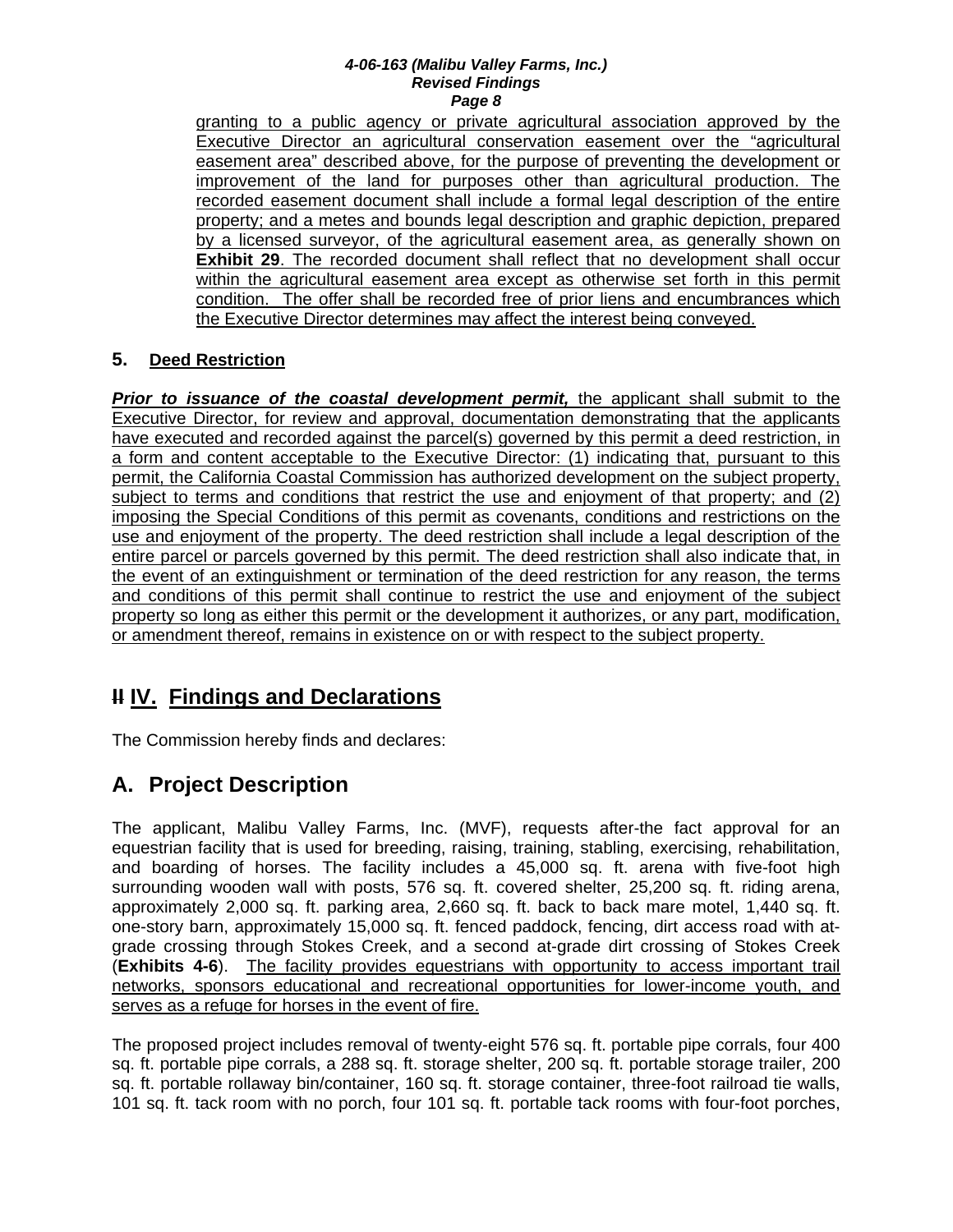200 sq. ft. portable tack room with four-foot porch, 150 sq. ft. cross tie area, 250 sq. ft. cross tie area, 360 sq. ft. cross tie shelter, two 2,025 sq. ft. covered corrals, and one 1,080 sq. ft. covered corral, and reduction in the size of the fenced paddock area by approximately 5,000 sq. ft.

The proposed project also includes new construction of four 2,660 sq. ft. covered pipe barns, two 576 sq. ft. shelters, three 96 sq. ft. tack rooms, two 225 sq. ft. manure storage areas, vegetative swales totaling 1,400 feet in length, an approximately 850 sq. ft. retention basin, 250 sq. ft. riprap pad, 65.8 cu. yds. of grading (32.9 cu. yds. cut, 32.9 cu. yds. fill), and 0.5-acre riparian restoration (**Exhibits 7-15**).

The applicant has not provided any information regarding the maximum number of horses that are intended to be maintained on the project site. However, a March 2005 Draft Environmental Impact Report (EIR) prepared for the proposed Malibu Valley Inn and Spa, which was to be developed by the applicant on a site located nearby, estimated that an average of 50 horses were stabled on the subject project site at that time. Based on the existing and proposed site facilities, staff estimates that a larger numbers of horses (approximately 76) could be accommodated.

The subject property is an approximately 31.02-acre parcel at the northeast corner of Mulholland Highway and Stokes Canyon Road in the Santa Monica Mountains area of unincorporated Los Angeles County (**Exhibits 1-2**). The parcel is bisected by the coastal zone boundary. The southern approximately 28 acres of the parcel is located within the coastal zone and is subject to the Coastal Commission's jurisdiction (**Exhibit 3**). Stokes Canyon Creek, an intermittent blue-line stream recognized by the United States Geological Survey (USGS), runs in a southwesterly direction through the western half of the parcel and supports riparian habitat within its boundaries and along its banks. The parcel area east of the creek consists of mountainous terrain containing chaparral, oak woodland, and annual grassland habitats; the parcel area west and south of the creek is level and contains the approximately six-acre unpermitted equestrian facility that is the subject of this application (**Exhibits 26, 27**).

The site is located immediately north of the former campus of Soka University, which is now public parkland. Scattered rural and residential development is located west and south of the project site, and undeveloped hillside terrain containing primarily chaparral habitat is located to the east of the property. The site is visible from Mulholland Highway, a designated scenic highway in the Malibu-Santa Monica Mountains Land Use Plan (LUP), as well as from various public viewing points, including along the Backbone Trail and the Las Virgenes View trail, that afford scenic vistas of the relatively undisturbed natural area. Stokes Canyon Creek and its associated riparian canopy are designated as inland ESHA in the Malibu-Santa Monica Mountains Land Use Plan (LUP). Commission staff biologist John Dixon has visited the site, most recently on August 22, 2005, and has confirmed that the stream and surrounding riparian habitat, as well as the hillside oak woodland and chaparral habitat, on the site constitutes ESHA. In addition, some of the existing unpermitted development that the applicant proposes to retain is within the protected zones of individual oak trees outside of the hillside oak woodland.

Correspondence that has been received to date from interested parties in support of the proposed project are attached as **Exhibit 21**. Staff has received approximately 205 copies of the same letter from different individuals. One example of this letter has been attached. The letters express that the horse facility is a valuable asset to the equestrian community and should be preserved. Commissioner ex parte communications are attached as **Exhibit 22**.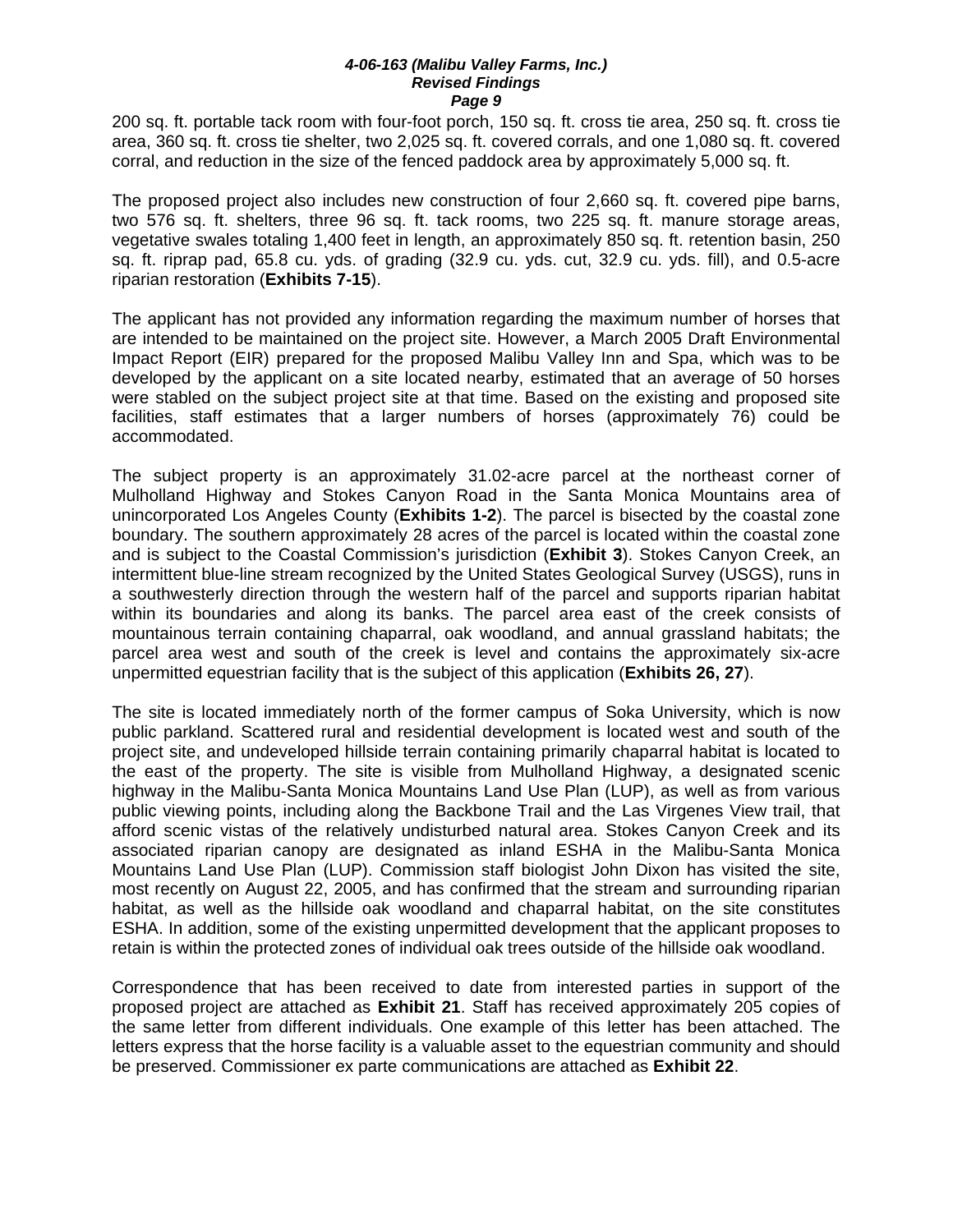## **B. Background**

### **Previous Commission Actions on the Project Site**

As described above, there is a large equestrian facility existing on the proposed project site. The Commission has not previously approved any coastal development permit for this development or any other development on the site. However, the Commission has taken several other actions that relate to the project site, including the denial of the applicant's claim of vested rights and the approval of Cease and Desist and Restoration Orders. Commission staff first became aware that there is unpermitted development on the site in 1999.

On November 20, 1998, Brian Boudreau, president of Malibu Valley Farms, Inc., submitted an exemption request for replacement of pipe corrals and related improvements that had been destroyed by wildfire in 1996. On December 7, 1998, the Commission issued Exemption Letter No. 4-98-125-X for replacement of 14 pipe corrals (totaling 2,500 sq. ft). However, the Commission rescinded this exemption letter shortly thereafter, in January 1999, because staff discovered that the equestrian facility on the site was constructed after the January 1, 1977 effectiveness date of the Coastal Act, without benefit of a coastal development permit. Exemptions from the Coastal Act's permit requirements for replacement of structures destroyed by disaster (Section 30610(g)) only apply to structures that were either legally constructed prior to the Coastal Act, or were constructed after the Coastal Act with the appropriate authorization under the Act.

Commission staff contacted Mr. Boudreau on January 14, 1999 and sent him a letter dated January 22, 1999 informing him that the exemption was revoked. The letter also stated that a Coastal Development Permit (CDP) is required for the horse riding area, polo field, numerous horse corrals, barn, and accessory buildings at the site and directed the applicant to submit a CDP application requesting after-the-fact approval of the unpermitted development.

Commission staff visited the site in November 1999 and March 2000. In March 2000, Commission staff notified Mr. Boudreau that it intended to initiate cease and desist order proceedings regarding the development at the site. Mr. Boudreau, Malibu Valley Farms, Inc., and Robert Levin, the owner of the property at the time, submitted a Statement of Defense dated April 10, 2000. The Executive Director scheduled a Cease and Desist Order hearing at the Commission's June 2000 meeting. However, just prior to the June 2000 hearing, MVF expressed a desire to cooperate and take necessary steps to resolve the violation and on June 12, 2000 submitted a Claim of Vested Rights application for all of the unpermitted development. On June 13, 2000, Malibu Valley, Inc. (a separate corporation also owned by Mr. Boudreau) submitted a Claim of Vested Rights application (Vested Rights Claim Application No. 4-00-279- VRC). The application contended that a vested right exists to conduct agricultural and livestock activities and erect and maintain structures in connection with those activities on the site.

A public hearing on Vested Rights Claim Application No. 4-00-279-VRC was scheduled for the February 2001 Commission meeting, with a staff recommendation of denial. On February 15, 2001, at the applicant's request, the hearing on the application was continued to allow for the submittal and processing of a coastal development permit application for the unpermitted development instead. More than a year later, the applicant submitted a CDP application (No. 4- 02-131). Unfortunately, the CDP application did not contain enough information to deem the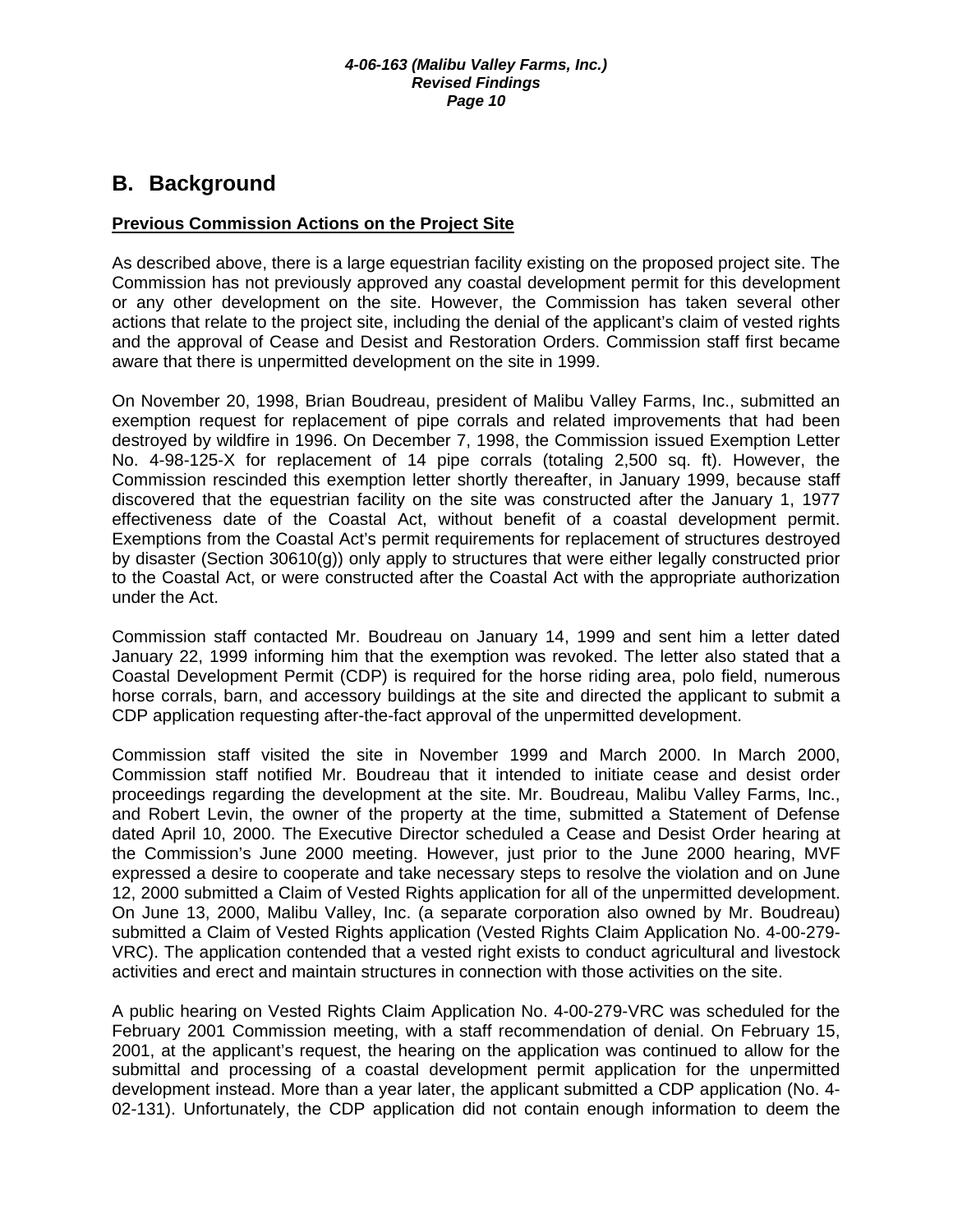application "complete" under the applicable regulations. Over the next four years numerous contacts were made by Commission staff to the applicant attempting to obtain the necessary information. In March 2006, the CDP application was deemed complete and Commission staff scheduled the hearing for the Commission's August 2006 hearing.

Unfortunately, after years of Commission staff time and effort to obtain the information necessary to complete the CDP application, and after preparation of a staff recommendation of denial for the Commission's consideration, the applicant withdrew the application (in a July 27, 2006 letter) just before the Commission hearing was to be held and stated that it wished to proceed with its Claim of Vested Rights application (4-00-279-VRC). This was the Vested Rights application that was previously scheduled for Commission action at the February 2001 hearing and postponed at the request of the applicant so it could submit the very CDP application (4-02- 131) that it later withdrew in July 2006.

The Commission heard the applicant's Claim of Vested Right No. 4-00-279-VRC (Malibu Valley Farms, Inc.) at the November 2006 Commission hearing. The applicant claimed that it had a vested right to: "conduct agricultural and livestock activities on the property that were commenced prior to 1930, right to build new structures in connection with that use, and right to construct, operate, and maintain the equestrian facility that currently exists on the property". The Commission considered the applicant's claim, including supporting evidence. The Commission denied the applicant's claim, finding that the evidence provided by the applicant did not substantiate the claim of vested rights for any of the development existing on the project site. The findings adopted by the Commission in its denial of Vested Rights Claim 4-00-279-VRC are attached as **Exhibit 17**.

A Cease and Desist Order (CCC-06-CD-14) and Restoration Order (CCC-06-RO-07) regarding the subject development were also heard at the November 2006 Commission hearing, following the Commission's denial of the Claim of Vested Rights (**Exhibit 18**). The Commission approved the orders, requiring the applicant to cease and desist from maintaining the unpermitted development on the site, to remove the unpermitted development, and to restore the site (including the implementation of restorative grading, erosion control, and revegetation). However, the Commission also provided for the applicant to again submit a coastal development permit application to retain some or all of the unpermitted development on the site. Cease and Desist Order (CCC-06-CD-14) and Restoration Order (CCC-06-RO-07) contained the following provision:

 If a complete CDP application is not received within 60 days from issuance of these Orders (unless the Executive Director makes the determination that additional water quality studies cannot be completed within this timeframe) or if Respondent either withdraws the application or otherwise prevents it from coming to a hearing as per the Commission staff planned hearing schedule, Respondent shall remove all unpermitted development and restore these areas consistent with these Orders, set forth herein. Moreover, in the event that the Commission denies all or any part of such application, Respondent shall remove all unpermitted development, and restore these areas in the same manner and timeframes consistent with these Orders set forth herein.

In approving the orders, the Commission found that the development on the site meets the definition of "development" (as defined by Section 30106 of the Coastal Act), that it is subject to the permit requirements of Section 30600(a) of the Coastal Act, and that no permit had been approved for this development. The Commission further found that this unpermitted development is inconsistent with the applicable Chapter 3 policies of the Coastal Act, including Sections 30231, 30236, 30240, and 30251. It was found that Stokes Canyon Creek and its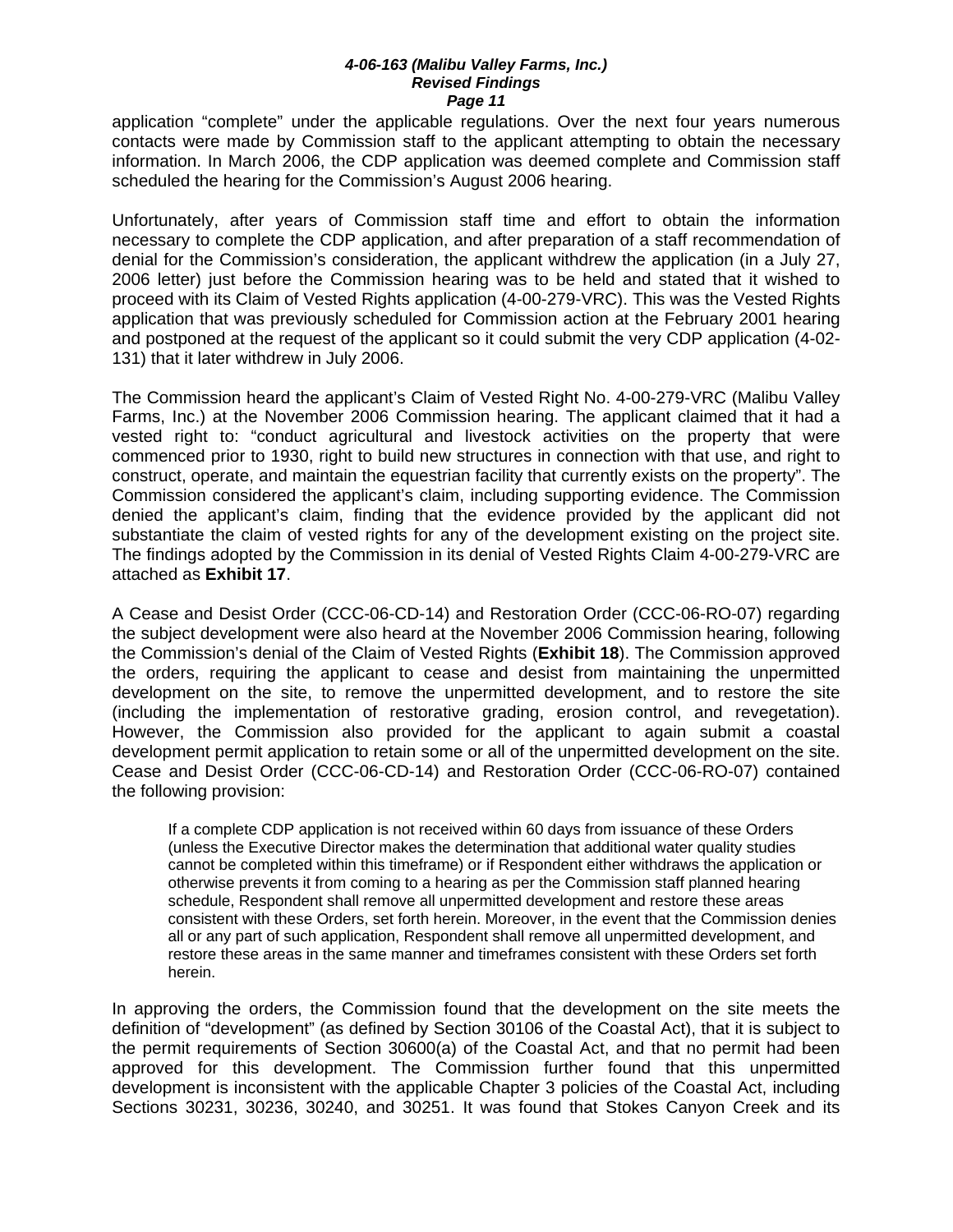associated riparian woodland on the project site meet the definition of ESHA under the Coastal Act. The Commission found that the unpermitted development on the site is located within and adjacent to the riparian ESHA, does not protect the ESHA from significant disruption of habitat values, and has not been sited or designed to prevent impacts that would significantly degrade the ESHA, inconsistent with Section 30240 of the Coastal Act. The Commission further found that the existing confined animal facility does not provide an adequate setback from Stokes Creek, resulting in degradation of water quality, inconsistent with the requirements of the LUP and Section 30231 of the Coastal Act. Additionally, the existing at-grade dirt crossings of Stokes Canyon Creek on the project site required alteration of the stream, but are not for any of the three permittable uses detailed in Section 30236 of the Coastal. As such, the Commission found that the unpermitted development is inconsistent with this policy as well. The Commission also found that the development is not consistent with Section 30251 of the Coastal Act in that it did not minimize alteration of landforms, was not sited or designed to protect the scenic and visual characteristics of the surrounding area, and that it contributes to a cumulative adverse impact of increased development along Stokes Creek and the adjacent upland areas. Finally, the Commission found that the unpermitted development on the site is causing continuing resource damage.

On December 12, 2006 the applicant submitted a new coastal development permit application (No. 4-06-163, the subject of this staff report). The subject permit application contains  $a$  few changes to the proposed project previously considered by staff under CDP application No. 4-02- 131. These changes include the omission of a proposed 2,400 sq. ft. hay barn south of the northern riding arena, the removal of several structures situated just north of an existing barn, and the incorporation of a site-specific Comprehensive Management Plan that includes vegetative swales, bioretention basin, riparian restoration, and other Best Management Practices to control erosion and runoff from the equestrian facility. Again, the CDP application did not contain enough information to deem the application "complete" under the applicable regulations. After receiving additional information from the applicant, Commission staff deemed the application complete on March 21, 2007 and tentatively scheduled it for the July 2007 Commission hearing. On July 9, 2007, the Commission approved the proposed project with conditions, by a vote of 7 to 5. A transcript of the proceedings is attached as Exhibit 35.

#### **Previous Commission Actions on Equestrian Facilities in the Santa Monica Mountains**

The Commission has considered coastal development permit applications for many equestrian facilities in the Santa Monica Mountains area, although none that have been of the same size, scale, or intensity as the project considered herein. The majority of the projects considered have involved facilities that are accessory to a residence. The Commission has long recognized that confined animal facilities are a major source of non-point source pollution and have the potential to significantly impact the water quality of coastal streams. Additionally, such facilities may result in other impacts associated with their construction, such as landform alteration, habitat displacement or disruption, fuel modification and vegetation removal required to provide fire protection, increased erosion and sedimentation. While the Commission has consistently required the clustering of development in order to minimize impacts to coastal resources, it is difficult to cluster equestrian facilities with other types of development like residential structures. This is because of health restrictions that require a separation of at least fifty feet between confined animal facilities and habitable structures.

The Commission has required equestrian facilities to be appropriately sited and designed to minimize impacts to coastal resources, including ESHA. The overall square footage of such facilities has been counted towards the total allowable development area for project sites that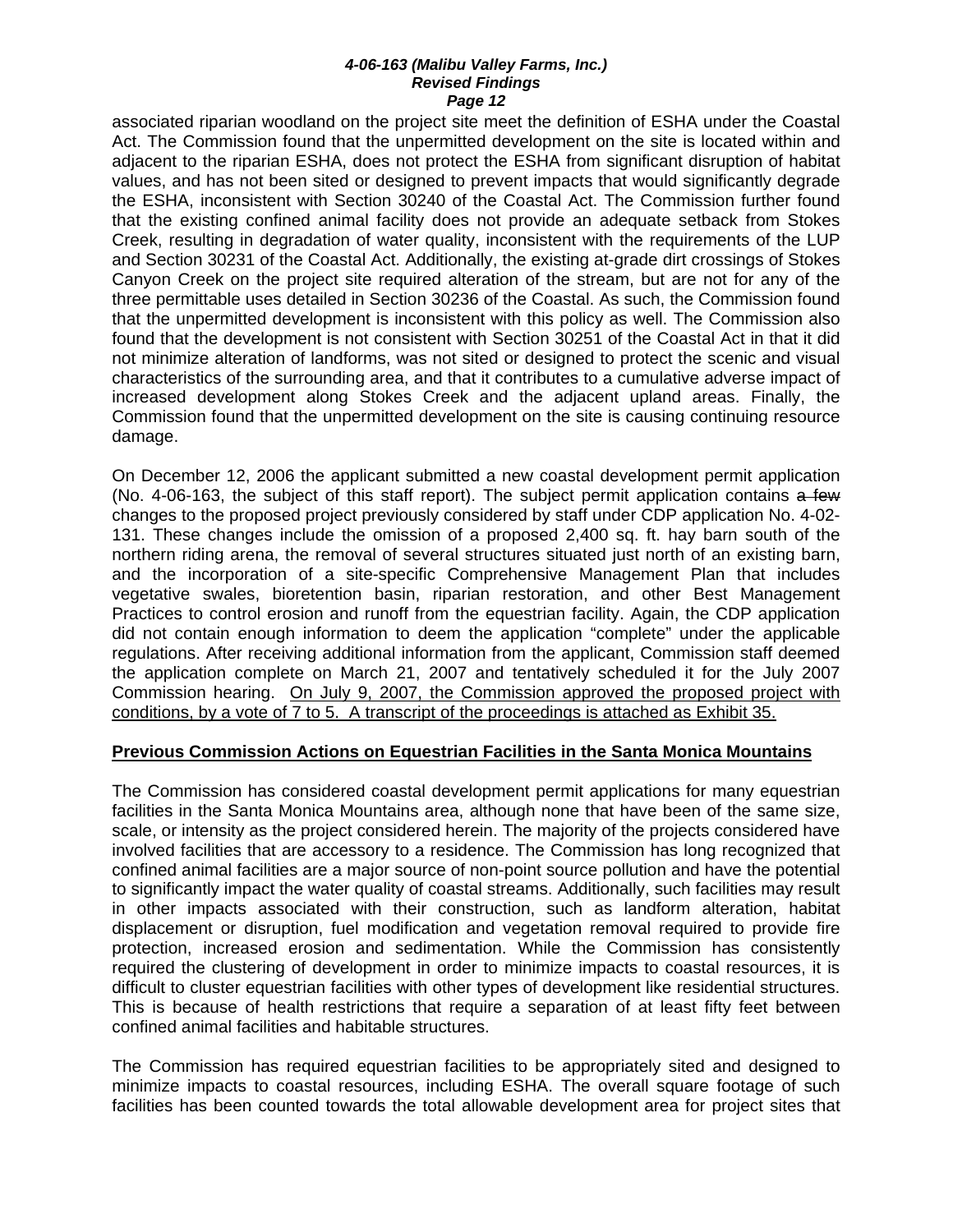contain ESHA [4-02-110 (Khalsa); 4-03-085-A1 (WF Trust); 4-05-202 (Aurora Family LLC)]. Where there is a larger area on a project site that is not considered ESHA (as a result of clearance or grading that was permitted or carried out prior to the effective date of the Coastal Act), the Commission has allowed larger facilities so long as they are constructed of noncombustible materials so that fuel modification is minimized [4-00-128 (Farinella); 4-00-143-A2 (Weeger); 4-05-042 (Weintraub); 4-06-032 (Giraldin)].

The Commission has considered several projects with equestrian facilities located in proximity to streams and riparian corridors and has consistently required that such facilities provide adequate buffers between the development and the canopy of riparian vegetation (if riparian vegetation is present). In Permit 4-00-055 (Stark), the Commission considered a residential project including a home and several accessory structures on a 63-acre site. This project site contained existing unpermitted equestrian facilities, including a 2,000 sq. ft. barn, 21,000 sq. ft. graded arena, and stream culverts within a riparian woodland and stream designated ESHA by the Malibu/Santa Monica Mountains LUP. In order to bring the development into conformity with the policies of Chapter 3 and the LUP, the applicant proposed and the Commission required the removal of all of the equestrian facilities, restorative grading, and riparian revegetation. A new barn and smaller arena located 300 feet from the stream was approved as part of the project.

The Commission approved Cease and Desist Order 03-CD-02, and Restoration Order 03-RO-03 (Teherani) to require the removal of unpermitted development, including 1) grading and fencing, 2) clearance of vegetation, 3) construction of a horse corral, 4) construction of a path/road from a previously permitted horse corral to the new, unpermitted horse corral, and 5) construction of railroad tie retaining walls, and restoration of all disturbed areas. The unpermitted development in this case was located within an oak woodland and adjacent to Cold Creek (a blue-line stream designated as ESHA by the Malibu/Santa Monica Mountains LUP). Both the oak woodland and riparian/stream habitats were determined by the Commission to constitute ESHA. The Commission found that the horse corral was constructed within the riparian area (therefore not providing an adequate buffer) and that it was impacting mature oak trees by allowing horses to compact the soil within the dripline. The Commission found that the unpermitted development was not consistent with Section 30240 of the Coastal Act. Further, the corral was located approximately 10 feet from the bank of Cold Creek, and the Commission found that, as long as it remained in that location, there was no means of preventing horse wastes from entering the stream, adversely impacting water quality. The Commission therefore found that the unpermitted development was inconsistent with Section 30231 of the Coastal Act. The Commission also found that the development resulted in increased erosion, inconsistent with Section 30253 of the Coastal Act and that it did not minimize alteration of landforms, inconsistent with Section 30251 of the Coastal Act. Finally, the Commission found that the unpermitted development was causing continuing resource damage. The owner was ordered to remove all of the unpermitted development, to restore the topography, and to implement a habitat restoration plan.

In Permit 4-03-117 (Teherani) for development on this same project site, the Commission approved the construction of an approximately 2,500 sq. ft. horse corral with three-rail split wood fencing and an approximately 35 foot long, 7 foot wide access path adjacent to an existing single family residence, with approximately 50 cu. yds. of grading (25 cu. yds. cut, 25 cu. yds. fill) on the same property. This new development was sited on an existing developed area of the project site that is over 100 feet from the oak woodland and riparian ESHA areas on the site. The Commission found this new development, as sited to provide an adequate buffer from the stream and ESHA, and as conditioned to employ animal waste containment management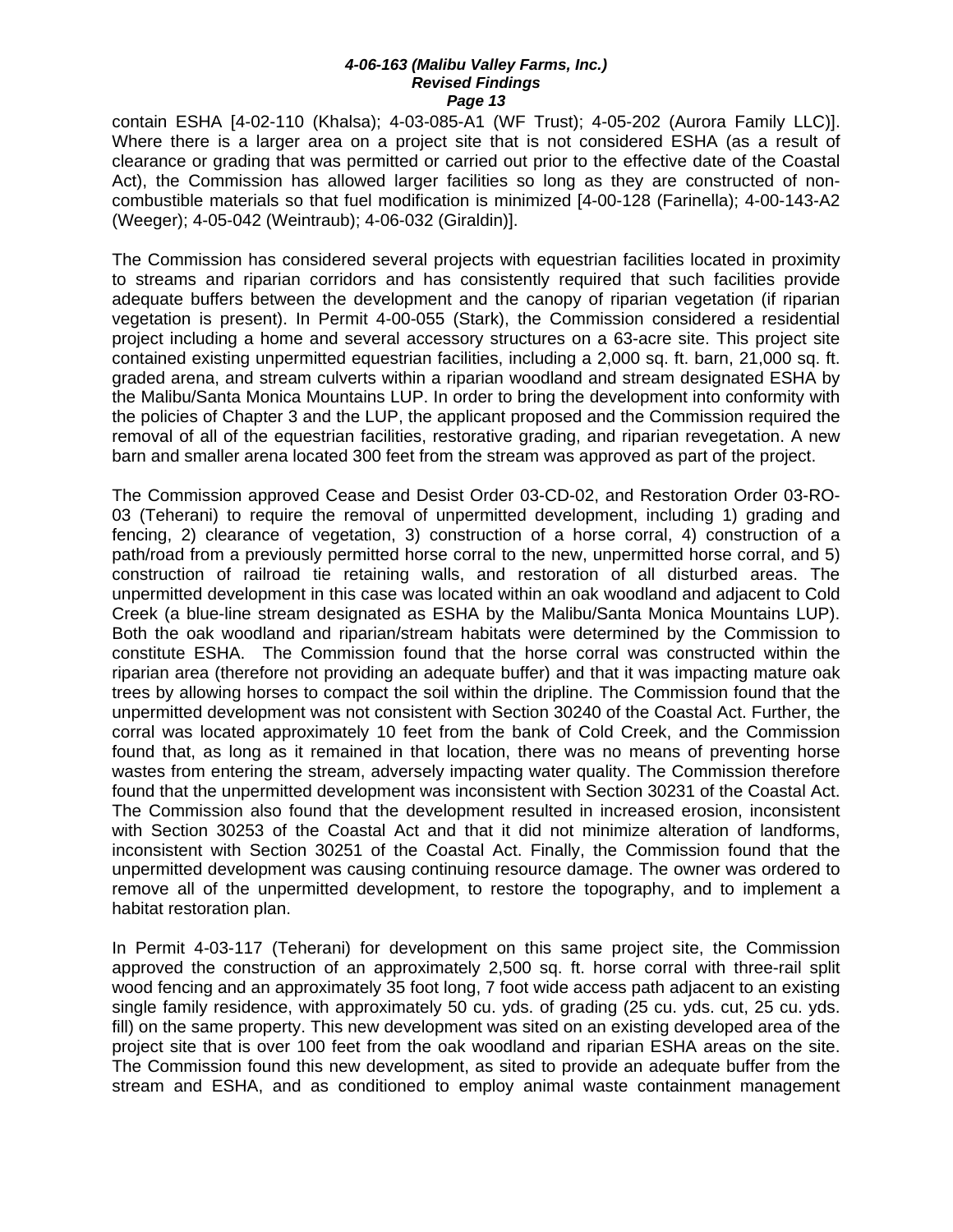practices and drainage devices, would be consistent with the ESHA and water quality policies of the Coastal Act.

In Permit Application 4-03-022 (Rex), the Commission denied an after-the-fact request for a small equestrian facility as an accessory to a single family residence, consisting of an 836 sq. ft. horse corral, 45 sq. ft. hay shed, 13 ft. long retaining wall, and a new 144 sq. ft. awning on posts. The proposed development would have been located approximately 42 feet from the top of bank of an un-named tributary to Cold Creek. The on-site tributary is a blue-line stream and is designated ESHA by the Malibu/Santa Monica Mountains LUP. The Commission required development to be located no closer than 100 feet from ESHA, in order to protect the biological integrity of the ESHA, provide space for transitional vegetated buffer areas, and minimize human intrusion. In denying this permit, the Commission found that not only did the proposed equestrian facilities not provide a 100 foot buffer, but that no area on the project site could provide this buffer, while maintaining the required 50 foot separation from the existing residence. The Commission found that this development would result in significant disruption to habitat values in the ESHA and would not maintain the biological productivity and quality of coastal waters and streams, inconsistent with Sections 30230, 30231 and 30240 of the Coastal Act, and the applicable policies of the LUP.

## **C. Standard of Review**

The standard of review for the proposed project is the Chapter Three policies of the Coastal Act. In addition, the policies of the certified Malibu-Santa Monica Mountains Land Use Plan (LUP) serve as guidance. As noted above, the applicant's proposal includes a request for after-the-fact approval for equestrian facilities that were constructed after the January 1, 1977 effectiveness date of the Coastal Act without benefit of a coastal development permit. In evaluating such proposals, the Commission considers all development, including existing unpermitted development, as if it were not already constructed, and considers the condition of the site prior to any unpermitted development.

### **D. Environmentally Sensitive Habitat Areas**

Section **30240** states:

 *(a) Environmentally sensitive habitat areas shall be protected against any significant disruption of habitat values, and only uses dependent on such resources shall be allowed within such areas.* 

 *(b) Development in areas adjacent to environmentally sensitive habitat areas and parks and recreation areas shall be sited and designed to prevent impacts which would significantly degrade such areas, and shall be compatible with the continuance of such habitat areas.* 

Section **30107.5** of the Coastal Act defines an environmentally sensitive area as:

*"Environmentally sensitive area" means any area in which plant or animal life or their habitats are either rare or especially valuable because of their special nature or role in an ecosystem and which could be easily disturbed or degraded by human activities and developments.*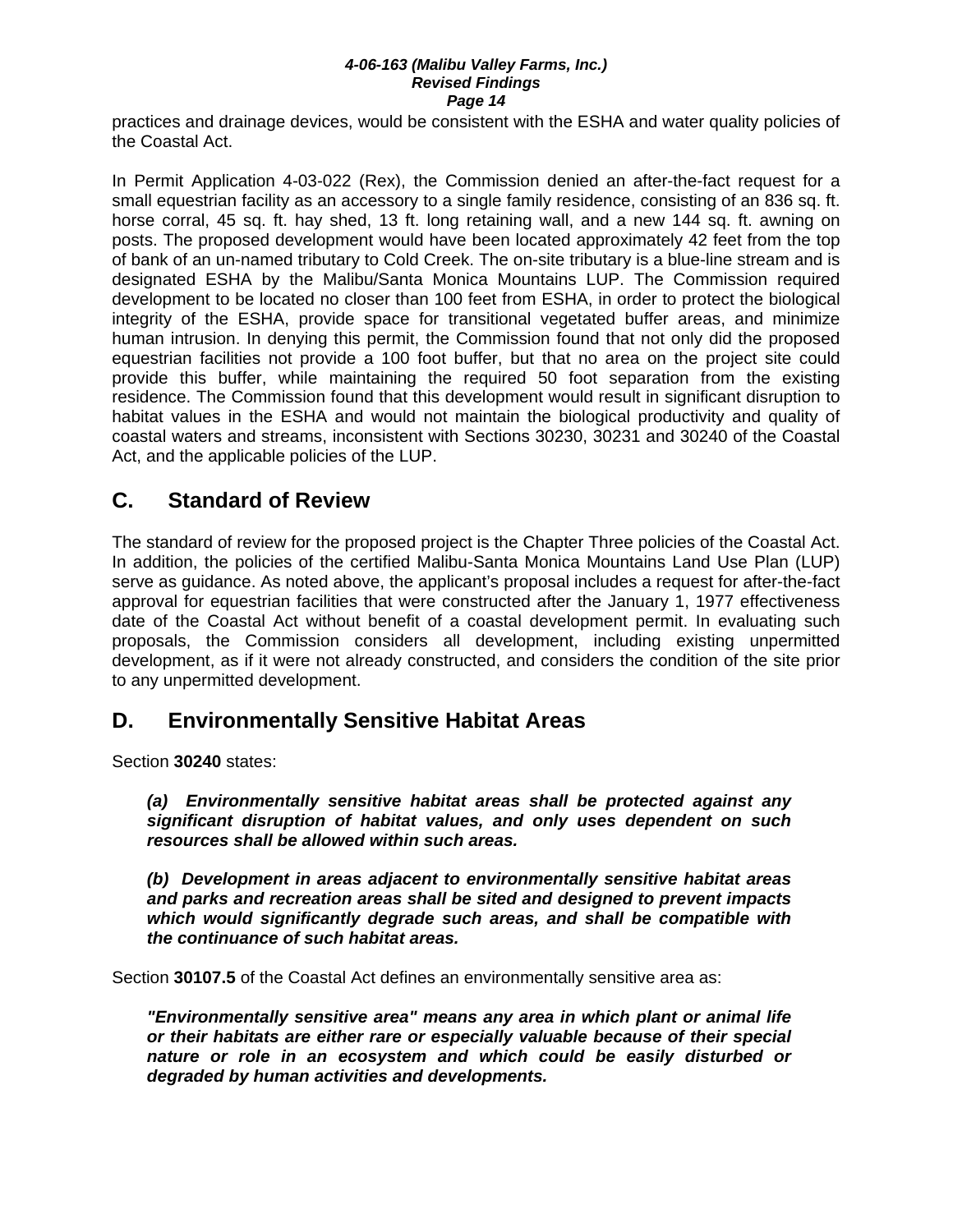Section **30250(a)** of the Coastal Act states, in relevant part:

*New residential, commercial, or industrial development, except as otherwise provided in this division, shall be located within, contiguous with, or in close proximity to, existing developed areas able to accommodate it or, where such areas are not able to accommodate it, in other areas with adequate public services and where it will not have significant adverse effects, either individually or cumulatively, on coastal resources.*

In addition, the Malibu/Santa Monica Mountains LUP provides policy guidance regarding the protection of environmentally sensitive habitats. The Coastal Commission has relied upon the following policies as guidance in its review of development proposals in the Santa Monica Mountains:

- *P57 Designate the following areas as Environmentally Sensitive Habitat\_Areas (ESHAs): (a) those shown on the Sensitive Environmental Resources Map (Figure 6), and (b) any undesignated areas which meet the criteria and which are identified through the biotic review process or other means, including those oak woodlands and other areas identified by the Department of Fish and Game as being appropriate for ESHA designation.*
- *P63 Uses shall be permitted in ESHAs, DSRs, Significant Watersheds, and Significant Oak Woodlands, and Wildlife Corridors in accordance with Table l and all other policies of this LCP.*
- *P68 Environmentally sensitive habitat areas (ESHAs) shall be protected against significant disruption of habitat values, and only uses dependent on such resources shall be allowed within such areas. Residential use shall not be considered a resource dependent use.*
- *P69 Development in areas adjacent to environmentally sensitive habitat areas (ESHAs) shall be subject to the review of the Environmental Review Board, shall be sited and designed to prevent impacts which would significantly degrade such areas, and shall be compatible with the continuance of such habitat areas.*
- *P74 New development shall be located as close as feasible to existing roadways, services, and existing development to minimize the effects on sensitive environmental resources.*
- *P81 To control runoff into coastal waters, wetlands and riparian areas, as required by Section 30231 of the Coastal Act, the maximum rate of storm water runoff into such areas from new development should not exceed the peak level that existed prior to development.*
- *P82 Grading shall be minimized for all new development to ensure the potential negative effects of runoff and erosion on these resources are minimized.*

*Table 1 (ESHAs)*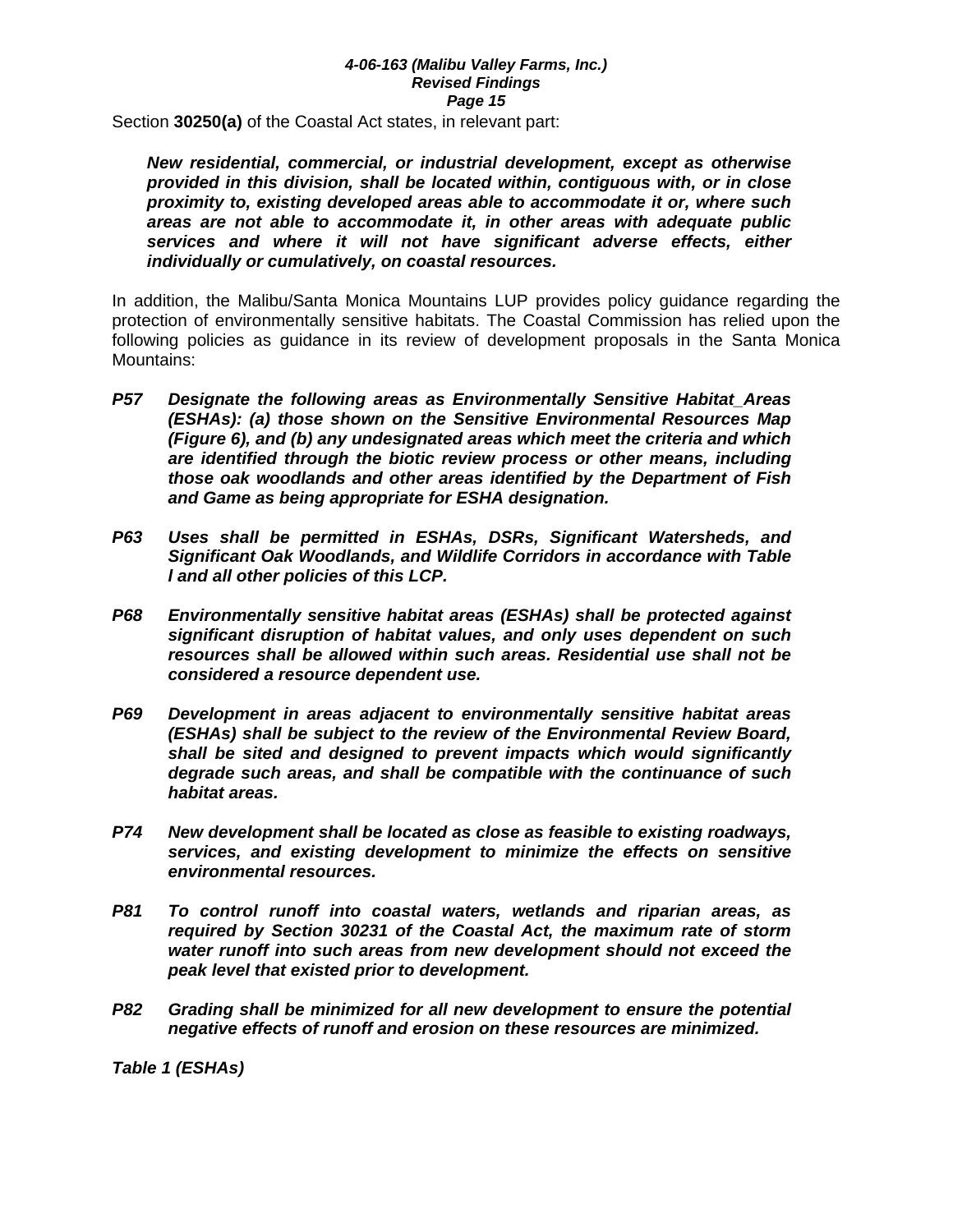*Permitted uses within the habitat area: Resource-dependent uses such as nature observation, research/education, passive recreation including hiking and horseback riding.* 

 *The following standards are established for development in sensitive environmental resource areas. Development proposals consistent with these standards shall be subject to normal review procedures. Variations from these standards will be considered on an individual basis according to their potential environmental effects as determined by the Environmental Review Board.* 

 *\*Land alteration and vegetation removal, including brushing, shall be prohibited within undisturbed riparian woodlands, oak woodlands, and any areas designated as ESHAs by this LCP, except that controlled burns and trails or roads constructed for providing access to recreational areas may be permitted consistent with other policies of the LCP.* 

*\*Trails or roads permitted for recreation shall be constructed to minimize grading and runoff. A drainage control plan shall be implemented.* 

*\*Streambeds in designated ESHAs shall not be altered except where consistent with Section 30236 of the Coastal Act. Road crossings shall be minimized, and where crossings are considered necessary, should be accomplished by bridging. Tree removal to accommodate the bridge should be minimized.* 

*\*A minimum setback of 100 feet from the outer limit of the pre-existing riparian tree canopy shall be required for any structure associated with a permitted use within or adjacent to an Environmentally Sensitive Habitat Area.* 

*\*Structures shall be located in proximity to existing roadways, services and other development to minimize the impacts on the habitat. Approval of development shall be subject to review by the Environmental Review Board.* 

Section 30250 of the Coastal Act requires that development be located to ensure that significant adverse impacts, both individual and cumulative, be avoided. In addition, Section 30240 of the Coastal Act states that environmentally sensitive habitat areas must be protected against disruption of habitat values.

### **Environmentally Sensitive Habitat Determination**

Pursuant to Section 30107.5, in order to determine whether an area constitutes an ESHA, and is therefore subject to the protections of Section 30240, the Commission must ask four questions:

- 1) What is the area of analysis?
- 2) Is there a rare habitat or species in the subject area?
- 3) Is there an especially valuable habitat or species in the area, based on:
	- a) Does any habitat or species present have a special nature?
	- b) Does any habitat or species present have a special role in the ecosystem?
- 4) Is any habitat or species that has met test 2 or 3 (i.e., that is rare or especially valuable) easily disturbed or degraded by human activities and developments?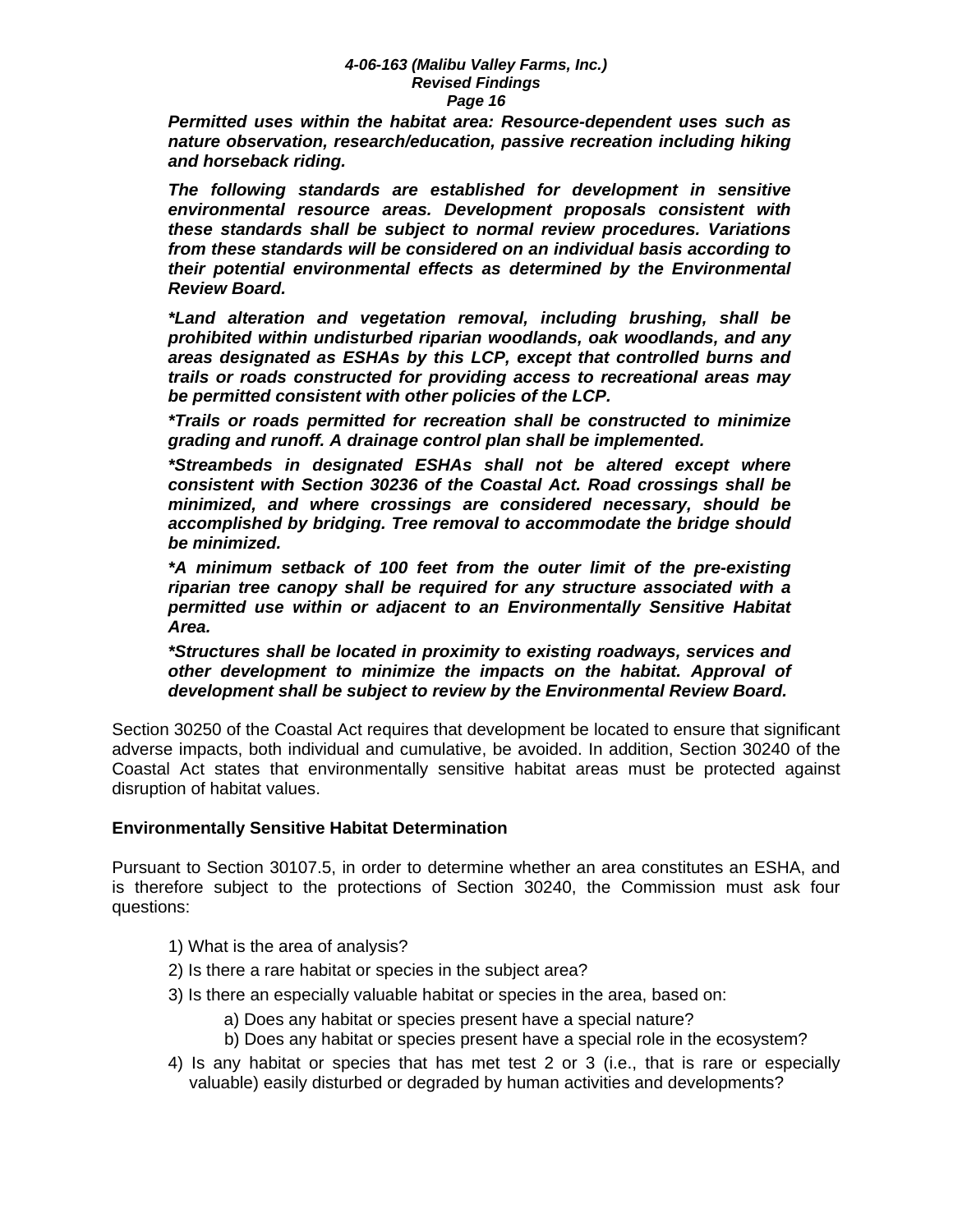The Coastal Commission has found that the Mediterranean Ecosystem in the Santa Mountains is itself rare, as well as being especially valuable, because of its relatively pristine character, physical complexity, and resultant biological diversity. The Commission further finds that because of the rare and special nature of the Santa Monica Mountains ecosystem, the ecosystem roles of substantially intact areas of the constituent plant communities discussed below are "especially valuable" under the Coastal Act. Therefore, the habitat areas discussed below, which provide important roles in that ecosystem, are especially valuable because of that role and meet the second criterion for the ESHA designation. The subject site contains several habitat types that are part of the Santa Monica Mountains Mediterranean Ecosystem, including riparian woodland, oak woodland, and chaparral.

Woodlands that are native to the Santa Monica Mountains, such as oak woodlands and riparian woodlands, have many important and special roles in the ecosystem. Native trees prevent the erosion of hillsides and stream banks, moderate water temperatures in streams through shading, provide food and habitat, including nesting, roosting, and burrowing to a wide variety of wildlife species, contribute nutrients to watersheds, and are important scenic elements in the landscape.

In the Santa Monica Mountains, riparian woodland contains the greatest overall diversity of all the plant communities in the area, partly because of its multi-layered vegetation.<sup>[2](#page-40-0)</sup> At least four types of riparian communities are discernable in the Santa Monica Mountains: walnut riparian areas, mulefat-dominated riparian areas, willow riparian areas and sycamore riparian woodlands. Of these, the sycamore riparian woodland is the most diverse riparian community in the area. In these habitats, the dominant plant species include arroyo willow, California black walnut, sycamore, coast live oak, Mexican elderberry, California bay laurel, and mule fat. Wildlife species that have been observed in this community include least Bell's vireo (a State and federally listed species), American goldfinches, black phoebes, warbling vireos, bank swallows (State listed threatened species), song sparrows, belted kingfishers, raccoons, and California and Pacific tree frogs.

Riparian communities are the most species-rich to be found in the Santa Monica Mountains. Because of their multi-layered vegetation, available water supply, vegetative cover and adjacency to shrubland habitats, they are attractive to many native wildlife species, and provide essential functions in their lifecycles<sup>[3](#page-40-1)</sup>. During the long dry summers in this Mediterranean climate, these communities are an essential refuge and oasis for much of the areas' wildlife.

Riparian habitats and their associated streams form important connecting links in the Santa Monica Mountains. These habitats connect all of the biological communities from the highest elevation chaparral to the sea with a unidirectional flowing water system, one function of which is to carry nutrients through the ecosystem to the benefit of many different species along the way.

The streams themselves provide refuge for sensitive species including: the coast range newt, the Pacific pond turtle, and the steelhead trout. The coast range newt and the Pacific pond

<span id="page-40-0"></span> $\overline{\phantom{a}}$ <sup>2</sup> National Park Service. 2000. Draft: General Management Plan & Environmental Impact Statement, Santa Monica Mountains National Recreation Area, US Dept. of Interior, National Park Service, December 2000. 3

<span id="page-40-1"></span> $3$  Walter, Hartmut. Bird use of Mediterranean habitats in the Santa Monica Mountains, Coastal Commission Workshop on the Significance of Native Habitats in the Santa Monica Mountains. CCC Hearing, June 13, 2002, Queen Mary Hotel.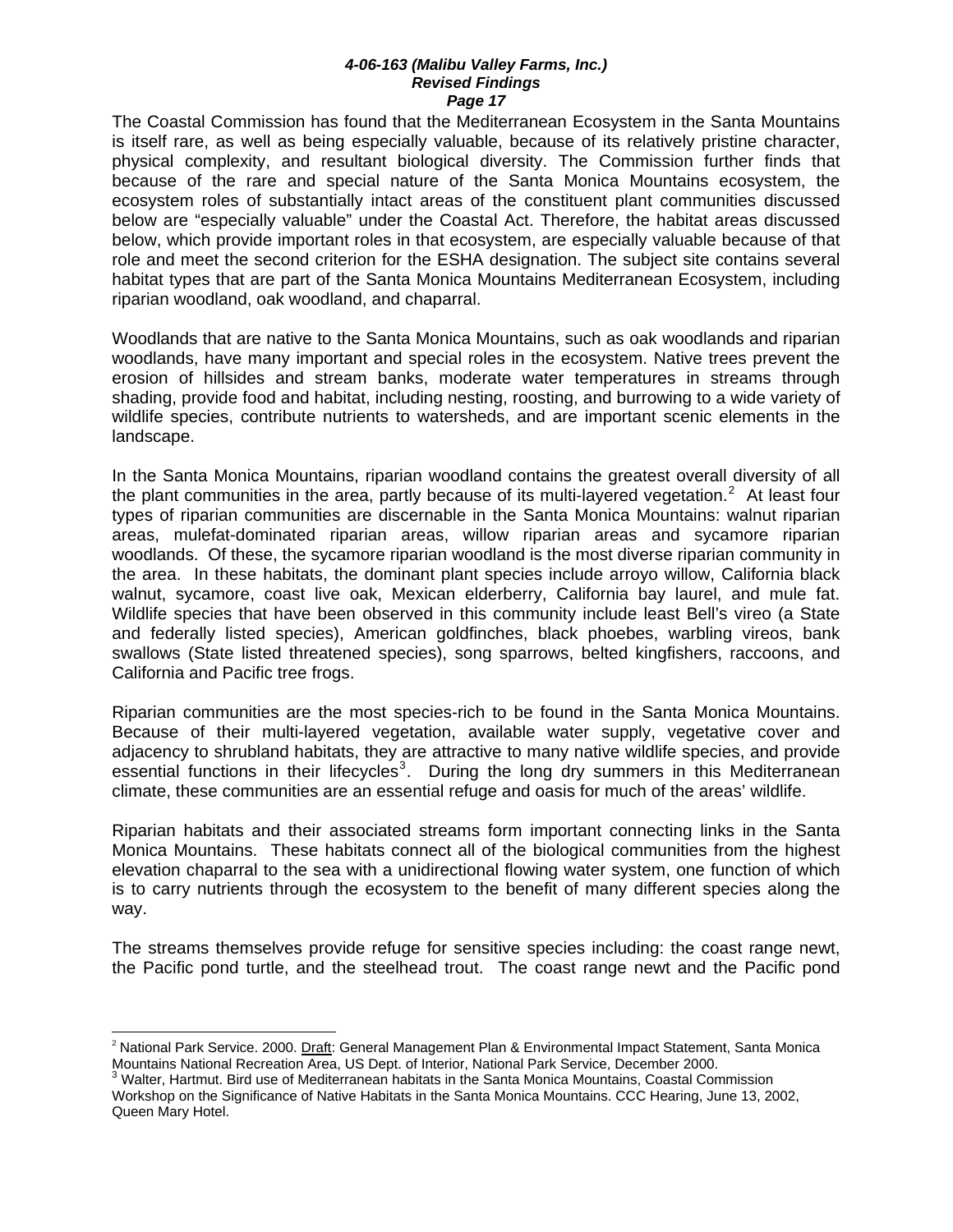turtle are California Species of Special Concern and are proposed for federal listing<sup>[4](#page-41-0)</sup>, and the steelhead trout is federally endangered. The health of the streams is dependent on the ecological functions provided by the associated riparian woodlands. These functions include the provision of large woody debris for habitat, shading that controls water temperature, and input of leaves that provide the foundation of the stream-based trophic structure.

The importance of the connectivity between riparian areas and adjacent habitats is illustrated by the Pacific pond turtle and the coast range newt, both of which are sensitive and both of which require this connectivity for their survival. The life history of the Pacific pond turtle demonstrates the importance of riparian areas and their associated watersheds for this species. These turtles require the stream habitat during the wet season. However, recent radio tracking work<sup>[5](#page-41-1)</sup> has found that although the Pacific pond turtle spends the wet season in streams, it also requires upland habitat for refuge during the dry season. Thus, in coastal southern California, the Pacific pond turtle requires both streams and intact adjacent upland habitats such as coastal sage scrub, woodlands or chaparral as part of their normal life cycle. The turtles spend about four months of the year in upland refuge sites located an average distance of 50 m (but up to 280 m) from the edge of the creek bed. Similarly, nesting sites where the females lay eggs are also located in upland habitats an average of 30 m (but up to 170 m) from the creek. Occasionally, these turtles move up to 2 miles across upland habitat $6$ . Like many species, the pond turtle requires both stream habitats and the upland habitats of the watershed to complete its normal annual cycle of behavior. Similarly, the coast range newt has been observed to travel hundreds of meters into upland habitat and spend about ten months of the year far from the riparian streambed<sup>[7](#page-41-3)</sup>. They return to the stream to breed in the wet season, and they are therefore another species that requires both riparian habitat and adjacent uplands for their survival.

Riparian habitats in California have suffered serious losses and such habitats in southern California are currently very rare and seriously threatened. In 1989, Faber estimated that 95- 97% of riparian habitat in southern California was already lost<sup>[8](#page-41-4)</sup>. Writing at the same time as Faber, Bowler asserted that, *"[t]here is no question that riparian habitat in southern California is*  endangered.<sup>"[9](#page-41-5)</sup> In the intervening 13 years, there have been continuing losses of the small amount of riparian woodlands that remain. Today these habitats are, along with native grasslands and wetlands, among the most threatened in California.

In addition to direct habitat loss, streams and riparian areas have been degraded by the effects of development. For example, the coast range newt, a California Species of Special Concern has suffered a variety of impacts from human-related disturbances<sup>[10](#page-41-6)</sup>. Human-caused increased fire frequency has resulted in increased sedimentation rates, which exacerbates the

<span id="page-41-0"></span> 4 USFWS. 1989. Endangered and threatened wildlife and plants; animal notice of review. Fed. Reg. 54:554-579. USFWS. 1993. Endangered and threatened wildlife and plants; notice of 1-year petition finding on the western pond turtle. Fed. Reg. 58:42717-42718.

<span id="page-41-1"></span><sup>&</sup>lt;sup>5</sup> Rathbun, G.B., N.J. Scott and T.G. Murphy. 2002. Terrestrial habitat use by Pacific pond turtle in a Mediterranean

<span id="page-41-2"></span>climate. Southwestern Naturalist. (*in Press*).<br><sup>6</sup> Testimony by R. Dagit, Resource Conservation District of the Santa Monica Mountains at the CCC Habitat

<span id="page-41-3"></span>Workshop on June 13, 2002.<br><sup>7</sup> Dr, Lee Kats, Pepperdine University, personal communication to Dr J. Allen, CCC.

<span id="page-41-4"></span><sup>&</sup>lt;sup>8</sup> Faber, P.A., E, Keller, A. Sands and B.M. Massey. 1989. The ecology of riparian habitats of the southern California coastal region: a community profile. U.S. Fish and Wildlife Service Biological Report 85(7.27) 152pp.<br><sup>9</sup> Bowler, P.A. 1989. Riparian woodland: An endangered habitat in southern California. Pp 80-97 *in* Schoenherr, A.A.

<span id="page-41-5"></span><sup>(</sup>ed.) Endangered plant communities of southern California. Botanists Special Publication No. 3.<br><sup>10</sup> Gamradt, S.C., L.B. Kats and C.B. Anzalone. 1997. Aggression by non-native crayfish deters breeding in California

<span id="page-41-6"></span>newts. Conservation Biology 11(3):793-796.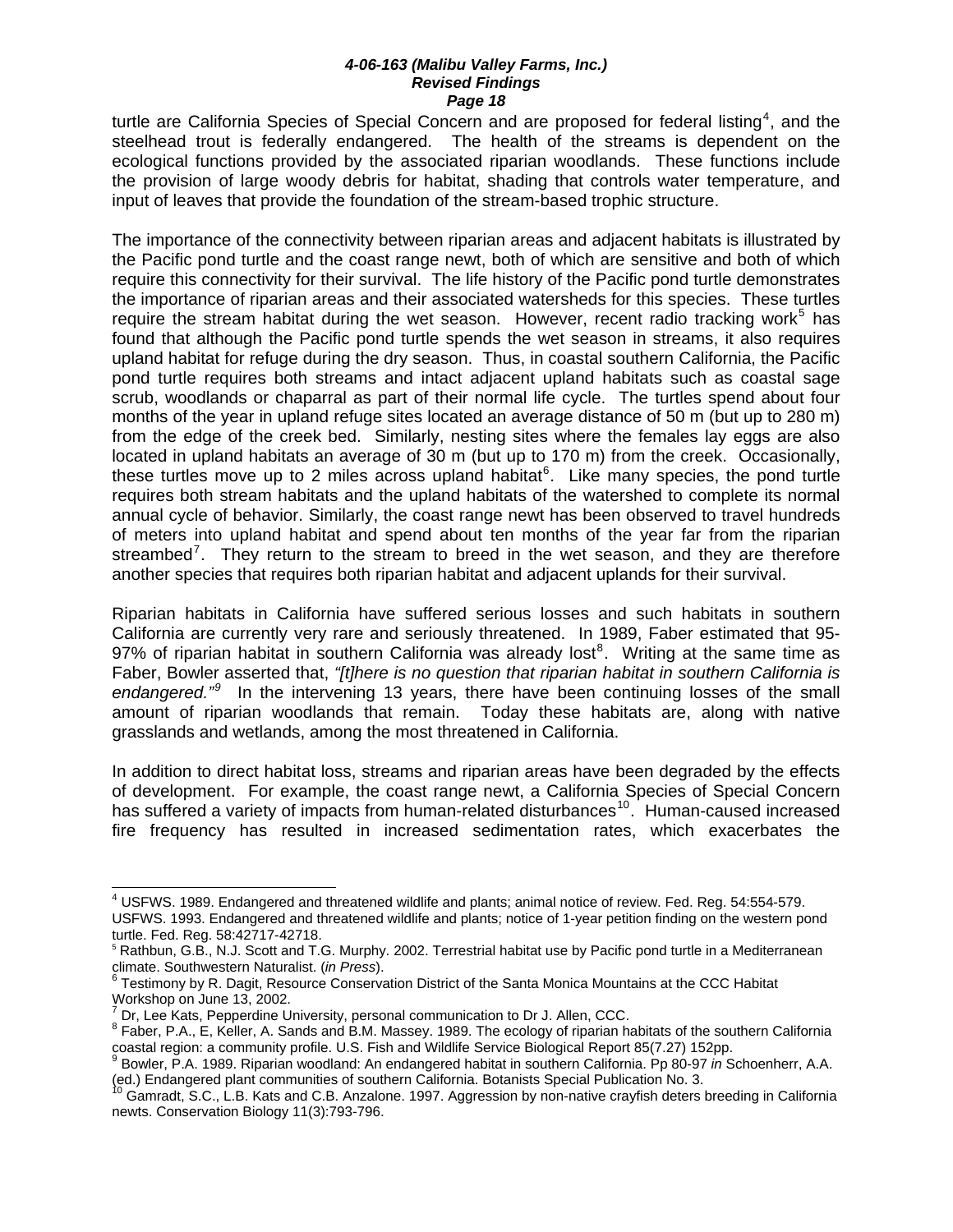cannibalistic predation of adult newts on the larval stages.<sup>[11](#page-42-0)</sup> In addition, impacts from nonnative species of crayfish and mosquito fish have also been documented. When these nonnative predators are introduced, native prey organisms are exposed to new mortality pressures for which they are not adapted. Coast range newts that breed in the Santa Monica Mountain streams do not appear to have adaptations that permit co-occurrence with introduced mosquito fish and crayfish<sup>[12](#page-42-1)</sup>. These introduced predators have eliminated the newts from streams where they previously occurred by both direct predation and suppression of breeding.

More recently, surveys conducted in Spring 2006 found the invasive New Zealand mud snail (*Potamopyrgus atipodarum)* in the Malibu Creek watershed. The tiny snails reproduce rapidly and can achieve densities of up to 500,000 organisms per square meter. Because of their massive density and quantity, the New Zealand mud snail can out-compete and reduce the number of native aquatic invertebrates that the watershed's fish and amphibians rely on for food. This reduction in aquatic invertebrate food supply can disrupt the entire food web with dramatic consequences.

Therefore, because of the essential role that riparian plant communities play in maintaining the biodiversity of the Santa Monica Mountains, because of the historical losses and current rarity of these habitats in southern California, and because of their extreme sensitivity to disturbance, the native riparian habitats in the Santa Monica Mountains generally meet the definition of ESHA under the Coastal Act, as detailed in **Exhibit 16**.

Additionally, the important ecosystem functions of oak woodlands and savanna are widely recognized<sup>[13](#page-42-2)</sup>. These habitats support a high diversity of birds<sup>[14](#page-42-3)</sup>, and provide refuge for many species of sensitive bats<sup>[15](#page-42-4)</sup>. Typical wildlife in this habitat includes acorn woodpeckers, scrub jays, plain titmice, northern flickers, cooper's hawks, western screech owls, mule deer, gray foxes, ground squirrels, jackrabbits and several species of sensitive bats. Oak woodlands adjacent to grasslands, such as on the subject site, provide valuable perching opportunities for birds of prey who forage in the grasslands. Therefore, because of their important ecosystem functions and vulnerability to development, the Commission finds that oak woodlands and savanna within the Santa Monica Mountains generally meet the definition of ESHA under the Coastal Act.

Further, In the Santa Monica Mountains, coastal sage scrub and chaparral have many important roles in the ecosystem, including the provision of critical linkages between riparian corridors, the provision of essential habitat for species that require several habitat types during the course of their life histories, the provision of essential habitat for local endemics, the support of rare species, and the reduction of erosion, thereby protecting the water quality of coastal streams.

 $\overline{a}$ 

<span id="page-42-0"></span><sup>&</sup>lt;sup>11</sup> Kerby, L.J., and L.B. Kats. 1998. Modified interactions between salamander life stages caused by wildfire-induced sedimentation. Ecology 79(2):740-745.<br><sup>12</sup> Gamradt, S.C. and L.B. Kats. 1996. Effect of introduced crayfish and mosquitofish on California newts.

<span id="page-42-1"></span>Conservation Biology 10(4):1155-1162.

<span id="page-42-2"></span><sup>13</sup> Block, W.M., M.L. Morrison, and J. Verner. 1990. Wildlife and oak-woodland interdependency. *Fremontia* 18(3):72– 76. Pavlik, B.M., P.C. Muick, S. Johnson, and M. Popper. 1991. *Oaks of California*. Cachuma Press and California Oak Foundation, Los Olivos, California. 184 pp.

<span id="page-42-3"></span><sup>14</sup> Cody, M.L. 1977. Birds. Pp. 223–231 *in* Thrower, N.J.W., and D.E. Bradbury (eds.). *Chile-California Mediterranean scrub atlas*. US/IBP Synthesis Series 2. Dowden, Hutchinson & Ross, Stroudsburg, Pennsylvania. National Park Service. 1993. A checklist of the birds of the Santa Monica Mountains National Recreation Area. Southwest Parks and Monuments Assoc., 221 N. Court, Tucson, AZ. 85701

<span id="page-42-4"></span><sup>&</sup>lt;sup>15</sup> Miner, K.L., and D.C. Stokes. 2000. Status, conservation issues, and research needs for bats in the south coast bioregion. Paper presented at *Planning for biodiversity: bringing research and management together*, February 29, California State University, Pomona, California.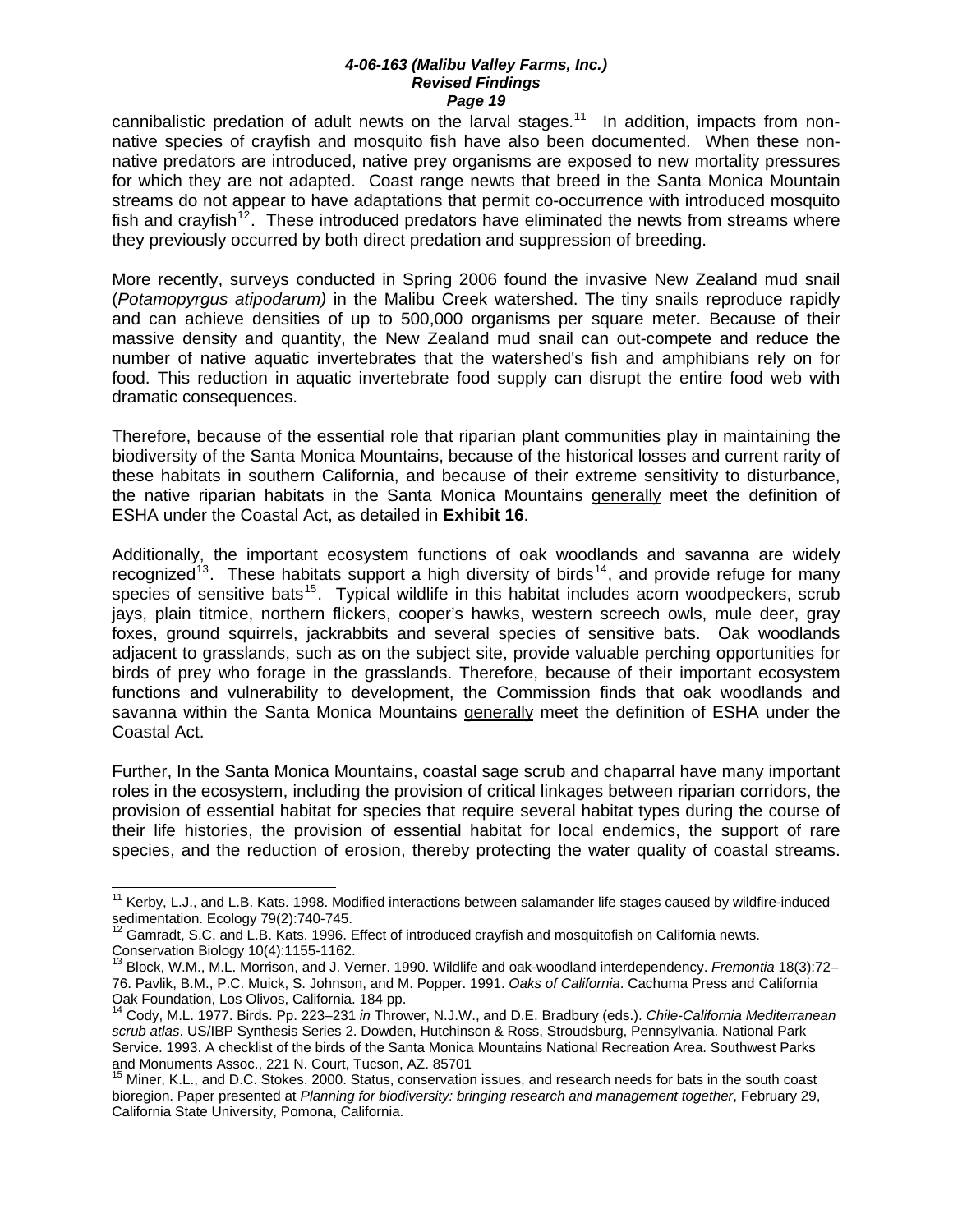For these and other reasons discussed in **Exhibit 16**, which is incorporated herein, the Commission finds that large, contiguous, relatively pristine stands of coastal sage scrub and chaparral in the Santa Monica Mountains meet the definition of ESHA. This is consistent with the Commission's past findings on the Malibu LCP<sup>[16](#page-43-0)</sup>.

The subject parcel contains varied terrain and habitats. Stokes Canyon Creek, a stream recognized by the United States Geological Survey (USGS) as an intermittent blue-line stream, runs in a southwesterly direction through the western half of the parcel. The parcel area east of the creek consists of mountainous terrain containing chaparral habitat, Coast live oak woodland, and annual grassland; the parcel area west and south of the creek is level and is the location of the approximately six-acre proposed equestrian facility that is the subject of this application. This area was graded and disturbed in the 1950's when Los Angeles County constructed the 60-foot wide Stokes Canyon Road off Mulholland Highway. The road alignment required channelizing and relocating portions of Stokes Canyon Creek. Particularly, in the area of the proposed equestrian facility on the subject parcel, the stream channel was relocated from the area where Stokes Canyon Road is now situated to its present configuration. Although this reach of Stokes Canyon Creek was significantly altered in the past, the hydrological connections from the Stokes Canyon watershed to the stream have been maintained and riparian habitat has been established within and along the banks of the modified stream course, as discussed further below.

The applicant has submitted two biological reports that discuss the habitats on site ("Biological Resource Analysis of Proposed ESHA Setback for Malibu Valley Farms Equestrian Center Improvements," Frank Hovore & Associates, January 2002, updated October 2004; "Biological Assessment in Support of Malibu Valley Farms, Inc., Coastal Development Permit Application No. 4-02-131," Sapphos Environmental Inc., October 25, 2005). The report by Sapphos Environmental provides a map that shows the location of the varied habitats on the subject parcel (**Exhibit 26**).

Stokes Canyon Creek and its associated riparian canopy is a designated inland environmentally sensitive habitat area (ESHA) in the certified Malibu-Santa Monica Mountains LUP. The riparian canopy contains native riparian woodland species including arroyo willow, mulefat and elderberry. The October 2004 biological report by Frank Hovore & Associates states that the riparian habitat is not typical of southern riparian scrub habitat. This report states that:

A thin, but relatively well-developed mulefat and willow-dominated riparian scrub vegetation occupied the bed and bank of the reach of Stokes Creek passing by and through the facility during surveys. Other woody riparian species present within the banks of the seasonal creek include a few blue elderberry, coffeeberry, Indian tobacco, and bush mallow. The hydrophytic herbaceous component is not well developed, reflecting the ephemeral hydrology, sandy substrate and episodic scouring flows of the water course.

The report goes on to discuss that no sensitive plant or animal species were identified on the site even though riparian habitat might be expected to support them. Of course, it should be noted that these biological surveys were conducted after the unpermitted development had been in place and the facilities were in operation for over 25 years. There is no discussion in the report regarding the likely effects that the ongoing disturbance has had on the stream and

 $\overline{a}$ 

<span id="page-43-0"></span><sup>&</sup>lt;sup>16</sup> Revised Findings for the City of Malibu Local Coastal Program (as adopted on September 13, 2002) adopted on February 6, 2003.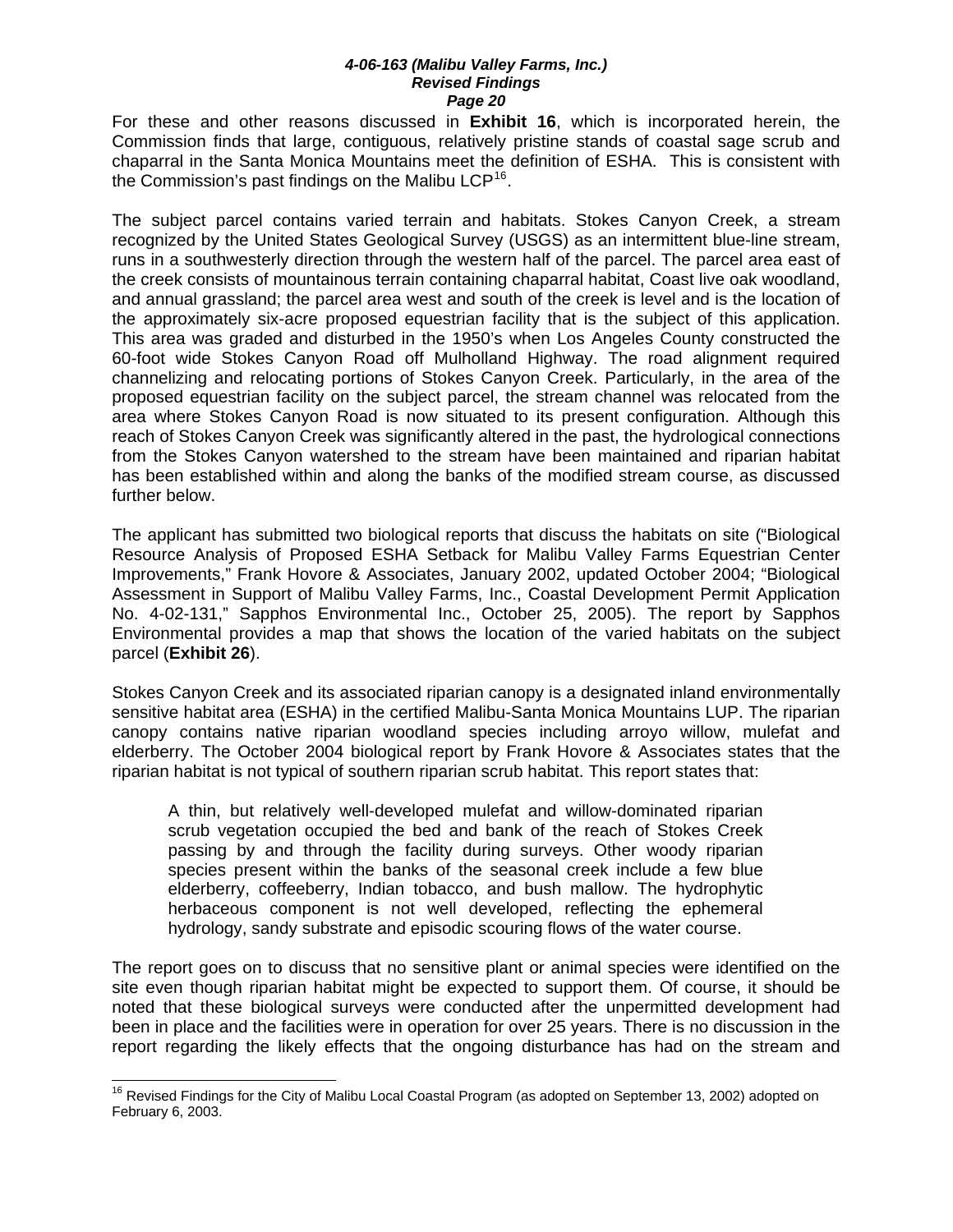riparian habitat or how the riparian habitat in Stokes Creek would be constituted without the impacts that have resulted. Because the existing development on the site has been determined to be unpermitted, as discussed above, the Commission must consider the application as though the development had not occurred and must regard the habitat on the site as though it had not previously been disturbed by this development. Commission staff, including staff biologist John Dixon, have observed native vegetation on the site that is typical of riparian woodlands in the Santa Monica Mountains. Commission staff biologist John Dixon visited the site on August 22, 2005, and has confirmed that Stokes Creek and its associated riparian woodland habitat on the site meet the definition of ESHA pursuant to Section 30107.5 of the Coastal Act. Therefore, the Commission finds the riparian habitat along Stokes Creek on the project site to be an environmentally sensitive habitat area.

In addition, the hillside east of the creek contains an extensive oak woodland, covering approximately 10 acres and containing hundreds of trees, that was also confirmed by staff biologist John Dixon to meet the definition of an environmentally sensitive habitat area (ESHA) pursuant to Section 30107.5 of the Coastal Act. Additionally, although this area is not shown as ESHA on the Malibu/Santa Monica Mountains Land Use Plan Sensitive Resource Map, there is a provision detailed under Policy 57 of the Malibu-Santa Monica Mountains LUP for ESHA not shown as ESHA on the map to be so designated as part of a site specific biotic review or other means. The Commission finds that, based on the site specific review of the habitats on the project site by Dr. Dixon, that the oak woodland habitat on the project site is ESHA.

In addition, the hillside in the northeast portion of the property contains chaparral habitat that is contiguous with a larger area of chaparral and coastal sage scrub habitat that extends several miles east of the site. Thus the chaparral on the subject site also is considered an environmentally sensitive habitat area (ESHA) pursuant to Section 30107.5 of the Coastal Act and the provisions for ESHA designation under Policy 57 of the Malibu-Santa Monica Mountains LUP.

For all of the reasons discussed above, the Commission finds that Stokes Canyon Creek and its associated riparian woodland on the subject site, as well as the chaparral and oak woodland habitats on the subject site, meet the definition of ESHA under the Coastal Act.

### **Environmentally Sensitive Habitat Protection Policies**

Section 30240 requires that "environmentally sensitive habitat areas shall be protected against any significant disruption of habitat values, and only uses dependent on those resources shall be allowed within those areas." Section 30240(b) requires development adjacent to ESHA to be sited and designed to prevent impacts that would significantly degrade ESHA, and to be compatible with the continuance of adjacent ESHA.

Additionally, the Los Angeles County certified Malibu/Santa Monica Mountains Land Use Plan (LUP) contains policies that require the protection of streams and environmentally sensitive habitat areas. While the County does not have a fully certified Local Coastal Plan, and the standard of review for Commission decisions on coastal developments in the Santa Monica Mountains is the Coastal Act, the Commission has used the policies of the LUP as guidance. The Table 1 (ESHA) development standards and stream protection policies of the certified Malibu-Santa Monica Mountains LUP limit uses adjacent to ESHA to permitted uses that are set back a minimum of 100 feet, and that are consistent with appropriate erosion control and stream protection policies, as well as any other LUP Policy. Table 1 also requires that a minimum 100 foot setback be provided from the ESHA for structures associated with a permitted use and that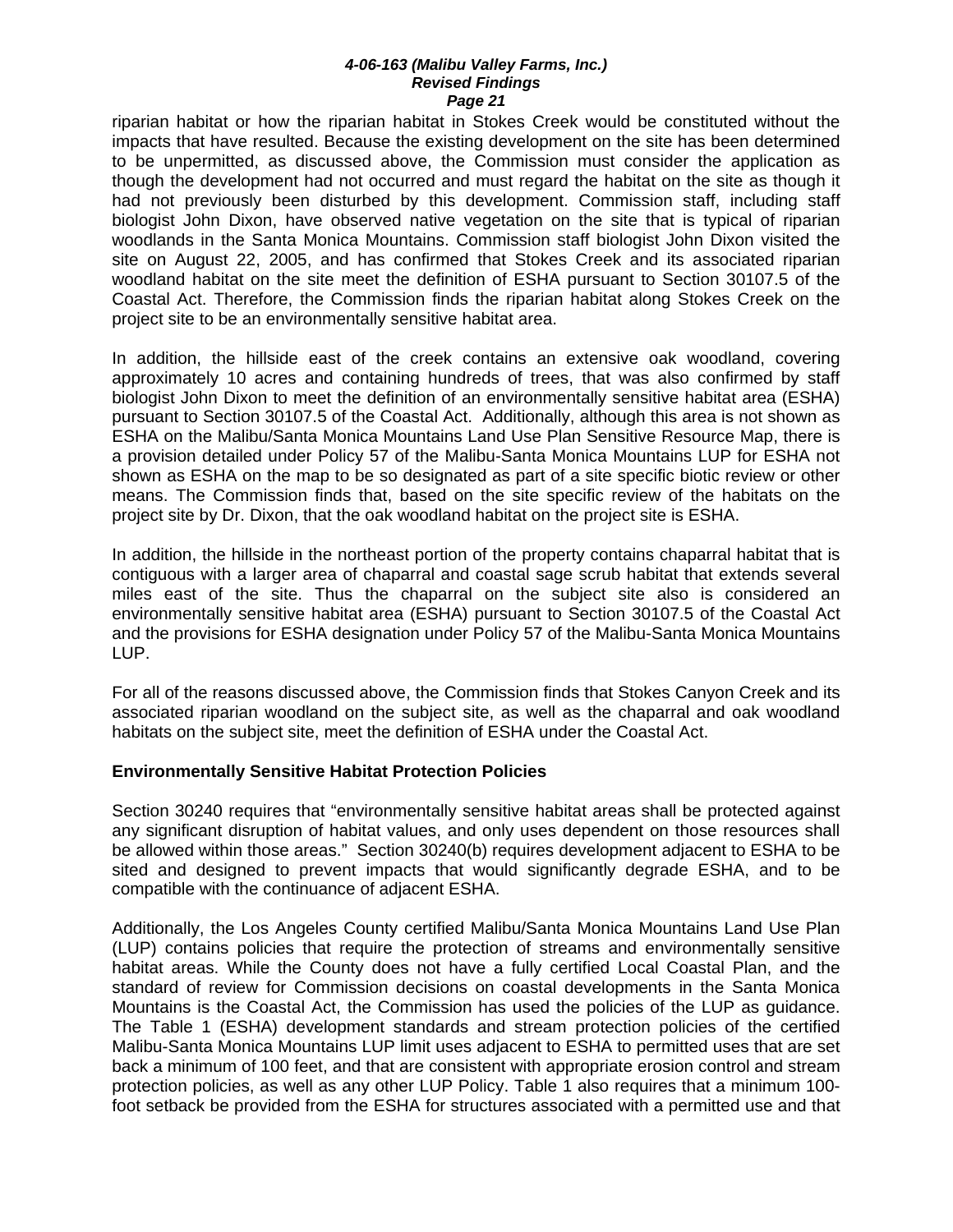this setback is measured from the outer edge of the riparian canopy. Table 1 identifies horseback riding as an allowable resource-dependent use in ESHA. Recreational trails are allowed where constructed to minimize grading and runoff and where a drainage control plan is implemented. Table 1 allows stream crossings in ESHA where necessary, although it provides that they should be accomplished by installation of a bridge. Table 1 also indicates that variations from such development standards will be considered on an individual basis according to their potential environmental effects as determined by the County's Environmental Review Board.

### **Analysis of Project Impacts**

The applicant requests after-the-fact approval for construction of an approximately six-acre equestrian facility, including two riding arenas, fencing, a dirt access road with at-grade crossing through Stokes Creek, corrals, paddock, shelters, tack rooms, barn, and similar structures, as described fully in Section A. above. The proposed project also includes removal of 32 pipe corrals, and several covered corrals, cross-tie areas, storage containers, and tack rooms. In addition, the proposed project includes reduction in the size of the fenced paddock area and construction of four covered pipe barns, two shelters, three tack rooms, and two manure storage areas as also detailed in Section A. above. Finally, the applicant proposes storm water pollution control measures, streambank stabilization, and riparian restoration.

Although the applicant has not provided information regarding the maximum number of horses that it proposes to maintain on the site, the March 2005 Draft Environmental Impact Report (EIR) that was prepared for the nearby Malibu Valley Inn and Spa project (that was to have been developed by the applicant) estimates that an average of 50 horses were stabled on the project site at that time. Based on the proposed new and as-built facilities used for horse breeding, raising, training, stabling, exercising, boarding and rehabilitation of horses, staff estimates that the project will provide stalls for approximately 76 horses.

The proposed equestrian facility can be divided into two areas: the northern area, on which the applicant proposes four 2,660 sq. ft. covered pipe barns, two 576 sq. ft. shelters, three 96 sq. ft. tack rooms, one manure storage area, and an approximately 45,000 sq. ft. riding arena; and the southern area, located south of Stokes Creek, between the stream and Mulholland Highway, on which the applicant proposes a 576 sq. ft. shelter, 1,440 sq. ft. barn, 2,660 sq. ft. mare motel, one manure storage area, an approximately 2,000 sq. ft. parking lot, approximately 24,000 sq. ft. riding arena, and approximately 15,000 sq. ft. fenced paddock. In addition, the northern and southern portions of the facility will be linked by an as-built dirt access road with at-grade crossing through Stokes Creek; the road crosses the creek at the northern riding arena, and then runs parallel to the paddock and smaller arena in the southern portion of the property. A second existing at-grade dirt creek crossing, to be retained as part of the proposed project, runs from the southwest corner of the northern arena to the stable area in the southern portion of the property. Lastly, the proposed project includes livestock fencing enclosing the approximately 23 acre hillside area of the property east of Stokes Creek.

The proposed new and as-built facilities provide a setback of 50 feet from the top of bank of Stokes Canyon Creek. However, the The Table 1 development standards and stream protection policies of the certified Malibu-Santa Monica Mountains LUP, which the Commission uses as guidance, generally require that structures adjacent to ESHA be set back a minimum of 100 feet from the outer edge of the riparian tree canopy, not the top of the bank of whatever stream happens to be located within the ESHA. **However, the LUP provides guidance only. Because there is no fully effective, certified Local Coastal Program that is applicable, the**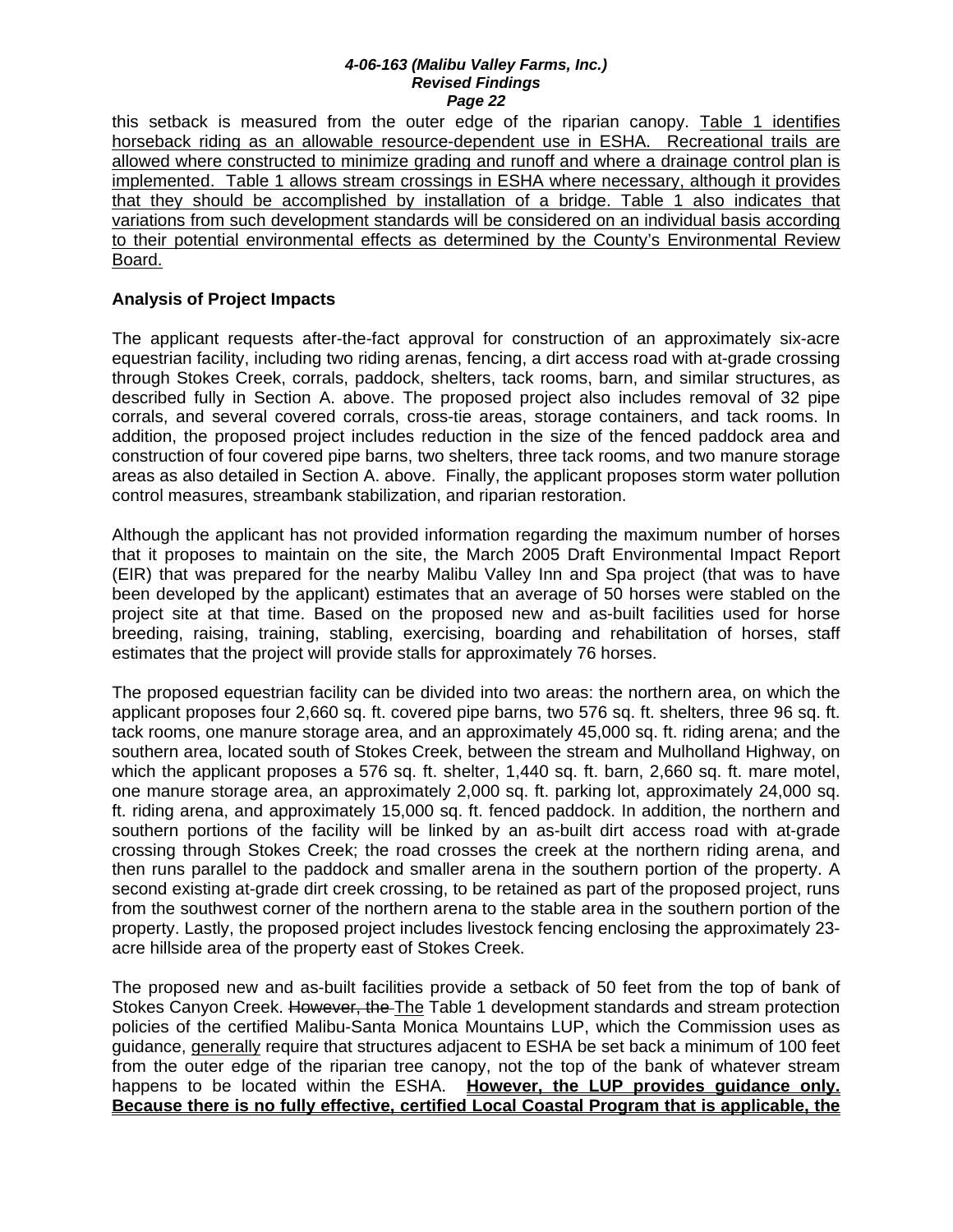### **provisions of the Coastal Act control. The Coastal Act does not itself establish specific quantitative standards for buffer areas and, in the absence of binding LCP standards, allows determinations regarding buffer areas to be made on a case-by-case basis.**

When properly measured from the outer edge of the riparian canopy, portions of the proposed equestrian facilities do not even meet a 50-foot setback. The proposed pipe barns and associated development in the northern portion of the property are approximately 30 feet from the edge of the riparian canopy at its closest point. The proposed arena in the northern portion of the property is located as close as 30 feet from the riparian tree canopy. In the southern portion of the site, the proposed development is located as close as 10 feet from the edge of the riparian vegetation canopy. Portions of the dirt access road network that encircles all of the proposed structures and arenas on the site are situated immediately adjacent to the edge of the riparian canopy (Exhibit 23). **However, the applicant proposes to set back the majority of the proposed development 50 feet from the top of stream bank. The applicant also proposes to remove existing structures that are located closest to the riparian areas, install approximately 1,400 linear feet of vegetative swales and a retention basin between development and the creek, restore 0.5-acres of disturbed riparian vegetation, and implement the "Malibu Valley Farms Comprehensive Management Plan" that includes construction and operational Best Management Practices and has been designed with four layers of ESHA protection:**

- **Manure Management**
- **Roofed Pipe Corrals with Downspouts**
- **Bio-swale/Retention Pond System**
- **Increased Riparian Buffer**

**According to the "Malibu Valley Farms Comprehensive Management Plan" (Exhibit 15), the vegetative swales are designed to travel parallel to the creek and capture all run-off from the farm. As water travels through the vegetative swale, flow velocity will be reduced, allowing suspended solids to settle and other pollutants to infiltrate the soil or be absorbed into the vegetation, providing nutrients to the vegetation while protecting the creek. The vegetative swales are limited to an average 1 % slope which will result in long detention times for maximum contact between the runoff water and the vegetation or soil. Other proposed project design details pertinent to the environmental setting include construction of roofs with rain gutters and downspouts over pipe barns, linkage of horse wash racks and restrooms to the sewer line, and additional storm water management site design recommendations. The gutters and downspouts are proposed on all roofed structures that will direct clean water from roof tops into pipes that outlet into the creek, ensuring that water from roof tops will not mix with bare or manured areas before entering the creek. Conversely, the linkage of the horse wash racks and restrooms to the sewer line will ensure that these potential sources of pollutants will not permeate the ground. In addition, all remaining and future parking lots are proposed to have an impervious gravel bottom, decreasing the potential of polluted run-off. These measures will minimize the introduction of potential pollutants into the stream.** 

**Moreover, Malibu Valley Farms has developed and continues to implement an equestrian waste management program that has already been recognized with a Los Angeles County Best Management Practices Award. As part of standard operating procedure of the equestrian facility, all straw, bedding and manure is removed from stalls three times daily, stored onsite in bins located on an impervious surface and used exclusively for manure waste, and transported weekly off-site to a regional composting facility, which**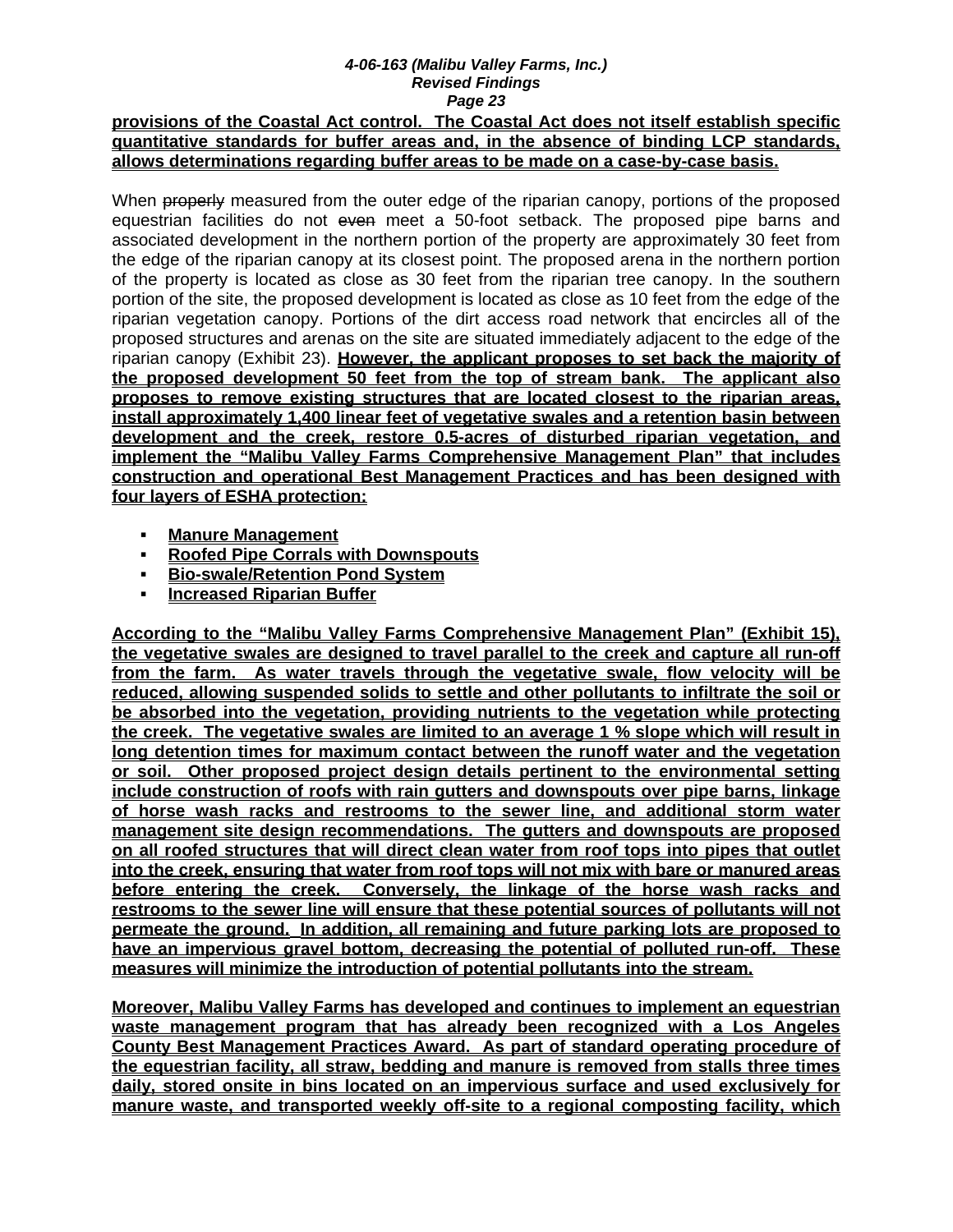**will protect against significant disruption of habitat values. Additionally, Malibu Valley Farms proposes to increase the riparian buffer between the creek and the farm with new plantings that will result in the following benefits:**

- **Dense grasses trap sediment, promote infiltration, and slow run-off flows;**
- **Grasses, shrubs and trees utilize excess nutrients;**
- **Trees and shrubs help stabilize stream banks and create a shade canopy to cool water for aquatic life, reduce floodwater velocity and erosive power, and trap debris during floods; and**
- **A visual screen that will act as a windbreak and help capture dust.**

**The proposed improvements will reduce or mitigate adverse impacts to riparian habitat and water quality as a result of the project and reduced buffer area, as determined by Frank Hovore & Associates in its Biological Resource Analysis of Proposed ESHA Setback for Malibu Valley Farms Equestrian Center Improvements Pursuant to Land Use Permit Change Application, dated January 2002, updated October 2004. See also Jones & Stokes Evaluation of Surface Water and Groundwater Quality Impacts Resulting from the Proposed Equestrian Facility at 2200 Stokes Canyon Road, Calabasas, California, dated July 3, 2002; Sapphos Environmental Inc., Biological Assessment in Support of Malibu Valley Farms, Inc. Coastal Development Permit Application, dated October 25, 2005.**

**However, the The** LUP indicates that variations from **such** development standards **regarding buffers** will be considered on an individual basis according to their potential environmental effects as determined by the County Environmental Review Board (ERB). The County ERB reviewed an application to relocate and remove various structures associated with the existing equestrian facility on January 27, 2003. **On January 27, 2003,** the ERB found the project consistent with the LUP and recommended approval of the project with suggested modifications to limit night lighting and address erosion issues on the site. The ERB did not find that increased setbacks were necessary in order to protect the riparian canopy and stream. **In any event, the LUP serves as guidance only and it is the Chapter 3 policies of the Coastal Act that are the Commission's standard of review for the proposed project. Regardless of the ERB's action with regard to the proposed project, the Commission must find that the proposed project is consistent with Section 30240 of the Coastal Act. As outlined in the findings below, the Commission has independently analyzed the potential adverse impacts the proposed project may have on the Stokes Creek and its riparian ESHA and has required appropriate mitigation measures to ensure the project will not degrade the riparian ESHA of Stokes creek. Therefore, as described in detail below, the Commission finds that the applicant's proposed project, with the operational Best Management Practices, outlined in the Malibu Valley Farms Comprehensive Management Plan, will not disrupt or degrade the habitat values of Stokes creek consistent with Section 30240 of the Coastal Act.** 

The development that is proposed to be located within the riparian corridor, as conditioned, is consistent with Section 30240(a) and the ESHA protection policies of the LUP. Equestrian trails, including stream crossings, are resource dependent uses. The stream crossings have been designed to minimize runoff and include drainage control features. Although the LUP calls for stream crossings to be accomplished by bridges, it does allow the ERB to allow exceptions. Here, the ERB approved the crossings, finding that they were consistent with the LUP's resource protection policies. The livestock fencing in the upland areas does not significantly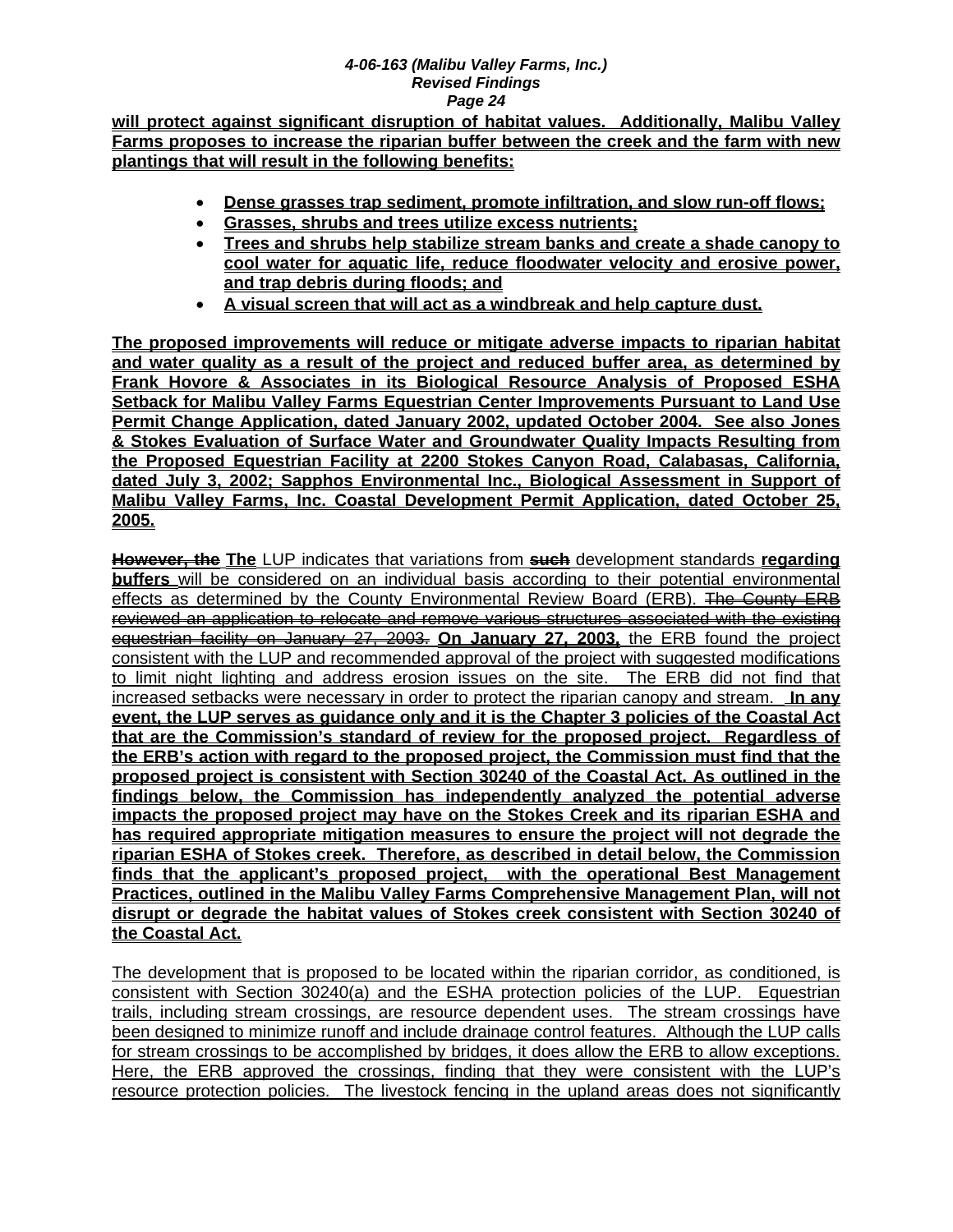disrupt habitat values. The Commission finds that with these features and implementation of the Malibu Valley Farms Comprehensive Management Plan, as required by Special Condition No. 1, the proposed development is a resource-dependent use and that it avoids significant disruption of habitat values.

As noted above, the applicant requests approval for construction of an approximately six-acre equestrian facility within and adjacent to a riparian woodland ESHA, and livestock fencing enclosing the approximately 23-acre hillside area east of Stokes Creek, which contains chaparral and oak woodland ESHA. The portions of the proposed development that are within ESHA are inconsistent with Section 30240 of the Coastal Act. Equestrian facilities and livestock enclosures do not have to be located within ESHA to function. Therefore, the Commission finds that the proposed development within ESHA is not a use dependent on ESHA resources. Thus, the livestock fencing and the two proposed stream crossings that extend into the riparian canopy, which involve development directly in ESHA, are inconsistent with Section 30240.

Furthermore, the two stream crossings would significantly disrupt habitat values of Stokes Creek by reducing the streambed to compacted bare soil and increasing the transport of pollutants into the stream, inconsistent not only with Section 30240, but with Section 30231 of the Coastal Act and the stream protection standards of the Malibu-Santa Monica Mountains LUP. The LUP also prohibits alteration of streambeds in ESHA, requires road crossings to be minimized, and requires any such crossings that are unavoidable to consist of bridging, as discussed further in Section E. below.

The portions of the equestrian facility that are located adjacent to the on-site ESHA are also inconsistent with Coastal Act Section 30240. The majority of these portions of the proposed development are located between 0 and 100 feet from the edge of the stream riparian canopy. Approval of the proposed project would allow intensive equestrian use and equestrian-related development within and immediately adjacent to the boundaries of the riparian woodland ESHA. This development would significantly degrade the riparian woodland ESHA by increasing human and equine activity and its attendant impacts, including noise, lighting, irrigation, erosion, increased introduction of animal waste and other pollutants and, potentially, invasive plant and animal species into the ESHA. The proposed project would also require fuel modification, which would extend into the riparian ESHA. The fuel modification plan submitted by the applicant indicates that riparian vegetation in the southern portion of the property would remain, but does not note the same protection for riparian vegetation on the remainder of the property.

Section 30240(b) requires development in areas adjacent to ESHA to be sited and designed to prevent impacts that would significantly degrade such areas, and to be compatible with the continuance of such habitat areas. Section 30231 and 30240(b) require maintenance of natural vegetation buffer areas that protect riparian habitats. The Table 1 development standards and stream protection policies of the certified Malibu-Santa Monica Mountains LUP, which the Commission uses as guidance, generally limits uses adjacent to ESHA to permitted uses that are set back a minimum of 100 feet, and that are consistent with appropriate erosion control and stream protection policies, as well as any other LUP Policy. The LUP provides that the 100-foot setback from the ESHA is measured from the outer edge of the riparian canopy, although there is also a provision for variations from this development standard to be considered on an individual basis by the ERB according to a project's potential environmental effects. Further, In past permit actions in the Santa Monica Mountains, the Commission has consistently required development to be located no closer than 100 feet from ESHA, in order to protect the biological integrity of the ESHA, provide space for transitional vegetated buffer areas, and minimize human intrusion. The Commission's recent actions with respect to equestrian facilities in the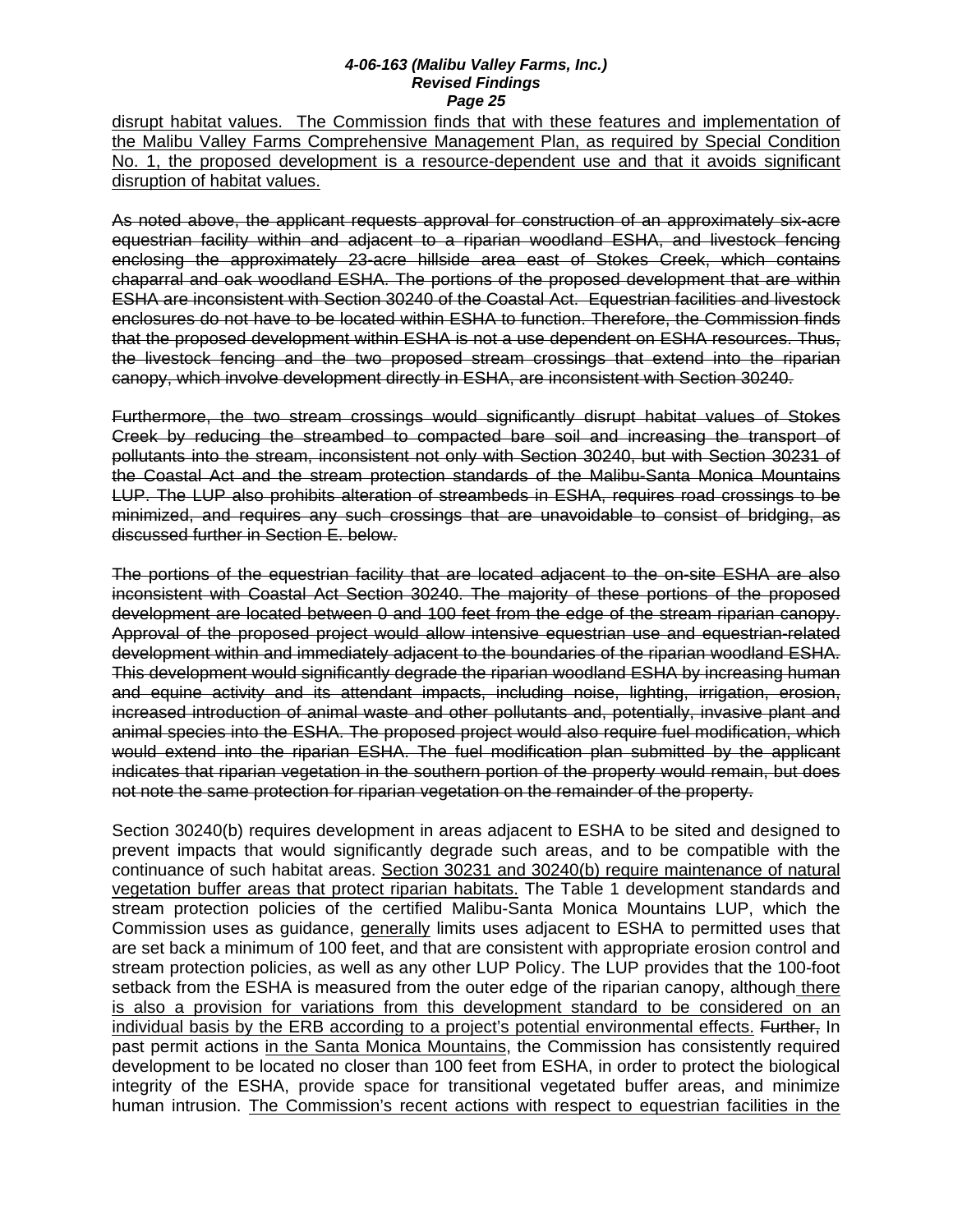Santa Monica Mountains have addressed facilities associated with private residences, rather than equestrian facilities such as this that serve the public. In addition, in other areas, the Commission has previously approved a narrower riparian buffer  $\text{ICDP}$  6-04-029 (22<sup>nd</sup> Ag. District)]. In the case of the proposed project, the applicant proposes to set back the majority of the proposed development 50 feet from the top of stream bank. The applicant also proposes to remove existing structures that are located closest to the riparian areas, install approximately 1,400 linear feet of vegetative swales and a retention basin between development and the creek, restore 0.5-acres of disturbed riparian vegetation, and implement the "Malibu Valley Farms Comprehensive Management Plan" that includes construction and operational Best Management Practices. These proposed improvements will reduce or mitigate adverse impacts to riparian habitat and water quality as a result of the project and reduced buffer area. The Commission finds that although the proposed project provides a less than 100 foot buffer between development and riparian vegetation, incorporation of proposed measures to enhance the habitat value of the on-site riparian corridor will serve to minimize adverse impacts from noise, activity, human intrusion, equine intrusion, erosion, and runoff to the on-site ESHA, consistent with Table 1 of the LUP. Thus, the proposed project would maintain an adequate natural vegetation buffer area and not significantly degrade the on-site riparian or oak woodland ESHA.

In order to ensure that the applicant's proposed "Malibu Valley Farms Comprehensive Management Plan" for the facility is implemented, **Special Condition No. One (1)** is required. Special Condition One (1) requires the applicant to provide an independent monitoring report to the Executive Director, prepared by a qualified environmental specialist, one year after implementation of the Malibu Valley Farms Comprehensive Management Plan, and again five years after implementation of the Plan. The monitoring report shall certify that the plan has been implemented and plan elements are operational in conformance with the approved plan. If a monitoring report indicates that any plan elements are not operational or in conformance with the approved plan, the applicant, or successors in interest, shall submit a revised or supplemental management plan for the review and approval of the Executive Director. The revised plan must specify measures to remediate those portions of the original plan that have failed or are not in conformance with the original approved plan.

In addition, the applicant proposes an agricultural easement across the eastern portion of the property that is in the coastal zone (as shown on **Exhibit 29**). This eastern portion of the property (east of Stokes Creek) consists of approximately 10 acres that contain an extensive oak woodland and chaparral/annual grassland habitat that was confirmed by staff biologist John Dixon to meet the definition of an environmentally sensitive habitat area (ESHA) pursuant to Section 30107.5 of the Coastal Act. The area is currently bound by livestock fencing, which the applicant proposes to retain as part of the proposed project. In order to implement the applicant's proposal to record an offer-to-dedicate an agricultural easement to maintain this area as open space, **Special Condition No. Four (4)** has been imposed.

For the reasons discussed above, the Commission finds that, as conditioned, the proposed project is consistent with Section 30240 of the Coastal Act and the applicable policies of the Malibu/Santa Monica Mountains Land Use Plan, which the Commission uses as guidance.

All of those concerns are relevant here, and thus, in this case, the Commission finds that a 100 foot buffer from the riparian woodland ESHA and the oak woodland ESHA is necessary to prevent impacts that would significantly degrade these ESHAs. Because the proposed development is set back less than 50 feet from the riparian woodland ESHA on the site, the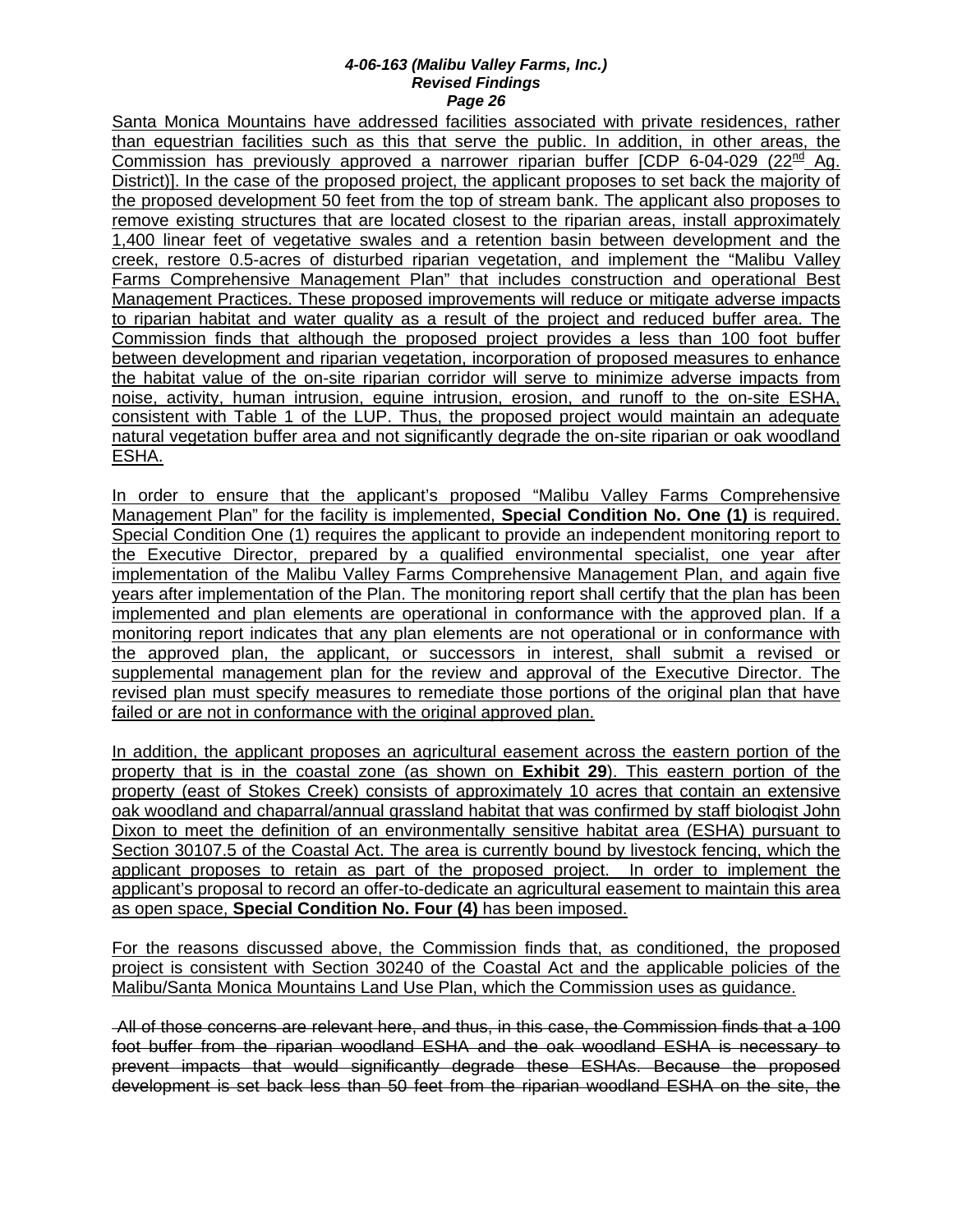proposed development is inconsistent with Section 30240(b) of the Coastal Act, and the associated standards provided in the certified LUP for the area.

Furthermore, Section 30231 and 30240(b) require maintenance of natural vegetation buffer areas that protect riparian habitats. Approval of the proposed development would result in placement of structures and confinement of horses adjacent to the riparian habitat on site, and the construction of at-grade crossings within the stream itself. The proposed project thus would not maintain an adequate natural vegetation buffer area to protect the riparian habitat, inconsistent with Section 30231 and 30240(b) of the Coastal Act.

The primary functions of buffers are to protect against human and domestic animal disturbance, that is, to keep disturbance at a distance from sensitive environmental resources, and to provide ecosystem services in benefit of the adjacent ESHA. Riparian buffers adjacent to streams and creeks serve to maintain the integrity of the waterway, stabilize the stream banks, reduce pollution, and provide food, habitat, and thermal protection for both terrestrial and aquatic organisms. Riparian buffers benefit aquatic habitat by improving the quality of nearby waters through shading, filtering, and moderating stream flow. Shade provided by the plants maintains cooler, more even water temperatures. Cooler water holds more oxygen that helps reduce stress on fish and other aquatic animals. The layers of vegetation in a riparian zone include a leafy canopy which provides cover and food to many birds, including flycatchers, owls, and raptors which are helpful to equestrians in insect and rodent control. Plant debris also contributes to a more complex food web providing a food source to microbes, insects, and other invertebrates benefiting all fish and wildlife. Plant roots hold bank soil together and plant stems protect banks by deflecting the cutting action of storm runoff. The vegetation helps stabilize banks and reduces water velocity and erosion. With the vegetation slowing down the velocity of the runoff, the riparian buffer allows water to infiltrate the soil and recharge the groundwater supply. Another benefit is that near-surface groundwater will reach the waterway at a much slower rate over a longer period of time than if it had directly flowed into the waterway. Water infiltration helps control flooding and maintains water flow even during dry periods. The water infiltration capacity of the riparian buffer area also allows sediments and pollutants to settle out, be modified by soil bacteria, and taken up by plants, thereby minimizing the amount of sediment and pollutants that may enter the waterway.<sup>47</sup> In this case, the applicant proposes an equestrian facility that could accommodate the boarding of up to approximately 75 horses. Given this intensity of development, the water infiltration capacity of the riparian buffer to absorb and filter nutrients and other pollutants that result from confined animals is particularly critical in order to avoid or minimize impacts to environmentally sensitive habitat.

According to a California Coastal Commission January 2007 report entitled, "Policies in Local Coastal Programs Regarding Development Setbacks and Mitigation Ratios for Wetlands and Other Environmentally Sensitive Habitat Areas", which documents and provides assessment of the resource protection policies in the Local Coastal Programs that currently exist in the state of California, research on the effectiveness of riparian buffers have found that 30-60m (97.5-195 feet) wide riparian buffer strips will effectively protect water resources through physical and chemical filtration processes. For the purpose of filtering nitrogen compounds, a study determined that "the most effective buffers are at least 30m (97.5 feet) or 100 feet wide composed of native forest, and are applied to all streams, including small ones." Studies of the distribution of plant and bird species in relation to variable riparian buffer dimensions within several riparian systems have found that to include 90% of streamside plants, the minimum

 $\overline{a}$ 

<span id="page-50-0"></span><sup>&</sup>lt;sup>17</sup> Council of Bay Area Resource Conservation Districts, June 2003. Equine Facilities Manure Management Practices Fact Sheet, "Managing Manure: The Role of Riparian Buffers".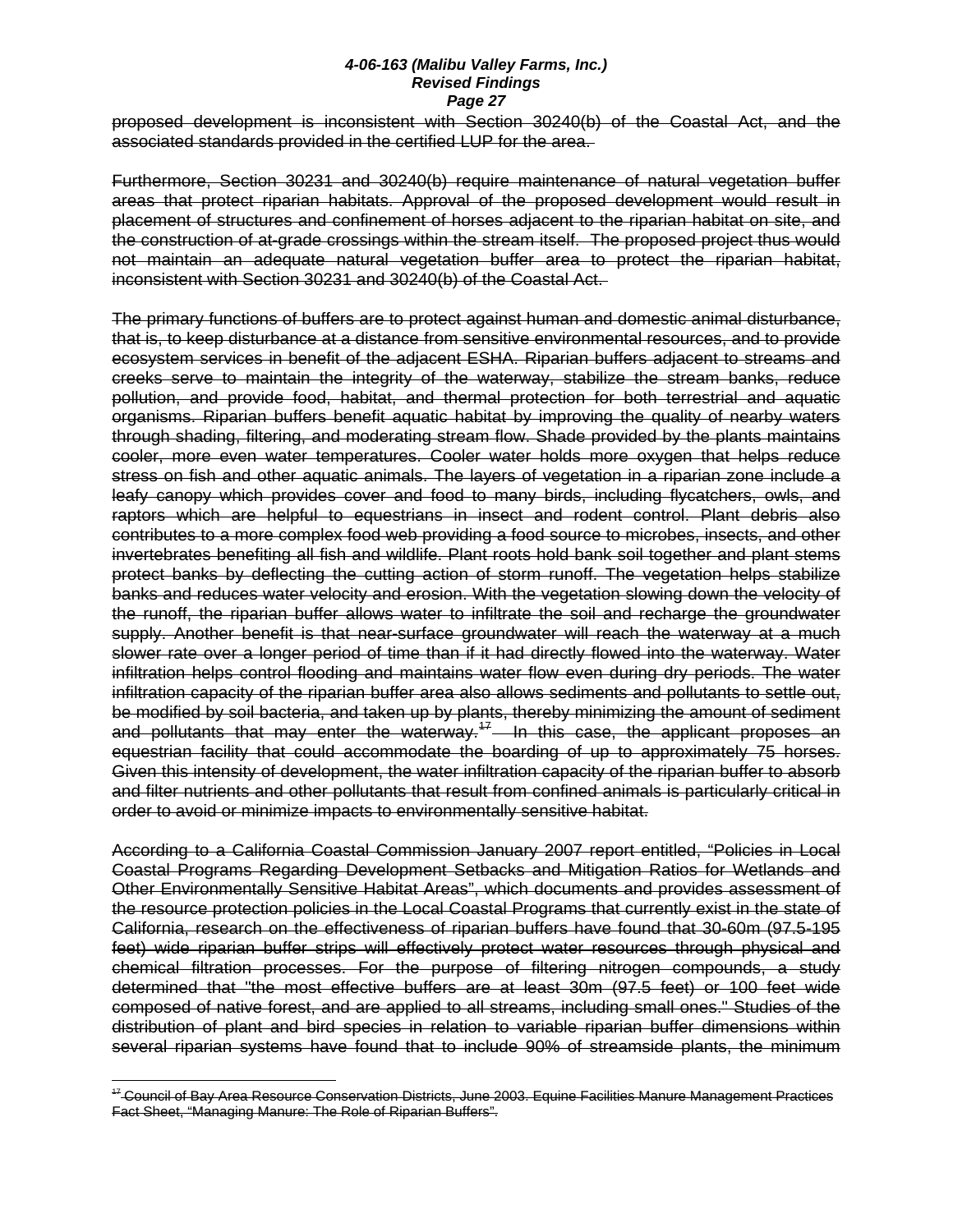buffer ranged from 10m (32.5 feet) to 30m (97.5 feet), depending on the stream, whereas minimum buffers of 75m (250 feet) to 175m (570 feet) were needed to include 90% of the bird species. Research suggests that recommended widths for ecological concerns in riparian buffer strips typically are much wider than those recommended for water quality concerns, often exceeding 100m (325 feet) in width.<sup>[18](#page-51-0)</sup> In general, as the goals of riparian buffers change from single function to multiple or system functions, the required buffer widths increase. For a riparian ESHA buffer to serve multiple functions, the research indicates that a 100-foot buffer is the absolute minimum required for protecting the habitat area and water quality from adverse environmental impacts caused by development. In the case of an intensive use near a stream, such as the proposed project, the need for a generously sized and functional buffer between development and the waterway becomes greater. As previously described above, the LUP policies require a minimum setback of 100 feet from ESHA. The Commission has consistently required a 100 foot buffer between riparian ESHA and development, including equestrian facilities. It should be noted that in order to protect riparian and other types of ESHA from significant habitat disruption, the Commission has required the 100-foot riparian buffer to be maintained in projects, including equestrian facilities, that are much less dense and intense than the development considered herein. Given the intensity of development proposed and the adverse impacts on ESHA that can result, a buffer of 100-feet is clearly a bare minimum that should be provided in this case.

As mentioned previously, the applicant proposes to set back the majority of the proposed development 50 feet from the top of stream bank. The riparian canopy (the dripline of all riparian trees and shrubs) extends outward from the stream top of bank a distance that varies from 1 foot to 20 feet on the development side of the stream. This means that the proposed setback will be less than 50 feet from the stream's riparian canopy. This will not provide an adequate buffer to avoid or minimize impacts to ESHA from noise, activity, human intrusion, equine intrusion, erosion, runoff, or introduction of animal waste or other pollutants.

The applicant proposes to install vegetative swales, a bioretention basin, and restoration of a 0.5-acre area of damaged riparian habitat located within the setback area, approximately 20 feet from the riparian canopy, as part of the proposed project. However, while these proposed improvements attempt to reduce or mitigate for adverse impacts to riparian habitat and water quality as a result of the project and reduced buffer area, these measures do not address many of the impacts listed above and are far from adequate to avoid even the exclusively water quality-related impacts to ESHA from the introduction of animal waste and other pollutants, as discussed in greater detail in Section E below. The buffer will not be of sufficient size to provide physical or chemical filtering of runoff in order to protect the riparian ESHA. Furthermore, siting alternatives exist to comply with the minimum required buffer area of 100 feet and avoid impacts to ESHA.

In addition, some of the proposed development is located within the protected zones of individual oak trees in the equestrian area. Specifically, fencing, as well as a cleared area surrounding the arena, is within the protected zone of a mature oak tree adjacent to Stokes Canyon Road in the northern portion of the property. In addition, the access road, fencing, and paddock are within the protected zones of three oak trees in the southern portion of the property, southeast of Stokes Creek (**Exhibit 27**).

 $\overline{a}$ 

<span id="page-51-0"></span><sup>18</sup> "Stream Setback Technical Memo", James D. Robins of Jones & Stokes, October 18, 2002. Prepared for the Napa County Conservation, Development, and Planning Department.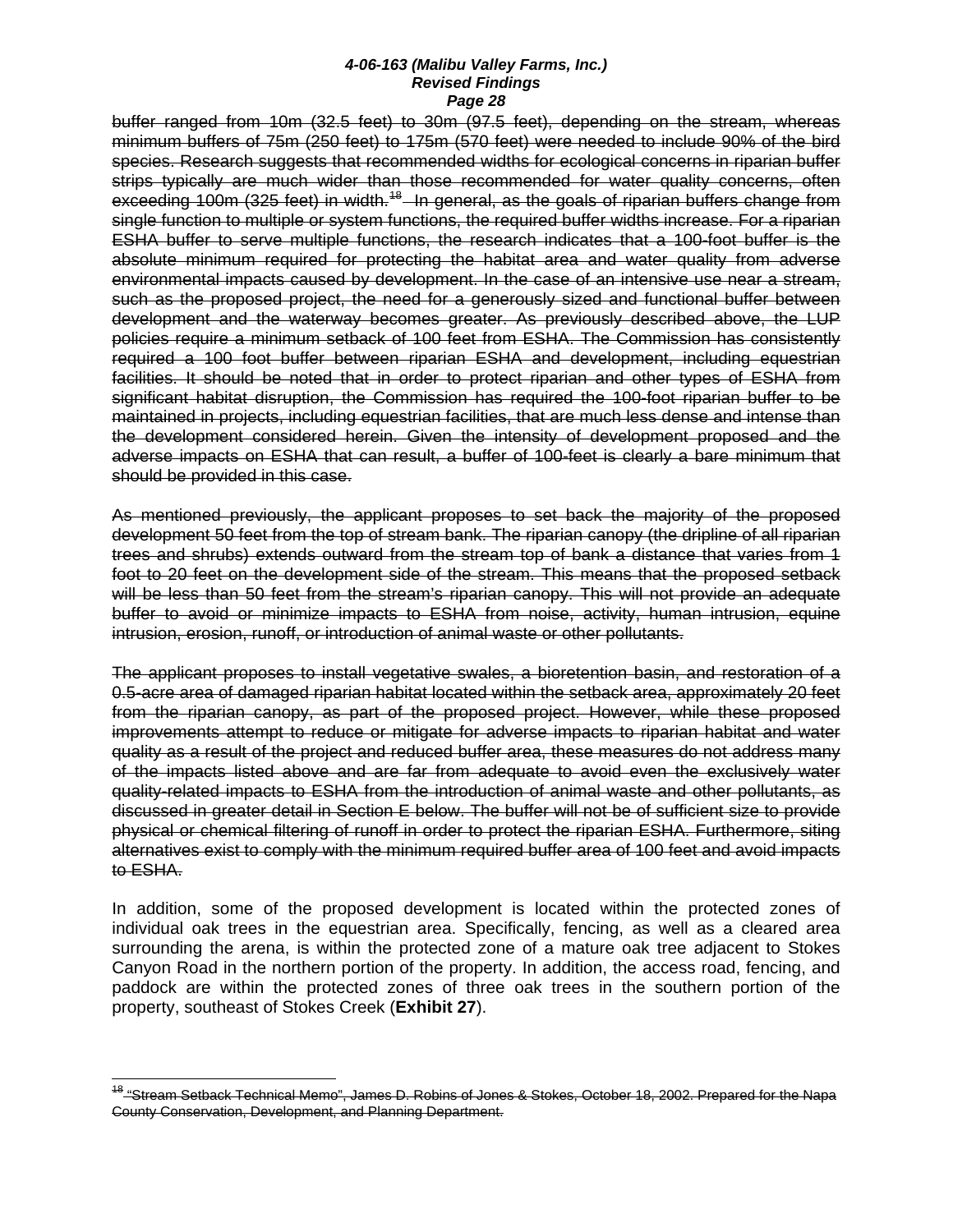The Commission finds that native oak trees are an important coastal resource. Native trees prevent the erosion of hillsides and stream banks, moderate water temperatures in streams through shading, provide food and habitat, including nesting, roosting, and burrowing to a wide variety of wildlife. The individual oak trees on the subject site (i.e., those that are not part of the oak woodland that is located to the east of Stokes Canyon Creek) provide habitat for wildlife and are an important part of the character and scenic quality of the area. Therefore, even the oak trees on the subject site that are not part of an oak woodland ESHA are still an important coastal resource that is protected by Coastal Act Section 30250.

Oak trees are a part of the California native plant community and need special attention to maintain and protect their health. Oak trees in residentially landscaped areas often suffer decline and early death due to conditions that are preventable. Damage can often take years to become evident and by the time the tree shows obvious signs of disease it is usually too late to restore the health of the tree. Oak trees provide important habitat and shading for other animal species, such as deer and bees. Oak trees are very long lived, some up to 250 years old, relatively slow growing becoming large trees between 30 to 70 feet high, and are sensitive to surrounding land uses, grading or excavation at or near the roots and irrigation of the root area particularly during the summer dormancy. Improper watering, especially during the hot summer months when the tree is dormant and disturbance to root areas are the most common causes of tree loss.

The publication entitled "Oak Trees: Care and Maintenance," prepared by the Los Angeles County Department of Forester and Fire Warden, states:

*Oak trees in the residential landscape often suffer decline and early death due to conditions that are easily preventable. Damage can often take years to become evident, and by the time the tree shows obvious signs of disease it is usually too late to help. Improper watering…and disturbance to root areas are most often the causes.* 

That publication goes on to state:

*Oaks are easily damaged and very sensitive to disturbances that occur to the tree or in the surrounding environment. The root system is extensive but surprisingly shallow, radiating out as much as 50 feet beyond the spread of the tree leaves, or canopy. The ground area at the outside edge of the canopy, referred to as the dripline, is especially important: the tree obtains most of its surface water and nutrients here, as well as conducts an important exchange of air and other gases….The roots depend on an important exchange of both water and air through the soil within the protected zone. Any kind of activity which compacts the soil in this area blocks this exchange and can have serious long term negative effects on the trees….* 

In recognition of the sensitive nature of oak trees to human disturbance and to increase protection of these sensitive resources, the Los Angeles County Oak Tree Ordinance defines the "protected zone" around an oak tree as follows:

*The Protected Zone shall mean that area within the dripline of an oak tree and extending therefrom to a point at least 5 feet outside the dripline or 15 feet from the trunk, whichever distance is greater.*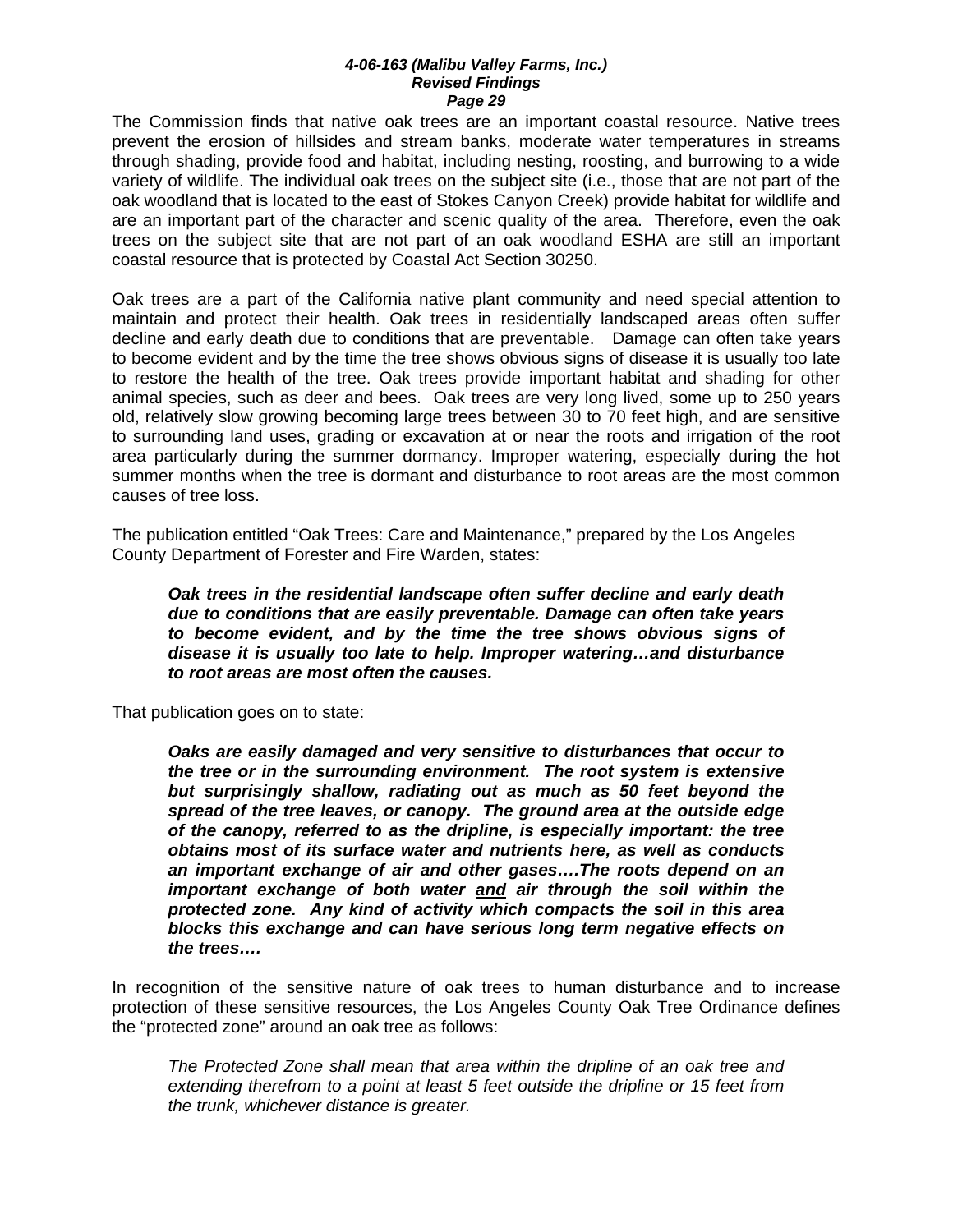Equestrian traffic has been found to compact soils and can have detrimental impacts on those oak trees whose driplines are located in or adjacent to equestrian facilities. In regards to a horse facility in the Santa Monica Mountains, Doug McCreary, Program Manager for the University of California Cooperative Extension Integrated Hardwood Range Management Program states:

*"…my observations are that horses are the worst in causing compaction in a confined situation. Six horses over 2 acres seems like an extremely high density to me (here at the SFREC we have about one cow per 20 acres) and I would guess that after a year, there would be little or no ground vegetation left in the pasture and there would be a risk of heavy compaction during wet periods."* 

In addition, the Commission finds that, in the case of soil compaction, it can frequently take many years before damage to oak trees becomes apparent.

In this case, through implementation of the Malibu Valley Farms Comprehensive Management Plan, the Commission finds that the proposed development will not result in significant adverse impacts, either individual or cumulative, to the oak trees on site, as required by Section 30250 of the Coastal Act. As such, the proposed project would not have significant avoidable adverse impacts to individual oak trees on the site that are considered an important coastal resource, inconsistent with Section 30250 of the Coastal Act.

### **Project Alternatives**

Alternatives must be considered to determine if there is an alternative project that would lessen or avoid the significant environmental impacts to ESHA to such an extent that it would be consistent with the ESHA protection policies listed above. An alternative is a description of another activity or project that responds to the major environmental impacts of the project identified through the Commission's analysis. Project alternatives can fall into one of two categories: 1) on-site alternatives, which generally consist of different uses of the land under consideration, or different siting or design of the proposed development; and 2) off-site alternatives, which usually involve similar uses at different locations. In this case, as discussed above, the proposed development has been designed and conditioned to avoid significant effects to ESHA. Although the alternatives described below would provide different ways to avoid adverse effects, they would disrupt and constrain the existing equestrian operation, which provides important recreational, access, and fire safety benefits. In this case, as discussed in great detail above, the proposed project does not provide an adequate buffer to minimize the impacts of the construction and operation of the equestrian facilities on ESHA.

There are on-site siting and design alternatives to the proposed project that would be consistent with Section 30240 of the Coastal Act and the applicable policies of the LUP, but - Although application of the 100-foot setback significantly reduces the amount of area available for development on the lower portion of the property.  $\frac{1}{x}$  at low for two areas – an approximately 40,000 sq. ft area adjacent to Stokes Canyon Road in the central portion of the property, and an approximately 20,000 sq. ft. area in the southern portion of the property, adjacent to Mulholland Highway – to be used for development (**Exhibit 24**). These areas could accommodate the majority of the proposed structural development, including the covered corrals, barns, tack rooms, mare motel, storage buildings, shelters and other buildings, although they could not accommodate the riding arenas as well. However, there are already additional equestrian facilities existing on the site, including two riding rings, in the far northern portion of the property, which is outside of the Coastal Zone. This alternative would constrain the facility's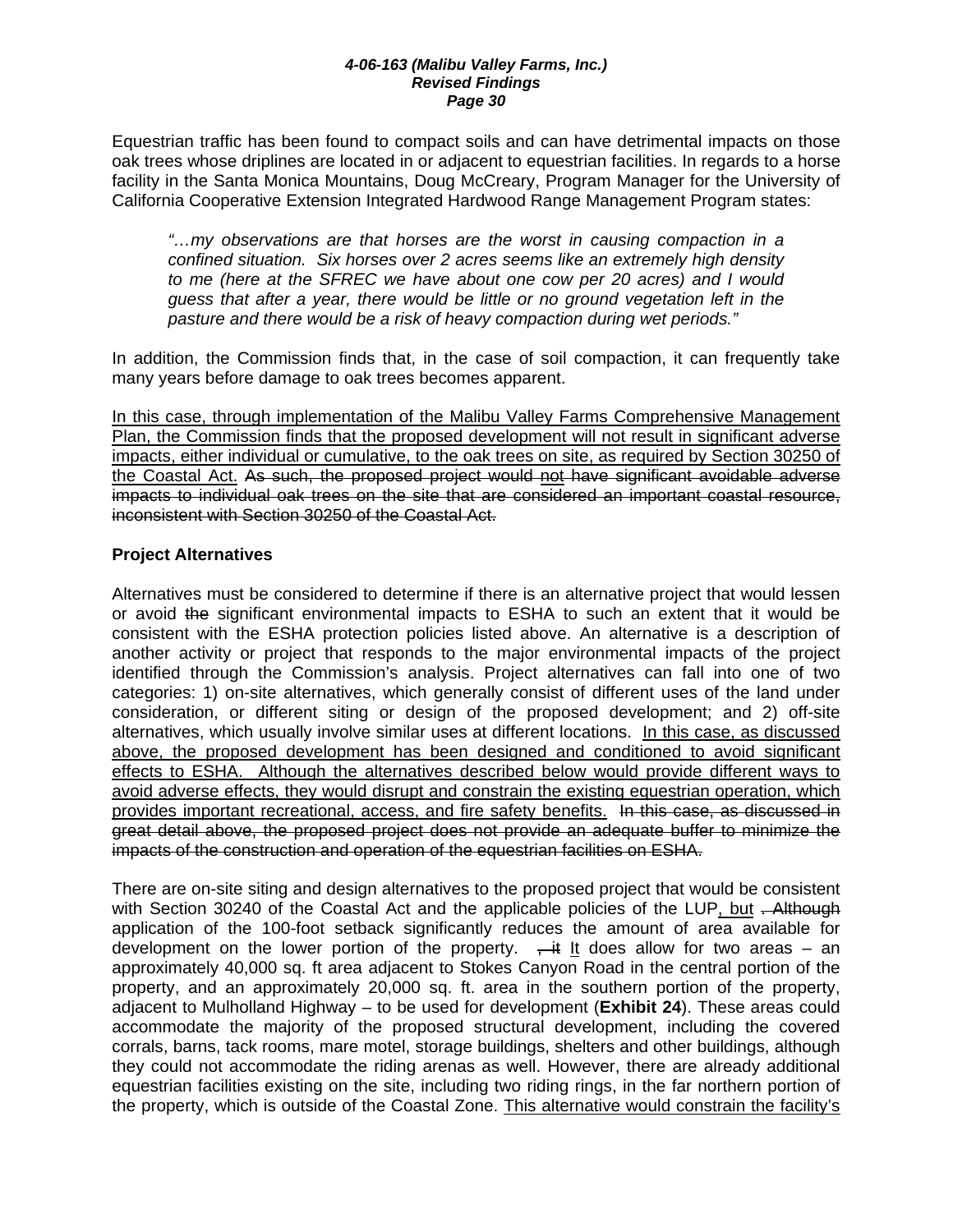equestrian operations and limit its recreational and other benefits. Another feasible alternative would be the construction of a single-family residence in the approximately 40,000 sq. ft. area adjacent to Stokes Canyon Road which would provide a reasonable economic use of the property, but would result in the elimination of the equestrian facility and the various benefits it provides to coastal resources, including recreation, access, and fire safety.

There are also potential siting alternatives off-site. Brian Boudreau, president of Malibu Valley Farms, Inc., also owns several other parcels in the project vicinity that appear to contain suitable areas for low-intensity equestrian facility use and are not located in or adjacent to a stream course (**Exhibit 25**). The parcel to the north, APN 4455-043-007, is owned by Malibu Canyon LP (whose president is Brian Boudreau). While this parcel is also bisected by Stokes Creek, there appear to be areas on the property that are level and can provide a 100 setback from the riparian canopy. Another parcel, APN 4455-028-045, located to the south of the subject parcel, is owned by Robert Levin, a partner of Mr. Boudreau. This parcel contains a flat strip of land adjacent to Mulholland Highway and the subject parcel that appears suitable for equestrianrelated development. Additionally, there are a few parcels (APN 4455-028-094, -093, and -096) located on the west side of Stokes Canyon Road that are also controlled by Mr. Boudreau (Malibu Canyon LP) and appear to already be in agricultural use. These parcels also contain level areas that appear appropriate for low-intensity equestrian-related facilities. Although the Commission cannot conclusively state what sort of development would be approvable, or approved, on a given site until it is presented with all of the necessary information, there appear to be ample opportunities in the immediate vicinity for development along the lines of what is currently proposed. However, requiring relocation of the facility to these alternative sites would significantly disrupt and constrain the benefits it provides in terms of recreation, access, and fire safety.

In sum, feasible alternatives exist, both on-site and off-site, to accommodate low-intensity equestrian facilities while providing at least a 100-foot setback from streams and avoiding or minimizing impacts to sensitive coastal resources. However, as described above, the Commission finds that the proposed project, as conditioned, is consistent with Sections 30240 and 30250 of the Coastal Act and avoids significant impacts to coastal resources. As such, the Commission does not find it necessary to require the applicant to implement any project alternative in order to minimize environmental impacts.

For the reasons discussed above, the Commission finds that the proposed project does not protect the Stokes Canyon Creek ESHA from significant disruption of habitat values and has not been sited and designed in a manner that would prevent impacts that would significantly degrade the riparian woodland ESHA on the site. The project is therefore not consistent with Section 30240 of the Coastal Act. The proposed project would also have significant avoidable adverse impacts on non-ESHA biological coastal resources, such as individual oak trees, inconsistent with Section 30250 of the Coastal Act. Finally, the proposed project is inconsistent with the applicable policies of the Malibu/Santa Monica Mountains Land Use Plan, which the Commission uses as guidance. The project must therefore be denied.

# **E. Water Quality and Stream Resources**

Section **30231** of the Coastal Act states:

*The biological productivity and the quality of coastal waters, streams, wetlands, estuaries, and lakes appropriate to maintain optimum populations of marine organisms and for the protection of human health*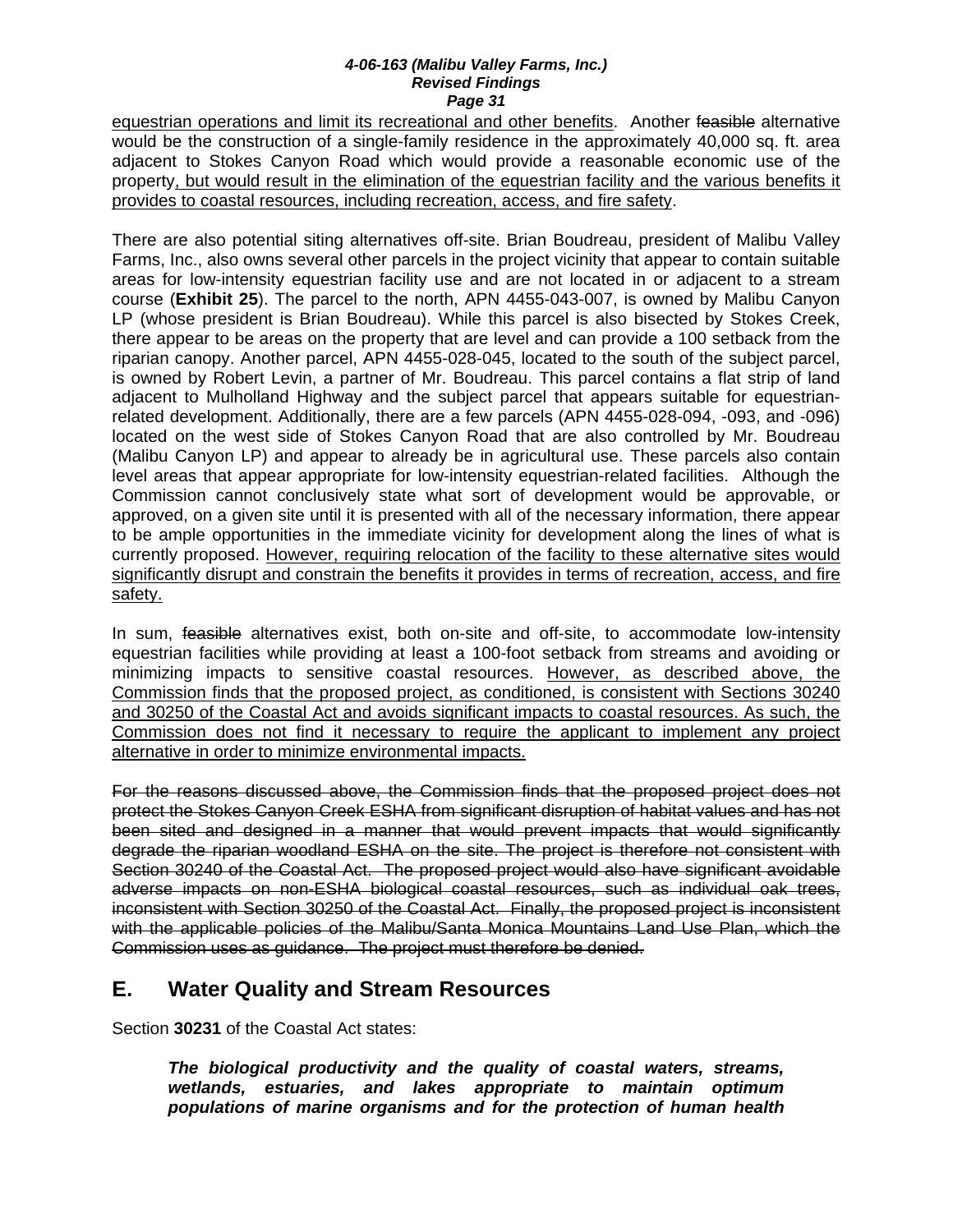*shall be maintained and, where feasible, restored through, among other means, minimizing adverse effects of waste water discharges and entrainment, controlling runoff, preventing depletion of ground water supplies and substantial interference with surface water flow, encouraging waste water reclamation, maintaining natural vegetation buffer areas that protect riparian habitats, and minimizing alteration of natural streams.* 

Section **30236** of the Coastal Act states:

*Channelizations, dams, or other substantial alterations of rivers and streams shall incorporate the best mitigation measures feasible, and be limited to (l) necessary water supply projects, (2) flood control projects where no other method for protecting existing structures in the floodplain is feasible and where such protection is necessary for public safety or to protect existing development, or (3) developments where the primary function is the improvement of fish and wildlife habitat.* 

In addition, the Malibu/Santa Monica Mountains LUP provides policy guidance regarding the protection of water quality and marine resources. The Coastal Commission has relied upon the following policies as guidance in its review of development proposals in the Santa Monica Mountains:

- *P76 In accordance with Section 30236 of the Coastal Act, channelizations, dams, or other substantial alterations of stream courses shown as blue line streams on the latest available USGS map should incorporate the best mitigation measures feasible, and be limited to 1) necessary water supply projects, 2) flood control projects that are necessary to protect public safety or existing structures, and 3) developments where the primary purpose is the improvement of fish and wildlife habitat.*
- *P78 Stream road crossings shall be undertaken by the least environmentally damaging feasible method. Road crossings of streams should be accomplished by bridging, unless other methods are determined by the ERB to be less damaging. Bridge columns shall be located outside stream courses, if feasible. Road crossings of streams within ESHAs designated by the LCP may be allowed as a conditional use for the purpose of providing access to recreational areas open to the public or homesites located outside the ESHA where there is no feasible alternative for providing access.*
- *P81 To control runoff into coastal waters, wetlands and riparian areas, as required by Section 30231 of the Coastal Act, the maximum rate of storm water runoff into such areas from new development should not exceed the peak level that existed prior to development.*
- *P82 Grading shall be minimized for all new development to ensure the potential negative effects of runoff and erosion on these resources are minimized.*
- *P86 A drainage control system, including on-site retention or detention where appropriate, shall be incorporated into the site design of new developments to minimize the effects of runoff and erosion. Runoff control systems shall*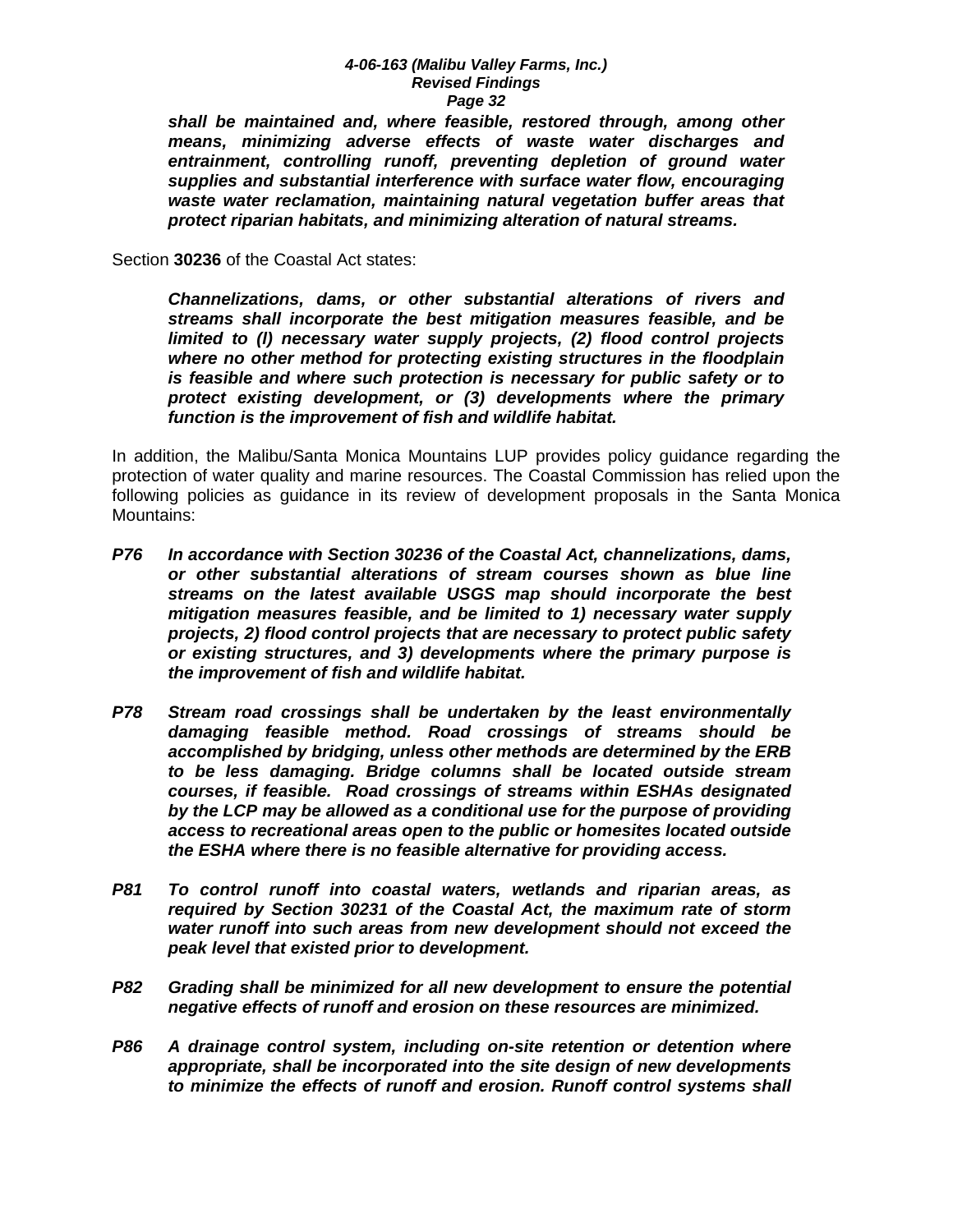*be designed to prevent any increase in site runoff over pre-existing peak flows. Impacts on downstream sensitive riparian habitats must be mitigated.* 

- *P96 Degradation of the water quality of groundwater basins, nearby streams, or wetlands shall not result from development of the site. Pollutants, such as chemicals, fuels, lubricants, raw sewage, and other harmful waste shall not be discharged into or alongside coastal streams or wetlands.*
- *T 1 Permitted uses within the habitat area: Resource-dependent uses such as nature observation, research/education, passive recreation including hiking and horseback riding.*

 *The following standards are established for development in sensitive environmental resource areas. Development proposals consistent with these standards shall be subject to normal review procedures. Variations from these standards will be considered on an individual basis according to their potential environmental effects as determined by the Environmental Review Board.* 

*\*A minimum setback of 100 feet from the outer limit of the pre-existing riparian tree canopy shall be required for any structure associated with a permitted use within or adjacent to an Environmentally Sensitive Habitat Area.* 

Non-point source pollution is the pollution of coastal waters (including streams and underground water systems), by sources that do not discharge from a discernible, confined, discrete conveyance point, such as a pipe outfall. Non-point source pollutants include suspended solids, coliform bacteria and nutrients. These pollutants can originate from many different sources such as overflow septic systems, storm drains, runoff from roadways, driveways, rooftops and horse facilities.

Confined animal facilities are one of the most recognized sources of non-point source pollutants since these types of developments are cleared of vegetation and have concentrated sources of animal wastes that are rarely channeled into any sort of sewage conveyance system. Use of horse corrals generates horse wastes, which includes manure, urine, waste feed, and straw, shavings and/or dirt bedding, which can be significant contributors to pollution. In addition, horse wastes contain organic matter, nutrients such as phosphorous and nitrogen, as well as microbial pathogens such as coliform bacteria which can cause eutrophication and a decrease in oxygen levels resulting in clouding, algae blooms, and other impacts adversely affecting the biological productivity of coastal waters. Other contaminants in runoff from horse facilities can include pesticide residues (fly sprays and wormers), herbicide residues, and chemicals from soaps and other horse-care products. **These problems generally associated with confined animal facilities, however, can be minimized through comprehensive waste management plans.**

When the pollutants are swept into coastal waters by storm water or other means, they can cause adverse cumulative impacts such as: eutrophication and anoxic conditions resulting in fish kills and diseases and the alteration of aquatic habitat, including adverse changes to species composition and size; excess nutrients causing algae blooms and sedimentation increasing turbidity, which both reduce the penetration of sunlight needed by aquatic vegetation that provide food and cover for aquatic species; disruptions to the reproductive cycle of aquatic species; acute and sublethal toxicity in aquatic organisms leading to adverse changes in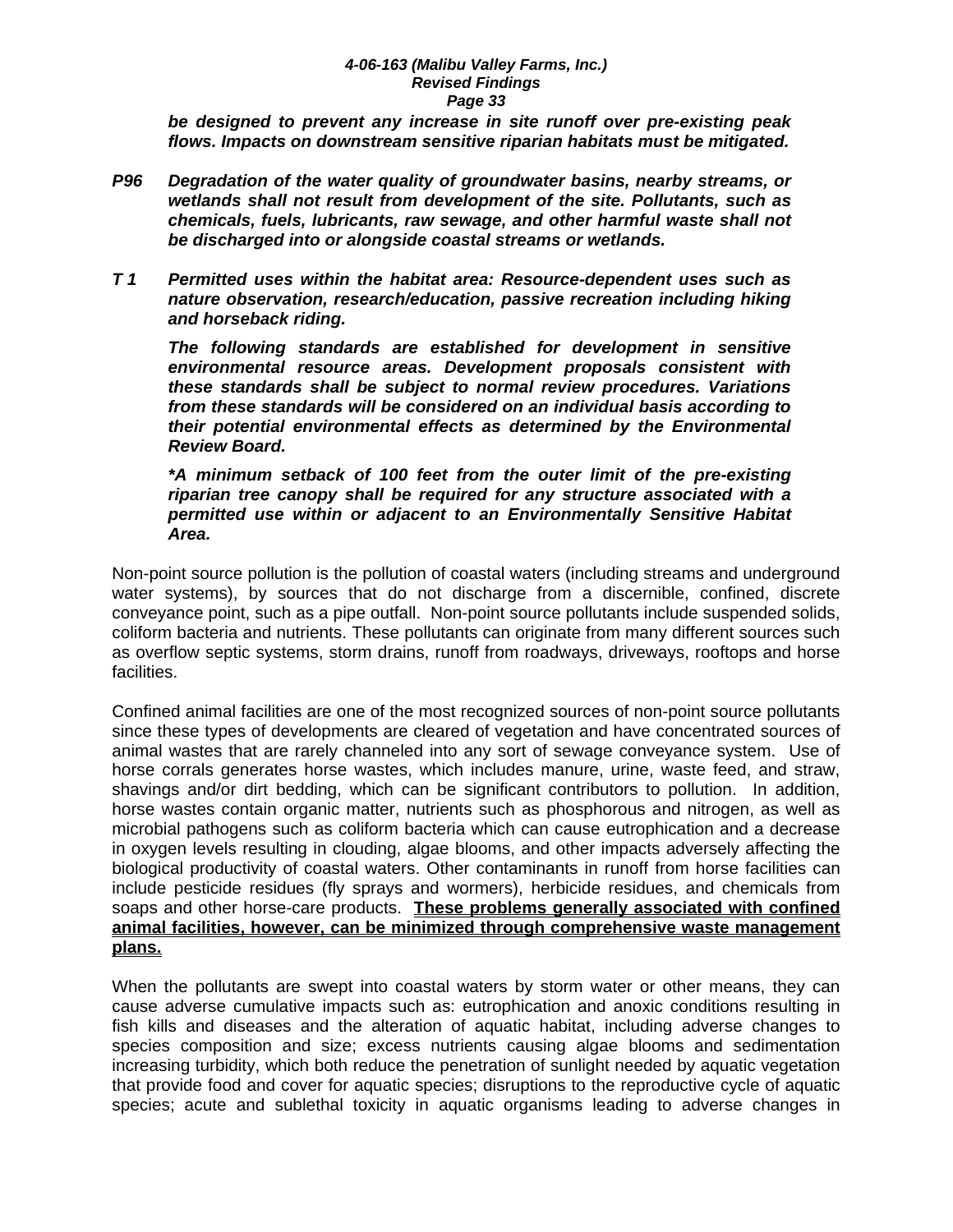reproduction and feeding behavior; and human diseases such as hepatitis and dysentery. These impacts reduce the biological productivity and the quality of coastal waters, streams, wetlands, estuaries, and lakes, reduce optimum populations of aquatic organisms, and can have adverse impacts on human health. **By minimizing the introduction of pollutants, an adequate comprehensive waste management plan can avoid these problems.**

These types of pollutants are particularly significant here since Stokes Creek has been placed on the State of California's list of impaired water bodies (Clean Water Act 303(d) list) in both 2002 and 2006, due to its high coliform count. As noted above, the subject development is located on Stokes Creek, approximately one mile from its outlet into Las Virgenes Creek. Stokes Creek enters Las Virgenes Creek just above the latter stream's confluence with Malibu Creek, in Malibu Creek State Park. Las Virgenes Creek and Malibu Creek are also listed as impaired water bodies (Clean Water Act 303(d) list) by the Los Angeles Regional Water Quality Control Board (LARWQCB). Malibu Creek outlets into Malibu Lagoon and Surfrider Beach, which is consistently one of the most polluted beaches within the Santa Monica Bay<sup>[19](#page-57-0)</sup>. The LARWQCB has developed a Total Maximum Daily Load (TMDL) for bacteria in the Malibu Creek Watershed, including Stokes Creek, which took effect January 24, 2006. This TMDL states<sup>[20](#page-57-1)</sup> "Manure produced by horses, cattle, sheep, goats, birds and other wildlife in the Malibu Creek Watershed are sources of both nutrients and coliforms." The Draft Implementation Plan for this TMDL is currently being reviewed by the LARWQCB, and includes provisions to reduce horse facility-related pollutants from entering the watershed. Therefore, the **potential** discharge of additional pollutants into Stokes Creek detracts from the efforts being made by LARWQCB to restore this water body and further degrades an already impaired stream, in contravention of the mandates of Section 30231 of the Coastal Act. **Therefore, in order for the proposed development to be consistent with the mandates of the Coastal Act, mitigation measures are required.**

In addition, Stokes Canyon Creek's water quality has also been monitored by *Heal the Bay*, a non-profit environmental organization dedicated to research, education, and advocacy for clean coastal waters in Southern California. *Heal the Bay's* volunteer water quality monitoring program (the Stream Team) for the Malibu Creek watershed has a monitoring station located at the Stokes Creek outlet within Malibu Creek State Park, just downstream from the subject property. According to a letter to the Commission from *Heal the Bay*, dated August 4, 2006, regarding Malibu Valley Farms, Inc. previous permit application (4-02-131), Stokes Creek has periodically exceeded State freshwater bacterial standards for *E. coli* (coliform bacteria) and has commonly had high amounts of algae at the Stokes Creek outlet monitoring station (**Exhibit 20**). In addition, Heal the Bay's Stream Team had documented both hay and horse manure floating in Stokes Creek at discharge points in the southwest corner of the subject property. **Findings such as these are indicative of the importance of implementing a Comprehensive Management Plan to minimize polluted run-off into Stokes Creek. As discussed previously, as part of the Comprehensive Management Plan, the applicant is proposing to incorporate a bio-swale filtration system that will treat the water and provide an effective buffer of over 1,000 ft. before any run-off is conveyed to Stokes Creek thus dramatically minimizing potential impacts to the Creek's water quality. In order to ensure that the management plan is implemented properly, Special Condition 3 requires the applicant to provide an independent mitigation monitoring report to the Executive Director one year after the implementation of the approved Malibu Valley Farms** 

 $\overline{a}$ 

<span id="page-57-1"></span><span id="page-57-0"></span><sup>&</sup>lt;sup>19</sup> According to Heal the Bay's Beach Report Card:<http://www.healthebay.org/brc/gradehistory.asp?beach=10><br><sup>20</sup> Taken from the TMDL Staff report, page 20:

[http://www.swrcb.ca.gov/rwqcb4/html/meetings/tmdl/santa\\_monica/malibu/05\\_0309/TMDL%20Staff%20Report.pdf](http://www.swrcb.ca.gov/rwqcb4/html/meetings/tmdl/santa_monica/malibu/05_0309/TMDL%20Staff%20Report.pdf)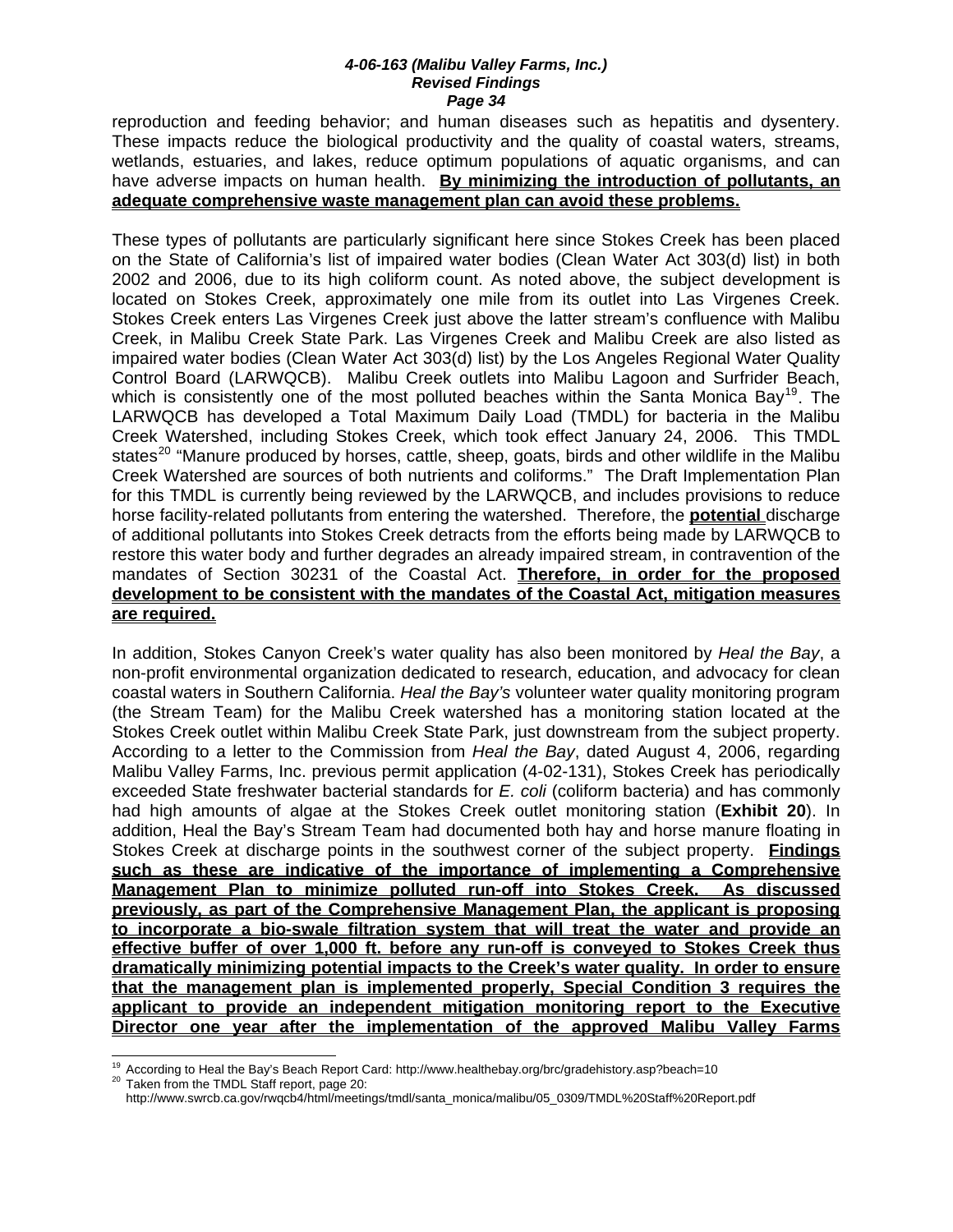### **Comprehensive Management Plan, and again five years after the implementation of such plan.**

The applicant requests after-the-fact approval for construction and operation of an approximately six-acre equestrian facility that includes two riding arenas, fencing, a dirt access road with two at-grade crossings through Stokes Creek, corrals, paddock, shelters, tack rooms, barn, and similar structures, as described fully in Section A. above. The proposed project also includes removal of 32 pipe corrals, and several covered corrals, cross-tie areas, storage containers, and tack rooms. In addition, the proposed project includes reduction in the size of the fenced paddock and construction of four covered pipe barns, two shelters, three tack rooms, and two manure storage areas as also detailed in Section A. above. The proposed new structures are located farther away from the riparian corridor than the structures they replace. Although the applicant has not provided information regarding the maximum number of horses that it proposes to maintain on the site, the March 2005 Draft Environmental Impact Report (EIR) that was prepared for the nearby Malibu Valley Inn and Spa project (that was to have been developed by the applicant) estimates that an average of 50 horses were stabled on the project site at that time. Based on the proposed new and as-built facilities used for horse breeding, raising, training, stabling, exercising, boarding and rehabilitation of horses, staff estimates that the project will provide stalls for approximately 76 horses). Ground cover at the facility consists of primarily bare soil, with the exception of the paddock in the southern portion of the property, and lawn areas surrounding the riding arenas.

The proposed equestrian facility is located in and adjacent to Stokes Creek. The proposed pipe barns and associated development in the northern portion of the property provide a setback of approximately 30 feet from the edge of the riparian tree canopy around Stokes Creek at its closest point. The proposed arena in the northern portion of the property is also located approximately 30 feet from the riparian dripline at its nearest point. In the southern portion of the site, proposed development is located approximately 10 feet from the riparian tree canopy at its closest point. In addition, the northern and southern portions of the facility are linked by an existing dirt access road with at-grade crossing through Stokes Creek, which crosses the creek at the northern riding arena, and then runs parallel to the paddock and smaller arena in the southern portion of the property. A second at-grade dirt creek crossing runs from the southwest corner of the northern arena to the stable area in the southern portion of the property.

Drainage from the site is currently by sheet flow runoff. The applicant has submitted a report ("Evaluation of Surface Water and Groundwater Quality Impacts Resulting from the Proposed Equestrian Facility at 2200 Stokes Canyon Road, Calabasas, California," by Jones & Stokes, July 3, 2002) indicating that the proposed project will cause roof runoff and runon water in the northern portion of the project site to be diverted to the area between the riding arena in the central portion of the site and Stokes Canyon Road, or between the riding arena and the stream, and allowed to infiltrate. The report also said that exposed areas between the stream would be stabilized with deer grass (*Muhlenbergia rigens*) in order to serve as filter strips for the overland flow that occurs between the pole corrals and the edge of the stream. The report also notes that the applicant will implement a manure management program that will involve the regular collection, storage, and treatment of manure generated in the pipe corral areas.

The applicant has also submitted a site management plan, entitled "Malibu Valley Farms Comprehensive Management Plan: A Site Specific Animal Management and Emergency Preparedness Manual", dated December 2006 (**Exhibit 15**). The plan includes design details and implementation guidance for proposed best management practices (BMP) to be utilized by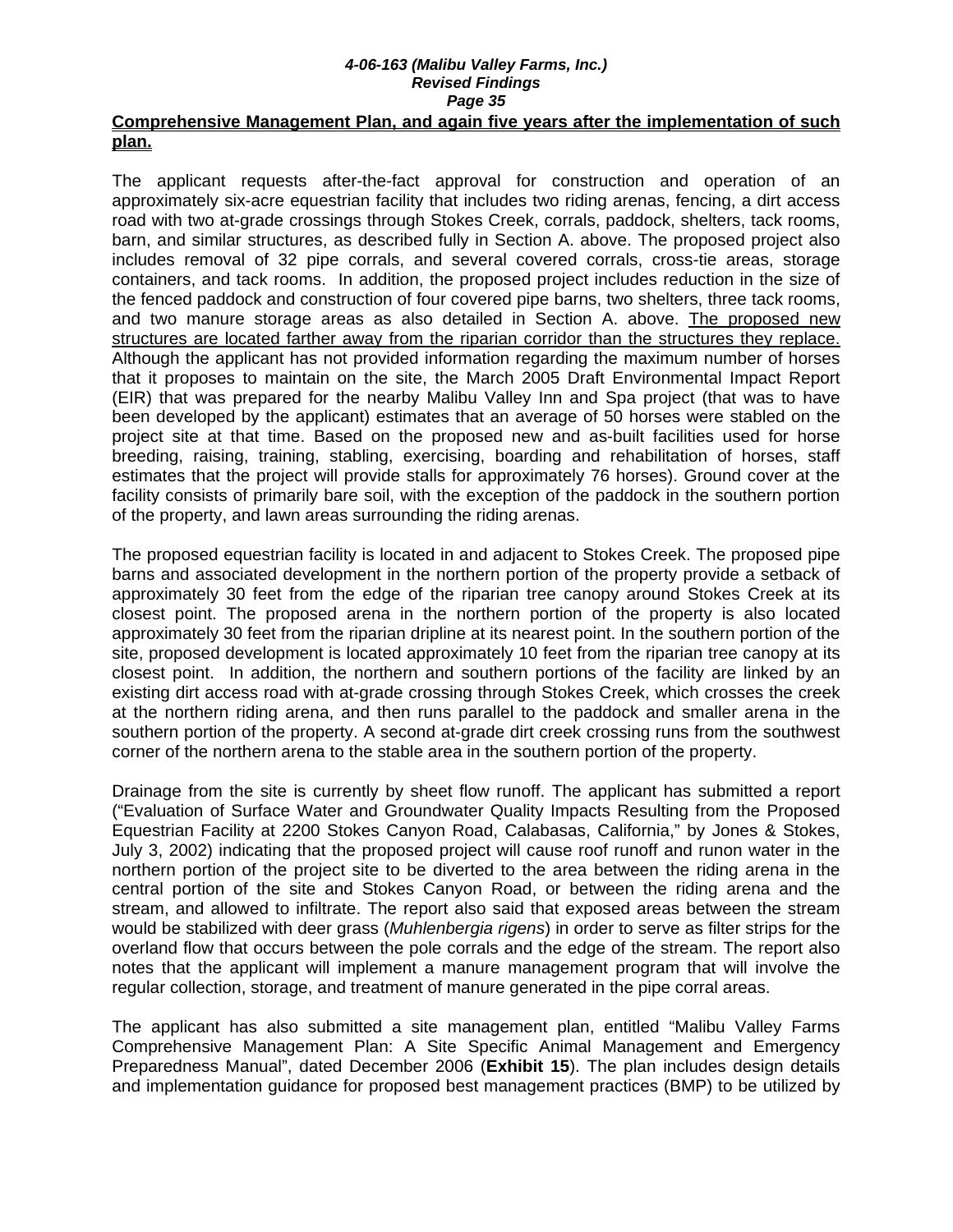the facility regarding erosion control, water quality/runoff mitigation, general housekeeping management, and emergency preparedness/fire safety.

A Storm Water Runoff Plan, prepared by Diamond West Engineering, Inc. and dated December 2006, has been included as part of the submitted Comprehensive Site Management Plan and discusses the proposed water quality measures for the project (**Exhibit 15**). These measures include two vegetated swales, totally 1,400 lineal feet, that are situated between the creek and the developed portions of the site in order to convey and treat runoff from the site prior to discharge, and a retention basin located at the south side of the site designed to capture runoff from only a small portion of the site (0.1 acres). These measures are located less than 20 feet from the stream's riparian canopy. In addition, the applicant is proposing to restore and increase the riparian buffer in certain areas adjacent to the creek (totaling approximately  $\frac{1}{2}$  acre). Regarding control of erosion, the plan describes the proposed use of pasture rotation and management to maintain grass cover, rip rap velocity reducers to slow storm flows, stabilization of eroded stream banks, and implementation of dust control measures. Finally, source control measures, including Manure Management and Integrated Pest Management (IPM), are also proposed to protect water quality.

While these proposed measures will help control erosion and polluted runoff from the proposed development to an extent, they are not sufficient to ensure maximum water quality protection, especially for such a large, intensive site use as the proposed project. The proposed project is a large-scale horse facility adjacent to an impaired waterbody, and therefore requires additional protections to prevent pollutants from entering the stream. An increase in the proposed riparian buffer would be necessary to ensure adequate water quality protection and increase the effectiveness of the proposed pollution control measures. The Council of Bay Area Resource Conservation Districts notes that:

*"Riparian Buffers…are one of the most effective tools to help assure clean runoff from horse facilities. Buffers can be considered a last line of defense against the natural downslope flow of runoff down streambanks before that runoff reaches the creek. As with all horse keeping practices, buffers should be integrated with other proven pollution control and management practices, and incorporated into a facility's conservation plan to maximize their effectiveness in protecting overall water quality" (Managing Manure: The Role of Riparian Buffers, Fact Sheet, CBARCD, June 2003).* 

The aforementioned publication goes on to state that "generally, the wider the buffer, the greater the environmental benefit." A setback distance (for horse facilities) from a water course of 100 feet is specified as ideal by the Resource Conservation District of the Santa Monica Mountains.<sup>[21](#page-59-0)</sup> In past permit actions in the Santa Monica Mountains, the Commission has required horse facilities to be located a minimum distance of 100 feet from streams, in addition to requiring the employment of best management practices to minimize runoff of pollutants, in order to protect water quality. **However, reduced setbacks were approved by the Commission in a proposed development for the 22nd Agricultural District, similar to the current proposed development as a result of site-specific analysis.** The 100-foot setback is measured from the outer edge of the riparian canopy. This setback is necessary to provides sufficient area for infiltration of runoff, prevention of erosion and sedimentation, minimization of the spread of invasive exotic plant and animal species, and to allow for an adequate and

 $\overline{a}$ 

<span id="page-59-0"></span><sup>&</sup>lt;sup>21</sup> Stable and Horse Management in the Santa Monica Mountains, A Manual on Best Management Practices for the Reduction of Non-point Source Polllution, RCD/SMM, 1999.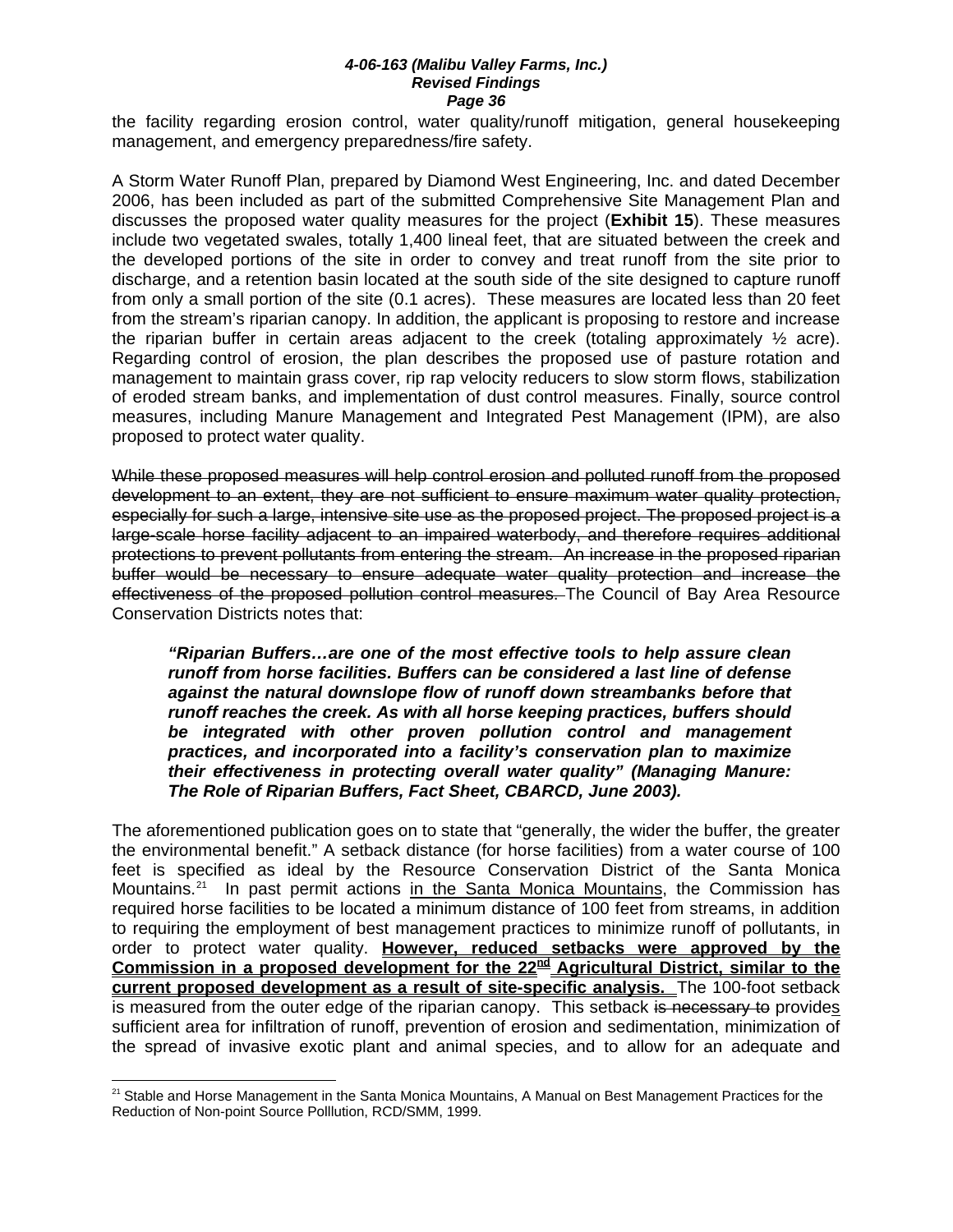functional natural vegetation buffer consistent with Section 30231. **In this case, the applicant has submitted a Comprehensive Management Plan detailed above, which the Commission finds to be consistent with water resource protection. Based upon the comprehensive nature of the mitigation measures proposed by the applicant, the Commission finds that the project, as conditioned is consistent with section 30231 of the Coastal Act.**

The primary functions of buffers are to keep disturbance at a distance from sensitive environmental resources and to provide ecosystem services in benefit of the adjacent ESHA, including water quality. Riparian buffers adjacent to streams and creeks serve to maintain the integrity of the waterway, stabilize the stream banks, reduce pollution, and provide food, habitat, and thermal protection for both terrestrial and aquatic organisms. Riparian buffers benefit aquatic habitat by improving the quality of nearby waters through shading, filtering, and moderating stream flow. Plant roots hold bank soil together and plant stems protect banks by deflecting the cutting action of storm runoff. The vegetation catches dust and pollutants carried by the wind and helps stabilize banks and reduce water velocity and erosion. With the vegetation slowing down the velocity of the runoff, the riparian buffer allows water to infiltrate the soil to help control flooding and runoff pollution. Water infiltration allows sediments and pollutants to settle out, be modified by soil bacteria, and taken up by plants, thereby minimizing the amount of sediment and pollutants that may enter the waterway.<sup>[22](#page-60-0)</sup> However, it is also important that pollution control measures, such as vegetative swales and bioretention basins, be situated on the outer edge of the riparian buffer if feasible in order to allow additional infiltration and absorption of excess nutrients, sediments, and pollutants within the buffer before they reach the creek. Buffers are a last line of defense against the natural flow of runoff down slopes and streambanks before that runoff reaches a waterway. Vegetated buffer areas are especially critical when the nature of the development creates organic and chemical waste and is highly compacting of site soils. These conditions result in reduced site infiltration capacity and increased potential for nutrient, chemical, and sediment-loading of coastal waters. As previously described above, the LUP policies **generally** require a minimum setback of 100 feet from streams or riparian areas. It should be noted that in order to protect the water quality of streams and other coastal waters, the Commission has required the 100-foot riparian buffer to be maintained in projects, including equestrian facilities, which are much less dense and intense than the development considered herein. Given the intensity of development proposed and the adverse impacts on water quality that can result, particularly in an impaired water body, a buffer of 100-feet is clearly a bare minimum that should be provided in this case. **However, the The** LUP indicates that variations from such development standards will be considered on an individual basis according to their potential environmental effects as determined by the County Environmental Review Board (ERB). The County ERB reviewed an application to relocate and remove various structures associated with the existing equestrian facility on January 27, 2003. **On January 27, 2003,** the ERB found the project consistent with the LUP and recommended approval of the project with suggested modifications to limit night lighting and address erosion issues on the site. The ERB did not find that increased setbacks were necessary in order to protect the riparian canopy and stream. **In any event, the LUP serves as guidance only and it is the Chapter 3 policies of the Coastal Act that are the Commission's standard of review for the proposed project. Those policies do not specify quantitative standards regarding buffers. Regardless of the ERB's action with regard to the proposed project, the Commission must find that the proposed project is consistent with Section 30231 of the Coastal Act. As outlined in the findings below, the Commission has independently** 

 $\overline{a}$ 

<span id="page-60-0"></span> $^{22}$  "Managing Manure: The Role of Riparian Buffers", Equine Facilities Manure Management Practices Fact Sheet, Council of Bay Area Resource Conservation Districts, June 2003.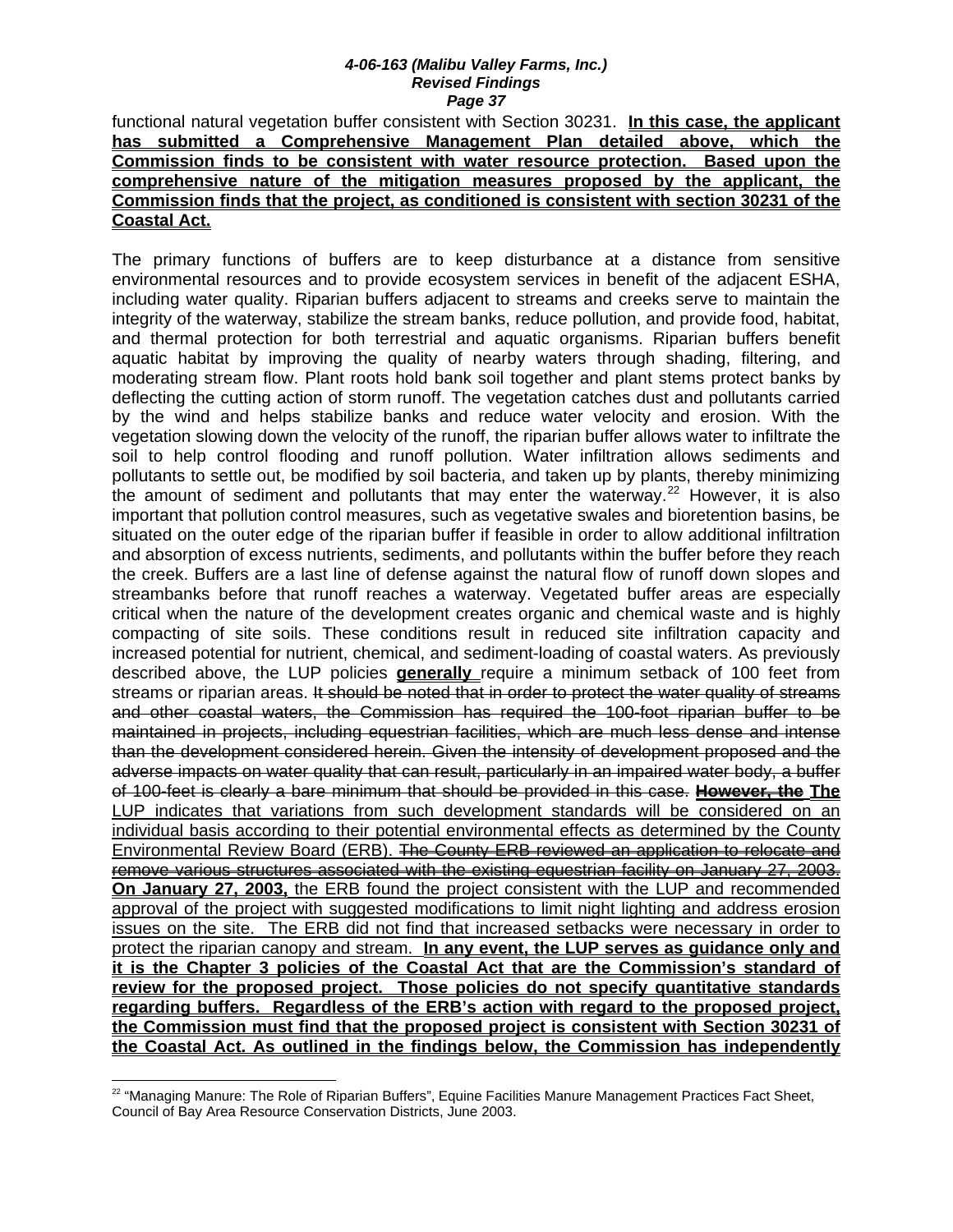**analyzed the potential adverse impacts the proposed project may have on the water quality and biological productivity of Stokes Creek and has required appropriate mitigation measures to ensure the project will not adversely impact the biological productivity of Stokes Creek. Therefore, as described below, the Commission finds that the applicant's proposed project, with the operational Best Management Practices, outlined in the Malibu Valley Farms Comprehensive Management Plan, will reduce or mitigate potential adverse impacts to the water quality and biological productivity of Stokes creek, consistent with Section 30231 of the Coastal Act.**

The Commission has required a 100 foot buffer in the Santa Monica Mountains, between riparian areas and development, including for equestrian facilities associated with private residences. However, in other areas, the Commission has previously approved a narrower riparian buffer  $[CDP 6-04-029 (22<sup>nd</sup> Ag. District)].$  In the case of the proposed project, the applicant proposes to set back the majority of the proposed development 50 feet from the top of stream bank. The applicant also proposes to remove existing structures that are located closest to the riparian areas, install approximately 1,400 linear feet of vegetative swales and a retention basin between development and the creek, restore 0.5-acres of disturbed riparian vegetation, and implement the "Malibu Valley Farms Comprehensive Management Plan" that **was designed with four layers of ESHA protection and** includes construction and operational Best Management Practices. **According to the "Malibu Valley Farms Comprehensive Management Plan" (Exhibit 15), the vegetative swales are designed to travel parallel to the creek and capture all run-off from the farm. As water travels through the vegetative swale, flow velocity will be reduced, allowing suspended solids to settle and other pollutants to infiltrate the soil or be absorbed into the vegetation, providing nutrients to the vegetation while protecting the creek. The vegetative swales are limited to an average 1 % slope which will result in long detention times for maximum contact between the runoff water and the vegetation or soil. Other proposed project design details pertinent to the environmental setting include construction of roofs with rain gutters and downspouts over pipe barns, linkage of horse wash racks and restrooms to the sewer line, and additional storm water management site design recommendations. The gutters and downspouts are proposed on all roofed structures that will direct clean water from roof tops into pipes that outlet into the creek, ensuring that water from roof tops will not mix with bare or manured areas before entering the creek. Conversely, the linkage of the horse wash racks and restrooms to the sewer line will ensure that these potential sources of pollutants will not permeate the ground. In addition, all remaining and future parking lots are proposed to have an impervious gravel bottom, decreasing the potential of polluted run-off. These measures will minimize the introduction of potential pollutants into the stream.**

**Moreover, Malibu Valley Farms has developed and continues to implement an equestrian waste management program that has already been recognized with a Los Angeles County Best Management Practices Award. As part of standard operating procedure of the equestrian facility, all straw, bedding and manure is removed from stalls three times daily, stored onsite in bins located on an impervious surface and used exclusively for manure waste, and transported weekly off-site to a regional composting facility, which will protect water resources. An additional one half acre of additional riparian canopy is proposed in this application. Additionally, Malibu Valley Farms proposes to increase the riparian buffer between the creek and the farm with new plantings that will result in the following benefits:**

• **Dense grasses trap sediment, promote infiltration, and slow run-off flows;**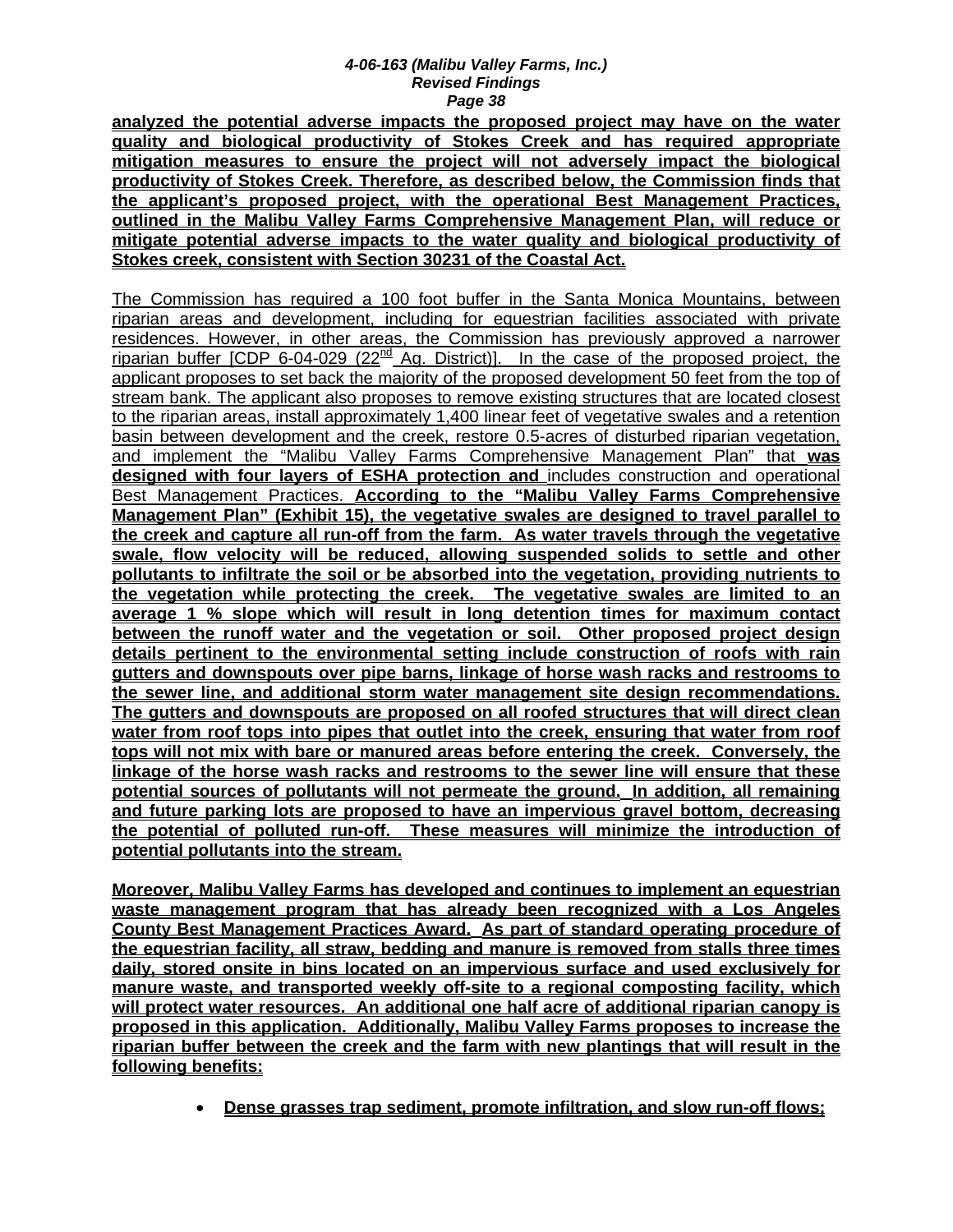- **Grasses, shrubs and trees utilize excess nutrients;**
- **Trees and shrubs help stabilize stream banks and create a shade canopy to cool water for aquatic life, reduce floodwater velocity and erosive power, and trap debris during floods; and**
- **A visual screen that will act as a windbreak and help capture dust.**

**These proposed improvements will reduce or mitigate adverse impacts to riparian habitat and water quality as a result of the project and reduced buffer area, as well as stream and groundwater quality, as determined by Frank Hovore & Associates in its Biological Resource Analysis of Proposed ESHA Setback for Malibu Valley Farms Equestrian Center Improvements Pursuant to Land Use Permit Change Application, dated January 2002, updated October 2004. See also Jones & Stokes Evaluation of Surface Water and Groundwater Quality Impacts Resulting from the Proposed Equestrian Facility at 2200 Stokes Canyon Road, Calabasas, California, dated July 3, 2002; Sapphos Environmental Inc., Biological Assessment in Support of Malibu Valley Farms, Inc. Coastal Development Permit Application, dated October 25, 2005.** Although the proposed project provides a less than 50 foot buffer between development and riparian vegetation, incorporation of proposed measures to enhance the habitat value of the on-site riparian corridor will serve to minimize adverse water quality impacts from noise, activity, human intrusion, equine intrusion, erosion, and runoff. Thus, the proposed project would maintain an adequate natural vegetation buffer area and protect riparian habitat and water quality as required by Section 30231 and the applicable LUP policies.

The proposed new and as-built development, including the vegetated swales and basin, is located less than 50 feet from the edge of the canopy of the riparian ESHA in several areas, and well within 100 feet of the stream for most of the proposed development. In the case of the asbuilt stream crossings, the development is in the streambed itself. This is all inconsistent with the LUP standard for setbacks (100 feet). Approval of the proposed development would thus allow placement of structures and confinement of horses within and adjacent to the riparian habitat on site and would not maintain a natural vegetation buffer area to protect the riparian habitat, and water quality, as required by Section 30231.

Section 30231 also requires minimal alteration of natural streams. Similarly, the Malibu-Santa Monica Mountains LUP also prohibits alteration of streambeds in ESHA where there are less environmentally damaging feasible alternatives for access, and requires any such crossings that are unavoidable to consist of bridging. In addition, Policy P76 of the LUP limits significant alterations of blue line streams to 1) necessary water supply projects, 2) flood control projects that are necessary to protect public safety or existing structures, and 3) developments where the primary purpose is the improvement of fish and wildlife habitat, consistent with the requirements of Section 30236 of the Coastal Act. Furthermore, Policy P78 of the LUP requires any stream crossings to be undertaken by the least environmentally damaging feasible method, and requires any crossings to consist of bridging unless a less damaging method is recommended by the Los Angeles County Environmental Review Board (ERB).

The proposed project includes two at-grade, as-built dirt crossings of Stokes Creek. Although these as-built creek crossings have reduced portions of the existing streambed to compacted bare soil, these areas were disturbed as early as the 1950's. The crossings are not considered a significant stream alteration and would not increase the transport of pollutants into the stream. In addition, they include features to limit runoff. As allowed under Table 1 of the LUP, the ERB found that these crossings are consistent with the resource protection policies of the LUP. and thereby increase the transport of pollutants into the stream, inconsistent with Section 30231 of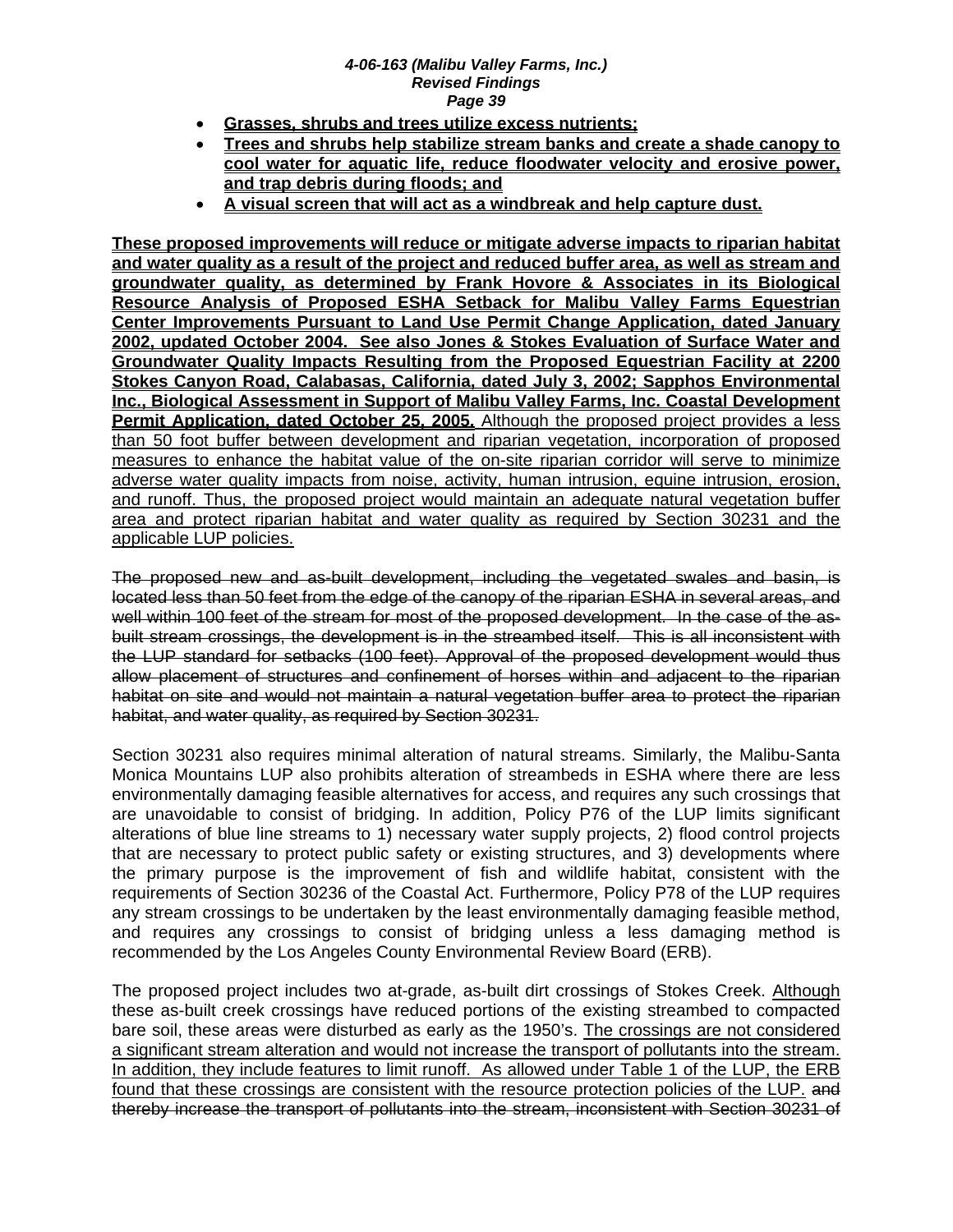the Coastal Act and stream protection standards of the Malibu-Santa Monica Mountains LUP. The proposed crossings are furthermore inconsistent with the LUP policies regarding stream crossings and alteration of streams cited above, and with Section 30236 of the Coastal Act.

Further, as mentioned previously, the applicant proposes the use of rip rap as both a velocity reducer for flows discharging into the creek, and to repair and stabilize the streambank on the south side of the creek - a combination of rip rap and erosion control blankets, or other suitable methods, is specifically indicated. In order These measures will serve to minimize the alteration of the stream and protect the integrity of this resource in a manner consistent with Section 30231 and other applicable Coastal Act policies. the most environmentally sensitive methods of reducing flow velocity at creek outlets and stabilizing the streambank, such as the use of bioengineering techniques, should be employed where feasible.

In order to ensure that the applicant's proposed "Malibu Valley Farms Comprehensive Management Plan" for the facility is implemented to protect water quality, **Special Condition No. One (1)** is required. Special Condition One (1) requires the applicant to provide an independent monitoring report to the Executive Director, prepared by a qualified environmental specialist, one year after initiation of implementation of the Malibu Valley Farms Comprehensive Management Plan, and again five years after implementation of the Plan. The monitoring report shall certify that the plan has been implemented and plan elements are operational in conformance with the terms of the plan. If a monitoring report indicates that any plan elements are not operational or in conformance with the terms of the plan, the applicant, or successors in interest, shall submit a revised or supplemental management plan for the review and approval of the Executive Director. The revised plan must specify measures to remediate those portions of the original plan that have failed or are not in conformance with the original approved plan.

In summary, the proposed development will serve to maintain the biological productivity and water quality of Stokes Creeks and downstream coastal waters by controlling polluted runoff, maintaining natural vegetation buffer areas, or minimizing alteration of natural stream banks. Therefore, approval of the proposed development is consistent with Section 30231 and 30236 of the Coastal Act, as well as the policies of the certified LUP listed above.

### **Project Alternatives**

Alternatives must be considered to determine if there is an alternative project that can lessen or avoid significant environmental impacts to water quality. An alternative is a description of another activity or project that responds to the major environmental impacts of the project identified through the Commission's analysis. Project alternatives can fall into one of two categories: on-site alternatives which generally consist of different uses of the land under consideration; and off-site alternatives which usually involve similar uses at different locations. . In this case, as discussed above, the proposed development has been designed and conditioned to avoid significant effects to water quality. Although the alternatives described below would provide different ways to avoid adverse effects, they would disrupt and constrain the existing equestrian operation, which provides important recreational, access, and fire safety benefits. In this case, as discussed in great detail above, the proposed project does not provide an adequate buffer or adequate BMPs to reduce the impacts of the construction and operation of the equestrian facilities on water quality to an acceptable level based on the standards provided by Chapter 3 of the Coastal Act.

There are also potential siting and design alternatives to the proposed project that would be consistent with the stream protection and water quality policies of the Coastal Act and LUP, $\frac{1}{2}$ .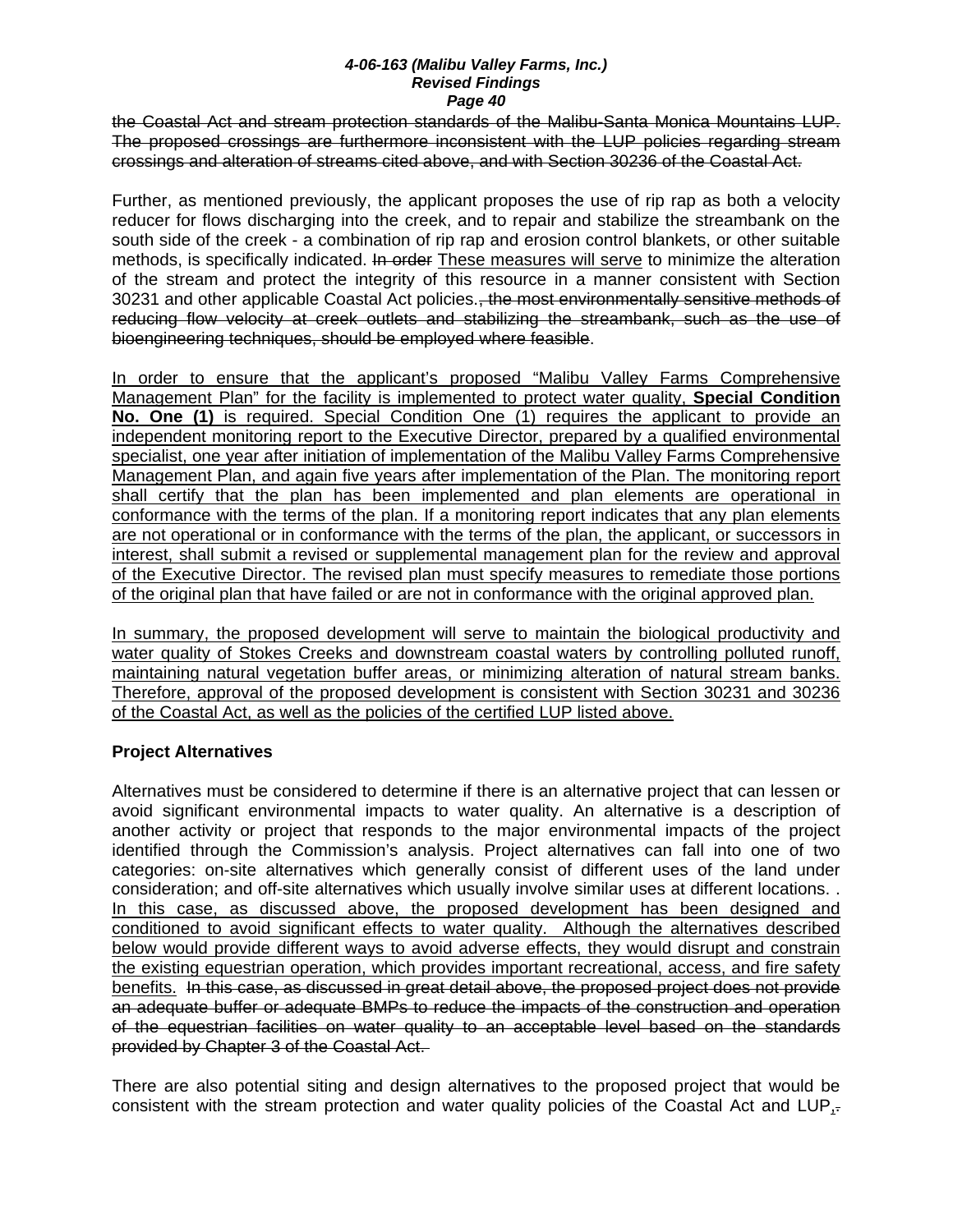Although but application of the 100-foot setback does significantly reduce the amount of area available for development on the lower portion of the property.  $+$ it It does allow for two areas – an approximately 40,000 sq. ft area adjacent to Stokes Canyon Road in the northern portion of the property, and an approximately 20,000 sq. ft. area in the southern portion of the property, adjacent to Mulholland Highway – to be used for development (**Exhibit 24**). These areas could accommodate the majority of the proposed structural development, including the covered corrals, barns, tack rooms, mare motel, storage buildings, shelters and other buildings, although they could not accommodate the riding arenas as well. However, tThere are also already additional equestrian facilities existing on the site, including two riding rings, in the far northern portion of the property, which is outside of the Coastal Zone. Nevertheless, this alternative would constrain the facility's equestrian operations and limit its recreational and other benefits. Another feasible alternative would be the construction of a single-family residence in the approximately 40,000 sq. ft. area adjacent to Stokes Canyon Road which would provide a reasonable economic use of the property, but would result in the elimination of the equestrian facility and the various benefits it provides to coastal resources, including recreation, access, and fire safety.

There are also potential siting alternatives off-site. Brian Boudreau, president of Malibu Valley Farms, Inc., also owns several other parcels in the project vicinity that contain suitable areas for low-intensity equestrian facility use and are not located in or adjacent to a stream course (**Exhibit 25**). The parcel to the north, APN 4455-043-007, is owned by Malibu Canyon LP (whose president is Brian Boudreau). While this parcel is also bisected by Stokes Creek, there appear to be areas on the property that are level and can provide a 100 setback from the stream. Another parcel, APN 4455-028-045 located to the south of the subject parcel, is owned by Robert Levin, a partner of Mr. Boudreau. This parcel contains a flat strip of land adjacent to Mulholland Highway and the subject parcel that appears suitable for equestrian-related development. Additionally, there are a few parcels (APN 4455-028-094, -093, and -096) located on the west side of Stokes Canyon Road that are also controlled by Mr. Boudreau (Malibu Canyon LP) and appear to already be in agricultural use. These parcels also contain level areas that appear appropriate for low-intensity equestrian-related facilities. However, requiring relocation of the facility to these alternative sites would significantly disrupt and constrain the benefits it provides in terms of recreation, access, and fire safety.

In sum, feasible alternatives exist, both on-site and off-site, to accommodate low-intensity equestrian facilities while providing at least a 100-foot setback from streams and avoiding or minimizing impacts to water quality to such a degree as to make the project consistent with the standard in Chapter 3 of the Coastal Act. As described above, the Commission finds that the proposed project, as conditioned, is consistent with Sections 30230 and 30231 of the Coastal Act and avoids significant impacts to coastal resources. As such, the Commission does not find it necessary to require the applicant to implement any project alternative in order to minimize environmental impacts.

In summary, the proposed development does not maintain or restore the biological productivity and water quality of Stokes Creeks or downstream coastal waters to maintain optimum aquatic populations or for the protection of human health by controlling polluted runoff, maintaining natural vegetation buffer areas, or minimizing alteration of natural stream banks. There are project alternatives that can reduce or avoid impacts to water quality. Therefore, approval of the proposed development is inconsistent with Section 30231 of the Coastal Act. It is also inconsistent with Section 30236, for the reasons stated above, and the policies of the certified LUP listed above. The project must therefore be denied.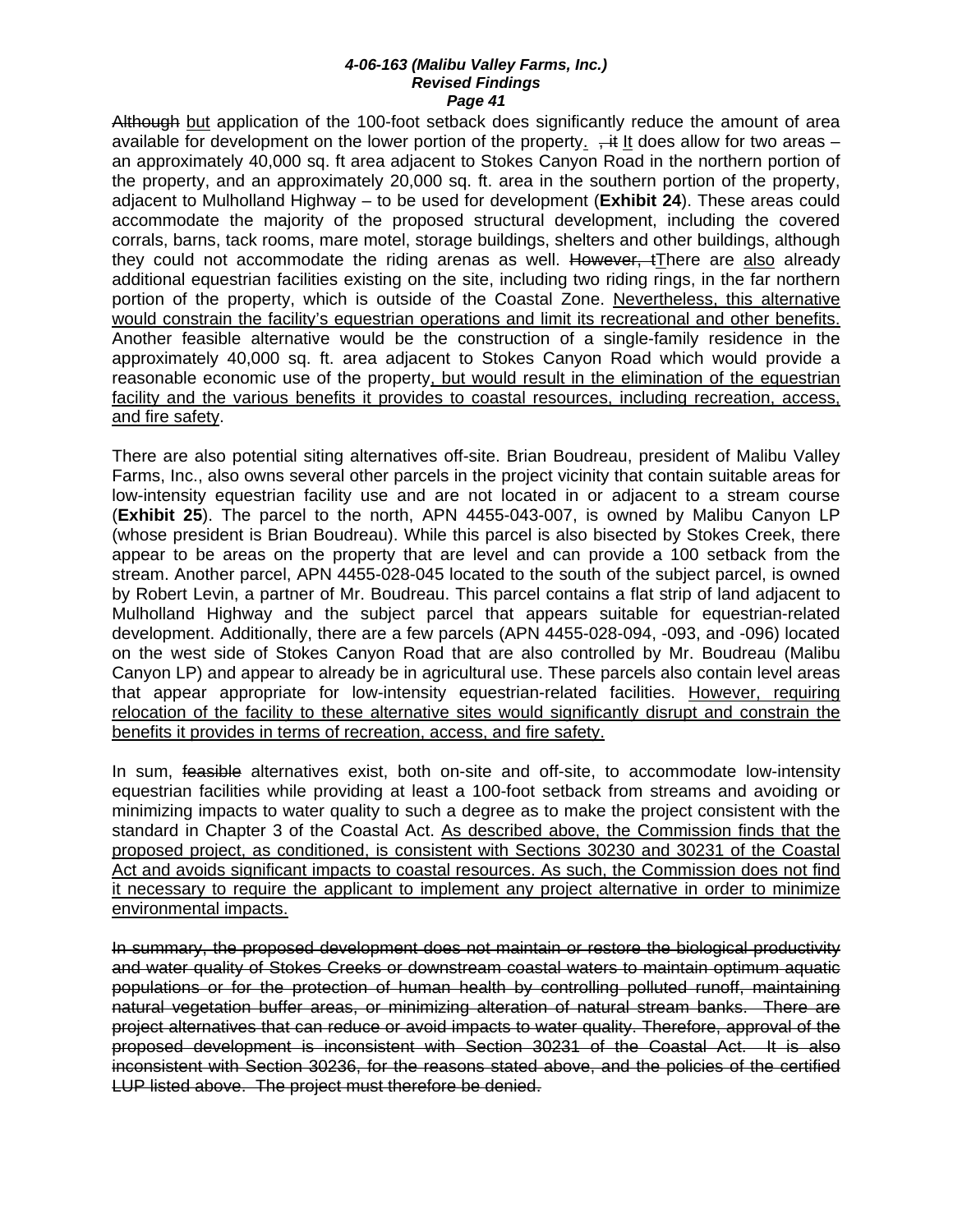### **F. Visual Resources**

Section **30251** of the Coastal Act states, in part:

*The scenic and visual qualities of coastal areas shall be considered and protected as a resource of public importance. Permitted development shall be sited and designed to protect views to and along the ocean and scenic coastal areas, to minimize the alteration of natural land forms, to be visually compatible with the character of surrounding areas, and, where feasible, to restore and enhance visual quality in visually degraded areas.* 

Section 30251 of the Coastal Act requires scenic and visual qualities to be considered and preserved. Section 30251 also requires that development be sited and designed to protect views of scenic areas, minimize alteration of landforms, and be visually compatible with the surrounding area.

The subject property is located immediately north of the former campus of Soka University, which is now public parkland. Scattered rural and residential development is located west and south of the subject property, and an undeveloped hillside containing primarily chaparral and oak woodland habitat is located to the east of the property. The subject site is highly visible from Mulholland Highway, a designated scenic highway in the Malibu-Santa Monica LUP, as well as from numerous public viewing points, including along the Backbone Trail, one of the most popular public hiking trails in the Santa Monica Mountains, and the Las Virgenes View trail, that afford scenic vistas of the relatively undisturbed natural area. However, the proposed equestrian development is compatible with the area and will preserve scenic views and will not result in significant visual impacts to the surrounding area.

The natural landscape of the Santa Monica Mountains consists of lush riparian environments, oak woodlands, and chaparral and coastal sage scrub communities. The landscape ranges from steeply sloping canyons, to high rocky mountain peaks, to relatively flat alluvial flood plains. In addition to the varied landscape and vegetative communities, the Santa Monica Mountains provides habitat for such species as cooper's hawk, western screech owl, mule deer, gray foxes, and steelhead trout. Horses are also a relatively common part of the Santa Monica Mountains landscape. This unique natural experience is one that you would find walking, hiking, or driving through the Santa Monica Mountains.

The as-built equestrian facility was not sited and designed to protect these views to and across this scenic area. The subject as-built development replaced riparian habitat and oak woodland, chaparral, and coastal sage scrub vegetative communities with an extensive equestrian facility. In addition, the as-built development included the grading of a dirt access road with crossings through Stokes Creek, thereby altering the stream bed and carving out a portion of the stream bank on either side of Stokes Creek. The facility's many structures, fencing, and access roads are visible along Mulholland Highway (designated as a scenic highway in the Malibu-Santa Monica LUP), and along the many public trails above the subject property.

Therefore, the Commission finds that the proposed equestrian development is compatible with its surroundings and is consistent with the visual protection policies of Section 30251. not consistent with Section 30251 of the Coastal Act because it was not sited and designed to protect the scenic and visual characteristics of the surrounding area, and it contributes to a cumulative adverse impact of increased development along Stokes Creek and the adjacent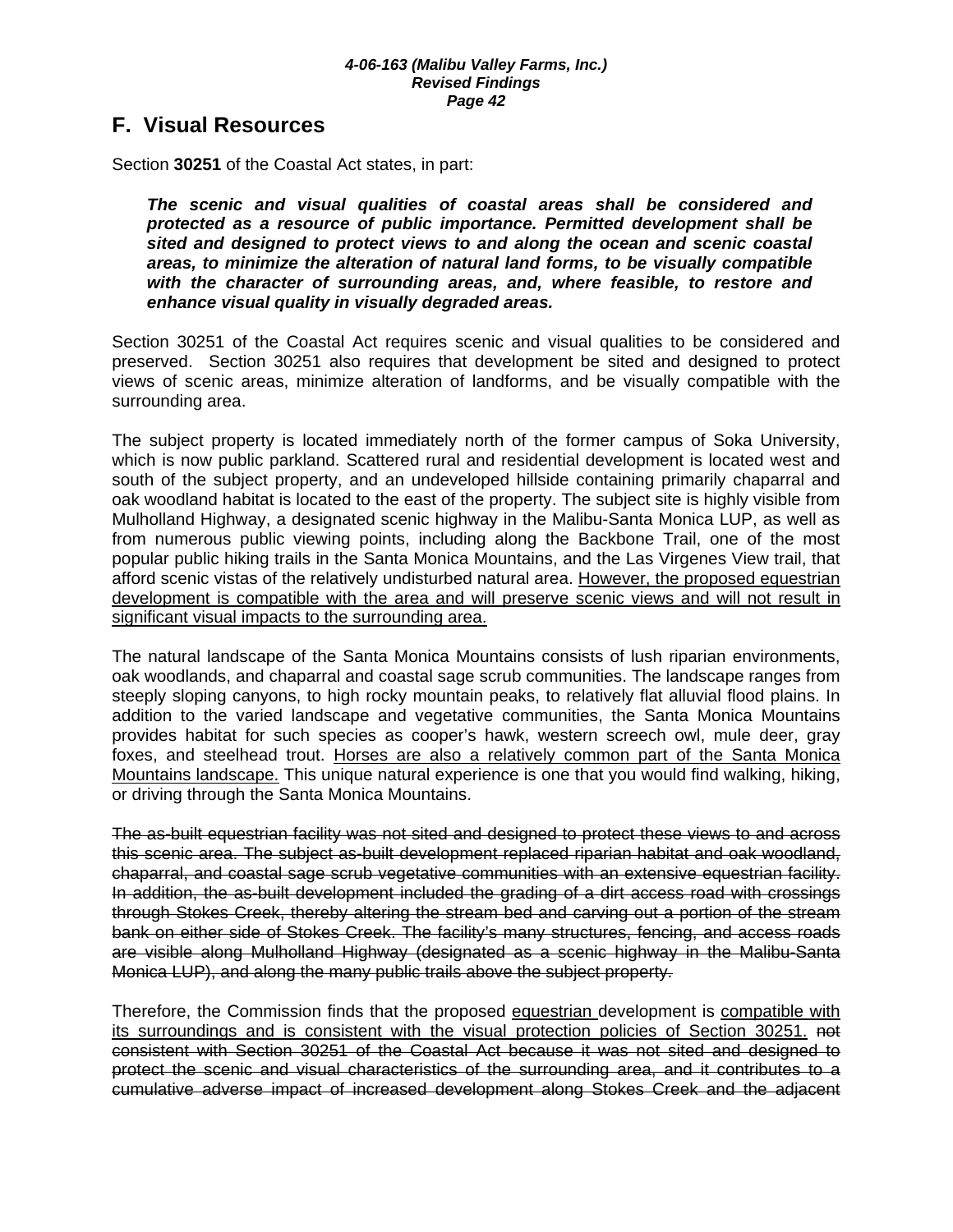upland areas. As such, the proposed development is inconsistent with Section 30251 and must be denied.

# **G. Hazards and Geologic Stability**

Coastal Act Section 30253 states in part:

### *New development shall:*

- *(1) Minimize risks to life and property in areas of high geologic, flood, and fire hazard.*
- *(2) Assure stability and structural integrity, and neither create nor contribute significantly to erosion, geologic instability, or destruction of the site or surrounding area or in any way require the construction of protective devices that would substantially alter natural landforms along bluffs and cliffs.*

The proposed development is located in the Santa Monica Mountains, an area which is generally considered to be subject to an unusually high amount of natural hazards. Geologic hazards common to the Santa Monica Mountains include landslides, erosion, and flooding. In addition, fire is an inherent threat to the indigenous chaparral community of the coastal mountains. Wild fires often denude hillsides in the Santa Monica Mountains of all existing vegetation, thereby contributing to an increased potential for erosion and landslides on property.

The applicant requests after-the-fact approval for construction of facilities close to Stokes Creek. The application includes relocation of some existing structures so they are located farther away from the creek.

The Coastal Act recognizes that certain development projects located in hazardous areas, such as the subject site, still involve the taking of some risk. Coastal Act policies require the Commission to establish the appropriate degree of risk acceptable for the proposed development and to determine who should assume the risk. When development in areas of identified hazards is proposed, the Commission considers the hazard associated with the project site and the potential cost to the public, as well as the individual's right to use his property. As such, the Commission finds that due to the foreseen possibility of erosion, flooding, and slope failure, the applicants shall assume these risks as a condition of approval. Therefore, **Special Condition No. Two (2)** requires the applicant to waive any claim of liability against the Commission for damage to life or property which may occur as a result of the permitted development. The applicant's assumption of risk will show that the applicant is aware of and appreciate the nature of the hazards which exist on the site, and which may adversely affect the stability or safety of the proposed development. **Special Condition No. Five (5)** requires the applicant to record a deed restriction that imposes the terms and conditions of this permit as a restriction on the use and enjoyment of the property and provides any prospective purchaser of the site with recorded notice that the restriction are imposed on the subject property.

In addition, the facility serves as a refuge for horses in the event of fire. It therefore minimizes fire hazards consistent with Section 30253(1).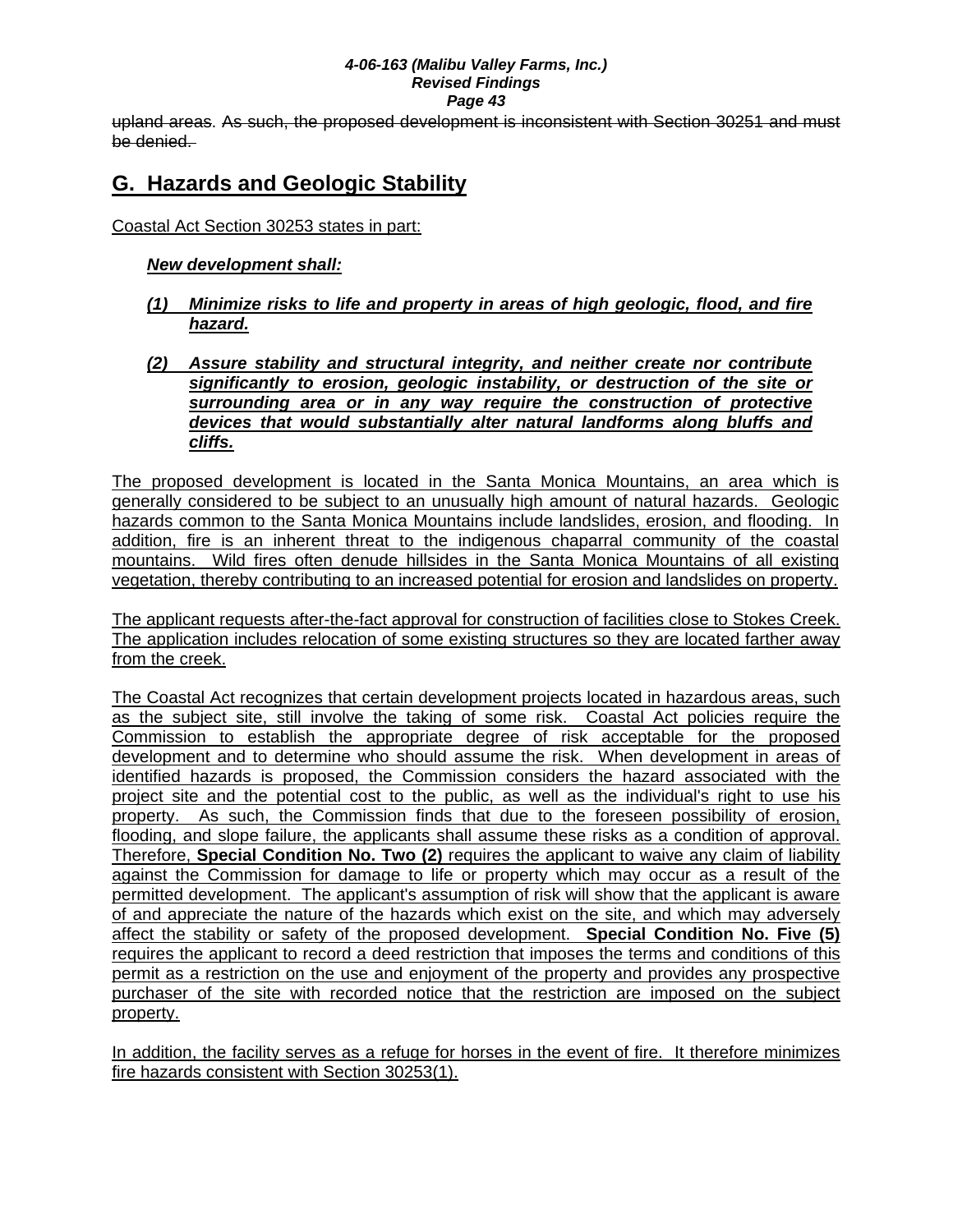Therefore, for the reasons discussed above, the Commission finds that the proposed project, as conditioned, is consistent with Section 30253 of the Coastal Act.

# **G. Access, Recreation, and Agriculture**

The proposed development enhances equestrian opportunities in the Santa Monica Mountains. This is consistent with Coastal Act policies that promote public access and recreation. These include:

Coastal Act Section 30213, which states in part:

*Lower cost visitor and recreational facilities shall be protected, encouraged, and, where feasible, provided. Developments providing public recreational opportunities are preferred.* 

Coastal Act Section 30222, which states:

*The use of private lands suitable for visitor-serving commercial recreational*  facilities designed to enhance public opportunities for coastal recreation shall *have priority over private residential, general industrial, or general commercial development, but not over agriculture or coastal-dependent industry.* 

Coastal Act Section 30223, which states:

*Upland areas necessary to support coastal recreational uses shall be reserved for such uses, where feasible.* 

The proposed equestrian facility sponsors educational and recreational opportunities for lowerincome youth and provides equestrians with opportunity to access important trail networks in the area. The facility also provides a place of refuge for horses in the event of wildfire. As such, the Commission finds that the proposed project enhances equestrian access and recreation opportunities in the Santa Monica Mountains, consistent with Sections 30213, 30222, and 30223 of the Coastal Act.

Section 30242 of the Coastal Act provides for the protection of agricultural land by restricting the conversion of lands suitable for agricultural use. Section 30242 of the Coastal Act specifically states:

*All other lands suitable for agricultural use shall not be converted to nonagricultural uses unless (l) continued or renewed agricultural use is not feasible, or (2) such conversion would preserve prime agricultural land or concentrate development consistent with Section 30250 such permitted conversion shall be compatible with continued agricultural use on surrounding lands.*

The agricultural easement proposed by the applicant for the eastern portion of the property will preserve the land in its current state so that it is available for this favored use by giving a third party the ability to prevent the development or improvement of the land for any purpose other than agricultural production. To implement the applicant's proposal, **Special Condition No.**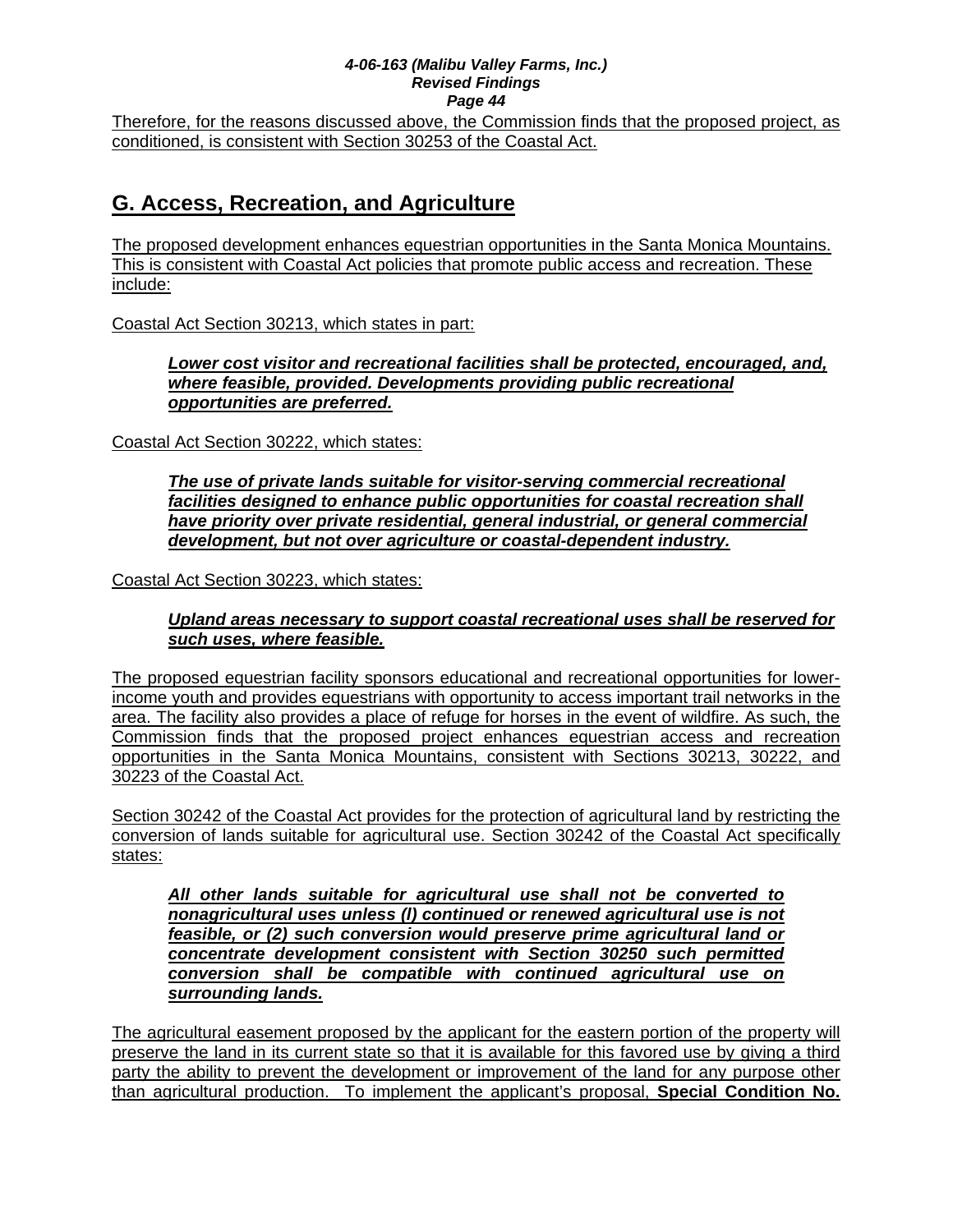**Four (4)** requires recordation of an agricultural easement across the eastern portion of the property indicated on Exhibit 29 so the area is not allowed to be converted to non-agricultural uses.

# **H. Indemnification**

Coastal Act section 30620(c)(1) authorizes the Commission to require applicants to reimburse the Commission for expenses incurred in processing CDP applications. *See also* 14 C.C.R. § 13055(e). Thus, the Commission is authorized to require reimbursement for expenses incurred in defending its action on the pending CDP application. Therefore, consistent with Section 30620(c), the Commission imposes **Special Condition No. 3**, requiring reimbursement of any costs and attorneys fees the Commission incurs "in connection with the defense of any action brought by a party other than the Applicant/Permittee challenging the approval or issuance of this permit."

# **G. Alternatives**

Denial of the proposed project will neither eliminate all economically beneficial or productive use of the applicant's property nor unreasonably limit the owner's reasonable investment-backed expectations of the subject property. Several alternatives to the proposed development exist. Some of those possible alternatives are discussed in Sections D. and E. above, although those discussions are not intended to be, nor are they, comprehensive. Note that although the Commission presents those alternatives in an effort to assist the applicant and to point out potentially approvable alternative projects, the Commission cannot now guarantee that any given alternative would receive Coastal Act approval when it is presented in the future. This is true for many reasons, among them that: (1) the Commission reviews each project independently when it is presented, along with the required information about impacts to coastal resources, (2) the composition of the Commission may not be the same as it is now, and a different Commission may interpret the governing standards differently, view the facts differently, or simply exercise its discretion differently, and (3) the specific details of the project presented may raise additional issues that the general discussion above does not anticipate.

# **I. Violation**

Development has occurred on the subject site without the required coastal development permit, including, but not limited to, an equestrian facility containing a 45,000 sq. ft. arena with five-foot high surrounding wooden wall with posts, 200 sq. ft. portable rollaway bin/container, 200 sq. ft. portable tack room with four-foot porch (to be relocated approximately 20 feet west), 576 sq. ft. pipe corral, 576 sq. ft. covered shelter, 25,200 sq. ft. riding arena, approximately 2,000 sq. ft. parking area, 2,660 sq. ft. back to back mare motel, 150 sq. ft. cross tie area, 1,440 sq. ft. onestory barn, 160 sq. ft. storage container, three-foot railroad tie walls, twenty-eight 576 sq. ft. portable pipe corrals, a 288 sq. ft. storage shelter, 200 sq. ft. portable storage trailer, four 400 sq. ft. portable pipe corrals, 101 sq. ft. tack room with no porch, four 101 sq. ft. portable tack rooms with four-foot porches, 250 sq. ft. cross tie area, 360 sq. ft. cross tie shelter, two 2,025 sq. ft. covered corrals, a 1,080 sq. ft. covered corral, an approximately 20,000 sq. ft. fenced paddock, fencing, dirt access road with at-grade crossing through Stokes Creek, and a second at-grade dirt crossing of Stokes Creek. The unpermitted development occurred prior to submission of this permit application.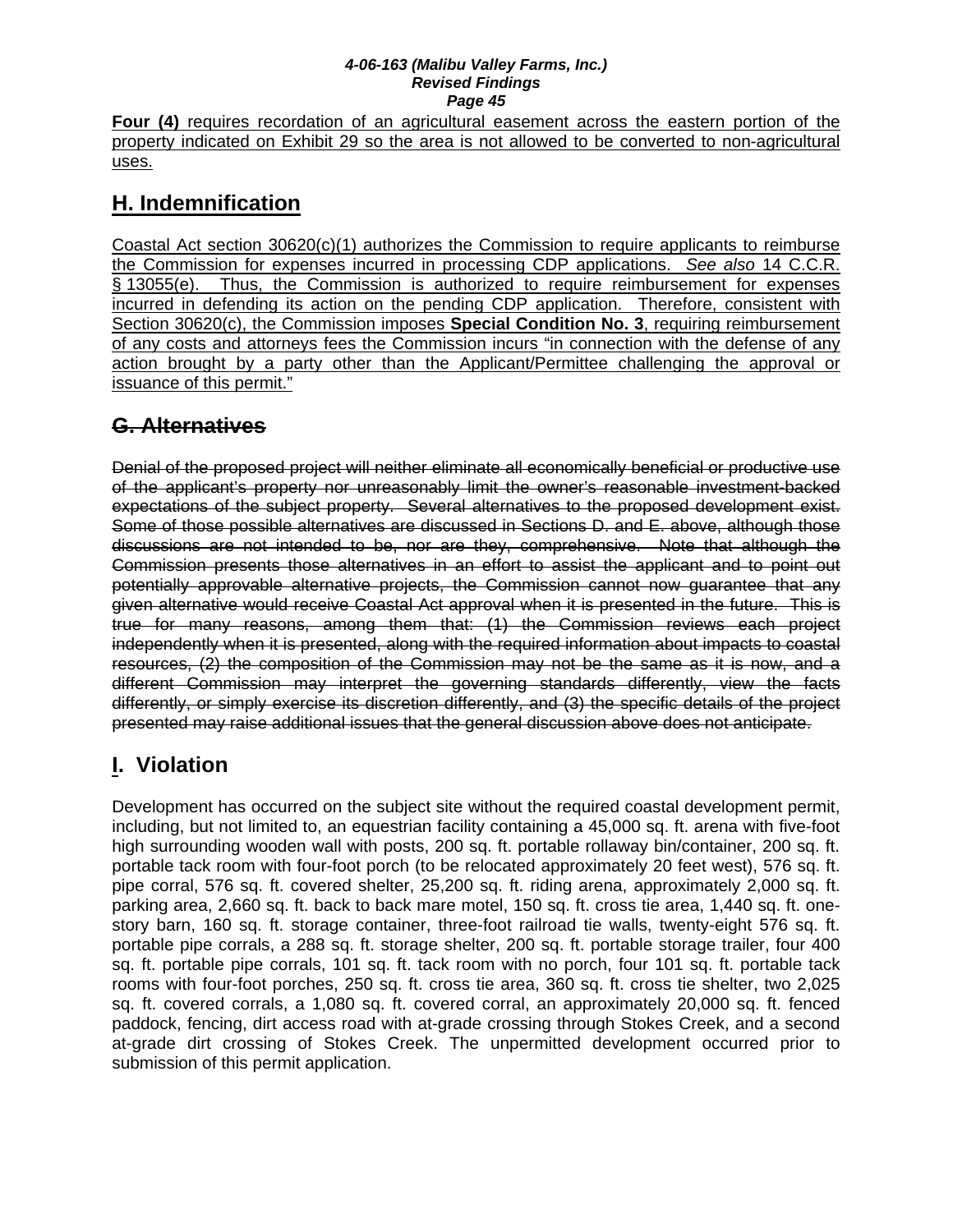The applicant is requesting after-the-fact approval for the unpermitted development, with the exception of twenty-eight 576 sq. ft. portable pipe corrals, four 400 sq. ft. portable pipe corrals, a 288 sq. ft. storage shelter, 200 sq. ft. portable storage trailer, 200 sq. ft. portable rollaway bin/container, 160 sq. ft. storage container, three-foot railroad tie walls, 101 sq. ft. tack room with no porch, four 101 sq. ft. portable tack rooms with four-foot porches, 200 sq. ft. portable tack room with four-foot porch, 150 sq. ft. cross tie area, 250 sq. ft. cross tie area, 360 sq. ft. cross tie shelter, two 2,025 sq. ft. covered corrals, and one 1,080 sq. ft. covered corral, which the applicant proposes to remove, and reduction in the size of the fenced paddock area by approximately 5,000 sq. ft.

As described above, the Commission approved Cease and Desist Order CCC-06-CD-14 and Restoration Order CCC-06-RO-07 (collectively, "Enforcement Orders") at the November 2006 hearing. These orders require the applicant to cease and desist from maintaining unpermitted development on the site, to remove unpermitted development, and to restore the site (including the implementation of restorative grading, erosion control, and revegetation). The applicant was given the opportunity to apply to retain or remove the unpermitted development before the removal/restoration requirements of the Enforcement Orders would apply. This permit application followed. However, the applicant must remove all unpermitted development that is denied in the subject coastal development permit application and restore the site in the manner and timeframes set forth in the Enforcement Orders. As discussed above, and consistent with the findings in the Enforcement Orders, the proposed project is not consistent with the environmentally sensitive habitat area (ESHA), water quality, or visual resource policies of the Coastal Act or the Malibu/Santa Monica Mountains LUP, and it is therefore being denied approved.

Although development has taken place prior to submission of this permit application, consideration of this application by the Commission has been based solely upon the Chapter Three policies of the Coastal Act. Review of this permit application does not constitute a waiver of any legal action with regard to the alleged violations nor does it constitute an admission as to the legality of any development undertaken on the subject sites without a coastal development permit.

# **J. Local Coastal Program**

Section **30604** of the Coastal Act states, in part:

*a) Prior to certification of the local coastal program, a coastal development permit shall be issued if the issuing agency, or the commission on appeal,*  finds that the proposed development is in conformity with the provisions of *Chapter 3 (commencing with Section 30200) of this division and that the permitted development will not prejudice the ability of the local government to prepare a local program that is in conformity with the provisions of Chapter 3 (commencing with Section 30200).* 

Section 30604(a) of the Coastal Act provides that the Commission shall issue a coastal development permit only if the project will not prejudice the ability of the local government having jurisdiction to prepare a Local Coastal Program that conforms with Chapter 3 policies of the Coastal Act. The preceding sections provide findings that the proposed project will not be in conformity with the provisions of Chapter 3 of the Coastal Act. The proposed development will create adverse impacts and is found to be inconsistent with the applicable policies contained in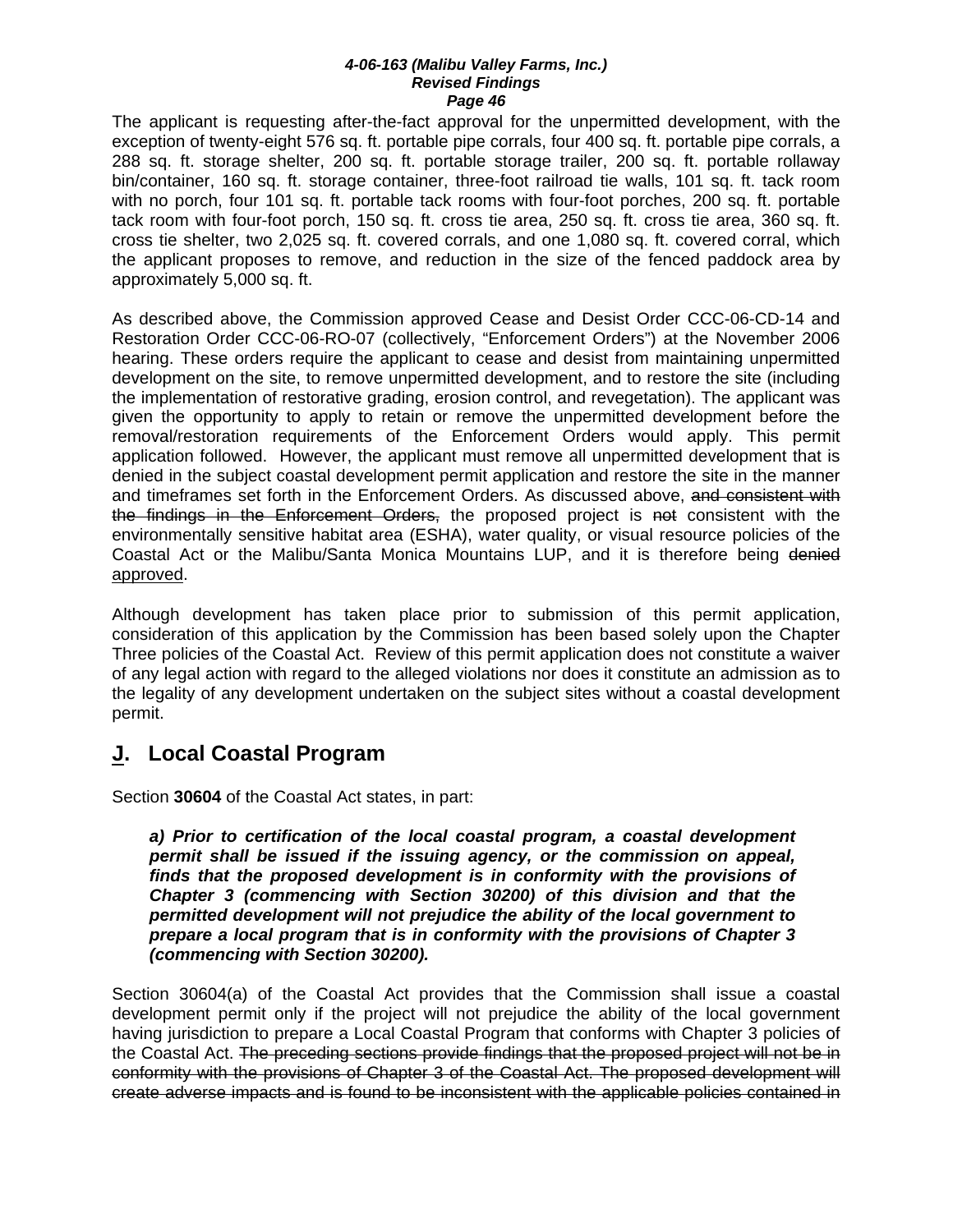Chapter 3. As discussed, there are alternatives to the project that would conform with the ESHA, water quality, and visual resources of the Coastal Act. Therefore, the Commission finds that approval of the proposed development, as conditioned, would prejudice the County of Los Angeles' ability to prepare a Local Coastal Program for this area that is also consistent with the policies of Chapter 3 of the Coastal Act, as required by Section 30604(a), and the project must therefore be denied. The preceding sections provide findings that the proposed project will be in conformity with the provisions of Chapter 3 if certain conditions are incorporated into the project and are accepted by the applicant. As conditioned, the proposed development will not create adverse impacts and is found to be consistent with the applicable policies contained in Chapter 3. Therefore, the Commission finds that approval of the proposed development, as conditioned, will not prejudice the County of Los Angeles' ability to prepare a Local Coastal Program for this area which is also consistent with the policies of Chapter 3 of the Coastal Act, as required by Section 30604(a).

# **K. California Environmental Quality Act**

Section 13096(a) of the Commission's administrative regulations requires Commission approval of a coastal development permit application to be supported by a finding showing the application is consistent with any applicable requirements of the California Environmental Quality Act (CEQA). Section 21080.5(d)(2)(A) of CEQA prohibits a proposed development from being approved if there are feasible alternatives or feasible mitigation measures available which would substantially lessen any significant adverse effect that the activity may have on the environment.

Previous sections of these findings contain documentation of the adverse impacts that the proposed equestrian facility would have on the environment. There are feasible alternatives to and mitigation measures for the proposed project that would lessen the impact on the environment. Therefore, for reasons previously cited in the findings above, the Commission finds that the proposed project is not the least environmentally damaging feasible alternative and is determined to be inconsistent with CEQA and inconsistent with the policies of the Coastal Act. It is therefore denied.

The Commission incorporates its findings on Coastal Act consistency at this point as if set forth in full. These findings address and respond to all public comments regarding potential significant adverse environmental effects of the project that were received prior to preparation of the staff report. As discussed above, the proposed development, as conditioned, is consistent with the policies of the Coastal Act. Feasible mitigation measures which will minimize all adverse environmental effects have been required as special conditions. As conditioned, there are no feasible alternatives or feasible mitigation measures available, beyond those required, which would substantially lessen any significant adverse impact that the activity may have on the environment. Therefore, the Commission finds that the proposed project, as conditioned to mitigate the identified impacts, can be found to be consistent with the requirements of the Coastal Act to conform to CEQA.